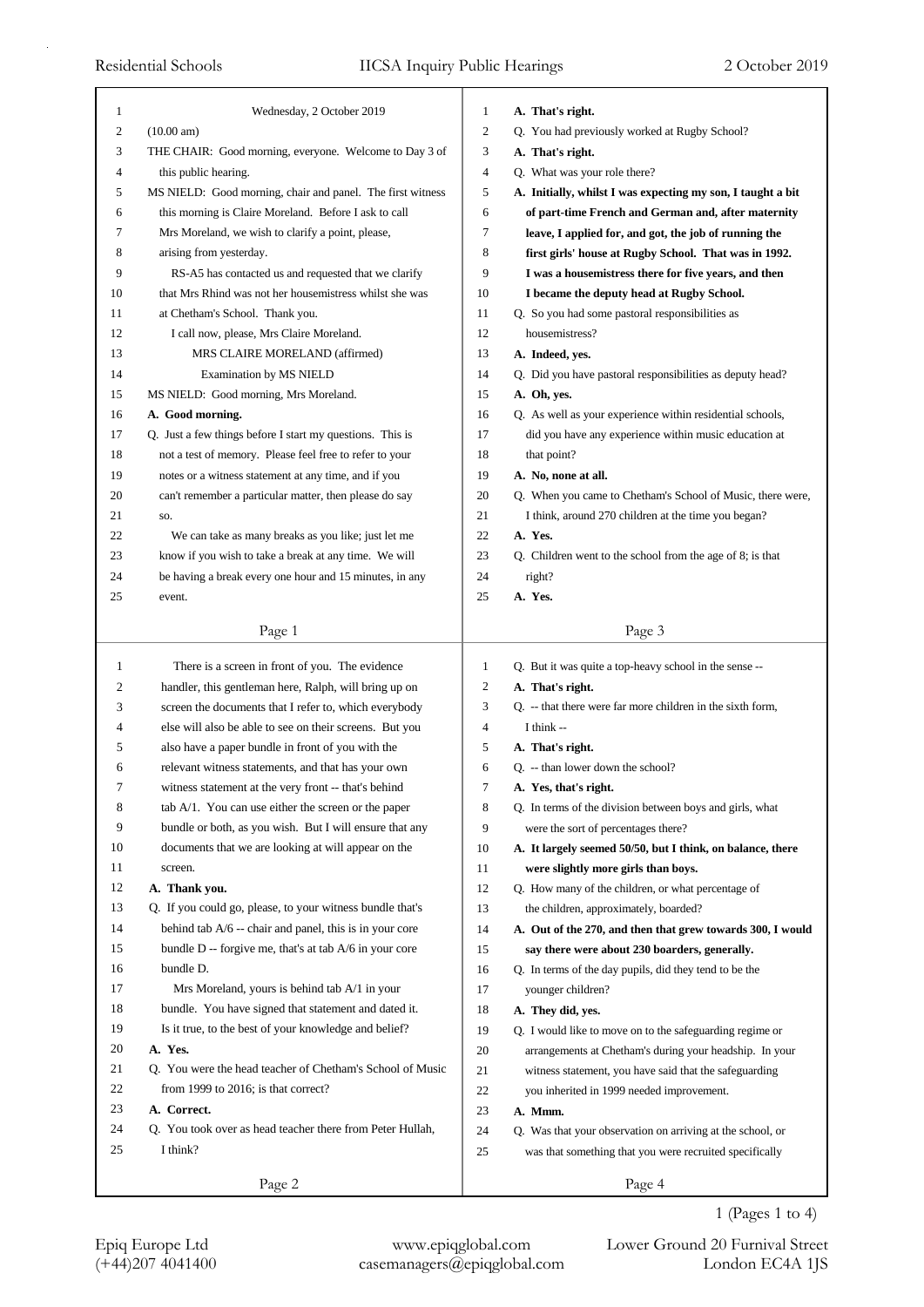| 1              | to deal with?                                               | $\mathbf{1}$   | Chetham's School when you arrived, you identified          |
|----------------|-------------------------------------------------------------|----------------|------------------------------------------------------------|
| 2              | A. No, it was my observation. I saw immediately, even       | 2              | certain weaknesses that you noticed immediately, in        |
| 3              | before I accepted the post, that the school needed more     | 3              | terms of the physical side, the physical environment,      |
| 4              | physical barriers. At the time, there was nothing to        | 4              | and you say that you introduced security barriers, swipe   |
| 5              | stop any member of the public from coming into the          | 5              | cards for entry to the school campus, and you no longer    |
| 6              | school, other than a person in the security lodge at the    | 6              | allowed sixth formers out in the evening?                  |
| 7              | gate.                                                       | 7              | A. Every evening, mmm.                                     |
| 8              | Q. We have heard that Chetham's School is situated in the   | 8              | Q. We could perhaps categorise those as external risks to  |
| 9              | centre of Manchester. It is very near to the cathedral      | 9              | the pupils. Did you identify any risks to students from    |
| 10             | and also to Victoria Railway Station; is that right?        | 10             | within the school, and particularly in relation to staff   |
| 11             | A. That's right, yes.                                       | 11             | and safeguarding issues there?                             |
| 12             | Q. So it is, or was, quite a permeable site?                | 12             | A. No, I didn't.                                           |
| 13             | A. Yes.                                                     | 13             | Q. You say that your role initially was focused around the |
| 14             | Q. You have said that you considered the approach to child  | 14             | modernisation of Chetham's School and the safeguarding     |
| 15             | protection at Chetham's in 1999 was outdated. Was that      | 15             | policies. We know that there were some big changes         |
| 16             | in any particular respect?                                  | 16             | later on to the physical buildings at the school, and      |
| 17             | A. Not that I can remember. I would clarify it by saying    | 17             | I will come to that in due course, and we also know that   |
| 18             | that, coming from Rugby School and my pastoral role         | 18             | there was a critical inspection in 2013 which led to       |
| 19             | there, the awareness of child protection and                | 19             | a lot of changes. But thinking back now to the time        |
| 20             | safeguarding was not as high as it should have been         | 20             | prior to that inspection in March 2013, do you recall      |
| 21             | throughout the school.                                      | 21             | any changes to policy, practice or procedure, in terms     |
| 22             | Q. You may not be able to recall, but did the policies in   | 22             | of safeguarding, prior to that inspection taking place,    |
| 23             | place, when you became head, address risks relating to      | 23             | so in the period of 1999 to 2013?                          |
| 24             | inappropriate conduct by staff in relation to pupils or     | 24             | A. Two answers to that, I suppose. One, yes, there were    |
| 25             | sexual abuse of pupils by staff?                            | 25             | very regular changes and updates in line with the          |
|                | Page 5                                                      |                | Page 7                                                     |
|                |                                                             |                |                                                            |
|                |                                                             |                |                                                            |
| $\mathbf{1}$   | A. I don't recall that, but I clearly recall that there was | $\mathbf{1}$   | growing body of legislation around safeguarding            |
| $\overline{c}$ | already in place a child protection officer,                | 2              | following the Bichard Inquiry, and so on, but there        |
| 3              | Barbara Owen, who later became the safeguarding             | 3              | wasn't -- if I can say, there wasn't anything out of       |
| 4              | designated lead, yes.                                       | 4              | the ordinary that I needed to put in place, in my view.    |
| 5              | Q. When you took up the role of head teacher at Chetham's,  | 5              | It was simply keeping pace with the overall level of       |
| 6              | having come from a residential school background, but       | 6              | the legislative and regulatory frameworks that were        |
|                | not a specialist music education background, did you        | $\overline{7}$ | gradually put in place.                                    |
| 8              | consider that there were specific child protection          | 8              | Q. We have seen some of the code of conduct and            |
| 9              | challenges within residential specialist music              | 9              | disciplinary procedures under your predecessors' tenure.   |
| 10             | education?                                                  | 10             | After your arrival in 1999, did you make any changes to    |
| 11             | A. Potentially, yes. But solely based on the fact that      | 11             | school policies in terms of a code of conduct for staff    |
| 12             | a lot of the most valuable education for the children       | 12             | or any policies that clarified what was acceptable or      |
| 13             | took place on a one-to-one basis, but, other than that,     | 13             | unacceptable conduct for teachers in terms of their        |
| 14             | there were no particular grounds for alerting me to         | 14             | interactions with students?                                |
| 15             | a greater potentiality for child abuse.                     | 15             | A. Well, as I say in my statement, we had regular staff    |
| 16             | Q. Had you considered, or were you aware of, the            | 16             | training days for all members of staff at the beginning    |
| 17             | possibility that there may be a different relationship      | 17             | of every year, and there were always regular updates and   |
| 18             | between an aspiring musician and a very experienced and     | 18             | tweaks and, I suppose, presentations about different       |
| 19             | highly esteemed teacher, instrumental tutor, which was      | 19             | sorts of child protection issues, and so on. So that is    |
| 20             | a little different from the normal pupil-to-teacher         | 20             | a very clear memory for me, that we always were trying     |
| 21             | relationship?                                               | 21             | to improve the code of conduct, the overall framework of   |
| 22             | A. Yes. If asked about it at the time, I'm sure I would     | 22             | behaviour and the expectations of the boys and girls and   |
| 23             | have said, yes, this was something which would have         | 23             | the parents, and so on.                                    |
| 24             | needed more care and management and training.               | 24             | Q. You have told us there was a child protection officer,  |
| 25             | Q. In terms of making changes to safeguarding at            | 25             | Barbara Owen, who was in place when you arrived?           |
|                | Page 6                                                      |                | Page 8                                                     |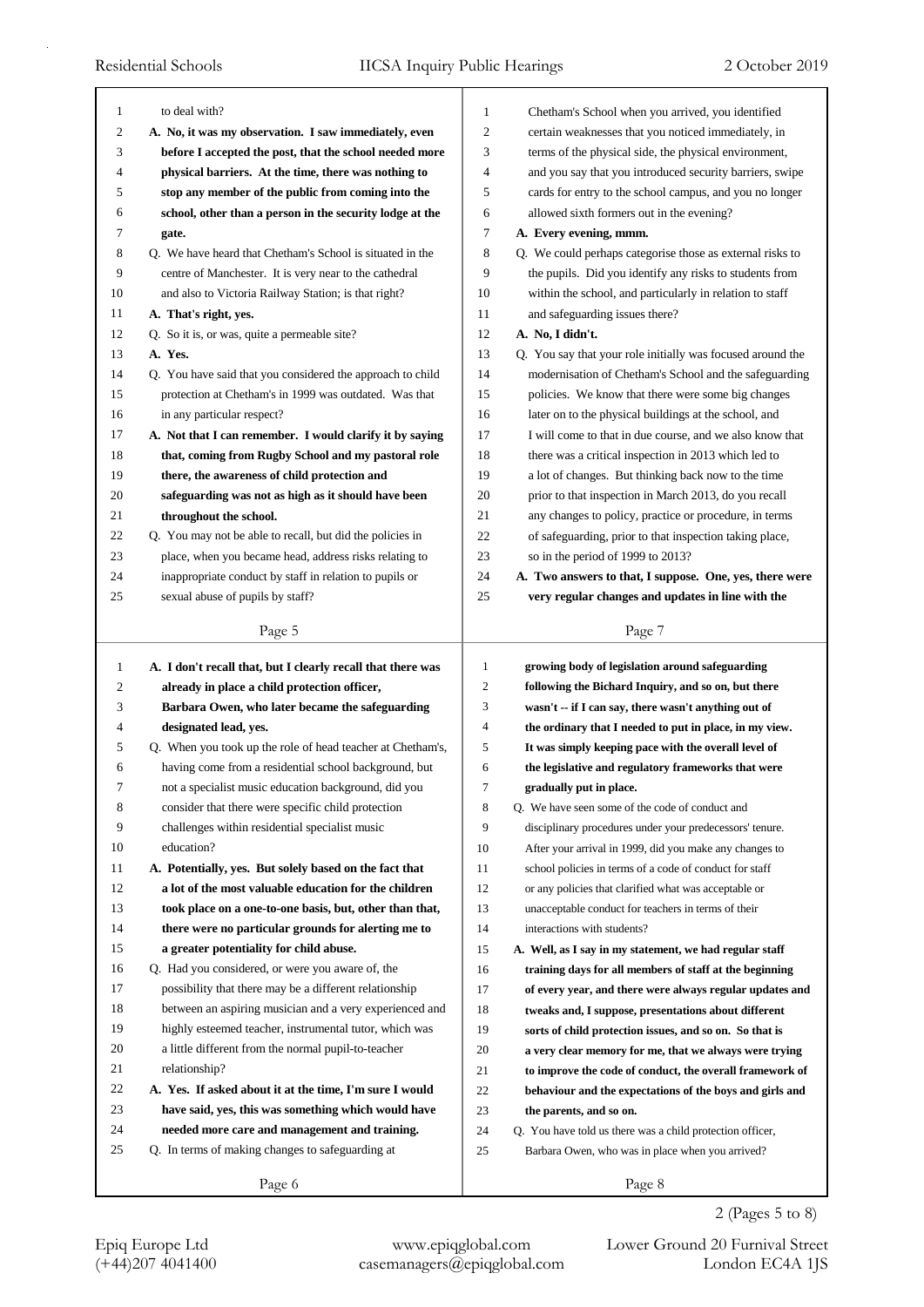| 1  | A. That's right.                                            | 1                | me. She later became a member of the wider senior           |
|----|-------------------------------------------------------------|------------------|-------------------------------------------------------------|
| 2  | Q. Was Mrs Rhind still the housemistress when you arrived   | $\overline{2}$   | management team.                                            |
| 3  | at the school?                                              | 3                | Q. Do you know when that took place, that change?           |
| 4  | A. No, not Anne Rhind. Her daughter, Carolyn Rhind, was     | $\overline{4}$   | A. No.                                                      |
| 5  | a housemistress when I arrived there.                       | 5                | Q. Can you remember whether it was post 2013?               |
| 6  | Q. I think she subsequently became the deputy --            | 6                | A. No, it was pre 2013. A former deputy head had retired,   |
| 7  | A. Deputy head pastoral, yes, that's right.                 | 7                | and I took that opportunity to rejig the                    |
| 8  | Q. Who was responsible for the school's child protection    | 8                | responsibilities around the senior management team.         |
| 9  | policy, for drafting or amending it?                        | 9                | Q. Who was responsible for dealing with the delivery of     |
| 10 | A. Well, the overall responsibility fell to what was then   | 10               | child protection training?                                  |
| 11 | called the school committee, if you like, point of          | 11               | A. It was also Mrs Owen, but, as I said, sometimes you      |
| 12 | view --                                                     | 12               | would get specialists in from the local authority or        |
| 13 | Q. Which was the governing body?                            | 13               | other areas. We had people in from the police about         |
| 14 | A. -- yes -- which then, later, was modernised to be called | 14               | CEOPs and that sort of thing, to give us greater insight    |
| 15 | the school governing body. But then, through me, to         | 15               | into the whole world, which was then developing, of         |
| 16 | Barbara Owen, Mrs Owen, and she constantly took advice      | 16               | internet abuse and social media and the dangers involved    |
| 17 | from the local authority designated officer,                | 17               | with that.                                                  |
| 18 | Majella O'Hagan, and any other specialists in the field.    | 18               | Q. Did that include delivering child protection training to |
| 19 | Q. So there was a degree of liaison, then, between the      | 19               | you, as head teacher?                                       |
| 20 | school and the local authority --                           | 20               | A. Oh, yes.                                                 |
| 21 | A. Yes.                                                     | 21               | Q. In relation to instrumental teachers, we have heard that |
| 22 | Q. - designated officer, in terms of formulating child      | 22               | certainly, when Mr Hullah first took over, most of          |
| 23 | protection policy prior to 2013?                            | 23               | the instrumental teachers were in fact not employed by      |
| 24 | A. Yes.                                                     | 24               | the school; they were engaged on a peripatetic basis.       |
| 25 | Q. Would you say that the relationship between the local    | 25               | A. Yes.                                                     |
|    |                                                             |                  |                                                             |
|    | Page 9                                                      |                  | Page 11                                                     |
|    |                                                             |                  |                                                             |
|    |                                                             |                  |                                                             |
| 1  | authority and the school, in relation to child              | 1                | Q. Is that something that you changed when you arrived at   |
| 2  | protection and safeguarding issues -- did that change in    | $\overline{c}$   | the school?                                                 |
| 3  | any way during that period of 1999 to 2013?                 | 3                | A. Yes. I had to wait until I had a new bursar on board,    |
| 4  | A. No, it didn't. It became closer in some ways. When       | 4                | because the whole issue was actually rather expensive,      |
| 5  | I became head, I think there was some misunderstanding      | 5                | in terms of employing them all. But we did do that, and     |
| 6  | at Manchester City Council as to the nature of              | 6                | it made all the difference, in terms of the school's        |
| 7  | Chetham's. It was felt to be, as an independent school      | $\boldsymbol{7}$ | management of the musicians.                                |
| 8  | and a boarding school, a posh boarding school for rich      | 8                | Q. Did that mean, then, that they had to attend             |
| 9  | young musicians, but I explained to Sir Richard Leese,      | 9                | safeguarding training?                                      |
| 10 | Sir Harold Bernstein, and so on, who I got to know quite    | 10               | A. Yes, it did.                                             |
| 11 | well, that this was a school where all the parents were     | 11               | Q. What was the reaction from those music teachers who were |
| 12 | means tested if a child was given a place at the school,    | 12               | then required to attend safeguarding training?              |
| 13 | and it was very, very socially diverse.                     | 13               | A. It varied. I think most of them realised that it was     |
| 14 | So I, I suppose, felt very confident in all my              | 14               | a necessary part of being an employee of Chetham's,         |
| 15 | dealings with Manchester City Council in terms of           | 15               | which they generally wanted to be. Some resisted,           |
| 16 | formulating cultural strategies for the city and the        | 16               | because they simply had very busy lives. They might be      |
| 17 | local music hubs, and so on. And, likewise, with the        | 17               | involved -- they might be an instrumentalist in the         |
| 18 | Children's Services and safeguarding, the relationship      | 18               | London Symphony Orchestra or on tour and that sort of       |
| 19 | was found to be very close and helpful.                     | 19               | thing, so managing their diaries was tricky, but they       |
| 20 | Q. How would you describe the liaison or the division of    | 20               | always came. They had to, or we wouldn't have carried       |
| 21 | responsibilities between yourself, as head teacher, and     | 21               | on their employment.                                        |
| 22 | the child protection officer?                               | 22               | Q. It was effectively a condition of their contract?        |
| 23 | A. I had regular meetings with Mrs Owen, once a week, in    | 23               | A. Indeed.                                                  |
| 24 | the diary. If anything cropped up in between those          | 24               | Q. There were some considerable changes, I think, to the    |
| 25 | sessions, then she would always have immediate access to    | 25               | school site in 2012, with the building of the new           |
|    | Page 10                                                     |                  | Page 12                                                     |

3 (Pages 9 to 12)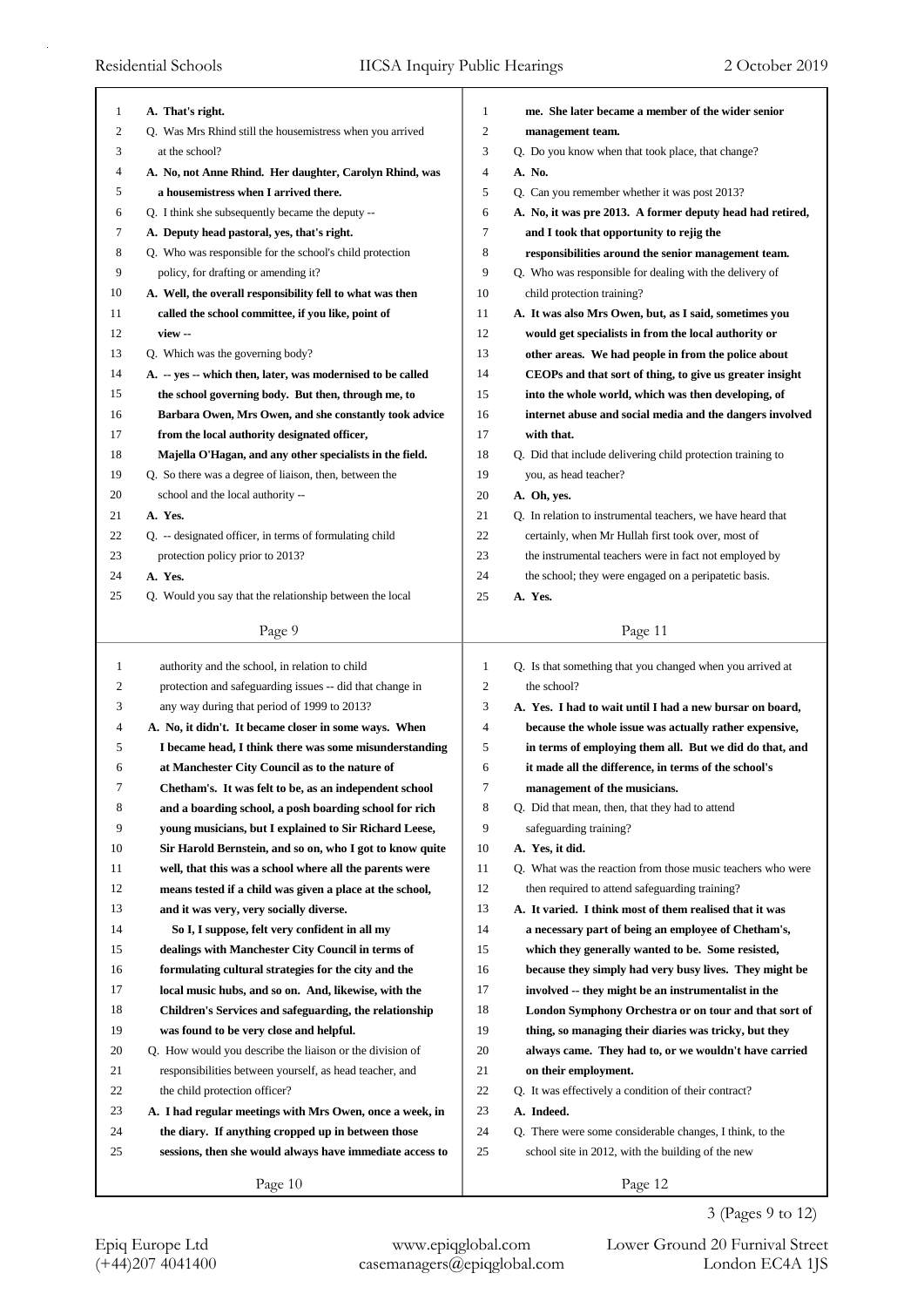| 1            | Stoller Hall and the school building?                       | 1                   | tried to restructure the relationship between the music,    |
|--------------|-------------------------------------------------------------|---------------------|-------------------------------------------------------------|
| 2            | A. Yes.                                                     | 2                   | academic and pastoral departments to achieve a more         |
| 3            | Q. Some of the buildings that you had used previously were  | 3<br>$\overline{4}$ | integrated approach between the three. How would you        |
| 4            | demolished.                                                 | 5                   | describe the relationship between those three               |
| 5            | A. Mmm.                                                     |                     | departments when you arrived at the school?                 |
| 6            | Q. I think you'd been using a repurposed Victorian hotel at | 6                   | A. Well, in that regard, I think he was successful. I came  |
| 7            | one point --                                                | 7                   | from a very traditional grammar school background,          |
| 8            | A. That's right.                                            | 8                   | myself, and the academic side of the children's             |
| 9            | Q. -- for practice rooms and also some accommodation?       | 9                   | programme was, and still is, I believe, quite academic,     |
| 10           | A. That's right, yes.                                       | 10                  | that the academic programme is taken very seriously. So     |
| 11           | Q. Those new buildings, you have explained in your witness  | 11                  | if Peter Hullah did do any rebalancing, then it was         |
| 12           | statement, incorporated a great deal of glass. All the      | 12                  | clear to me, and the boys and girls were very               |
| 13           | practice rooms were very visible?                           | 13                  | traditional at the time -- grammar-school-type uniform      |
| 14           | A. In the new building, yes.                                | 14                  | with blazers, and so on -- and the academic teachers        |
| 15           | Q. Did one-to-one tuition took place in those new rooms?    | 15                  | took their roles very, very seriously.                      |
| 16           | A. Oh, yes.                                                 | 16                  | Pastorally as well, I felt the need to improve and          |
| 17           | Q. Was that in response to any specific incidents at        | 17                  | grow the staffing in the boarding houses and, as far as     |
| 18           | Chet's, or was there a more general awareness, at that      | 18                  | I was concerned, it was very important to have              |
| 19           | point, in 2012, that there needed to be greater             | 19                  | a three-sided shape, if you like, to all the children's     |
| 20           | visibility for one-to-one tuition?                          | 20                  | development: obviously, musically, academically, but        |
| 21           | A. No, it wasn't in response to anything specific. It was   | 21                  | pastorally as well. The pastoral side had to oversee        |
| 22           | more by good fortune, in a way, that the architect who      | 22                  | everything, hence the important of the personal tutors.     |
| 23           | we employed to design and build the new school, with        | 23                  | Q. In terms of the pastoral care of the children, and       |
| 24           | input from all of us and the musicians, decided that        | 24                  | obviously it is a boarding school, at least in part, did    |
| 25           | glass was going to be a very good material to use, and      | 25                  | you make any changes to the way that the boys and girls     |
|              | Page 13                                                     |                     | Page 15                                                     |
|              |                                                             |                     |                                                             |
|              |                                                             |                     |                                                             |
| $\mathbf{1}$ | I was very glad of it, honestly speaking, that it was       | 1                   | were able to visit each other within the boarding           |
| 2            | actually much more transparent in concrete terms, if you    | 2                   | houses?                                                     |
| 3            | like, as well as in -- sorry, in real terms, as in          | 3                   | A. Yes. As you have already said, I limited when they       |
| 4            | concrete terms, so the increasing transparency of           | $\overline{4}$      | could actually go out into town, going outside, because,    |
| 5            | the tuition was reflected in the physical makeup of         | 5                   | when I arrived, it was every evening, in the sixth form,    |
| 6            | the rooms.                                                  | 6                   | they could go out, and I didn't agree with that. But        |
| 7            | Q. But that wasn't actually a requirement that was          | Τ                   | within the school, the boys and girls were able to go       |
| 8            | stipulated by the school, that all the music rooms had      | 8                   | into each other's dorms and study bedrooms, and I felt      |
| 9            | to be clearly visible from the outside?                     | 9                   | that was wrong and there were -- I inherited straight       |
| 10           | A. No. But there was always a requirement, in my mind at    | 10                  | away a couple of issues which had arisen from boys going    |
| 11           | least -- and it might have been in recommendations from     | 11                  | into girls' rooms.                                          |
| 12           | the Musicians' Union, that there should always be           | 12                  | Q. Was that a policy change, then, in place?                |
| 13           | a glass window in the door, and that was the case in the    | 13                  | A. It certainly was, yes.                                   |
| 14           | previous building that had been demolished.                 | 14                  | Q. Dr Ian Pace has provided a witness statement to the      |
| 15           | Q. But, in fact, what you had were glass walls, in many     | 15                  | inquiry which, again, I think you have had an               |
| 16           | cases?                                                      | 16                  | opportunity of reading.                                     |
| 17           | A. Yes, in many cases; not all cases, but certainly around  | 17                  | A. Yes.                                                     |
| 18           | the central atrium, there's a great deal of glass.          | 18                  | Q. He attended Chetham's in the late 1970s and early 1980s, |
| 19           | Q. I'd like to ask you a little about your perception of    | 19                  | and he has described a very sexualised culture, as he       |
| 20           | the culture at Chetham's School, if I may. We have          | 20                  | puts it, at the time, where there were sexual               |
| 21           | heard from Mr Hullah, and I think you have had the          | 21                  | relationships between staff and pupils, certainly older     |
| 22           | opportunity of reading his witness statement.               | 22                  | pupils, that he says were commonplace and were known and    |
| 23           | A. Yes.                                                     | 23                  | talked about, certainly amongst the student body.           |
| 24           | Q. He said that he found Chetham's School to be very much   | 24                  | Did you recognise any aspects of the school culture         |
| 25           | led by the music department when he arrived, and that he    | 25                  | in that regard, that Dr Pace described, in terms of what    |

4 (Pages 13 to 16)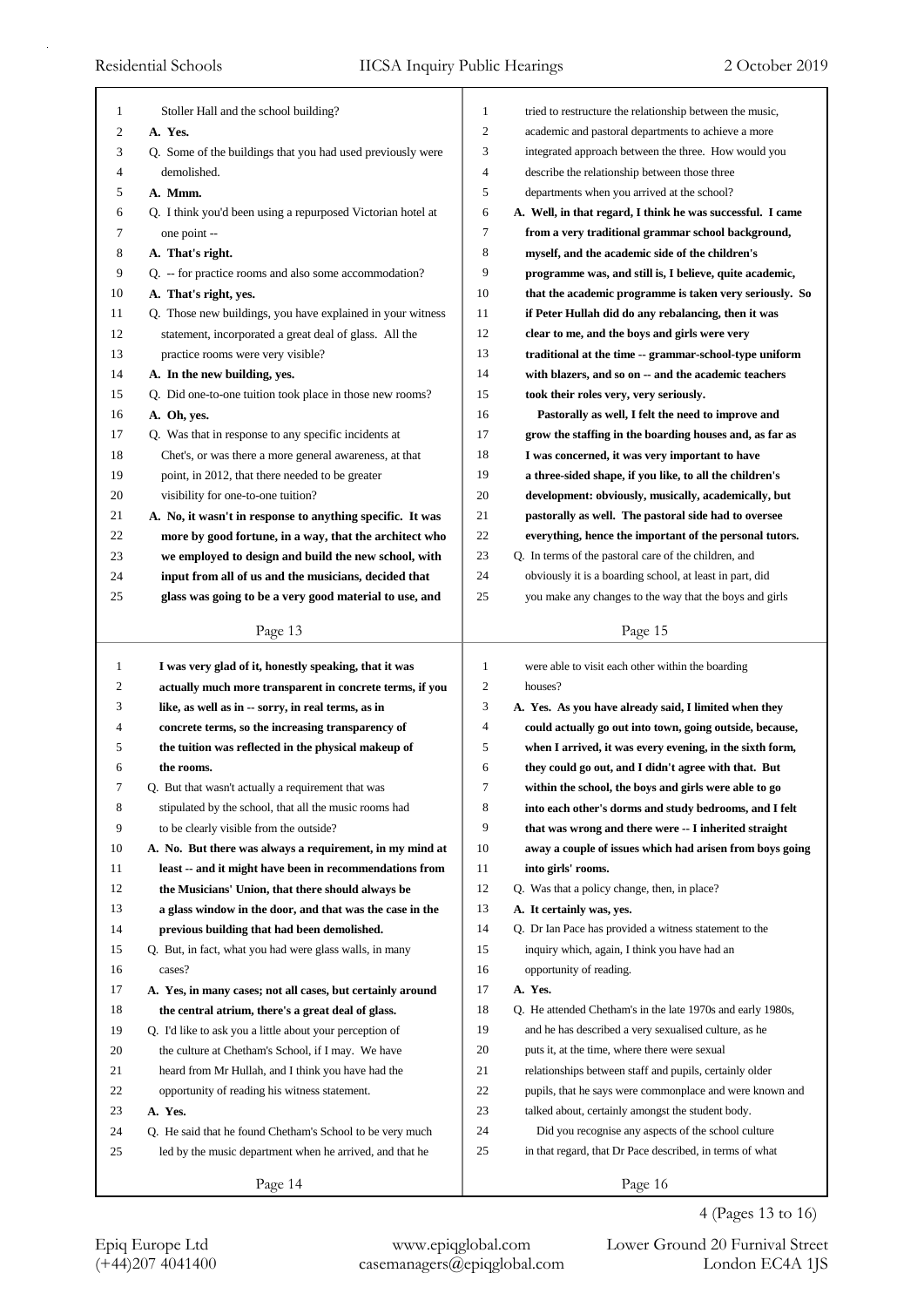| 1            | you were aware of when you were the head at the school?                                                      | 1  | Malcolm Layfield, and that he had instigated an             |
|--------------|--------------------------------------------------------------------------------------------------------------|----|-------------------------------------------------------------|
| 2            | A. I did not, no.                                                                                            | 2  | investigation into Malcolm Layfield around -- or before     |
| 3            | Q. We have heard, again, from Dr Pace and other witnesses                                                    | 3  | 2002 following these allegations, and he'd also involved    |
| 4            | that the classical music world, and certainly the world                                                      | 4  | the police. So I was aware from him in the first            |
| 5            | of classical music education, is quite a small one, and                                                      | 5  | instance, yes.                                              |
| 6            | within Manchester there is Chetham's School, there's the                                                     | 6  | Q. There were two former pupils of Chetham's School who     |
| 7            | Royal Northern College of Music, there were -- certainly                                                     | 7  | wrote to you in 2002 with allegations of their              |
| 8            | were -- two professional orchestras based in Manchester,                                                     | 8  | experiences with Malcolm Layfield?                          |
| 9            | and students tend to move from specialist school to                                                          | 9  | A. That's right.                                            |
| 10           | specialist college, and then on to -- or perhaps another                                                     | 10 | Q. I think they both gave descriptions of a teacher who had |
| 11           | conservatoire. They may become teachers at one of                                                            | 11 | engaged in sexual activity with his students when they      |
| 12           | those. And teachers tend to teach at several of                                                              | 12 | were 16 years old; is that right?                           |
| 13           | the colleges. So people are known to each other and                                                          | 13 | A. That's right.                                            |
| 14           | move about within those limited number of institutions.                                                      | 14 | Q. They told you that there had been incidents that had     |
| 15           | A. That's right.                                                                                             | 15 | happened away from the school, during summer schools and    |
| 16           | Q. Did gossip or rumours reach your ears prior to 2013 of                                                    | 16 | outside of term time?                                       |
| 17           | those sort of issues having been a feature, whether at                                                       | 17 | A. That's right.                                            |
| 18           | that time or in the past?                                                                                    | 18 | Q. They spoke to you about the impact it had had on them?   |
| 19           | A. Not really, no. I have thought about this, obviously,                                                     | 19 | A. Yes.                                                     |
| 20           | and I was really aware, following the first visit of                                                         | 20 | Q. They were writing to you to object to his appointment at |
| 21           | the chief investigating officer, about the allegations                                                       | 21 | the RNCM, but also one of them asked you whether you        |
| 22           | regarding Mr Brewer. No. I obviously became aware of                                                         | 22 | would give her an assurance that you would never employ     |
| 23           | the allegations around Mr Layfield, a former violin                                                          | 23 | Malcolm Layfield again, and you wrote back to those two     |
| 24           | teacher who left before I arrived, in 2002, right at the                                                     | 24 | women with some brief letters. Can we go, please, to        |
| 25           | beginning of the century.                                                                                    | 25 | those letters. First of all, CSM000450_004, please,         |
|              | Page 17                                                                                                      |    | Page 19                                                     |
|              |                                                                                                              |    |                                                             |
|              |                                                                                                              |    |                                                             |
| $\mathbf{1}$ | Q. Yes.                                                                                                      | 1  | Ralph. This is behind tab $B/16$ . It will come up on the   |
| 2            | A. But I wasn't aware of any other gossip or rumours at                                                      | 2  | screen, but it is behind tab B/16 in your bundle.           |
| 3            | all.                                                                                                         | 3  | That's your response. You say that you are writing          |
| 4            | Q. I'd like to ask you a little bit about Malcolm Layfield                                                   | 4  | simply to acknowledge the letter to express your            |
| 5            | and your involvement in some complaints that were made                                                       | 5  | personal sympathy, "if you have felt hurt or damaged in     |
| 6            | to you by way of letters.                                                                                    | 6  | any way by the incidents you describe in the early          |
| 7            | A. Yes.                                                                                                      | 7  | 1980s. I am also writing to reassure you that               |
| 8            | Q. Just by way of background, you said Malcolm Layfield had                                                  | 8  | legislation over the last two decades and an increasing     |
| 9            | taught at Chetham's School, but prior to your time as                                                        | 9  | awareness of issues surrounding teachers and students       |
| 10           | head.                                                                                                        | 10 | means that all schools these days are well equipped to      |
| 11           | A. Yes.                                                                                                      | 11 | deal with any suspicions and allegations."                  |
| 12           | Q. I think in 2002, he was appointed to head of strings at                                                   | 12 | At that time, did the school, in fact, have a policy        |
| 13           | the Royal Northern College of Music?                                                                         | 13 | about teachers from the school teaching outside of term     |
| 14           | A. Mmm.                                                                                                      | 14 | time, in summer schools and that sort of thing?             |
| 15           | Q. There was a great deal of opposition within Manchester                                                    | 15 | A. Not that I was aware that there was a policy, but I was  |
| 16           | music circles to that because of his reputation for                                                          | 16 | aware -- obviously that is one example, and there were,     |
| 17           | engaging in sexual relationships with his students in                                                        | 17 | and possibly still are, I don't know, one or two            |
| 18           | the past?                                                                                                    | 18 | teachers -- I remember a couple in the strings              |
| 19           | A. Yes, that's right.                                                                                        | 19 | department -- who ran their individual summer schools in    |
| 20           | Q. You were aware of that? That was presumably discussed?                                                    | 20 | the school holidays and encouraged their students to        |
| 21           | A. Professor Gregson, Edward Gregson, was the principal of                                                   | 21 | attend them.                                                |
| 22           | the Royal Northern College of Music when I arrived in                                                        | 22 | Q. Could we go, please, to page 6 of that document. This    |
| 23           |                                                                                                              | 23 | is your response to the lady who asked you to give an       |
| 24           | Manchester, and he was also on the governing body, and<br>he and I liaised very closely on an ongoing basis. | 24 | assurance that you wouldn't employ him again.               |
| 25           | He alerted me to the complaints about                                                                        | 25 | A. Yes.                                                     |
|              | Page 18                                                                                                      |    | Page 20                                                     |

5 (Pages 17 to 20)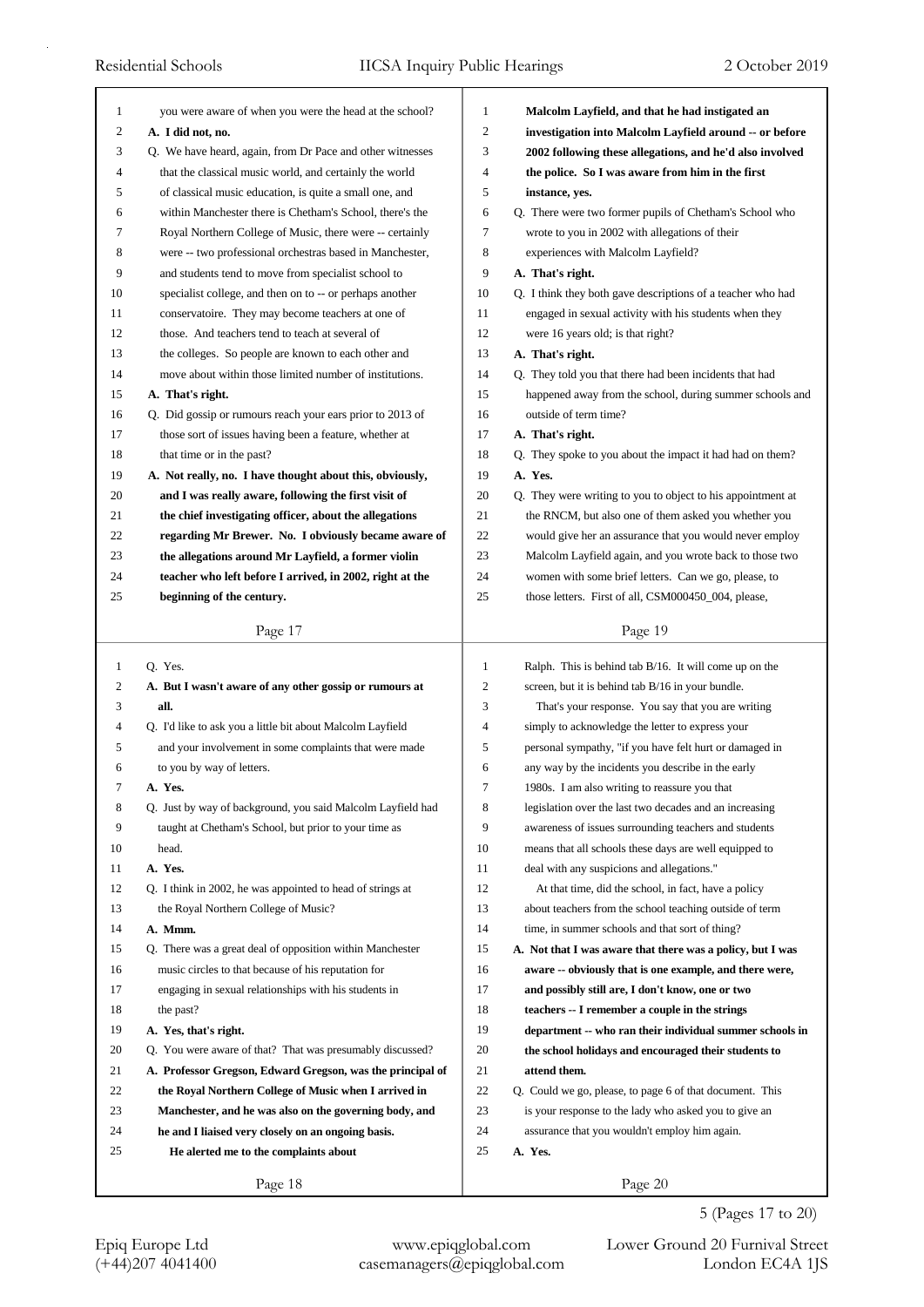| 1        | Q. You acknowledge her letter, you thank her for it, you                                                         | $\mathbf{1}$   | had meetings with Barbara Owen about this whole issue                                                      |
|----------|------------------------------------------------------------------------------------------------------------------|----------------|------------------------------------------------------------------------------------------------------------|
| 2        | say you were sorry to read she went through a painful                                                            | $\overline{c}$ | and what the allegations were from the 1970s, and so on.                                                   |
| 3        | time whilst a pupil at Chetham's. You say:                                                                       | 3              | It was --                                                                                                  |
| 4        | "There is, for your information, no record of any                                                                | 4              | Q. But did you review the current safeguarding arrangements                                                |
| 5        | disciplinary action that was instigated around that                                                              | 5              | to see that a situation such as they had both described                                                    |
| 6        | period of time involving Mr Layfield and, clearly, this                                                          | 6              | couldn't actually arise then, in 2002?                                                                     |
| 7        | very unfortunate series of events to which you refer                                                             | 7              | A. I don't remember doing that. I was aware from the                                                       |
| 8        | happened a long time ago now.                                                                                    | 8              | letters -- I believed that the events they described                                                       |
| 9        | "I am afraid I can't really go into individual                                                                   | 9              | happened within the summer schools and not at Chetham's,                                                   |
| 10       | employment issues here at Chetham's, but I would like to                                                         | 10             | but, no, I can't remember doing that. But, as I say, it                                                    |
| 11       | thank you sincerely for bringing your views to my                                                                | 11             | was a fairly continuous process, just reviewing policies                                                   |
| 12       | attention."                                                                                                      | 12             | and procedures and trying to put things in place to make                                                   |
| 13       | You passed on those letters, or the information                                                                  | 13             | improvements all the way along.                                                                            |
| 14       | within them, to Mr Gregson at the RNCM; is that correct?                                                         | 14             | Q. I'm going to ask you now, if I may, about the police                                                    |
| 15       | A. If my memory serves, I telephoned him straight away.                                                          | 15             | investigation into Michael Brewer and then the police                                                      |
| 16       | I knew he was occupied with the investigation with the                                                           | 16             | investigation co-named Operation Kiso that took place                                                      |
| 17       | police into Malcolm Layfield, and I told him that I had                                                          | 17             | shortly after that.                                                                                        |
| 18       | received these letters, and he asked me to send him                                                              | 18             | The trial of Mr Brewer began, I think,                                                                     |
| 19       | copies of them, which I did, and he then undertook to                                                            | 19             | in January 2013 --                                                                                         |
| 20       | pass them on to the police.                                                                                      | 20             | A. That's right.                                                                                           |
| 21       | Q. Did you tell -- well, you don't appear to have told them                                                      | 21             | Q. -- at Manchester Crown Court.                                                                           |
| 22       | that you were going to ensure that the police were aware                                                         | 22             | A. Mmm.                                                                                                    |
| 23       | of these allegations?                                                                                            | 23             | Q. The police, I think, had contacted the school in the                                                    |
| 24       | A. No, I didn't, and I regret not doing so.                                                                      | 24             | course of their investigations, and you liaised with                                                       |
| 25       | Q. And you didn't suggest that they may wish to contact the                                                      | 25             | them, I think, as they sought to gather any evidence, in                                                   |
|          | Page 21                                                                                                          |                | Page 23                                                                                                    |
|          |                                                                                                                  |                |                                                                                                            |
|          |                                                                                                                  |                |                                                                                                            |
| 1        | police?                                                                                                          | 1              | terms of documentary evidence, and that sort of thing?                                                     |
| 2        | A. I understood from Professor Gregson that they already                                                         | $\overline{c}$ | A. Yes.                                                                                                    |
| 3        | had done, as part of the enquiry.                                                                                | 3              | Q. Is it right that there weren't any pupil files or notes                                                 |
| 4        | Q. You've said in your witness statement that, in                                                                | $\overline{4}$ | from the time when Mrs Andrade, or Frances Shorney, as                                                     |
| 5        | hindsight, you have regrets about the way in which you                                                           | 5              | she was known at school, there weren't any documents                                                       |
| 6        | responded to those two women. What are those regrets?                                                            | 6              | from that period of time?                                                                                  |
| Ί        | A. I suppose I was keen to do the right thing legally, so                                                        | 7              | A. No. I mean, yes, it is correct, we couldn't lay our                                                     |
| 8        | I accepted advice from the school solicitor at the time                                                          | 8<br>9         | hands on any.                                                                                              |
| 9<br>10  | regarding the employment issues, that I was advised not                                                          | 10             | Q. Were you aware that Mr Hullah had contacted the school<br>to ask for documentation?                     |
| 11       | to make any firm commitment while the                                                                            | 11             | A. No.                                                                                                     |
|          | enquiry/investigation into Malcolm Layfield was going                                                            | 12             | Q. During the investigation, and indeed through the trial,                                                 |
| 12       | on.                                                                                                              | 13             |                                                                                                            |
| 13<br>14 | Re-reading the letters, I find the tone too brief                                                                | 14             | the police were liaising with you to inform you of any<br>developments that were coming up; is that right? |
| 15       | and far too peremptory.                                                                                          | 15             | A. Yes.                                                                                                    |
|          | In all honesty, I suppose, at that stage, I was so                                                               | 16             | Q. So that the school was prepared, in terms of press                                                      |
| 16       | much less alive to the whole issue of non-recent child                                                           | 17             |                                                                                                            |
| 17       | sexual abuse, and this was the first time that something                                                         | 18             | enquiries, and so on?<br>A. Yes.                                                                           |
| 18       | like this had come across my desk, and I reacted in that                                                         | 19             |                                                                                                            |
| 19       | way, and I sincerely regret it.                                                                                  |                | Q. You, in turn, then kept the school's governors aware of                                                 |
| 20<br>21 | Q. When you received those letters, did you review the                                                           | 20<br>21       | any developments; is that correct?<br>A. Well, yes, and the parents and staff and the boys and             |
| 22       | safeguarding arrangements at the school to ensure that<br>that sort of situation couldn't arise then, in 2002?   | 22             | girls, inasmuch as I could, on a daily basis. Yes.                                                         |
| 23       |                                                                                                                  | 23             | Q. Would you say there was a need to manage reputational                                                   |
| 24       | A. I was aware, because of the allegations and the enquiry                                                       | 24             | risk to the school during that period?                                                                     |
| 25       | going on at the RNCM, there was an enormous amount of<br>outcry about Mr Layfield's appointment, and I certainly | 25             | A. To a certain extent. Certainly the boys and girls                                                       |
|          | Page 22                                                                                                          |                | Page 24                                                                                                    |

6 (Pages 21 to 24)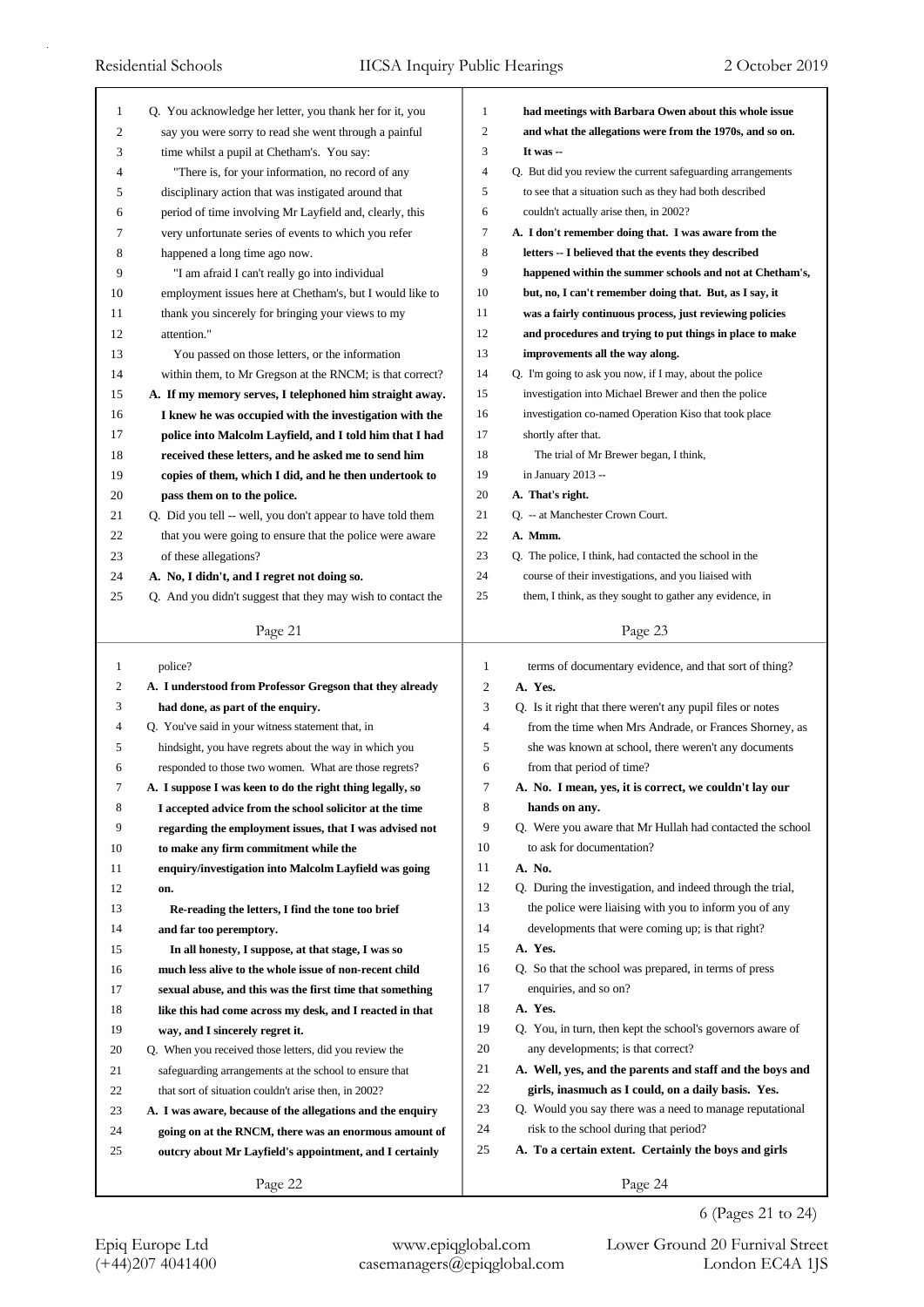| 1            | felt -- especially the younger ones, felt very              | 1              | also kept updated on what was unfolding. You've said in     |
|--------------|-------------------------------------------------------------|----------------|-------------------------------------------------------------|
| 2            | frightened, because there was press immediately outside     | $\overline{c}$ | your witness statement that you were aware that             |
| 3            | the school gates and parents were very worried because      | 3              | Peter Hullah had admitted that he and the former            |
| 4            | of everything that was happening on social media, and so    | 4              | chairman had allowed Mike Brewer to retire under            |
| 5            | on, and the staff, as they came in and out of the school    | 5              | ill-health circumstances rather than dismissing him for     |
| 6            | on a daily basis, the non-pastoral staff -- the academic    | 6              | misconduct. So you had an understanding that he had         |
| 7            | teaching staff, were very worried at the -- well, the       | $\tau$         | committed some sort of indiscretion?                        |
| 8            | events going on in the immediate vicinity of the school,    | 8              | A. Yes.                                                     |
| 9            | and I very much wanted to try and do my best to keep        | 9              | Q. Was that understanding that you had formed from the      |
| 10           | everybody calm.                                             | 10             | trial reports, or had you had any conversation with         |
| 11           | Q. I don't think we need to go to the specific minutes, but | 11             | Mr Hullah himself?                                          |
| 12           | there was a governors' meeting on 28 January 2013. That     | 12             | A. No, I hadn't had any conversation with Mr Hullah at all. |
| 13           | was whilst the trial was ongoing. You noted that there      | 13             | But by that stage, I was aware of these rumours amongst     |
| 14           | may be questions raised over Mike Brewer's departure in     | 14             | the staff involving Anne Rhind. But also, I had             |
| 15           | 1994.                                                       | 15             | a member of staff sitting in court throughout               |
| 16           | A. Yes.                                                     | 16             | Mike Brewer's trial, and she told me that this had been     |
| 17           | Q. What did you know, then, at that point, about the        | 17             | admitted, that there was this agreement, that               |
| 18           | circumstances of Mr Brewer's departure from the school?     | 18             | Peter Hullah had admitted that there had been an            |
| 19           | A. When it became obvious to the staff that there was going | 19             | agreement that Mike Brewer should leave on ill-health       |
| 20           | to be a trial, I became aware that were various members     | 20             | grounds.                                                    |
| 21           | of staff who remembered Mr Brewer -- not very many --       | 21             | Q. Did you understand that to mean that the school had      |
| 22           | and one particular member of staff -- you've mentioned      | 22             | covered up the real reason for his leaving?                 |
| 23           | Carolyn Rhind, her mother had had some involvement when     | 23             | A. Yes.                                                     |
| 24           |                                                             | 24             |                                                             |
| 25           | her mother, Anne Rhind, was a member of staff back in       | 25             | Q. After the conviction of Mr Brewer, Operation Kiso --     |
|              | 1994 with the events surrounding Mike Brewer's              |                | well, a number of people came forward with various          |
|              | Page 25                                                     |                | Page 27                                                     |
|              |                                                             |                |                                                             |
|              |                                                             |                |                                                             |
| $\mathbf{1}$ | departure. And Carolyn passed those on to me                | $\mathbf{1}$   | allegations about their experiences, both at                |
| 2            | second-hand, if you like.                                   | 2              | Chetham's School of Music and at the RNCM, and indeed at    |
| 3            | Q. What did she tell you?                                   | 3              | other music schools.                                        |
| 4            | A. She was a bit vague about it, I think, but she said that | $\overline{4}$ | A. Yes.                                                     |
| 5            | her mother had seen or been around when there was a girl    | 5              | Q. In February 2013, Greater Manchester Police commenced    |
| 6            | in Mike Brewer's office one evening in that December,       | 6              | Operation Kiso, which was an investigation looking          |
| 7            | and I've since read Peter Hullah's statement.               | 7              | specifically at issues around child sexual abuse and        |
| 8            | Obviously, I don't -- it was way before my time, and        | 8              | other sexual offences at both Chetham's School and the      |
| 9            | I'm sorry I can't be more specific with what Carolyn        | 9              | Royal Northern College of Music; is that right? It was      |
| 10           | told me, but --                                             | 10             | restricted to those two institutions?                       |
| 11           | Q. It wouldn't have been unusual for Mr Brewer to have      | 11             | A. Operation Kiso?                                          |
| 12           | a student in his office?                                    | 12             | Q. Yes.                                                     |
| 13           | A. No.                                                      | 13             | A. I don't believe so, actually. I think they did look at   |
| 14           | Q. So what is it that Mrs Rhind told you about the          | 14             | other music teachers at other institutions as well.         |
| 15           | circumstances of his departure?                             | 15             | I think Jamie Daniels writes about that in his              |
| 16           | A. Just that it was agreed between the governors and        | 16             | statement. But it had its roots in Manchester.              |
| 17           | Peter Hullah that Mike Brewer should leave with             | 17             | Q. The parameters were within those two institutions, but   |
| 18           | immediate effect for ill-health reasons and that the        | 18             | there were some allegations that came forward in            |
| 19           | staff had a suspicion that it involved a girl and were      | 19             | relation to other music schools --                          |
| 20           | very surprised when Mr Brewer left immediately and just,    | 20             | A. That's right.                                            |
| 21           | I suppose, rumours abounded at that time.                   | 21             | Q. -- and in some cases those were referred on to other     |
| 22           | Q. But those rumours hadn't reached your ears until         | 22             | forces, I think.                                            |
| 23           | Mr Brewer's trial began; is that right?                     | 23             | A. That's right.                                            |
| 24           | A. In all honesty, no.                                      | 24             | Q. You have referred to the statement of Detective Chief    |
| 25           | Q. The trial was very widely reported, and I think you were | 25             | Inspector Daniels describing Operation Kiso, and he set     |

Epiq Europe Ltd www.epiqglobal.com Lower Ground 20 Furnival Street<br>
(+44)207 4041400 casemanagers@epiqglobal.com London EC4A 1JS

Lower Ground 20 Furnival Street 7 (Pages 25 to 28)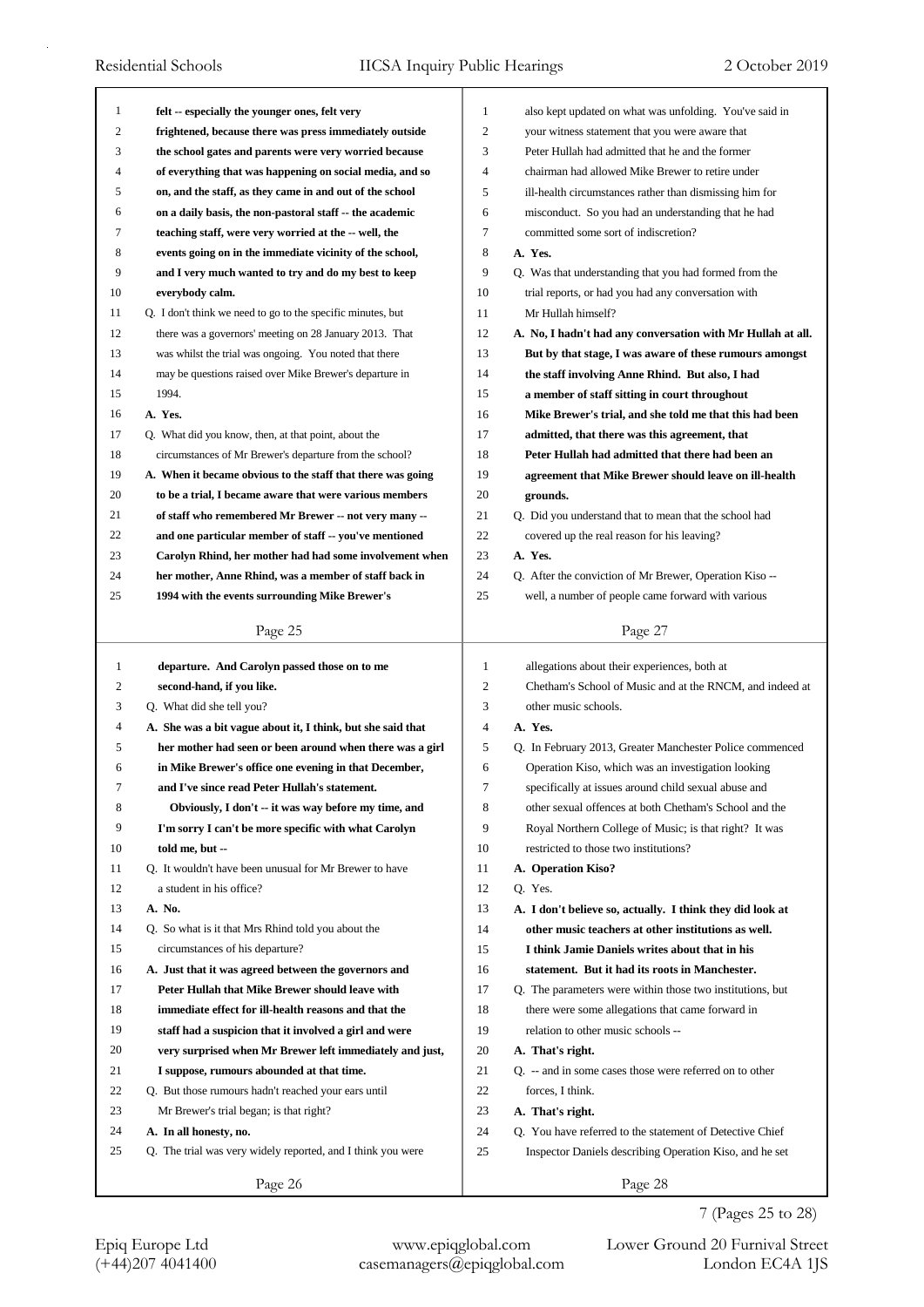| 1  | out that there were 47 perpetrators, or alleged            | 1              | concern?                                                    |
|----|------------------------------------------------------------|----------------|-------------------------------------------------------------|
| 2  | perpetrators, considered in that police enquiry and, of    | $\mathfrak{2}$ | A. Obviously, it did when all these events came to light,   |
| 3  | those, 35 were associated with Chetham's School in some    | 3              | but in the first few years of my headship, right up         |
| 4  | way.                                                       | 4              | until 2012, with one or two exceptions, which I mention     |
| 5  | I think, in fact, during Operation Kiso, one member        | 5              | in my statement, I was not aware of this picture of         |
| 6  | of your current, or then current, teaching staff was       | 6              | the school from the 1970s and 1980s. I had one or two       |
| 7  | arrested on suspicion of rape of one of their students     | 7              | reunions for old boys of the school before it became        |
| 8  | in the 1980s, RS-F15 was arrested. I think it is right     | 8              | a specialist music school in 1969, we had Founders' Day     |
| 9  | to say the prosecution was subsequently discontinued.      | 9              | and old boys were encouraged to come back, and they had     |
| 10 | He was suspended from school as soon as he was             | 10             | varying stories of the school being an absolutely           |
| 11 | arrested, I think; is that right?                          | 11             | wonderful place and others said that they had a really      |
| 12 | A. Yes.                                                    | 12             | tough time.                                                 |
| 13 | Q. He didn't, in fact, return to teach at Chetham's. The   | 13             | I believe that one or two allegations have come out,        |
| 14 | allegations were made by a former pupil of Chetham's who   | 14             | in amongst the ones that you mentioned, from those days     |
| 15 | had in fact -- RS-F15 had been her educational guardian.   | 15             | before it was a specialist music school.                    |
| 16 | She was an overseas student; that's right, isn't it?       | 16             | Q. But at the point in 2013, 2014 and 2015, as these        |
| 17 | A. That's right.                                           | 17             | prosecutions were going under way, and you were informed    |
| 18 | Q. There were a number of other prosecutions of former     | 18             | of the nature of the investigations that the police were    |
| 19 | teachers at Chet's for sexual assaults on their pupils.    | 19             | conducting, did you become concerned that there appeared    |
| 20 | Were you aware, or made aware, of the guilty plea of       | 20             | to have been a real problem with the safeguarding           |
| 21 | Nicholas Smith to an indecent assault on his pupil in      | 21             | culture at the school in the past?                          |
| 22 | 1978?                                                      | 22             | A. Oh, yes, of course. Yes.                                 |
| 23 | A. I became aware of it, yes.                              | 23             | Q. I'm going to now ask you some questions which have been  |
| 24 | Q. You were also aware, I think, that Malcolm Layfield was | 24             | requested by the legal representatives of those core        |
| 25 | tried for an allegation of rape on a student in the        | 25             | participants who are victims and survivors of abuse at      |
|    | Page 29                                                    |                | Page 31                                                     |
|    |                                                            |                |                                                             |
|    |                                                            |                |                                                             |
| 1  | 1980s, and he was acquitted of that charge. But in the     | 1              | Chetham's School.                                           |
| 2  | course of that trial, he admitted that he had conducted    | 2              | As a result of Operation Kiso and the emerging              |
| 3  | a number of sexual relationships with 16- and              | 3              | picture of the history of abuse at the school, did you      |
| 4  | 17-year-old students, at a time when that was not an       | 4              | consider that an independent review or enquiry into         |
| 5  | offence; is that right?                                    | 5              | those non-recent safeguarding issues might be an            |
| 6  | A. Mmm, yes.                                               | 6              | appropriate response?                                       |
| 7  | Q. I think you were also made aware that the Crown         | Ί              | A. Might be an appropriate response, yes.                   |
| 8  | Prosecution Service recommenced, or launched, I should     | 8              | Q. But you didn't conduct one?                              |
| 9  | say, extradition proceedings to bring Christopher Ling     | 9              | A. No. Sorry, I thought you meant this particular inquiry.  |
| 10 | back to the United Kingdom to face trial on charges of     | 10             | Q. No, I'm asking about what you did and what you thought   |
| 11 | indecent assaults on 11 complainants, the majority of      | 11             | might be appropriate in 2013?                               |
| 12 | whom had been pupils at Chetham's in the late 1980s; is    | 12             | A. In 2013? I beg your pardon, yes. Yes. We thought, in     |
| 13 | that right?                                                | 13             | the light of the inspection reports, and of all the         |
| 14 | A. Mmm.                                                    | 14             | events, that it would be in everyone's best interests,      |
| 15 | Q. Were you also aware that Mr Ling committed suicide in   | 15             | most certainly the children and the parents of              |
| 16 | 2015 --                                                    | 16             | the current school, to have an overview of the school       |
| 17 | A. Yes.                                                    | 17             | and all its arrangements, and that was part of              |
| 18 | Q. -- as he was about to be arrested on an arrest warrant  | 18             | the thinking in the makeup of the Independent               |
| 19 | to bring him back to the UK?                               | 19             | Safeguarding Commission that restarted in 2013, to have     |
| 20 | A. Yes.                                                    | 20             | that overview.                                              |
| 21 | Q. So the picture that was emerging, as Operation Kiso     | 21             | Q. But that didn't go back and look at the situation in the |
| 22 | unfolded, of the school in the 1970s and 1980s in          | 22             | school in the 1970s or 1980s.                               |
| 23 | particular and, to an extent, in the early 1990s, in       | 23             | A. No.                                                      |
| 24 | terms of the culture of the school, the prevalence of      | 24             | Q. That was a current oversight?                            |
| 25 | sexual abuse that was being alleged, did that cause you    | 25             | A. Yes. Yes, that's true.                                   |

8 (Pages 29 to 32)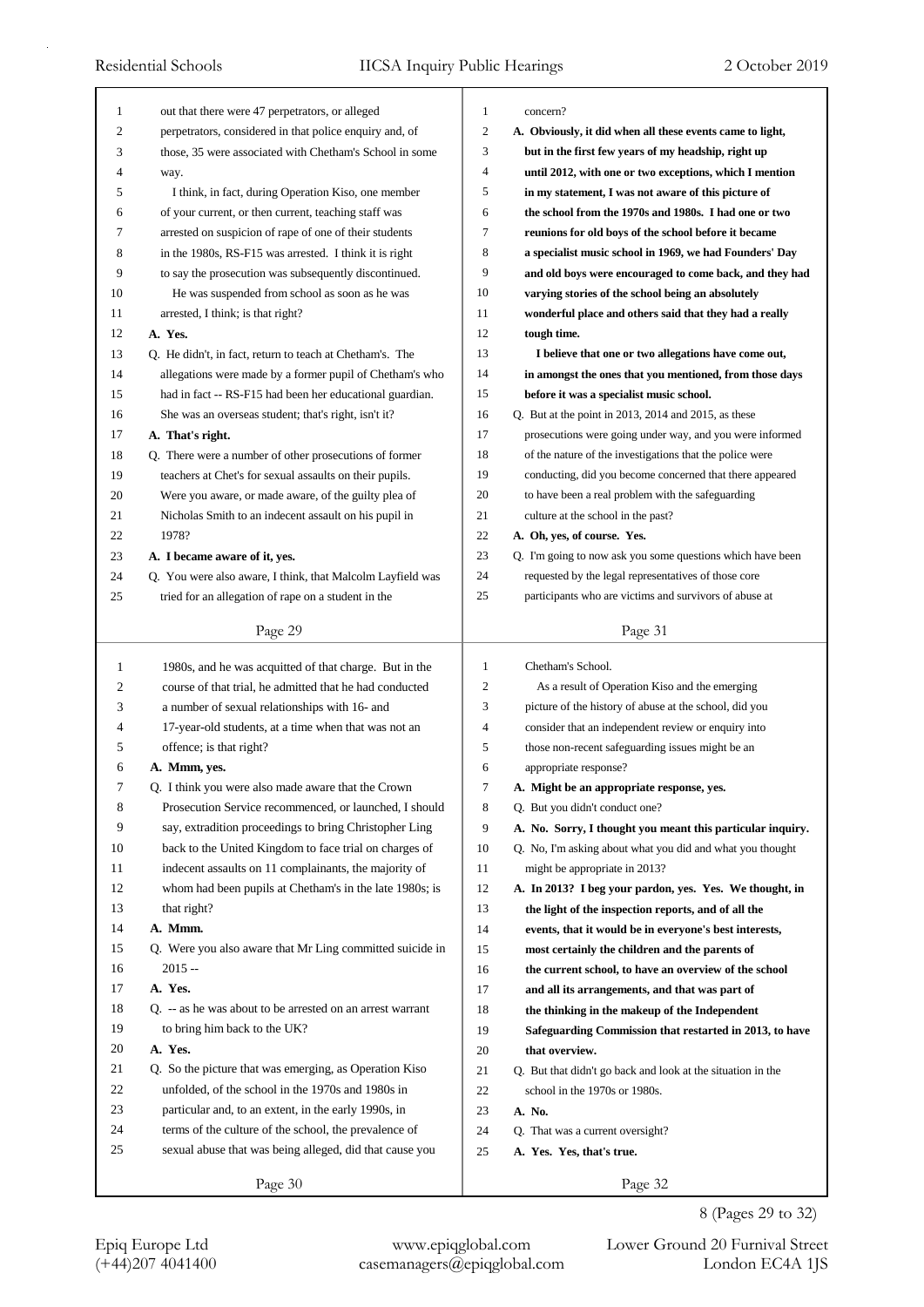| 1            | Q. You told, I think, the school committee, that you had    | $\mathbf{1}$   | of inspectors for each, so that all aspects of              |
|--------------|-------------------------------------------------------------|----------------|-------------------------------------------------------------|
| 2            | written to all of the alumni of the school in March 2013    | $\overline{2}$ | safeguarding could be inspected and addressed.              |
| 3            | in relation to the issues that were emerging. Other         | 3              | Prior to that inspection taking place, you were sent        |
| 4            | than that letter, did you do anything else to reach out     | 4              | by the Independent Schools Inspectorate a pre-inspection    |
| 5            | to victims?                                                 | 5              | information collection form; is that right?                 |
| 6            | A. I had various meetings with the chief investigating      | 6              | A. Yes.                                                     |
| 7            | officer about this, and we were both very concerned to      | 7              | Q. Can we go to that, please. It is ISI001562. It is        |
| 8            | have a channel there for previous victims and survivors     | 8              | behind tab B/20 in your bundle. That's a form to be         |
| 9            | to come forward, and we set up a hotline, if you like,      | 9              | completed electronically with information about the         |
| 10           | which we advertised on our website for those people to      | 10             | school, distinctive features of the school, governance      |
| 11           | come forward in confidence. The Greater Manchester          | 11             | structure, and so on. All sorts of information.             |
| 12           | Police managed that.                                        | 12             | Can we go to page 9, please. Do you know who filled         |
| 13           | I also gave out regular updated statements on the           | 13             | in that form?                                               |
| 14           | website, and that was intended to reach out to the          | 14             | A. Each time we had an inspection, it was a joint endeavour |
| 15           | survivors and also to other constituencies in the           | 15             | from members of the senior management team with specific    |
| 16           | present-day school, so we were frequently updating the      | 16             | responsibilities in specific areas.                         |
| 17           | main statements on the website with regard to parents       | 17             | Q. Actually, our page 11 is page 9 of the form, the         |
| 18           | and the boys and girls and the music world in general.      | 18             | internal numbering is a bit different. Can we go to our     |
| 19           | Q. In terms of victims and survivors of abuse in the past   | 19             | page 11 of that form, please. Is it your responsibility     |
| 20           | at Chetham's School, when you were head, did you offer      | 20             | to ensure that the information on that form is correct?     |
| 21           | an apology to victims and survivors of past sexual          | 21             | A. Yes.                                                     |
| 22           | abuse?                                                      | 22             | Q. If we can go to the bottom question and the bottom box,  |
| 23           | A. I did. I believe the first time was in my public         | 23             | please, you were asked to indicate "any cases where         |
| 24           | statement outside Manchester Crown Court following the      | 24             | a member of staff or other person connected with the        |
| 25           | conviction of Mike Brewer.                                  | 25             | school is subject to investigation, has resigned, or has    |
|              |                                                             |                |                                                             |
|              | Page 33                                                     |                | Page 35                                                     |
|              |                                                             |                |                                                             |
|              |                                                             |                |                                                             |
| $\mathbf{1}$ | Q. Did you do anything, as a school, to address the welfare | $\mathbf{1}$   | been dismissed or disciplined because of questionable       |
| 2            | of victims and survivors of sexual abuse at                 | $\mathfrak{2}$ | conduct with children". The box is filled in "N/A", not     |
| 3            | Chetham's School?                                           | 3              | applicable.                                                 |
| 4            | A. From the past?                                           | 4              | A. Mmm.                                                     |
| 5            | Q. Yes.                                                     | 5              | Q. Why did it say "N/A"?                                    |
| 6            | A. Other than making everyone that we could aware of        | 6              | A. Because this box is since the last inspection.           |
| 7            | the care that was available from the phone line to the      | 7              | Q. I think it says, "In each case, briefly mention any      |
| 8            | police, I don't think that we did. I wasn't aware at        | 8              | referral made to the DfE or the ISA since the last          |
| 9            | the time of much that we could realistically do because     | 9              | inspection". Is that what you had understood? You had       |
| 10           | I wasn't aware, if you like, of who they were,              | 10             | understood the previous sentence to also refer to "since    |
| 11           | necessarily.                                                | 11             | the last inspection"; is that right?                        |
| 12           | Q. You were aware that Chris Ling committed suicide in      | 12             | A. I think that was the norm in terms of reporting, yes.    |
| 13           | 2015?                                                       | 13             | Q. Because you were asked that question again during the    |
| 14           | A. Yes.                                                     | 14             | inspection process itself, weren't you?                     |
| 15           | Q. At that point, did you reach out to victims and          | 15             | A. Mmm.                                                     |
| 16           | survivors of Mr Ling?                                       | 16             | Q. Can we go to ISI001392_012. That's behind tab 21 in      |
| 17           | A. Personally, I never became aware of who they were.       | 17             | your bundle, please. Can we go to ISI001392_012.            |
| 18           | Q. I'd like to move on to a different topic now, and that's | 18             | That's the "Questions for staff -- focused form". We        |
| 19           | the inspection of the school that took place                | 19             | can see at the top it's the headmistress that's being       |
| 20           | in March 2013. This was a joint inspection between the      | 20             | questioned. If we go on to the next page, page 13, at       |
| 21           | Independent Schools Inspectorate and Manchester             | 21             | the top of that, can we just see the top paragraph,         |
| 22           | Children's Services that took place on                      | 22             | please:                                                     |
| 23           | 6 and 7 March 2013. I think the ISI and Manchester          | 23             | "Has the school taken any disciplinary action, or           |
| 24           | Children's Services had, between them, divided up areas     | 24             | issued a suspension, or departure of any individual         |
| 25           | for inspection, with the idea that there would be a team    | 25             | (staff, volunteer or other person ) because of              |

## 9 (Pages 33 to 36)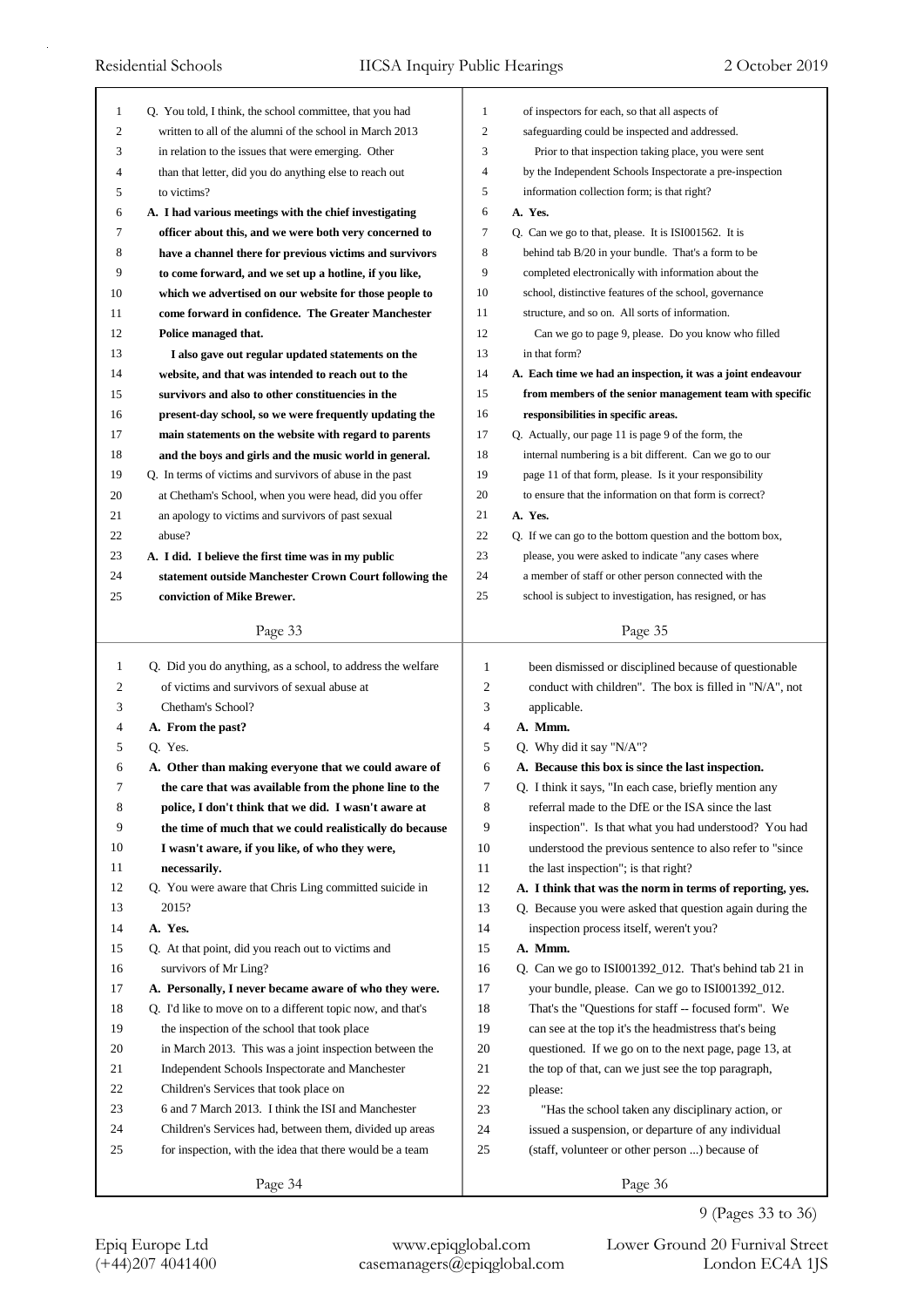| 1            | concerns about suitability to work with children?"       | 1                   | Q. Prior to those reports being published, you were sent                                              |
|--------------|----------------------------------------------------------|---------------------|-------------------------------------------------------------------------------------------------------|
| 2            | It says there "None declared". Elizabeth Coley, who      | 2                   | copies of both of them for you to correct any factual                                                 |
| 3            | conducted the inspection, has initialled it and dated    | 3                   | inaccuracies: you wrote, effectively, to both the                                                     |
| 4            | it?                                                      | 4                   | inspecting bodies with requests to alter or reword those                                              |
| 5            | A. Yes.                                                  | 5                   | reports. You said the fact that you were writing with                                                 |
| 6            | Q. Then it says underneath -- these are her notes:       | 6                   | an extensive list of what you said were inaccuracies                                                  |
| 7            | "MCC team declared that issue with teacher --            | 7                   | should not be taken as an indication that you did not                                                 |
| 8            | investigation and action taken by school before they     | 8                   | take the report seriously; is that right?                                                             |
| 9            | informed LADO. LADO has it on record that she was told   | 9                   | A. Mmm.                                                                                               |
| 10           | that disciplinary action had been taken."                | 10                  | Q. Can we go to the conclusion of the ISI report, please?                                             |
| 11           | Can we go then to the next day, so that is               | 11                  | ISI000729_011. This is tab B/11 in your folder. This                                                  |
| 12           | ISI001489 -- that's behind tab 22 in your bundle. So     | 12                  | is the final conclusion of the report:                                                                |
| 13           | these are the notes from the next day, we can see at the | 13                  | "Pupils report that they are generally happy and                                                      |
| 14           | top of the form, "7/3/13". At point 3, you are reasked   | 14                  | feel safe and secure in school. A number of weaknesses                                                |
| 15           | about staff disciplinary action or suspension:           | 15                  | have been identified in policy and practice in relation                                               |
| 16           | "Had responded immediately by saying, yes, there         | 16                  | to safeguarding, handling allegations, staff                                                          |
| 17           | were four (said she had not heard properly or understood | 17                  | recruitment, and the handling of complaints and                                                       |
| 18           | yesterday)."                                             | 18                  | concerns. These issues indicate insufficient                                                          |
| 19           | Is that right, that you had not understood the           | 19                  | effectiveness of the oversight of compliance with                                                     |
| 20           | question when you were asked the day before?             | 20                  | regulatory requirements by the proprietor and the                                                     |
| 21           | A. Yes, this issue has caused me concern -- of course it | 21                  | management team. These deficiencies must now be                                                       |
| 22           | has. But the only thing I can say is I felt personally   | 22                  | remedied as a matter of urgency."                                                                     |
| 23           | under enormous pressure with these unannounced           | 23                  | When you wrote to ISI in an email on 25 March, you                                                    |
| 24           | inspections and with the media incursions that we were   | 24                  | said that there was overwhelming evidence that the                                                    |
| 25           | faced with, and I clearly had not understood properly.   | 25                  | judgments were significantly flawed, and you asked for                                                |
|              |                                                          |                     |                                                                                                       |
|              | Page 37                                                  |                     | Page 39                                                                                               |
|              |                                                          |                     |                                                                                                       |
| $\mathbf{1}$ |                                                          | 1                   |                                                                                                       |
| 2            | I would not have deliberately covered anything up. Why   | 2                   | the publication of those reports to be delayed until                                                  |
|              | would I? So that's all I can say, I'm afraid.            |                     | your concerns had been addressed in that regard; is that                                              |
| 3<br>4       | Q. Did Ms Coley, when she reasked you about staff        | 3<br>4              | right?                                                                                                |
| 5            | disciplinary action, make any mention of the matters     | 5                   | A. Yes. It was the norm, following inspection reports,                                                |
| 6            | that she had noted the day before, about Manchester City | 6                   | that there was a period in which one could make the                                                   |
|              | Council having made her aware of a disciplinary issue?   |                     | inspectors aware of any factual inaccuracies or                                                       |
| 7<br>8       | A. No. No. I can't remember specifically, but I don't    | $\overline{1}$<br>8 | misunderstandings, and we were not given that time.<br>I requested more time, in order to provide the |
|              | think so.                                                |                     |                                                                                                       |
| 9            | Q. ISI and Manchester Children's Services produced two   | 9                   | inspectors with more information.                                                                     |
| 10           | separate reports, effectively. They're each on slightly  | 10                  | We were also not given the normal verbal feedback at                                                  |
| 11           | different aspects of safeguarding arrangements at the    | 11                  | the end of that inspection in which certain                                                           |
| 12           | school. But I think we can summarise the two reports by  | 12                  | misunderstandings could have been rectified.                                                          |
| 13           | saying that they identified a number of shortcomings in  | 13                  | May I just mention the oversight of compliance?                                                       |
| 14           | the school's policies and procedures and practice in     | 14                  | That was one such when the proprietors were identified                                                |
| 15           | relation to safeguarding, that the relevant standards    | 15                  | as the feoffees, who are the landlords of the school,                                                 |
| 16           | hadn't been met in relation to aspects of handling       | 16                  | and they were not the school governing body but they                                                  |
| 17           | allegations, staff recruitment, the handling of          | 17                  | were treated as such by the inspectors. But that was                                                  |
| 18           | complaints and concerns, and they also found that the    | 18                  | a misunderstanding, which was then subsequently                                                       |
| 19           | governors and proprietors had failed to exercise         | 19                  | rectified.                                                                                            |
| 20           | sufficient oversight of compliance with those regulatory | 20                  | It is a small point --                                                                                |
| 21           | requirements, really by the fact that there had been     | 21                  | Q. I think the school committee were identified as the                                                |
| 22           | failings to comply. It effectively meant that            | 22                  | governing body and the feoffees were identified as the                                                |
| 23           | appropriate oversight had not been exercised; is that    | 23                  | proprietors in the report, weren't they?                                                              |
| 24           | right?                                                   | 24                  | A. Mmm.                                                                                               |
| 25           | A. Mmm.                                                  | 25                  | Q. Which was correct?                                                                                 |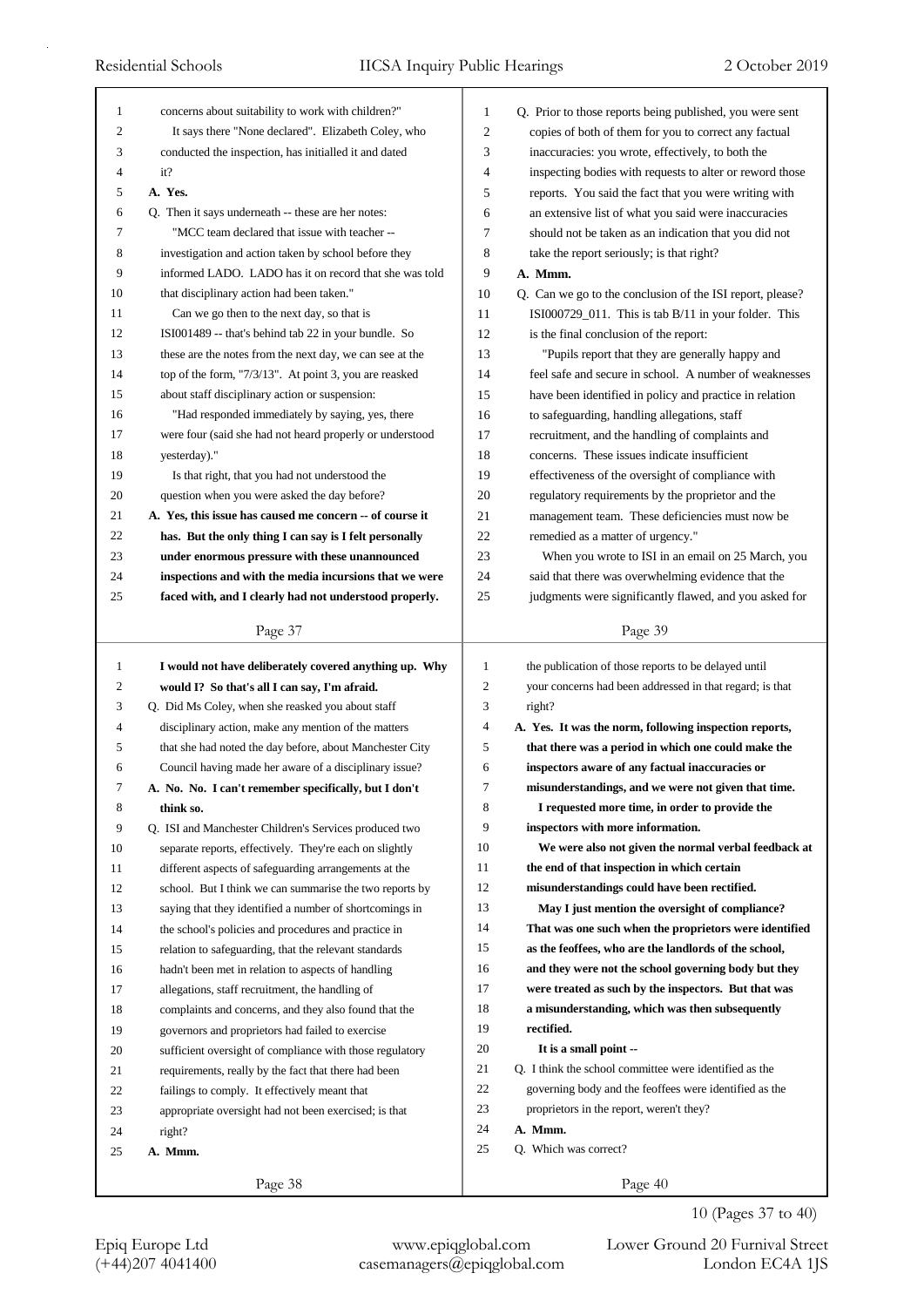| 1            | A. The responsibilities of the feoffees I believe were seen | $\mathbf{1}$   | that had surfaced in relation to sexual abuse at the        |
|--------------|-------------------------------------------------------------|----------------|-------------------------------------------------------------|
| 2            | to be just about the same as the school governing body,     | $\overline{c}$ | school, and you pointed out that those were non-recent      |
| 3            | but, again, that was rectified -- sorry, it is a small      | 3              | incidents. You also pointed out that the school had had     |
| 4            | point.                                                      | 4              | a report -- the last report, in fact, was in 2011 from      |
| 5            | Q. Amongst other things, you said that it was misleading    | 5              | Ofsted that had rated the school as "good" and              |
| 6            | for the ISI report to state in its conclusion that          | 6              | safeguarding as "good".                                     |
| 7            | a number of weaknesses had been identified. You wanted      | 7              | Had the school essentially relied on positive               |
| 8            | the word "small" to be inserted to read "a small number     | 8              | inspections rather than scrutinising itself in terms of     |
| 9            | of weaknesses". Was that your assessment of what had        | 9              | safeguarding?                                               |
| 10           | been set out in that report, in terms of the number of      | 10             | A. I hope not. We had a good many inspections from ISI or   |
| 11           | safeguarding-related areas where standards hadn't been      | 11             | Ofsted or a previous body called the Commission for         |
| 12           | met?                                                        | 12             | Social Care Inspection, and, as I said earlier, the         |
| 13           | A. Having re-read my action plan -- well, "my action plan"; | 13             | legal frameworks for safeguarding were developing over      |
| 14           | the action plan that was put together by the whole team     | 14             | time, so we always tried to make it completely a matter     |
| 15           | there -- there were areas which needed to be addressed      | 15             | of course that we would update all our policies and         |
| 16           | and, for example, it wasn't written down that boys and      | 16             | procedures.                                                 |
| 17           | girls could not go into staff accommodation. That was       | 17             | From my own point of view, the inspections were             |
| 18           | the norm. That was the rule. But it wasn't written          | 18             | something that we always welcomed, but I would never        |
| 19           | down. So that sort of thing was rectified immediately.      | 19             | have thought I would rely on them for any kind of clean     |
| 20           | I suppose the point I was trying to make was, if            | 20             | bill of health. That wasn't the point of the whole          |
| 21           | these weaknesses had been identified in previous            | 21             | exercise.                                                   |
| 22           | inspections, then they would have been rectified and put    | 22             | Q. Were you surprised by the conclusions and the findings   |
| 23           | right immediately, and we were devastated to find these     | 23             | of the two reports, based on the inspections                |
| 24           | things pointed out at that time.                            | 24             | in March 2013?                                              |
| 25           | Q. When you wrote the action plan to address the areas      | 25             | A. Yes, and the whole school was devastated.                |
|              | Page 41                                                     |                | Page 43                                                     |
|              |                                                             |                |                                                             |
|              |                                                             |                |                                                             |
| $\mathbf{1}$ | where the school had failed to reach the relevant           | $\mathbf{1}$   | Q. In terms of the action plan, that was written by you and |
| 2            | standards, that was a considerable document -- it is        | $\sqrt{2}$     | the child protection officer together; is that right?       |
| 3            | 23 pages of proposals with, by my count -- although         | 3              | A. I formed -- I think right at the start of the action     |
| 4            | maths isn't, I'm afraid, my strong suit either -- 36        | $\overline{4}$ | plan is a list of all the members of the committee that     |
| 5            | different issues to be addressed. So, in the end, the       | 5              | I formed to develop it. It included a former member of      |
| 6            | ISI did not insert the word "small", did they?              | 6              | the Manchester Children's Services, Pauline Newman.         |
| 7            | In fact, I think in relation to their reports and           |                | Q. The action plan included amending or revising the child  |
| 8            | the letter that you had written to both ISI and the         | 8              | protection policy and procedures, the policies on           |
| 9            | Manchester Children's Services, with the exception of       | 9              | guardians, on offsite instrumental tuition, on missing      |
| 10           | a few minor clarifications in the wording, they did not     | 10             | children, on complaints and appeals. Those are some of      |
| 11           | accept your objections, in large part, did they?            | 11             | the areas that were covered in the action plan?             |
| 12           | A. No, they didn't, no.                                     | 12             | A. Yes.                                                     |
| 13           | Q. In fact, you had written, on 26 March, a formal          | 13             | Q. In addition to those policy changes, I think -- or       |
| 14           | complaint letter to both Manchester Children's Services     | 14             | I should say the action plan was approved by the            |
| 15           | and the ISI, and you summarised your complaint in these     | 15             | Department for Education, a follow-up inspection took       |
| 16           | terms:                                                      | 16             | place in September 2013, and that found that the school     |
| 17           | "Serious inaccuracies and misunderstandings in the          | 17             | was then complying with the relevant safeguarding           |
| 18           | draft reports have resulted in inaccurate,                  | 18             | standards?                                                  |
| 19           | disproportionate and totally unjustified conclusions and    | 19             | A. Mmm.                                                     |
| 20           | judgments which would cause serious reputational damage     | 20             | Q. The action plan also set out that two new bodies were to |
| 21           | to the school."                                             | 21             | be created in response, really, to the criticism of         |
| 22           | Is that right?                                              | 22             | the governing body's lack of oversight and scrutiny?        |
| 23           | A. Yes.                                                     | 23             | A. Mmm.                                                     |
| 24           | Q. One of your objections was that the rationale for having | 24             | Q. That was the Safeguarding Subcommittee of the school     |
| 25           | the inspection was in relation to the recent allegations    | 25             | committee, which was a governing body committee; is that    |

11 (Pages 41 to 44)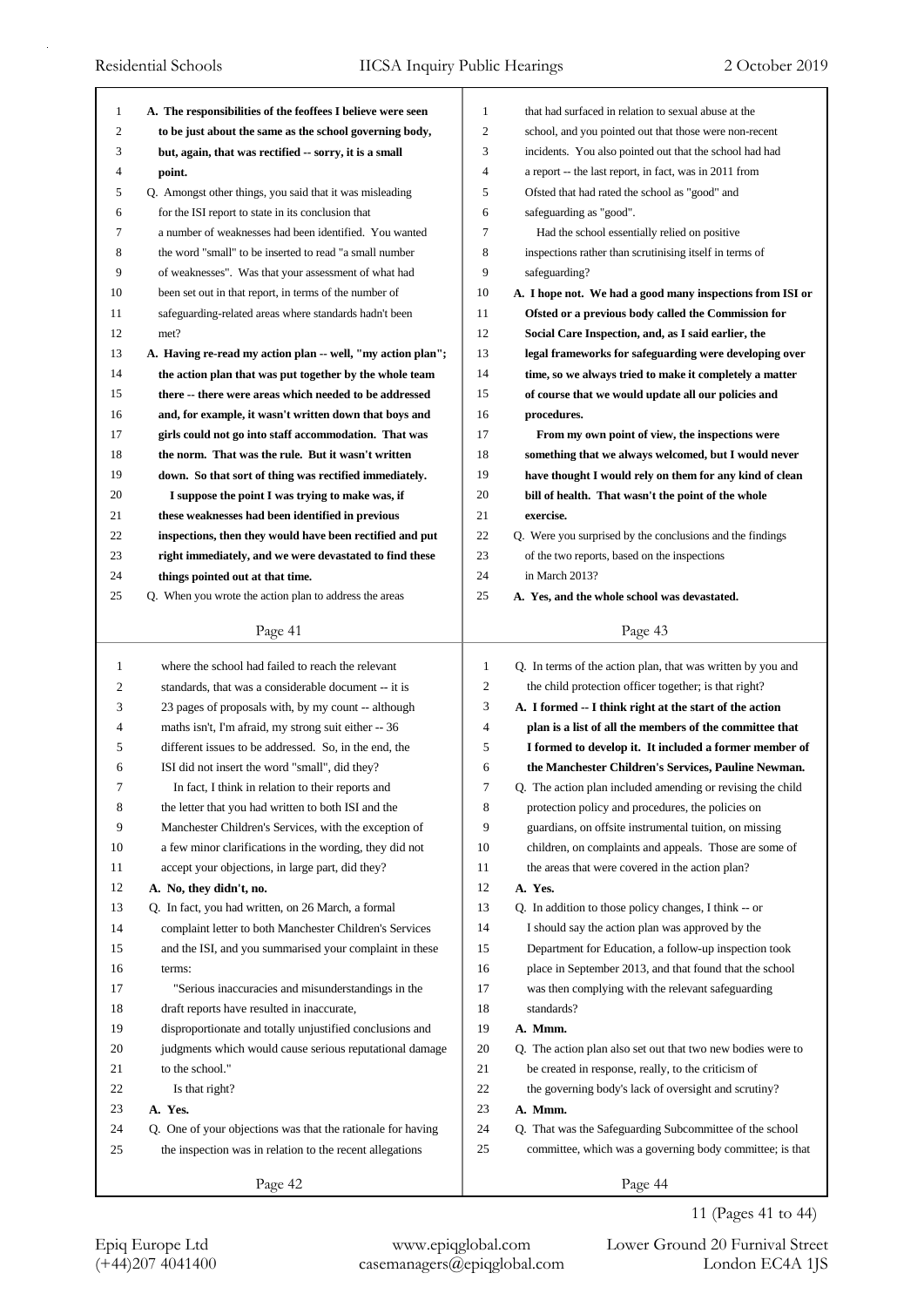| 1        | correct?                                                    | 1              | Q. Can you tell us a little bit about that?                |
|----------|-------------------------------------------------------------|----------------|------------------------------------------------------------|
| 2        | A. Yes.                                                     | $\overline{c}$ | A. We took the events of 2013 very seriously indeed, both  |
| 3        | Q. And also the Independent Safeguarding Commission?        | 3              | in relation to the past and the present. It was felt       |
| 4        | A. Yes.                                                     | $\overline{4}$ | that we should have a body completely outside the school   |
| 5        | Q. I would like, if I may, to ask you a little detail about | 5              | to oversee all the arrangements, and so the idea/concept   |
| 6        | those two bodies. Can you tell us, first of all, about      | 6              | of an independent commission was formulated and worked     |
| 7        | the Safeguarding Subcommittee? You may wish to look at      | 7              | on.                                                        |
| 8        | your witness statement from paragraph 55 onwards,           | 8              | Fortunately, myself and some of the governors were         |
| 9        | because that deals with this area.                          | 9              | well connected in terms of the judiciary and links with    |
| 10       | A. Although the child protection officer interacted on      | 10             | the Probation Service and the police, and so we were       |
| 11       | a regular basis with the school committee, then the         | 11             | able to invite senior members from these bodies to help    |
| 12       | school governors -- sorry, which paragraph did you say?     | 12             | us form a commission, which was then overseen by           |
| 13       | Q. I think it is from page 7, paragraph 55 onwards that     | 13             | <b>Sir David Maddison.</b>                                 |
| 14       | deals with this.                                            | 14             | Q. I think he was then the recently retired recorder of    |
| 15       | A. We felt, in the light of the events of 2013, that we     | 15             | Manchester?                                                |
| 16       | should create a special subcommittee for this whole         | 16             | A. That's right.                                           |
| 17       |                                                             | 17             | Q. So the senior judge at Manchester Crown Court?          |
| 18       | area. There had obviously been a governor designated        | 18             | A. That's right.                                           |
| 19       | with responsibility for child protection, Rosemary Pike,    | 19             |                                                            |
| 20       | and we thought that we should form a new area               | 20             | Q. The independent Safeguarding Commission, how did that   |
|          | subcommittee, as I say, of the governing body to look at    | 21             | operate with the Safeguarding Subcommittee? What was       |
| 21       | this whole area in its entirety.                            | 22             | the relationship between the two?                          |
| 22       | Q. How many governors were involved on the subcommittee?    | 23             | A. They had no relationship, as far as I was aware. That   |
| 23<br>24 | A. I'm afraid I can't remember.                             |                | was the whole point: they were independent. They           |
|          | Q. Did all those governors on the Safeguarding Subcommittee | 24<br>25       | received the minutes from the Safeguarding Subcommittee,   |
| 25       | receive safeguarding training?                              |                | and could ask to see minutes or notes of absolutely        |
|          | Page 45                                                     |                | Page 47                                                    |
|          |                                                             |                |                                                            |
| 1        | A. Oh, yes. All governors did, as a matter of course,       | 1              | anything at all -- policies and procedures. That was       |
| 2        | anyway.                                                     | $\overline{c}$ | part of their remit, that they could follow up any         |
| 3        | Q. How did the subcommittee work? Who reported to it?       | 3              | areas, they would be in receipt of minutes, feoffees'      |
| 4        | A. We all had input into the Safeguarding Subcommittee.     | 4              | meetings and so on.                                        |
| 5        | The governor with responsibility for child protection,      | 5              | Q. So that would mean they would see the minutes in terms  |
| 6        | the Independent Listener, the safeguarding officer, we      | 6              | of also the anonymised discussions of ongoing              |
| 7        | created two deputies for her, and so on. House parents      | 7              | safeguarding cases or issues?                              |
| 8        | were also there, as I say, and a number of other            | 8              | A. Yes. I can't remember whether they did ask to see that  |
| 9        | governors came in to spend time in the school and become    | 9              | generally, because there was always a part A and           |
| 10       | aware of its policies and procedures.                       | 10             | a part B, and the part B was the anonymised.               |
| 11       | Q. How frequently did the Safeguarding Subcommittee meet?   | 11             | Q. Yes, so the confidential matters were kept in part B?   |
| 12       | A. Termly.                                                  | 12             | A. Yes, unless the Safeguarding Commission required to see |
| 13       | Q. Did it have responsibility for exercising scrutiny of    | 13             | anything.                                                  |
| 14       | policies and procedures?                                    | 14             | Q. Were you and the chair of governors ex officio members  |
| 15       | A. Yes.                                                     | 15             | of the Independent Safeguarding Commission?                |
| 16       | Q. Did it also look at individual cases of safeguarding     | 16             | A. Yes.                                                    |
| 17       | concern?                                                    | 17             | Q. Where had the idea come from to have an essentially     |
| 18       | A. Yes.                                                     | 18             | external body scrutinising safeguarding from the school?   |
| 19       | Q. Those were anonymised?                                   | 19             | A. I suppose, essentially, it was the then chairman of     |
| 20       | A. Yes, indeed.                                             | 20             | the school governors, Dame Sandra Burslem, and myself      |
| 21       | Q. In terms of both the staff and the pupils involved?      | 21             | who developed the idea. Dame Sandra had connections, as    |
| 22       | A. Yes.                                                     | 22             | I say, with the judiciary, as did I, and with the          |
| 23       | Q. The school also set up an Independent Safeguarding       | 23             | Probation Service, and we were able to, as I say, issue    |
| 24       | Commission?                                                 | 24             | a few invitations to those people who might be             |
| 25       | A. Commission.                                              | 25             | interested in helping us.                                  |

12 (Pages 45 to 48)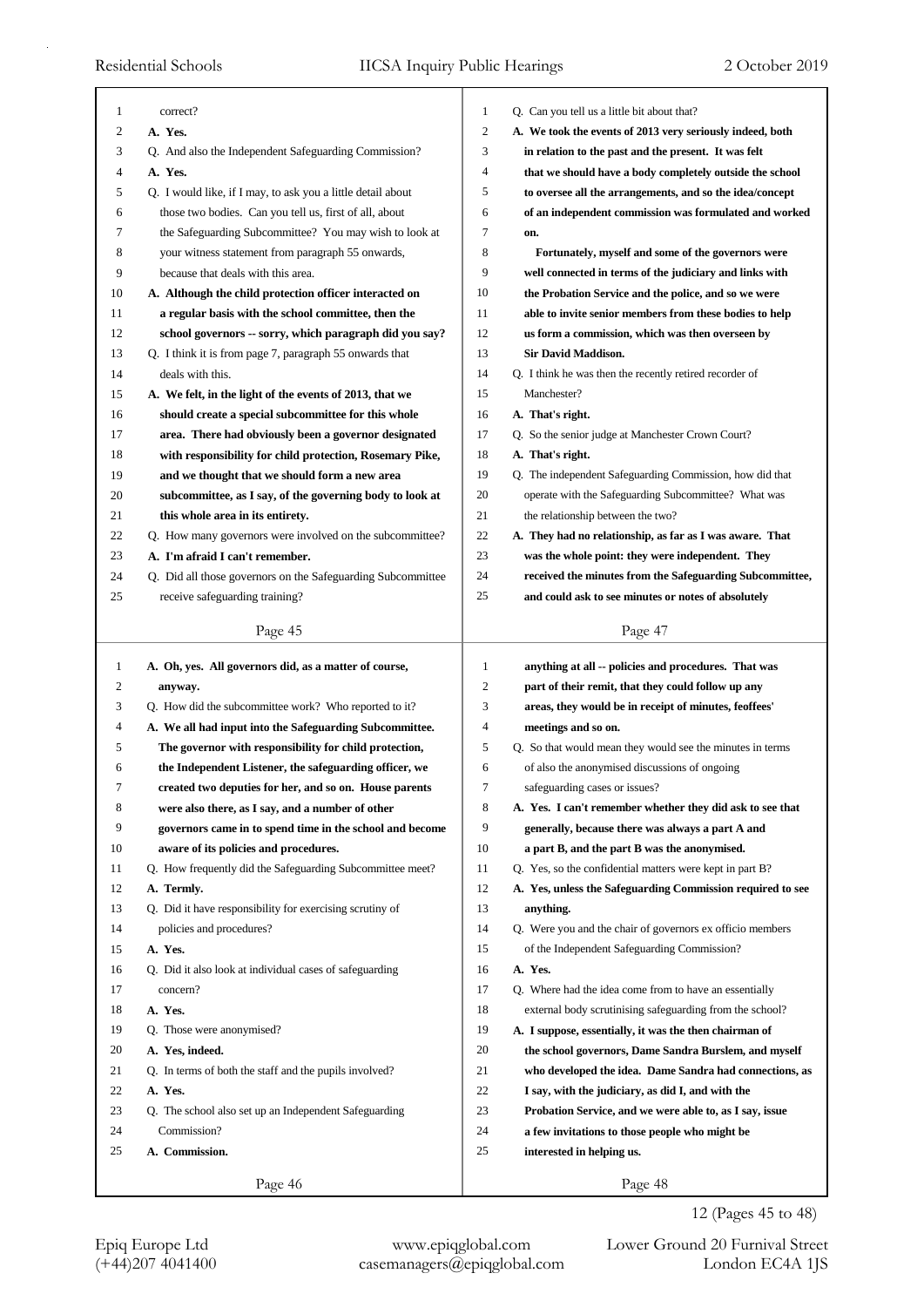| 1  | Q. Is it right that the Independent Safeguarding Commission | 1                | account.                                                    |
|----|-------------------------------------------------------------|------------------|-------------------------------------------------------------|
| 2  | was able to request that members of staff from the          | $\overline{2}$   | Q. When inspections of the school took place by ISI         |
| 3  | school or members of the leadership team from the school    | 3                | subsequently, were the minutes of the Safeguarding          |
| 4  | could come before it and give a report or an explanation    | $\overline{4}$   | Subcommittee and the ISC made available to them?            |
| 5  | of specific issues?                                         | 5                | A. Yes, I believe so.                                       |
| 6  | A. Yes.                                                     | 6                | Q. This question is now asked on behalf, again, of          |
| 7  | Q. In the three years that you then remained at the school, | 7                | the legal representatives of the core participant           |
| 8  | because I think you retired in 2013 --                      | 8                | victims/survivors. It's been noted in the minutes of        |
| 9  | A. 2016.                                                    | 9                | one of the Safeguarding Subcommittee meetings, I think      |
| 10 | Q. 2016, sorry. Was that at the end of the school year,     | 10               | from 4 December 2015 $-$ I don't think we need to get       |
| 11 | 2016?                                                       | 11               | this up -- that the school itself had noted there had       |
| 12 | A. Yes.                                                     | 12               | been some regulatory failings in connection with            |
| 13 | Q. In those three years that you remained at the school,    | 13               | recruitment and the recruitment register that had           |
| 14 | what were your views on how effectively the Safeguarding    | 14               | occurred in September 2014 and September 2015. There        |
| 15 | Subcommittee and the Independent Safeguarding               | 15               | were some discussions about when such failures should be    |
| 16 | Commission, how effectively they operated in terms of       | 16               | notified to the ISI.                                        |
| 17 | oversight and scrutiny?                                     | 17               | It appears that those failures were not disclosed to        |
| 18 | A. I think they worked well. Certainly the ability of       | 18               | the ISI in the February 2016 inspection, which wasn't       |
| 19 | the Independent Safeguarding Commission to help us and      | 19               | focusing specifically on recruitment issues, it was         |
| 20 | follow up any things which might have any kind of           | 20               | focusing on sanctions and discipline.                       |
| 21 | question mark over them was very much valued. Various       | 21               | Did you consider that you had a duty of candour or          |
| 22 | issues came up, which you've referred to, which needed      | 22               | transparency in relation to any failures, when they came    |
| 23 | their oversight, and we welcomed that. One specific         | 23               | up, in terms of informing the ISI, or was it more           |
| 24 | area was the Chetham's Piano Summer School. I remember      | 24               | a question of, "Well, if they ask, we'll tell them"?        |
| 25 | we spent some time on that. So I felt that they were        | 25               | A. No, I think -- I know -- that the overall expectation of |
|    | Page 49                                                     |                  | Page 51                                                     |
|    |                                                             |                  |                                                             |
|    |                                                             |                  |                                                             |
| 1  | increasing the effectiveness of the overall governance      | $\mathbf{1}$     | transparency and candour on myself and the whole team       |
| 2  | of the school.                                              | $\boldsymbol{2}$ | was very much there. I don't recall the matter in           |
| 3  | Q. Did you feel that it was making an impact on staff       | 3                | question that you mention, but I can only imagine that      |
| 4  | within the school, in terms of their awareness of           | 4                | it was a clerical oversight on the behalf of the person     |
| 5  | transparency? Do you think that it made a difference in     | 5                | who managed the single central register of employees.       |
| 6  | terms of staff willingness to discuss or report             | 6                | Q. The core participant victims/survivors would also wish   |
| 7  | safeguarding concerns that they had?                        | 7                | to ask about the Independent Listener at Chetham's.         |
| 8  | A. Not necessarily, I suppose. My personal attitude, which  | 8                | I think that was a system that came in during your          |
| 9  | I tried to encourage others -- everybody else to adopt,     | 9                | headship?                                                   |
| 10 | was one of the need to be blisteringly transparent about    | 10               | A. Yes. I can't remember exactly when, but in the           |
| 11 | everything. One of the things which I remember saying       | 11               | developing regulatory framework there came the need for     |
| 12 | in assembly as part of regular updates in individual        | 12               | all schools to have an Independent Listener, yes.           |
| 13 | year groups was that this is a telling school, and that     | 13               | Q. I think you appointed Lady Mallick, who was a governor   |
| 14 | applied as much to all those students as to all the         | 14               | of the school?                                              |
| 15 | members of staff and anybody associated, that people        | 15               | A. Yes -- hang on, no, Lady Mallick wasn't. She was the     |
| 16 | were always going to be able to raise any concerns          | 16               | Independent Listener, she wasn't a governor of              |
| 17 | whatsoever, and we, I suppose, and especially I, came to    | 17               | the school, no.                                             |
| 18 | positively demand to be asked awkward questions.            | 18               | Q. The current head, Alun Jones, in his witness statement,  |
| 19 | Q. In terms of the management of safeguarding at the        | 19               | says that that lady has never been contacted by a pupil     |
| 20 | school -- so I'm talking about amongst the senior           | 20               | so far as he was aware. Were you aware of contact being     |
| 21 | leadership team and the school management -- what was       | 21               | made with her whilst you were at the school?                |
| 22 | your assessment of the impact of those two bodies or        | 22               | A. No, I wasn't aware. She was an attender of               |
| 23 | either of them on safeguarding management at the school,    | 23               | the Independent Safeguarding Commission and she did not     |
| 24 | having that additional layer?                               | 24               | report anything at any of the meetings.                     |
| 25 | A. It was useful to have other people holding us all to     | 25               | Q. Did you consider reallocating the role, in the light of  |

13 (Pages 49 to 52)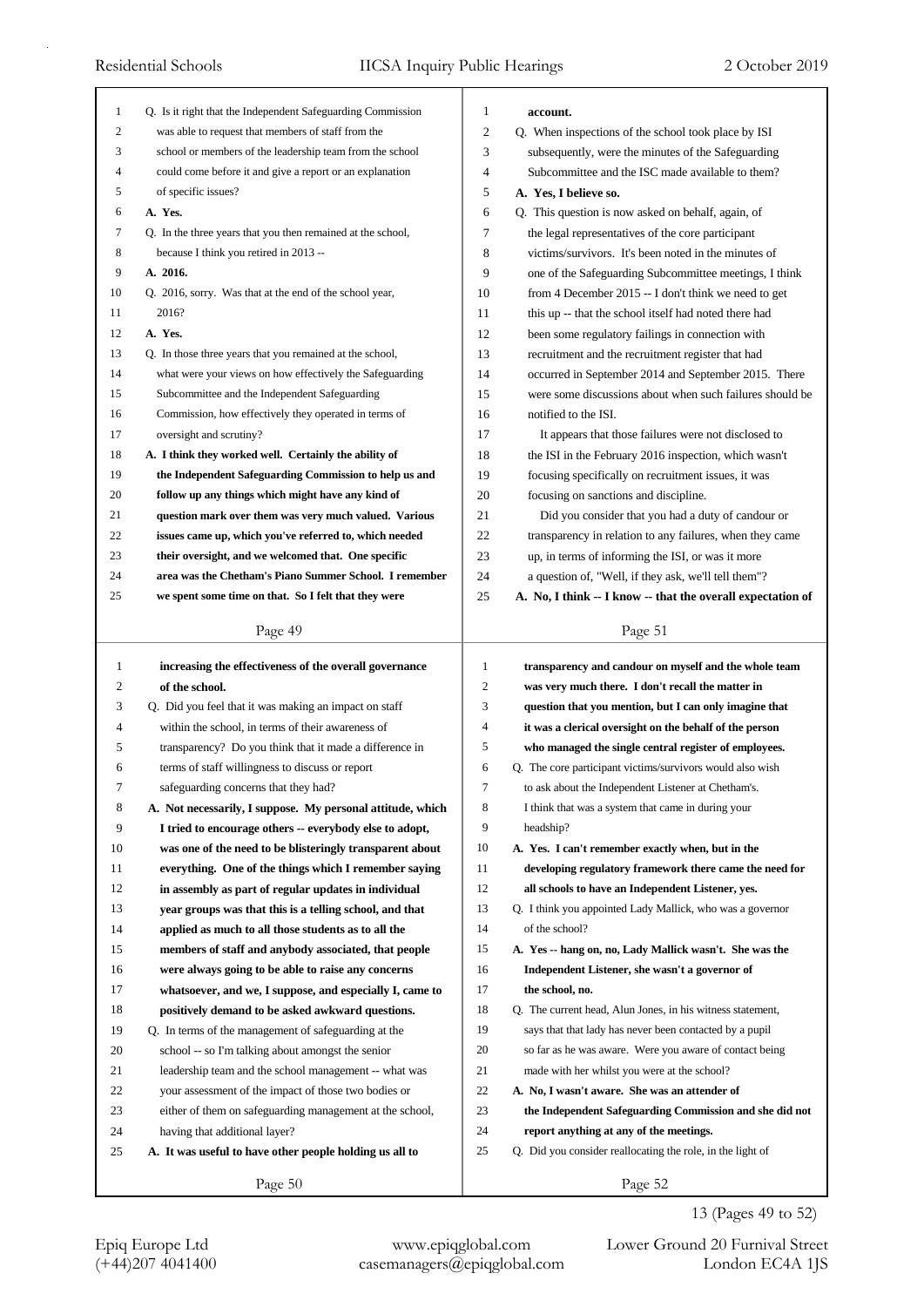| 1  | the fact that she didn't seem to be being utilised by       | $\mathbf{1}$     | employees and be subject to all the normal contracts --     |
|----|-------------------------------------------------------------|------------------|-------------------------------------------------------------|
| 2  | the pupils?                                                 | $\boldsymbol{2}$ | terms and conditions and training, and so on, as all the    |
| 3  | A. I have to say, I didn't, no.                             | 3                | other members of staff; but, secondly, the building --      |
| 4  | MS NIELD: I have no more questions for you, if you wait     | 4                | the fundraising and the building of a whole new school      |
| 5  | there, please.                                              | 5                | which opened in 2012 allowed for all the teaching, with     |
| 6  | Chair and panel, do you have any questions?                 | 6                | the exception of the art department, I believe, to be in    |
| 7  | THE CHAIR: Yes, we have one or two here.                    | 7                | one building, with a variety of different common rooms,     |
| 8  | Questions from THE PANEL                                    | 8                | brew points, and so on, throughout the building. So         |
| 9  | THE CHAIR: Could I ask, during your 17 years, and from the  | 9                | there was a much greater mingling of all staff, academic    |
| 10 | beginning straight through, was there an explicit ban on    | 10               | and musical.                                                |
| 11 | all relationships between teachers and students, whether    | 11               | And the pastoral staff, the personal tutors of the          |
| 12 | they be sexual or romantic? And I include in that 16-,      | 12               | students, were drawn equally from the academic and the      |
| 13 | 17- and 18-year-olds.                                       | 13               | musical sides of the school, and I felt it was always       |
| 14 | A. Yes.                                                     | 14               | a priority, being an academic teacher by background,        |
| 15 | THE CHAIR: How was that expressed? On paper? Were they      | 15               | that we should try to make the education at Chetham's as    |
| 16 | required to sign something?                                 | 16               | rounded in every way as possible, to make sure that         |
| 17 | A. We had the code of conduct, and the specifics I'm afraid | 17               | everybody was equally involved in the personal              |
| 18 | I can't bring to mind at the moment. But certainly one      | 18               | development of all the students.                            |
| 19 | of the areas which was very much heightened in the          | 19               | MS SHARPLING: I see, thank you.                             |
| 20 | growth of social media was that no member of staff          | 20               | THE CHAIR: Mr Frank?                                        |
| 21 | should be making contact with any pupil involving any       | 21               | MR FRANK: The bursar was one of the people who was          |
| 22 | personal device, phones, text messages, and so on, and      | 22               | appointed to the Safeguarding Subcommittee, as              |
| 23 | if an instrumental teacher did need to, say, for            | 23               | I understand it.                                            |
| 24 | example, change a time of a lesson via text message,        | 24               | A. Mmm.                                                     |
| 25 | they were having to report that immediately to their        | 25               | MR FRANK: But I think you also told us that the identity of |
|    |                                                             |                  |                                                             |
|    | Page 53                                                     |                  | Page 55                                                     |
|    |                                                             |                  |                                                             |
| 1  |                                                             | $\mathbf{1}$     |                                                             |
| 2  | head of instrumental department.                            | $\overline{c}$   | the bursar changed in or about 2013; is that right?         |
|    | THE CHAIR: So were you aware, via whatever means, of any    | 3                | A. No. The previous bursar -- I can't remember exactly      |
| 3  | kinds of relationships or suspicions of relationships of    | 4                | when -- had left in about 2002, in the early part of        |
| 4  | that nature?                                                | 5                | the century.                                                |
| 5  | A. No, but there were -- as is documented in my witness     |                  | MR FRANK: So a good deal before. So the bursar in 2013 who  |
| 6  | statement, there was one specific instance where a girl     | 6<br>$\tau$      | was part of the Safeguarding Subcommittee would have        |
| 7  | had complained about a member of staff having touched       |                  | been the same person who was the bursar when Mr Hullah      |
| 8  | her too much on the neck and shoulders.                     | 8                | contacted the school to try and find out information        |
| 9  | THE CHAIR: Thank you. Ms Sharpling?                         | 9                | from the period when he had been the headmaster, who has    |
| 10 | MS SHARPLING: Thank you. We have heard quite a lot of       | 10               | told us that either the bursar or the bursar's secretary    |
| 11 | evidence the last couple of days about the separation,      | 11               | told him that the documents he was looking for had been     |
| 12 | the distinctive nature, of the music department in          | 12               | lost.                                                       |
| 13 | a specialist school. I wonder if you could help us by       | 13               | A. Right.                                                   |
| 14 | describing how you coped with making sure that that was     | 14               | MR FRANK: Do you remember seeing that in his witness        |
| 15 | all part of the one-school approach that we have also       | 15               | statement or hearing him say that?                          |
| 16 | heard about.                                                | 16               | A. No. No.                                                  |
| 17 | A. It was always an issue geographically that the music     | 17               | MR FRANK: I am not going to trouble you with it in detail,  |
| 18 | department was in a building on the other side of           | 18               | but I just want to ask you this: has the bursar ever        |
| 19 | the medieval yard, and because the musicians, the           | 19               | said to you, "I had a conversation with Mr Hullah and       |
| 20 | instrumental teachers, were largely not employees of        | 20               | I had to tell him that I couldn't find the documents he     |
| 21 | the school, they came and went during the week for their    | 21               | was looking for"?                                           |
| 22 | lessons and did not really seem a part of the school        | $22\,$           | A. I can't remember that, no.                               |
| 23 | very much at all.                                           | 23               | MR FRANK: Thank you very much. That's all I ask.            |
| 24 | So two things which improved that holistic view of          | 24               | THE CHAIR: We have no further questions. Thank you,         |
| 25 | the school were, firstly, the decision to make them all     | 25               | Ms Moreland.                                                |

14 (Pages 53 to 56)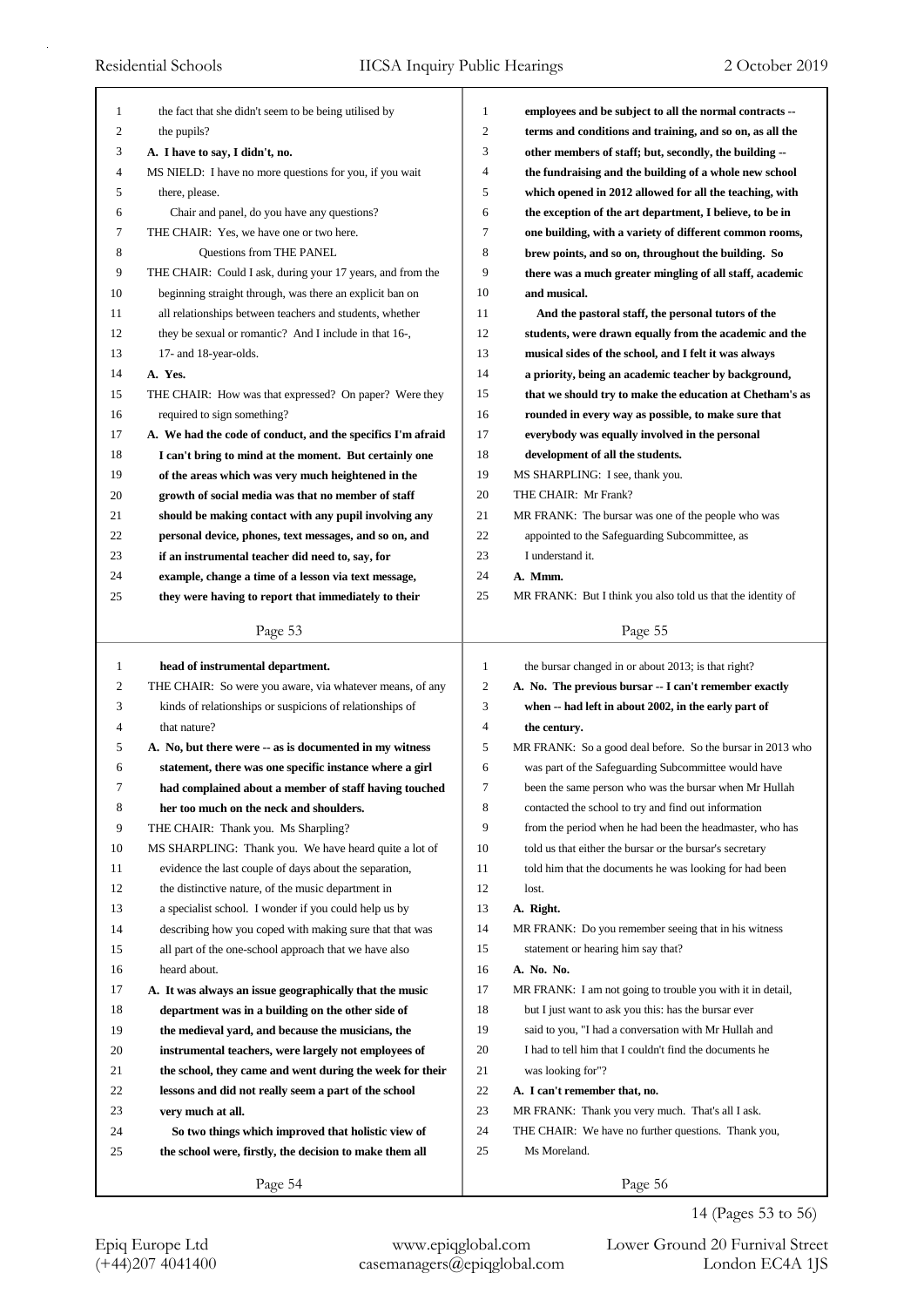| 1            | MS NIELD: I think this might be an appropriate point for | 1            | MS SCOLDING: It is only two pages in length.               |
|--------------|----------------------------------------------------------|--------------|------------------------------------------------------------|
| 2            | a break, chair and panel.                                | 2            | MS COLEY: Oh, my statement?                                |
| 3            | THE CHAIR: Yes. We will return at 11.45 am.              | 3            | MS SCOLDING: Yes, just your statement.                     |
| 4            | MS NIELD: Thank you.                                     | 4            | MS COLEY: Yes.                                             |
| 5            | $(11.25 \text{ am})$                                     | 5            | MS SCOLDING: In that statement, you, in effect, indicate   |
| 6            | (A short break)                                          | 6            | and adopt large portions of Kate Richards' statement of    |
| 7            | $(11.47 \text{ am})$                                     | 7            | 28 August 2019; is that right?                             |
| 8            | MS SCOLDING: Good morning, chair. We now hear evidence   | 8            | MS COLEY: Yes.                                             |
| 9            | from Ms Elizabeth Coley and Ms Kate Richards, both of    | 9            | MS SCOLDING: Have you had an opportunity to read both this |
| 10           | the Independent Schools Inspectorate.                    | 10           | statement and that statement of Ms Richards recently?      |
| 11           | MS KATE RICHARDS (affirmed)                              | 11           | MS COLEY: Yes.                                             |
| 12           | MS ELIZABETH COLEY (sworn)                               | 12           | MS SCOLDING: Is it still true, to the best of your         |
| 13           | Examination by MS SCOLDING                               | 13           | knowledge and belief?                                      |
| 14           | MS SCOLDING: Good morning, both. Thank you very much for | 14           | MS COLEY: Yes.                                             |
| 15           | coming to give evidence to us. We are asking you to      | 15           | MS SCOLDING: Fine. What we are going to do is largely, for |
| 16           | give evidence together to try and be as efficient as     | 16           | your benefit, chair and panel, rely on the witness         |
| 17           | possible, and also because there are some questions that | 17           | statement of Ms Richards dated 28 August, which is         |
| 18           | one or other of you may well be able to more suitably    | 18           | ISI001576. That is at, chair and panel, F1/A, tab 3,       |
| 19           | answer, or both of you may well wish to make             | 19           | just so you know.                                          |
| 20           | a contribution. I will try and direct my questions to    | 20           | Sorry, that's the administrative bit at our end.           |
| 21           | one or the other of you, but if you feel that it's been  | 21           | Ms Coley, perhaps you would like to tell us briefly        |
| 22           | misdirected, please don't hesitate to say so, and I will | 22           |                                                            |
|              |                                                          | 23           | about your background and experience in inspecting         |
| 23           | ask the other, who then hopefully can provide me with    |              | boarding schools.                                          |
| 24           | some assistance.                                         | 24           | MS COLEY: Oh, in inspecting board schools? My background   |
| 25           | We will not be having a break until lunch time now.      | 25           | in boarding is that I was a teacher at a boarding          |
|              | Page 57                                                  |              | Page 59                                                    |
|              |                                                          |              |                                                            |
|              |                                                          |              |                                                            |
| $\mathbf{1}$ | Just a few other preliminary matters, which I suspect    | $\mathbf{1}$ | school. I was not involved in the day-to-day boarding      |
| 2            | you have heard. Firstly, this isn't a test of memory.    | 2            | side, but I would be helping with care some evenings,      |
| 3            | I know you will have made notes. Please feel free to     | 3            | and I would certainly be helping with trips, and so on,    |
| 4            | refer to them, or to your witness statement, or any      | 4            | out at the weekends. As far as my boarding experience      |
| 5            | other documents.                                         | 5            | is concerned, I went -- before 2012, when ISI took over    |
| 6            | Secondly, we can have breaks, and as often as you        | 6            | the boarding, I was involved in inspecting schools where   |
| 7            | want or need. Please just raise your hand and I can      | 7            | Ofsted were the boarding side of the inspection, and we    |
| 8            | organise that.                                           | 8            | worked together, and I would like to feel that we worked   |
| 9            | Next, there are bundles in front of you. Now, both       | 9            | together well.                                             |
| 10           | of you have a bundle each. Chair and panel, just for     | 10           | But then, when 2012 came along and ISI was taking          |
| 11           | your purposes, it's F1, tabs 1 and 2, and F1, tabs 1, 3  | 11           | over the boarding, as inspectors, we were all lead         |
| 12           | and 4.                                                   | 12           | inspectors, we were all retrained very carefully in the    |
| 13           | So we have an embarrassment of riches when it comes      | 13           | NMS and the expectations of the boarding side of           |
| 14           | to witness statements from the both of you, but what I'm | 14           | the whole inspection, and then I think I have led --       |
| 15           | probably going to suggest is, most of the time, we will  | 15           | I don't know exactly, but I would think probably about     |
| 16           | be looking at things on the screen, but I will give you  | 16           | 40 boarding inspections since that time.                   |
| 17           | the tab references if you need them.                     | 17           | MS SCOLDING: So since 2012?                                |
| 18           | Ms Coley, I will take you first. There are two           | 18           | MS COLEY: Yes, but that's an approximation.                |
| 19           | witness statements from you, both of them                | 19           | MS SCOLDING: That's very helpful. Turning now to           |
| 20           | dated September -- well, one dated September 2019 from   | 20           | Ms Richards, we have two witness statements from you --    |
| 21           | you, one dated September 2019 from Ms Richards, but, in  | 21           | one dated 15 August 2019, one dated 28 August 2019.        |
| 22           | effect, you made a large measure of factual contribution | 22           | They are ISI001574 and ISI001576. Again, could I ask       |
| 23           | to. That's ISI001594. Can you just turn to that          | 23           | you to turn to the last page firstly of ISI001574, which   |
| 24           | particular witness statement, Ms Coley.                  | 24           | I think is behind tab 2 of your bundle.                    |
| 25           | MS COLEY: Yes.                                           | 25           | Did you sign this document? I know your signature          |
|              | Page 58                                                  |              | Page 60                                                    |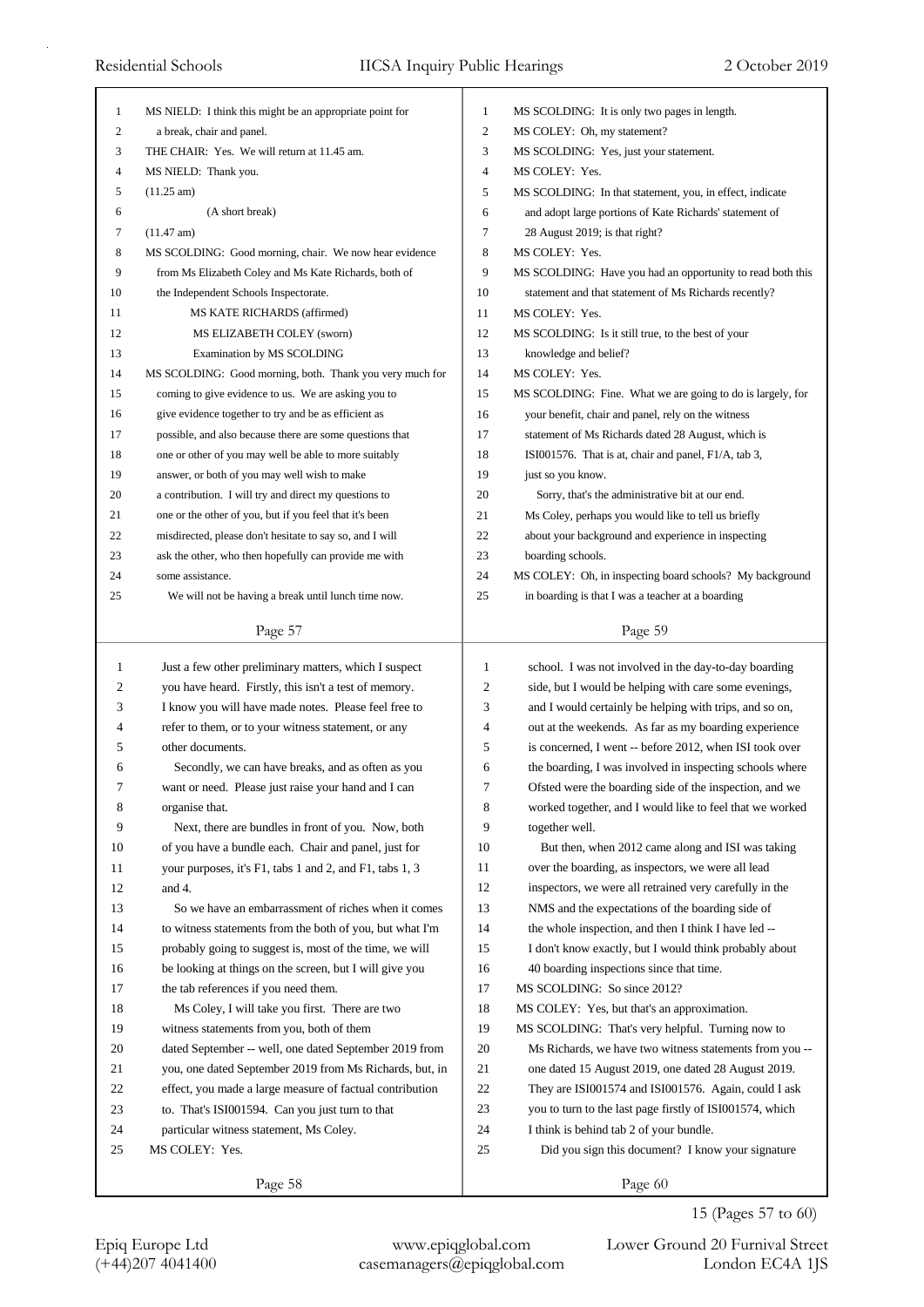| 1      | is covered over for data protection reasons.                          | 1<br>$\mathfrak{2}$ | you, as an organisation, would have, until 2012, only                                   |
|--------|-----------------------------------------------------------------------|---------------------|-----------------------------------------------------------------------------------------|
| 2      | MS RICHARDS: Yes, I did.                                              |                     | looked at the education side of things.                                                 |
| 3      | MS SCOLDING: Is it true, to the best of your knowledge and<br>belief? | 3<br>$\overline{4}$ | <b>MS RICHARDS: Yes.</b><br>MS SCOLDING: That, as I understand it, means inspecting for |
| 4      |                                                                       | 5                   |                                                                                         |
| 5<br>6 | MS RICHARDS: Yes, it is.                                              | 6                   | the purposes of statutory inspections against the                                       |
| 7      | MS SCOLDING: As I understand it, Ms Richards, and as you              | 7                   | independent schools standards as they were?                                             |
|        | explain within both of your witness statements, you                   |                     | MS RICHARDS: Yes, that's correct.                                                       |
| 8      | identify that, in a way, it is a corporate witness                    | 8<br>9              | MS SCOLDING: As they were and are?                                                      |
| 9      | statement, so you have asked various individuals and you              | 10                  | MS RICHARDS: Yes.                                                                       |
| 10     | have had to piece things together from the records,                   |                     | MS SCOLDING: They first came into force in 2002 and were                                |
| 11     | because you only became chief inspector in 2017; is that              | 11                  | amended in 2010 and in 2014; is that right?                                             |
| 12     | right?                                                                | 12                  | MS RICHARDS: That's correct.                                                            |
| 13     | MS RICHARDS: Yes, that's correct.                                     | 13                  | MS SCOLDING: They have been amended in some ways but they                               |
| 14     | MS SCOLDING: Could I ask also you to turn to the rear of              | 14                  | haven't been radically revised, or would you disagree                                   |
| 15     | ISI001576, which I think is behind tab 2 of your bundle.              | 15                  | with that?                                                                              |
| 16     | It is behind tab 2 of mine, anyway. It is 29 pages                    | 16                  | MS RICHARDS: No, there have been some changes and                                       |
| 17     | long. Can you also indicate whether or not you signed                 | 17                  | iterations over time.                                                                   |
| 18     | that witness statement?                                               | 18                  | MS SCOLDING: Yes. However, in respect of the boarding                                   |
| 19     | MS RICHARDS: Yes, I did.                                              | 19                  | element, the statutory basis of which comes from the                                    |
| 20     | MS SCOLDING: Again, is it true, to the best of your                   | 20                  | Children Act 1989, section 87, you inspect against                                      |
| 21     | knowledge and belief?                                                 | 21                  | a different body of standards, which is the national                                    |
| 22     | MS RICHARDS: Yes, it is.                                              | 22                  | minimum standards; that is right?                                                       |
| 23     | MS SCOLDING: Again, the same caveats apply, in that                   | 23                  | <b>MS RICHARDS: Yes.</b>                                                                |
| 24     | sometimes you are telling us things within that witness               | 24                  | MS SCOLDING: Again, those were issued in 2002, then they                                |
| 25     | statement which are not within your own direct knowledge              | 25                  | were revised in 2011 and then I think they were revised                                 |
|        | Page 61                                                               |                     | Page 63                                                                                 |
| 1      | but which have been either found out from other                       | $\mathbf{1}$        | again in 2015?                                                                          |
| 2      | individuals in the ISI or from paperwork that is                      | 2                   | MS RICHARDS: I'm unsure of the dates, but, yes, there were                              |
| 3      | available?                                                            | 3                   | revisions.                                                                              |
| 4      | MS RICHARDS: Yes.                                                     | 4                   | MS SCOLDING: As I understand it, although they are two                                  |
| 5      | MS SCOLDING: That's fine. Just to set a little bit of                 | 5                   | different things and they're looking at different                                       |
| 6      | background, and I am not sure whether Ms Richards or                  | 6                   | things, if you fail, shall we say, the national minimum                                 |
| 7      | Ms Coley is best to answer these questions, Ms Richards,              | 7                   | standards, the boarding welfare bit, you can't pass now                                 |
| 8      | I think if I direct some basic questions to you, and                  | 8                   | the education independent schools standards bit; is that                                |
| 9      | then some issues around what happened in 2011 to                      | 9                   | right?                                                                                  |
| 10     | Ms Coley, the ISI has, since 2001, inspected schools                  | 10                  | MS RICHARDS: That's correct.                                                            |
| 11     | that are members of organisations allied to the                       | 11                  | MS SCOLDING: Has that always been the case, or has that                                 |
| 12     | Independent Schools Council; that's right, isn't it?                  | 12                  | changed?                                                                                |
| 13     | MS RICHARDS: Yes.                                                     | 13                  | MS RICHARDS: I believe that to have always been the case.                               |
| 14     | MS SCOLDING: But until 2012, that simply involved looking             | 14                  | MS SCOLDING: From 2012 onwards, you would, therefore, have                              |
| 15     | at educational standards --                                           | 15                  | been able to run what's called "integrated inspections".                                |
| 16     | MS RICHARDS: Yes.                                                     | 16                  | What does that mean, to the layperson?                                                  |
| 17     | MS SCOLDING: -- rather than boarding welfare?                         | 17                  | MS RICHARDS: So an integrated inspection would look at all                              |
| 18     | MS RICHARDS: Yes, it did, and, as Liz mentioned, Ofsted               | 18                  | aspects of a school's provision, so where there was                                     |
| 19     | were responsible for boarding welfare.                                | 19                  | boarding, we would include looking at boarding, early                                   |
| 20     | MS SCOLDING: So until 2012, Ofsted did all boarding welfare           | 20                  | years, for example. So an inspection would cover                                        |
| 21     |                                                                       | 21                  | everything that a school offered, whether that be                                       |
|        | and the ISI did educational standards?                                |                     |                                                                                         |
| 22     | MS RICHARDS: And other inspectorates as well, previous to             | 22                  | against the NMS or, indeed, the early years and, of                                     |
| 23     | Ofsted.                                                               | 23                  | course, against the ISSR, which are the school                                          |
| 24     | MS SCOLDING: What we are really looking at is the period              | 24                  | regulations.                                                                            |
| 25     | between 2010 and 2014, for the purposes of today. So                  | 25                  | MS SCOLDING: How do you think that's helped you, as an                                  |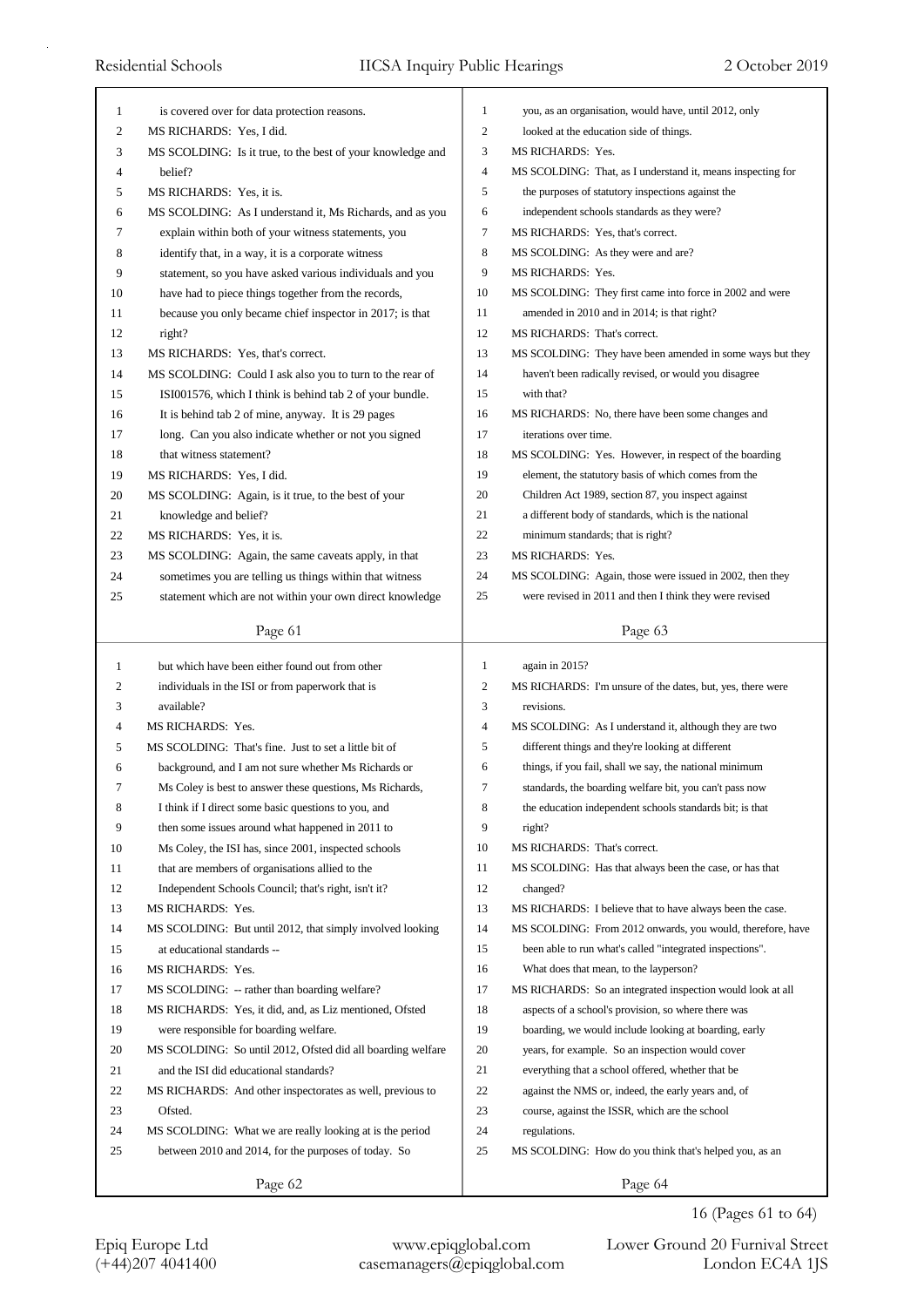| Inspectorate report of Chetham's in 2008, which was of      |
|-------------------------------------------------------------|
| what I am going to call the education side, so that's       |
| six years before the inspection we are going to look at     |
| in-depth, which is the 2013. Was that a routine length      |
|                                                             |
| education would only be inspected roughly once every six    |
|                                                             |
|                                                             |
| MS SCOLDING: So it was a once-every-six-year education      |
|                                                             |
| I understand -- I think it is every three years there's     |
|                                                             |
| MS RICHARDS: Once we'd taken over the boarding, the overall |
| cycle remained six years, but every three years, so in      |
| the interim period, boarding schools had an inspection      |
| against the national minimum standards for residential      |
|                                                             |
| MS SCOLDING: So somebody -- there will be an inspection     |
|                                                             |
|                                                             |
|                                                             |
|                                                             |
|                                                             |
|                                                             |
|                                                             |
| MS RICHARDS: We now have a different framework, but, yes,   |
|                                                             |
|                                                             |
|                                                             |
| MS SCOLDING: Can I just identify, so there was an ISI       |
| inspection in 2008. There is then an Ofsted inspection      |
| in 2011. Then there's an inspection that you, as the        |
| Independent Schools Inspectorate, undertook along with      |
| Manchester Children's Services in 2013. So this was         |
| quite an unusual inspection. Ms Coley, perhaps you'd        |
| like to tell us why. Have you ever been involved in an      |
| inspection before which has involved you and                |
| a Children's Services department going in together to       |
|                                                             |
| MS COLEY: No. That's why it was unique, in that we were     |
| working together. The DfE had asked -- my understanding     |
| from the office is that the DfE had asked that ISI          |
| should go in alongside the Manchester Children's            |
| Services, which is indeed what we did. But it's the         |
| only inspection I've ever done that way, and I've done      |
|                                                             |
|                                                             |
|                                                             |
|                                                             |
| MS COLEY: It did work well, but I think it was because we   |
| were -- we had clearly subdivided the areas of work so      |
| that both teams were clear about what we were looking       |
| for. However, we were in the same team room, we shared      |
| our thoughts right from the word go. Every lunchtime        |
| of time between inspections at that time, that the          |

17 (Pages 65 to 68)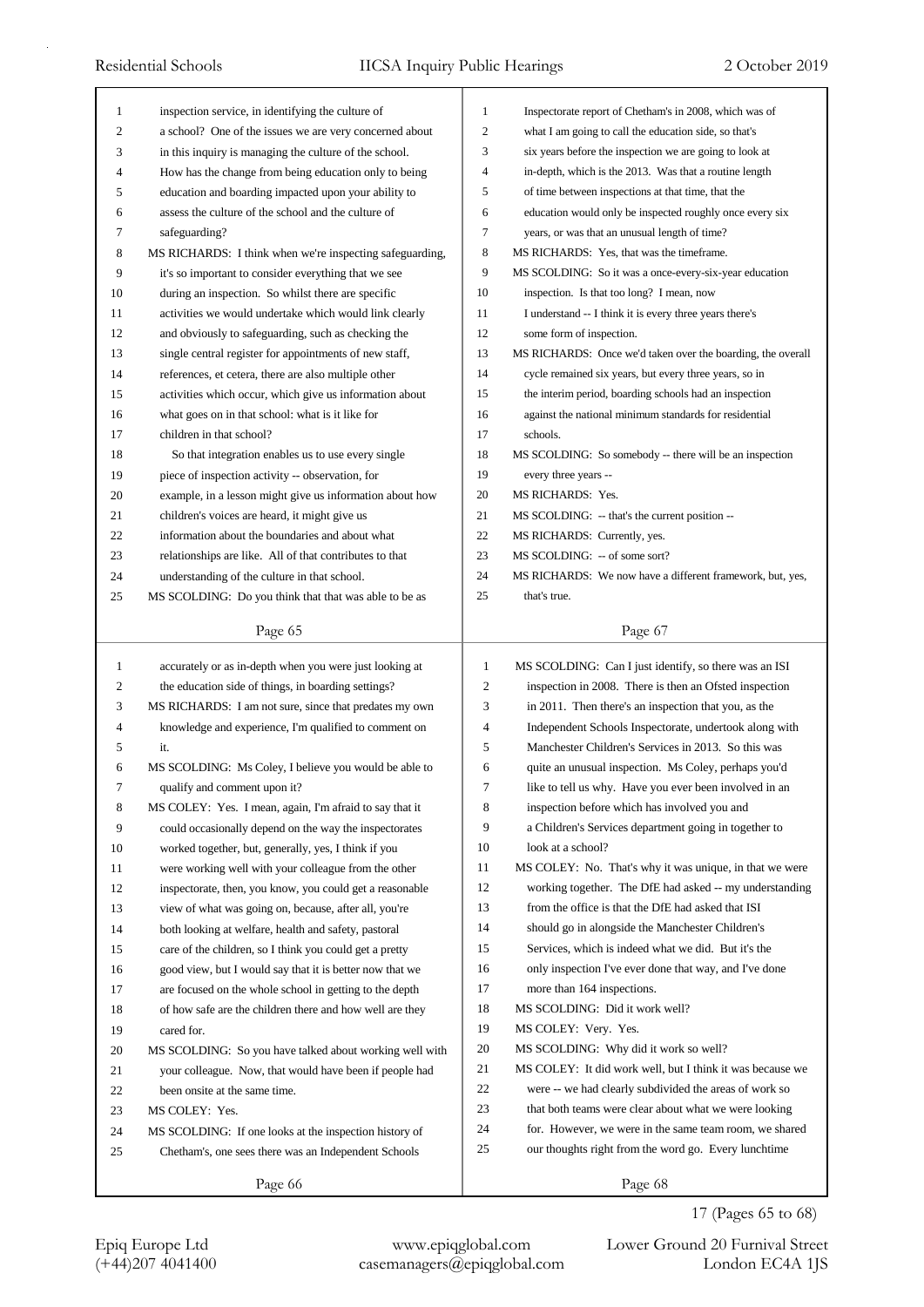| 1            | and evening, we would have a meeting to discuss what we     | 1              | indeed I think I can think of a couple of inspections       |
|--------------|-------------------------------------------------------------|----------------|-------------------------------------------------------------|
| 2            | were finding in the various areas that we were looking      | $\overline{c}$ | where in fact that did happen. But, generally, you are      |
| 3            | at.                                                         | 3              | focused on, because the time is as it is.                   |
| 4            | So, yes, it worked well. But I must say that what           | $\overline{4}$ | MS SCOLDING: Just for reference, the relevant NMS for       |
| 5            | we were doing at that school, the activities that were      | 5              | boarding, if we can just very quickly look at those so      |
| 6            | happening were the same activities that I would carry       | 6              | we're clear at the standards which you were inspecting      |
| 7            | out on an ordinary inspection, except that this time we     | 7              | against. The first one which is relevant is 2, which is     |
| 8            | were looking in more depth because of the issues that       | 8              | ISI001555_005. Chair and panel, if you are interested,      |
| 9            | had been raised.                                            | 9              | it is tab 10 of bundle B of your core bundle.               |
| 10           | MS SCOLDING: Yes. So this inspection wasn't a routine       | 10             | So standard 2 was the first one the DfE asked you           |
| 11           | inspection?                                                 | 11             | about. So that's about induction for boarders:              |
| 12           | MS COLEY: No.                                               | 12             | "Choice of staff for personal guidance or help with         |
| 13           | MS SCOLDING: It came as a result of a direct instruction    | 13             | a personal problem."                                        |
| 14           | from the Department for Education?                          | 14             | And the school identifies at least one person other         |
| 15           | MS COLEY: Yes.                                              | 15             | than a parent outside the boarding and teaching staff       |
| 16           | MS SCOLDING: In fact, they didn't just give you a direct    | 16             | who boarders may contact directly about personal            |
| 17           | instruction; they said, "We would like you, in              | 17             | problems or concerns at school:                             |
| 18           | particular, to look at certain areas"?                      | 18             | "The school ensures that the boarders know who this         |
| 19           | MS COLEY: Yes. In those days, it would have been what we    | 19             | person is and how to contact them."                         |
| 20           | called an emergency inspection, but an emergency            | 20             | And they are provided with appropriate helplines.           |
| 21           | inspection, in those days, would have been a one-day        | 21             | As I understand it, it was in fact Manchester Children's    |
| 22           | inspection with two inspectors normally. But because of     | 22             | Services that were responsible. They decided they were      |
| 23           | the situation here, there were two on the ISI team for      | 23             | going to take responsibility for standard 2; that's         |
| 24           | two days.                                                   | 24             | right, isn't it?                                            |
| 25           | MS SCOLDING: I think it might be quite useful for us to get | 25             | MS COLEY: I have to say, there was so much overlap --       |
|              |                                                             |                |                                                             |
|              | Page 69                                                     |                | Page 71                                                     |
|              |                                                             |                |                                                             |
|              |                                                             |                |                                                             |
| $\mathbf{1}$ | up paragraph 15 of your witness statement, which            | $\mathbf{1}$   | MS SCOLDING: Okay. We will come back to that later. But     |
| 2            | identifies the areas of -- ISOI001576_005, Ralph,           | 2              | I just thought it useful to get the standard up so we       |
| 3            | please, which should be paragraph 15 of the witness         | 3              | are clear about what we are looking at here.                |
| 4            | statement of Ms Richards, but to which, I believe,          | $\overline{4}$ | MS COLEY: I certainly have in my notes of that, and         |
| 5            | Ms Coley -- so this was the commission that the DfE gave    | 5              | I remember discussing with the head and the chair of        |
| 6            | you. Is this unusual in its degree of prescription or       | 6              | governors about the Independent Listener and what their     |
| 7            | usual?                                                      | 7              | role already was in the school.                             |
| 8            | MS COLEY: I think -- in this particular instance, I think   | 8              | MS SCOLDING: I think we will come back in a minute, when we |
| 9            | it was slightly more descriptive, but when the DfE asks     | 9              | talk about the findings you made, about the Independent     |
| 10           | for what we used to call emergency visits, or               | 10             | Listener service, some more questions about that as         |
| 11           | unannounced visits, the description is pretty tight on      | 11             | a whole.                                                    |
| 12           | what you're wanted to look at, be it complaints,            | 12             | We then have NMS11, ISI001555_008. It is                    |
| 13           | safeguarding, bullying, whatever it might be. The DfE       | 13             | highlighted:                                                |
| 14           | are pretty prescriptive in what they want you to do.        | 14             | "The school ensures that "                                  |
| 15           | MS SCOLDING: Does that therefore mean you can't look        | 15             | Why is it highlighted? It is highlighted in the             |
| 16           | outside that? Or is that just -- that's the minimum you     | 16             | document. If we look -- Ralph, do you mind getting up       |
| 17           | have to look at; if you find anything else, "You need to    | 17             | standard 11, "Child protection". So that's highlighted      |
| 18           | tell us about it".                                          | 18             | in the guidance. Is that because that's the central         |
| 19           | MS COLEY: Yes. I was going to say, if there is time --      | 19             | standard, or do we not --                                   |
| 20           | that's true, because these are normally one-day, two-man    | 20             | MS RICHARDS: I'm afraid I don't know. I don't know the      |
| 21           | visits. So you are going in with particular areas that      | 21             | highlighting.                                               |
| 22           | you have to look at. If, on the way, you notice             | 22             | MS SCOLDING: Okay. So, as far as the situation is           |
| 23           | something else, then you may well stop and look at that,    | 23             | concerned, this was something else, Ms Coley, that you      |
| 24           | or you would certainly bear it in mind that you have        | 24             | had to judge against. I can see, it's quite broad.          |
| 25           | noticed something that might not be quite right, and        | 25             | Ms Richards, is it too broad, that standard?                |
|              | Page 70                                                     |                | Page 72                                                     |

18 (Pages 69 to 72)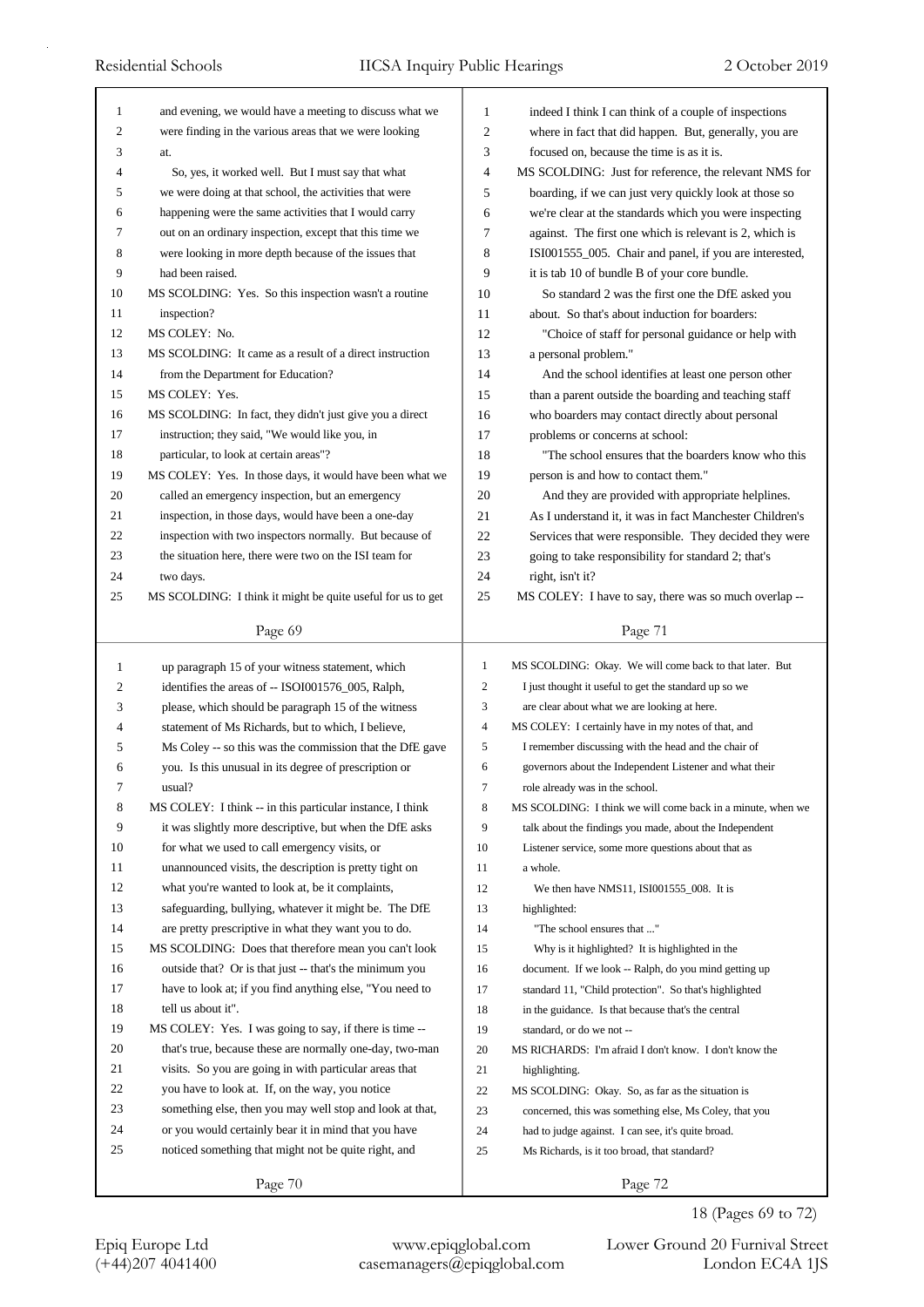| $\mathbf{1}$   | MS RICHARDS: Broad or all-encompassing, and of course it                                                   | $\mathbf{1}$ |                                                                                                                  |
|----------------|------------------------------------------------------------------------------------------------------------|--------------|------------------------------------------------------------------------------------------------------------------|
| $\overline{c}$ |                                                                                                            | 2            | international student or a student whose parents are not<br>resident in the UK outside of term time.             |
| 3              | references very, very specifically the statutory<br>guidance by ministers. That includes, of course,       | 3            | MS RICHARDS: Yes.                                                                                                |
| 4              | Keeping Children Safe in Education and Working Together.                                                   | 4            | MS SCOLDING: We will talk a little bit about the mechanism                                                       |
| 5              | So it is pinned very directly onto the (Independent                                                        | 5            | for that later. Can we go to 15 now, Ralph? So this,                                                             |
| 6              | Schools Standards) Regulations.                                                                            | 6            | again, is all about staffing and, really, it is about                                                            |
| 7              | MS SCOLDING: What do you understand "have regard to any                                                    | 7            | boarding staffing. So that there's the right number of                                                           |
| 8              | guidance" to mean?                                                                                         | 8            | people of the right qualifications. 15.5, that staff                                                             |
| 9              | MS RICHARDS: The short answer is that it must be followed                                                  | 9            | know the whereabouts of their boarders or how to find                                                            |
|                |                                                                                                            | 10           |                                                                                                                  |
| 10<br>11       | unless there is very good reason not to. It is rare,                                                       | 11           | their whereabouts in their charge at all times.                                                                  |
| 12             | I would say, to see any genuine reason that that should<br>not be followed.                                | 12           | I suspect that's something that's changed quite                                                                  |
| 13             |                                                                                                            | 13           | radically as now with "Find my iPhone" you can find them                                                         |
| 14             | MS SCOLDING: That's your understanding. Do you think<br>that's the understanding of the schools, as far as | 14           | wherever there are, whereas, 15 years ago, that might<br>have been slightly more challenging, and that they have |
| 15             | statutory guidance is concerned, as well?                                                                  | 15           | a policy in relation to children going missing and that                                                          |
| 16             | MS RICHARDS: I think it has increasingly become so, yes.                                                   | 16           | there's at least one adult member of staff that sleeps                                                           |
| 17             | We certainly make it very clear to the schools in our                                                      | 17           | in each boarding house at night.                                                                                 |
| 18             | guidance and what we say that it must be followed unless                                                   | 18           | So that's 15.                                                                                                    |
| 19             | they have good reason not to.                                                                              | 19           | Then 17 and 18 -- Ralph, they're both on 10, in the                                                              |
| 20             | MS SCOLDING: If we can go down -- Ralph, if you wouldn't                                                   | 20           | middle of the page:                                                                                              |
| 21             | mind getting up 13, 14 and 15 of the standards, which                                                      | 21           | "Boarders have an opportunity to contribute their                                                                |
| 22             | you as well had to look at. 13 is right at the bottom                                                      | 22           | views  pupils are not penalised for raising                                                                      |
| 23             | of the same page, Ralph. 14 and 15 are at the top of                                                       | 23           | a concern "                                                                                                      |
| 24             | the next page.                                                                                             | 24           | And that there is an appropriate complaints policy.                                                              |
| 25             | So these are the other things. You had to look at                                                          | 25           | Turning generally, can I just ask a couple of                                                                    |
|                |                                                                                                            |              |                                                                                                                  |
|                | Page 73                                                                                                    |              | Page 75                                                                                                          |
|                |                                                                                                            |              |                                                                                                                  |
| $\mathbf{1}$   | the management and leadership of practice and                                                              | $\mathbf{1}$ | general questions about these standards. They are                                                                |
| 2              | development, Ms Coley, that senior boarding staff have                                                     | 2            | called national minimum standards rather than national                                                           |
| 3              | adequate experience and that the records specified in                                                      | 3            | quality standards. Are these are a floor standard or                                                             |
| 4              | appendix 2 are maintained and monitored by the school.                                                     | 4            | are they a "what you aspire to"?                                                                                 |
| 5              | Just in brief, what are those records?                                                                     | 5            | MS RICHARDS: They are a floor standard. So if the                                                                |
| 6              | MS COLEY: Things like monitoring the safeguarding records,                                                 | 6            | standards are met, then the intention is that all                                                                |
| 7              | monitoring the recruitment checks, monitoring behaviour                                                    | Ί            | children will be safe and well educated. So they are                                                             |
| 8              | logs, complaints logs, all of those sorts of things.                                                       | 8            | designed to give a clarity and an assurance to                                                                   |
| 9              | MS SCOLDING: Okay. Staff recruitment. That's obviously                                                     | 9            | ministers, actually, but to everybody, that children are                                                         |
| 10             | that they follow the relevant guidance which, at that                                                      | 10           | safe.                                                                                                            |
| 11             | time, would have -- well, in fact, in 2013, I think it                                                     | 11           | MS SCOLDING: However, there was a situation, certainly                                                           |
| 12             | would have been the first iteration of Keeping Children                                                    | 12           | under these regulations, whereby you could fail one of                                                           |
| 13             | Safe in Education.                                                                                         | 13           | these, you could not comply, or they are not met --                                                              |
| 14             | MS COLEY: No, that was '14. So it was Safeguarding                                                         | 14           | I believe you say "the standards are met" or "the                                                                |
| 15             | Children and Safer Recruitment in Education.                                                               | 15           | standards are not met", is the terminology you use, but                                                          |
| 16             | MS SCOLDING: And then criminal records checks for those who                                                | 16           | yet, you wouldn't necessarily fail an inspection. Is                                                             |
| 17             | live on the school. Then, if we can go to the next                                                         | 17           | that still the case, or has that changed?                                                                        |
| 18             | page, please, Ralph, just the top of it, which is the                                                      | 18           | MS RICHARDS: That's a difference between the way that we                                                         |
| 19             | end of 14/beginning of 15. So the end of 14: written                                                       | 19           | inspect and the way our reports operate. So ISI reports                                                          |
| 20             | agreement about those who live with boarders in respect                                                    | 20           | report on the individual regulation and there is a "met"                                                         |
| 21             | of any offending; supervision of visitors; suitability                                                     | 21           | or "not met". We don't give an overall grade against                                                             |
| 22             | of arrangements for guardians. Now, again, we are going                                                    | 22           | the regulatory requirements.                                                                                     |
| 23             | to come back to the issue of guardians when we actually                                                    | 23           | MS SCOLDING: Why don't you give an overall grade against                                                         |
| 24             | go through the inspection. But just maybe for -- just                                                      | 24           | the regulatory requirements?                                                                                     |
| 25             | to clarify, a guardian is somebody who looks after an                                                      | 25           | MS RICHARDS: The intention is that it makes it crystal                                                           |

## 19 (Pages 73 to 76)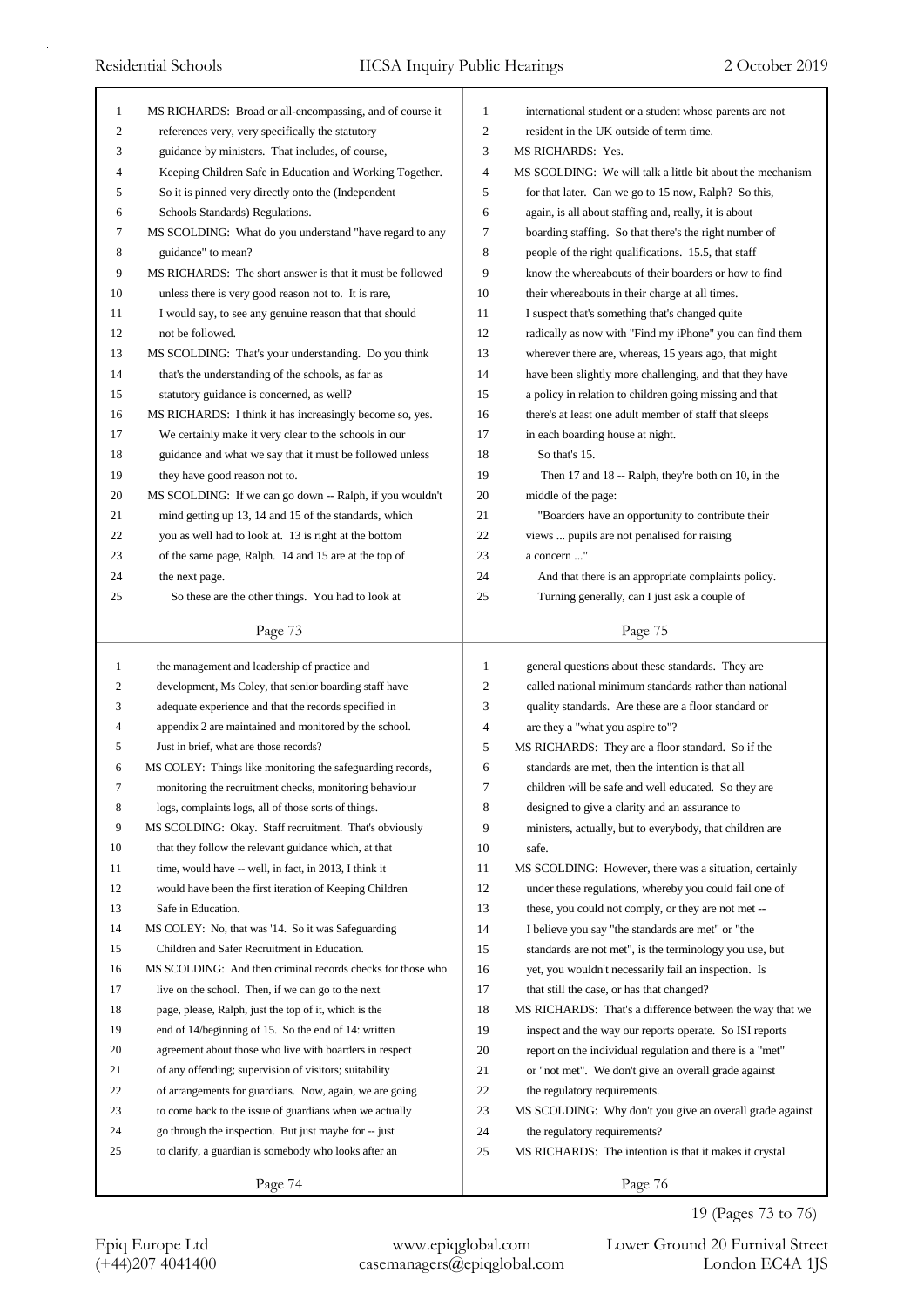| $\mathbf{1}$     | clear for everyone about what is not happening, or          | $\mathbf{1}$     | those broad questions.                                      |
|------------------|-------------------------------------------------------------|------------------|-------------------------------------------------------------|
| 2                | indeed what is happening, and enables, where necessary,     | $\overline{c}$   | Turning now to focus on the 2013 inspection of              |
| 3                | enforcement action or further action to be taken against    | 3                | Chetham's -- Ms Coley -- sorry, I haven't let you answer    |
| 4                | those standards.                                            | $\overline{4}$   | the question. I have moved on.                              |
| 5                | MS SCOLDING: Just to be clear, you are an inspector, you    | 5                | MS COLEY: That's fine, because I was not inspecting board   |
| 6                | are not a regulator?                                        | 6                | schools before the NMSs were slimmed down. I didn't         |
| 7                | MS RICHARDS: Exactly.                                       | 7                | inspect until 2012.                                         |
| 8                | MS SCOLDING: So any conclusions from any reports go back to | $\,$ 8 $\,$      | MS SCOLDING: Ms Coley, we have your visit plan. Ralph,      |
| 9                | the Department for Education, and it is then their job      | 9                | ISI001533. No, that's not that. Let's forget about          |
| 10               | to take action against it; that's right, isn't it?          | 10               | that.                                                       |
| 11               | MS RICHARDS: Yes.                                           | 11               | As I understand, there were two issues which you in         |
| 12               | MS SCOLDING: One of the concerns that's been raised, less   | 12               | particular focused upon, Ms Coley: one, recruitment         |
| 13               | so within what I would call the mainstream boarding         | 13               | selection and supervision of staff, including DBS           |
| 14               | sector, but certainly within the special schools sector,    | 14               | checks; and, two, complaints, policies and procedures,      |
| 15               | is that these standards, being a floor standard, aren't     | 15               | including referrals to the LADO, guardianship and           |
| 16               | good enough, and that there should be the development of    | 16               | reports to the governing body.                              |
| 17               | a quality standard which should not just be the basics,     | 17               | MS COLEY: Yes.                                              |
| 18               | but should be, "This is good, and this is what every        | 18               | MS SCOLDING: Manchester Children's Services were to lead on |
| 19               | school should meet". Do you have any particular views       | 19               | safeguarding policy, training and securing pupil's          |
| 20               | about that?                                                 | 20               | views; that's right, isn't it?                              |
| 21               | MS RICHARDS: I think if the argument is, "We wish to raise  | 21               | MS COLEY: Yes.                                              |
| 22               | the bar of what is good enough for our children", then      | 22               | MS SCOLDING: As I understand it, can we just double-check,  |
| 23               | we would be entirely in agreement that, actually, what      | 23               | would the referrals to the LADO -- obviously, in this       |
| 24               | is good enough? Do I think that we need levels of           | 24               | case, you had Manchester Children's Services on site        |
| 25               | a grading system? I'm not sure that that makes children     | 25               | with you, so they would have provided you with              |
|                  |                                                             |                  |                                                             |
|                  | Page 77                                                     |                  | Page 79                                                     |
|                  |                                                             |                  |                                                             |
|                  |                                                             | $\mathbf{1}$     |                                                             |
| $\mathbf{1}$     | safer. I think it's about, what is that floor standard      |                  | information. What was the usual practice at that time,      |
| 2                | and making sure that that is high enough, which is what     | $\overline{2}$   | in terms of contacting a LADO in the case of awarding       |
| 3                | makes children safer.                                       | 3                | welfare inspection before the inspection took place?        |
| 4                | MS SCOLDING: I certainly know the NMS, the 2002 version,    | $\overline{4}$   | MS COLEY: It would not be done directly by the reporting    |
| 5                | was about 100 pages long, and it then reduced in 2011       | 5                | inspector, the lead inspector, but the office at ISI, my    |
| 6                | and then, in fact, it reduced again in 2015. The 2002       | 6                | understanding is that they always contact the LADO          |
| $\boldsymbol{7}$ | NMS were much more prescriptive in terms of what had to     | $\boldsymbol{7}$ | before any inspection takes place to find out the LADO's    |
| 8                | be had and much more detailed. I don't know whether it      | 8                | view of the way the school operates with them, what         |
| 9                | is Ms Coley or Ms Richards can best answer this.            | 9                | communication is like between them and the school, and      |
| 10               | Was that level of prescription in the 2002 NMS              | $10\,$           | whether they have had any issues that have come to          |
| 11               | helpful or unhelpful? Because some of the teaching          | 11               | light, and that information would be passed to the RI if    |
| 12               | unions have said, "Actually, we'd like a bit more           | 12               | there were any concerns.                                    |
| 13               | prescription of what should be in there".                   | 13               | MS SCOLDING: Can I just ask: they're not under any          |
| 14               | MS RICHARDS: Perhaps if I may answer broadly and then       | 14               | obligation to respond to you, are they?                     |
| 15               | perhaps Ms Coley has something to add in terms of           | 15               | MS COLEY: Who, the LADO? I don't know that.                 |
| 16               | the 2002.                                                   | 16               | MS RICHARDS: No, they're not, and Liz is correct. So in     |
| 17               | I think that the greater the detail and the greater         | 17               | 2011, we would send a generic email. That's then been       |
| 18               | the prescription, the greater number of loopholes there     | 18               | refined to be a school-specific email. And we now, in       |
| 19               | are as well. I think the breadth and the                    | 19               | discussion with the national LADO network, have refined     |
| 20               | all-encompassing nature of the way it is written now        | 20               | it further to be a form where we ask very specific          |
| 21               | enables us to inspect, in terms of the welfare of           | 21               | questions about the engagement of the school with the       |
| 22               | the children, outcomes for children, and that culture       | 22               | LADO <sub>s</sub> .                                         |
| 23               | that is being talked about so much at the moment.           | 23               | But to answer your direct question, no, there is no         |
| 24               | I think that breadth enables that to happen.                | 24               | formal requirement for the LADO to respond to us.           |
| 25               | MS SCOLDING: That's very helpful. Thank you very much for   | 25               | MS SCOLDING: Do you think there should be, and what value   |

20 (Pages 77 to 80)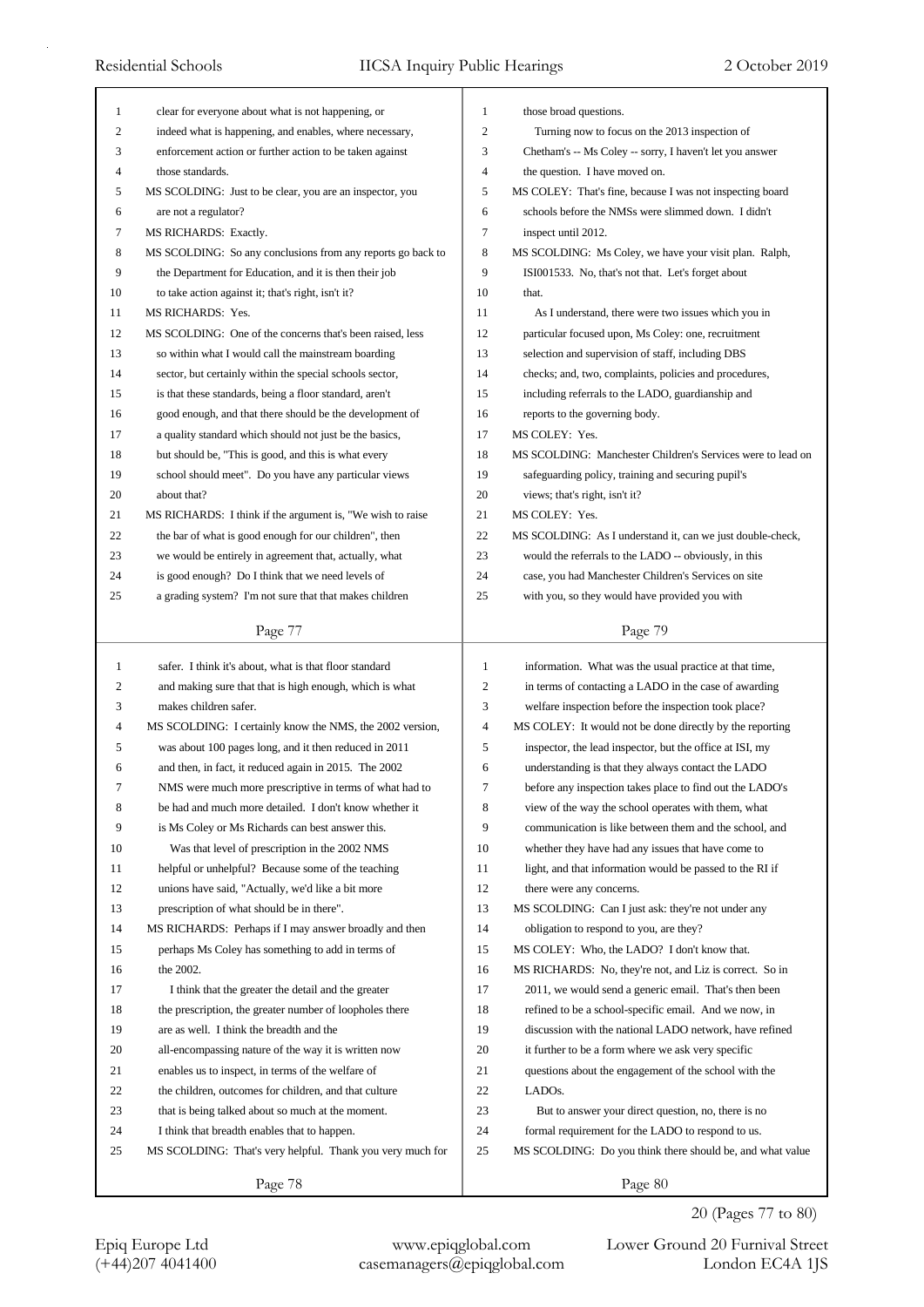| 1                 | does it add when the LADO does respond to you?                                                                        | 1                              | "The school's reporting arrangements within 24 hours                                                        |
|-------------------|-----------------------------------------------------------------------------------------------------------------------|--------------------------------|-------------------------------------------------------------------------------------------------------------|
| 2                 | MS RICHARDS: I certainly think that it is -- any                                                                      | $\overline{c}$                 | of a disclosure "                                                                                           |
| 3                 | information that we get adds value to the inspection,                                                                 | 3                              | So you had carefully gone through and identified,                                                           |
| 4                 | because it allows our inspection teams to triangulate                                                                 | 4                              | I think we see, in some detail exactly what needed to be                                                    |
| 5<br>6            | the information and evidence that they're getting.                                                                    | 5                              | added to and what was missing. Is that something,                                                           |
| 7                 | MS SCOLDING: As far as DBS checks are concerned,                                                                      | 6<br>7                         | again, that you and other inspectors would do before                                                        |
|                   | I understand you checked the central staff register,                                                                  |                                | every inspection?                                                                                           |
| 8                 | Ms Coley, during the course of this inspection and                                                                    | 8                              | MS COLEY: At that time, yes. The reporting inspector was                                                    |
| 9                 | checked whether or not all the relevant DBS checks or                                                                 | 9                              | expected to analyse the safeguarding policy before every                                                    |
| 10                | the reference checks had been made. Is that something                                                                 | 10                             | inspection, and to raise with the school issues that                                                        |
| 11                | which you would always do?                                                                                            | 11                             | were not there, and to then make sure that the                                                              |
| 12                | MS COLEY: Absolutely. Every inspection.                                                                               | 12<br>13                       | implementation was secure and, if that was the case,                                                        |
| 13<br>14          | MS SCOLDING: To also identify, how many inspectors were on                                                            | 14                             | then they would be advised to put their policy right to                                                     |
| 15                | site in total during this 2013 inspection?                                                                            | 15                             | match the implementation. But these days, since 2014,                                                       |
|                   | MS COLEY: There were two of us from ISI and there were four<br>from Manchester, I believe, and one from Barnardo's.   | 16                             | that job has been undertaken by a team in the ISI office                                                    |
| 16<br>17          |                                                                                                                       | 17                             | of the analysis of the policies, but the RI is still                                                        |
| 18                | MS SCOLDING: So there were sort of seven inspectors in<br>total over two days?                                        | 18                             | expected to do their own analysis and to check that it<br>is secure.                                        |
| 19                | MS COLEY: Yes.                                                                                                        | 19                             | MS SCOLDING: So, really, in advance of any school visit,                                                    |
| 20                | MS SCOLDING: How many inspectors would there usually be                                                               | 20                             | you would look through that to make sure that -- and                                                        |
| 21                | over how many days?                                                                                                   | 21                             | then you would check against it to see if they were                                                         |
| 22                | MS COLEY: Well, remembering that this was a completely                                                                | 22                             | actually doing it in practice?                                                                              |
| 23                | unique inspection, on a normal ISI inspection, depending                                                              | 23                             | MS COLEY: That's right.                                                                                     |
| 24                | on the size of the school, you would have had the lead                                                                | 24                             | MS SCOLDING: How would you do that?                                                                         |
| 25                | inspector and then probably anything between three and                                                                | 25                             | MS COLEY: Oh, there are all sorts of ways. I mean, as far                                                   |
|                   |                                                                                                                       |                                |                                                                                                             |
|                   | Page 81                                                                                                               |                                | Page 83                                                                                                     |
|                   |                                                                                                                       |                                |                                                                                                             |
|                   |                                                                                                                       |                                |                                                                                                             |
| $\mathbf{1}$<br>2 | seven inspectors, depending on the size of the school.<br>MS SCOLDING: Ms Coley, before you went into the school, you | $\mathbf{1}$<br>$\overline{2}$ | as recruitment checks are concerned, looking at the<br>single central register. One would have an interview |
| 3                 | analysed the school's safeguarding policies. Ralph,                                                                   | 3                              | with the DSL and go through with them what issues they'd                                                    |
| 4                 | I think this is at ISI001535. I think that's the                                                                      | $\overline{4}$                 | had, how they'd dealt with them, how quickly they had                                                       |
| 5                 | document you just got up, but I might be wrong about                                                                  | 5                              | gone to the local authority for advice or had spoken to                                                     |
| 6                 | that. Yes.                                                                                                            | 6                              | the LADO about -- if there was an allegation against                                                        |
| 7                 | This is "Analysis of child protection and                                                                             | 7                              | staff, and so on. You would talk to the pupils, how                                                         |
| 8                 | safeguarding policy". When did you do this, Ms Coley?                                                                 | 8                              | safe did they feel. The pupil and parent questionnaires                                                     |
| 9                 | MS COLEY: I think it was mid February. I could look up the                                                            | 9                              | were often helpful. And it only needed for one parent                                                       |
| 10                | date, but I think it was about mid February, about                                                                    | 10                             | or one pupil to raise an issue about safeguarding or                                                        |
| 11                | 17 February 2013.                                                                                                     | 11                             | bullying before we would be looking at that very                                                            |
| 12                | MS SCOLDING: So this was you going through and identifying                                                            | 12                             | carefully indeed on an inspection.                                                                          |
| 13                | particular issues that you'd noted within the policies                                                                | 13                             | MS SCOLDING: Now, the conclusions that you reached in your                                                  |
| 14                | themselves. So let's just take a couple of examples --                                                                | 14                             | full inspection report are actually very helpfully                                                          |
| 15                | MS COLEY: No, hang on. Yes, this is -- yes, sorry, this is                                                            | 15                             | summarised within your witness statement, or in fact the                                                    |
| 16                | my actual analysis. I was thinking for a minute it was                                                                | 16                             | witness statement of Ms Richards. So that's                                                                 |
| 17                | the policy. But it's my actual analysis. Yes, my                                                                      | 17                             | ISI001576_012-013. It is paragraph 27. Ralph, would                                                         |
| 18                | writing.                                                                                                              | 18                             | you mind getting up both pages, because the table flows                                                     |
| 19                | MS SCOLDING: So specific mention of the general status and                                                            | 19                             | on to the next page.                                                                                        |
| 20                | authority. It doesn't say anything about the note of                                                                  | 20                             | You deal in some more detail further on in the                                                              |
| 21                | the training received by the head. Ralph, can we go to                                                                | 21                             | witness statement, so I'm not going to take you line by                                                     |
| 22                | the bottom of the page:                                                                                               | 22                             | line, but I thought this would be a convenient way for                                                      |
| 23                | "Other strongly recommended elements are missing or                                                                   | 23                             | us to look at the findings that you made.                                                                   |
| 24                | not clear  no clear procedures to be followed for                                                                     | 24                             | So the first finding I'm going to ask you to look at                                                        |
| 25                | dealing with abuse by one or more pupils                                                                              | 25                             | is the oversight of child protection. So this is under                                                      |

21 (Pages 81 to 84)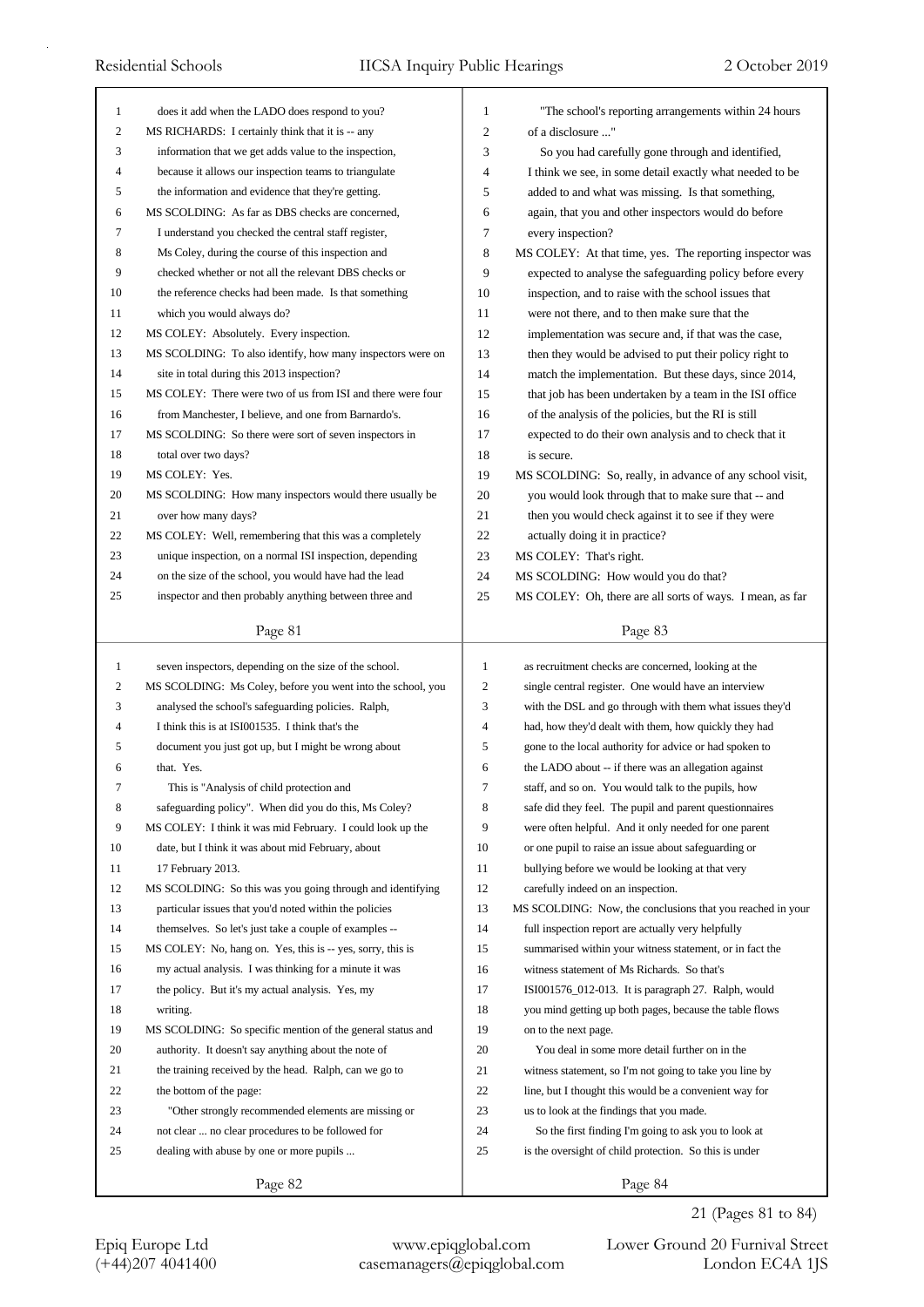|                                |                                                            | $\mathbf{1}$   |                                                                                              |
|--------------------------------|------------------------------------------------------------|----------------|----------------------------------------------------------------------------------------------|
| $\mathbf{1}$<br>$\overline{c}$ | the general standards 7, 8 in NMS11:<br>"Proprietor must:  | $\overline{c}$ | discussed in any great detail the efficiency with which<br>the duties were being discharged. |
| 3                              | "(i) ensure the annual review of the policy and the        | 3              | MS SCOLDING: So they'd looked at the policy, said "That                                      |
| 4                              | efficiency  is undertaken by the feoffees, not the         | $\overline{4}$ | looks okay", but hadn't then sat there and said to the                                       |
| 5                              | school committee;                                          | 5              | head or called the designated safeguarding lead in,                                          |
| 6                              | "(ii) ensure full implementation of the child              | 6              | which is a role which would have existed, I think, at                                        |
| 7                              | protection policy; and                                     | 7              | that time --                                                                                 |
| 8                              | "(iii) ensure all required recruitment checks are          | 8              | MS COLEY: Yes.                                                                               |
| 9                              | carried out in advance of contractor staff"                | 9              | MS SCOLDING: -- and said, "What's going on? What are you                                     |
| 10                             | Now, your conclusion and concern was that the              | 10             | doing? Can we have a look at this case, that case, to                                        |
| 11                             | feoffees, who were trustees, and who, as I understand      | 11             | examine what's happening"?                                                                   |
| 12                             | it, made up some of the governing body, but they were      | 12             | MS COLEY: Not enough challenge of what was happening, and                                    |
| 13                             | the registered proprietor with the Department for          | 13             | the minutes of their annual review indicated that the                                        |
| 14                             | Education, as I understand it, because we have heard       | 14             | policy was what they had focused on, rather than the                                         |
| 15                             | from Ms Moreland before the break that she said, "Well,    | 15             | efficiency of the way in which the duties of the DSL are                                     |
| 16                             | I'm not really sure why the feoffees were required to do   | 16             | being discharged. And that is part of the requirement                                        |
| 17                             | this because, in fact, it's the governing body", but       | 17             | of governing -- of the responsible proprietor.                                               |
| 18                             | I think you then wrote -- in fact I think the DfE and      | 18             | MS SCOLDING: Yes. So is this usual? I mean, I suppose                                        |
| 19                             | you clarified with them to say, no, actually, the          | 19             | there's a question here, which is, is the failing -- was                                     |
| 20                             | registered proprietor, who is the person -- DfE has        | 20             | the failing, as you perceived it, of Chetham's at that                                       |
| 21                             | a list, don't they?                                        | 21             | time, is that fairly common in respect of governors?                                         |
| 22                             | MS COLEY: Yes.                                             | 22             | Ms Coley or Ms Richards to answer that. Is it common                                         |
| 23                             | MS SCOLDING: The registered proprietor were the feoffees,  | 23             | for governors just to look at the policy rather than                                         |
| 24                             | and that, in fact, it was them and not the trustees who    | 24             | really try and scrutinise what's going on in the school?                                     |
| 25                             | had ultimate responsibility; is that right?                | 25             | MS COLEY: I think it can --                                                                  |
|                                |                                                            |                |                                                                                              |
|                                | Page 85                                                    |                | Page 87                                                                                      |
|                                |                                                            |                |                                                                                              |
| $\mathbf{1}$                   | MS COLEY: Yes. Not the committee --                        | $\mathbf{1}$   | MS SCOLDING: I think both of you look as if you wish to                                      |
| 2                              | MS SCOLDING: Not the governing body, sorry.                | $\overline{c}$ | answer.                                                                                      |
| 3                              | MS COLEY: -- not the committee --                          | 3              | MS COLEY: I think it can --                                                                  |
| 4                              | MS SCOLDING: Not the school committee --                   | $\overline{4}$ | MS SCOLDING: Ms Coley goes first.                                                            |
| 5                              | MS COLEY: Yes, I think the feoffees were the trustees --   | 5              | MS COLEY: Sorry. I think it can be a problem, but we try                                     |
| 6                              | MS SCOLDING: Yes, the feoffees are the trustees, but they  | 6              | very hard when we are talking to governors, and one of                                       |
| 7                              | were not the school committee, which I think was the       | 7              | the roles I do as a consultant now is to train some                                          |
| 8                              | school's word for what we would know as a governing        | 8              | governors in their responsibility in safeguarding, and                                       |
| 9                              | body.                                                      | 9              | to encourage them to make sure that they do check that                                       |
| 10                             | MS COLEY: Governing body, yes, they're what I would call   | 10             | not only is the policy accurate, but it is being                                             |
| 11                             | a local governing body, in a sense. Yes, the feoffees      | 11             | implemented properly. That is absolutely crucial. And                                        |
| 12                             | would be the people who, by law, are responsible for       | 12             | that they check that the DSL is going to the local                                           |
| 13                             | ensuring that the regulations are kept at the school if    | 13             | authority as fast as they should do if there is                                              |
| 14                             | they are the registered proprietor with the DfE. And       | 14             | a concern, allegation or disclosure.                                                         |
| 15                             | that, indeed, was the case. There was a lot of             | 15             | MS SCOLDING: If there is a failure to meet a standard, does                                  |
| 16                             | discussion about this afterwards, I believe, between ISI   | 16             | that therefore mean that the governors have failed in                                        |
| 17                             | and the DfE.                                               | 17             | their duty of oversight?                                                                     |
| 18                             | MS SCOLDING: But what you, in effect, found was that there | 18             | MS RICHARDS: Yes, in short.                                                                  |
| 19                             | hadn't been an annual appraisal or review, or the          | 19             | MS SCOLDING: That's fine.                                                                    |
| 20                             | governors weren't really scrutinising or acting as         | 20             | Ms Richards, can I ask you the same question that                                            |
| 21                             | a critical friend in respect of safeguarding?              | 21             | I asked Ms Coley, which is, is this kind of failing                                          |
| 22                             | MS COLEY: Having re-read some of the evidence forms, what  | 22             | common within the sector which you inspect, or is it                                         |
| 23                             | I remember is that the governing body, as such, had done   | 23             | unusual to have a board of governors who presented in                                        |
| 24                             | a review, but what I discovered was that, whilst they      | 24             | the way that those from Chetham's did?                                                       |
| 25                             | had looked at the policy, they had not actually            | 25             | MS RICHARDS: I think there have been increasing                                              |

22 (Pages 85 to 88)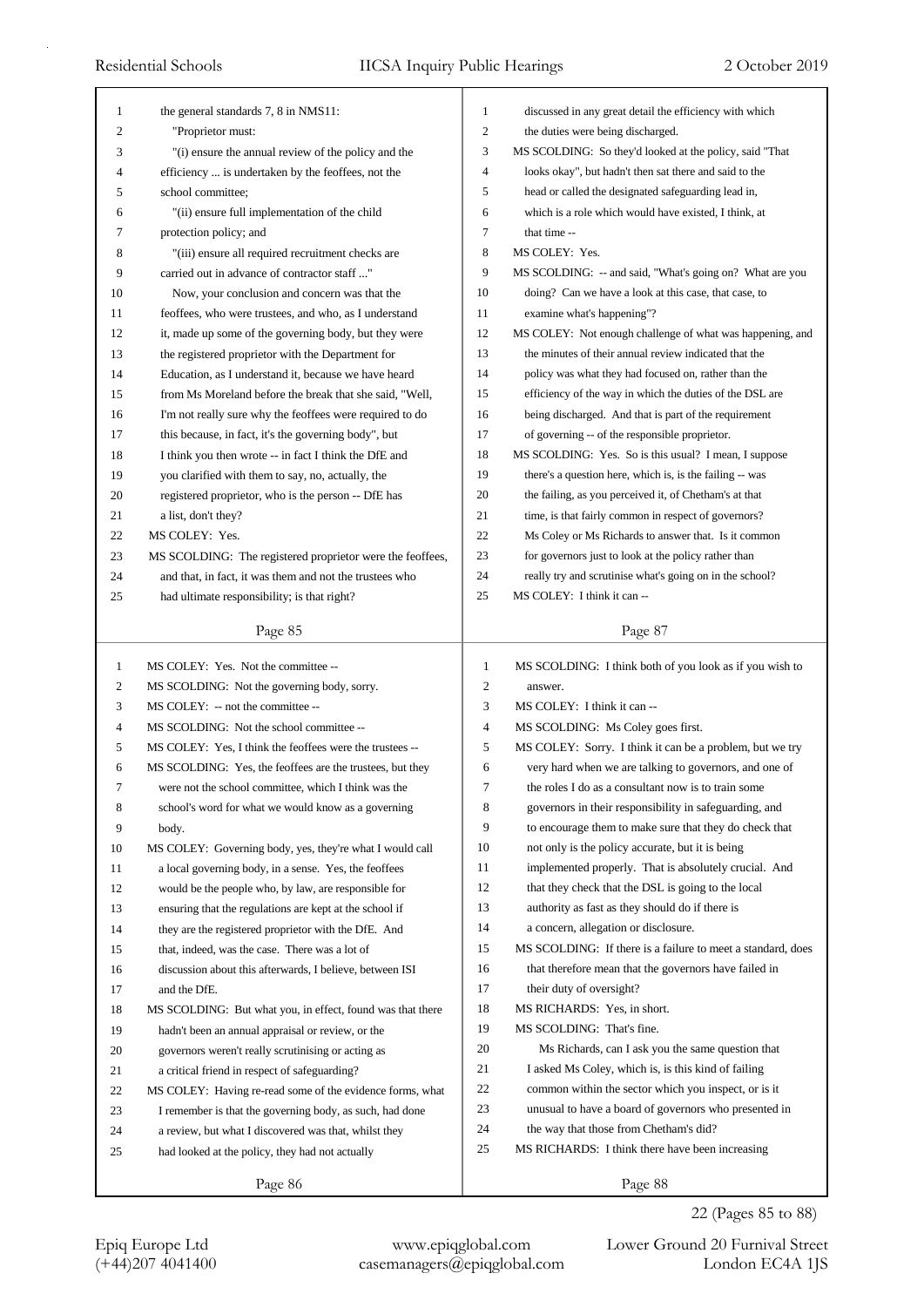| $\mathbf{1}$   | expectations on governing bodies, actually both in our      | 1              | they understand what they need to do. The prevalence --    |
|----------------|-------------------------------------------------------------|----------------|------------------------------------------------------------|
| 2              | sector and in the maintained sector, about the level of     | 2              | again, I'm not sure I can                                  |
| 3              | challenge, of scrutiny, of support, but actually of         | 3              | MS SCOLDING: Obviously, one of the concerns is -- I think  |
| $\overline{4}$ | ensuring that the team, the head and the senior             | 4              | one heard this in Ms Moreland when she said, "So and so    |
| 5              | leadership team, are doing what needs to be done and        | 5              | was on the governing body and he was the head of           |
| 6              | ensuring that the standards are met.                        | 6              | the Royal Northern College of Music". One understands      |
| 7              | Is it common? I would say that it is not uncommon.          | 7              | why you would have a governor from the Royal Northern      |
| 8              | I'm not sure that I could give you a percentage.            | 8              | College of Music and in fact they also have the Canon of   |
| 9              | MS SCOLDING: No. But do you think that governors know what  | 9              | Manchester Cathedral, who -- in fact, Robert Waddington    |
| 10             | it is they should know, so to speak? Are the                | 10             | was somebody against whom allegations of child sexual      |
| 11             | expectations too high of what governors are meant to        | 11             | abuse were made and we have dealt with that in another     |
| 12             | know, on the basis that, as I understand it -- this is      | 12             | investigation in this inquiry, but it is -- can you        |
| 13             | evidence that AGBIS, who are the Association of             | 13             | understand why, from an outsider's perspective, it all     |
| 14             | Governing Bodies of Independent Schools, have given         | 14             | seems like an establishment club, so to speak, in the      |
| 15             | us -- is, they say there should be robust scrutiny and      | 15             | context of independent school governance?                  |
| 16             | that governors should have the same training as staff in    | 16             | MS COLEY: I think it is fair -- having been a governor of  |
| 17             | safeguarding, but there is no requirement of any            | 17             | three independent schools, I think it is fair to say       |
| 18             | governor -- in fact, not just in the independent sector     | 18             | that independent school governing bodies are becoming      |
| 19             | but also in the maintained sector -- to undergo             | 19             | more and more conscious of making sure that they do have   |
| 20             | particular forms of training in safeguarding.               | 20             | the expertise on that board and it is not so much the      |
| 21             | MS RICHARDS: Yes, that's correct, and I think governing     | 21             | great and the good as it used to be. Some still are.       |
| 22             | bodies vary massively in terms of their knowledge,          | 22             | But I think there is a move towards looking for            |
| 23             | skills, understand and, in fact, the training which they    | 23             | expertise from among the parental body, perhaps, from      |
| 24             | are required to undergo.                                    | 24             | within the local area, or even from further afield, and    |
| 25             | MS SCOLDING: Do you think there should be explicit          | 25             | getting a good representation of skills that governors     |
|                |                                                             |                |                                                            |
|                | Page 89                                                     |                | Page 91                                                    |
|                |                                                             |                |                                                            |
|                |                                                             |                |                                                            |
| 1              | requirements for some kind of minimum or baseline           | $\mathbf{1}$   | can bring to their role of governorship.                   |
| $\overline{c}$ | training, for their benefit as well as for the school's     | $\overline{c}$ | MS SCOLDING: Largely, it doesn't really matter if they are |
| 3              | benefit?                                                    | 3              | great and good, as long as they act as a critical friend   |
| 4              | MS RICHARDS: Absolutely.                                    | 4              | and they provide the appropriate level of challenge.       |
| 5              | MS COLEY: I think a lot of schools do. I think a lot of     | 5              | MS RICHARDS: Yes.                                          |
| 6              | schools do do that now. That is becoming more and more.     | 6              | MS COLEY: Yes.                                             |
|                | MS RICHARDS: Yes.                                           | 7              | MS SCOLDING: Do you think independent school governors     |
| 8              | MS SCOLDING: The other issue which really I think Mr Scorer | 8              | understand the need for challenge, broadly or              |
| 9              | from Slater & Gordon has raised on behalf of his            | 9              | specifically?                                              |
| 10             | clients, who are the victims and survivors, is whether      | 10             | MS RICHARDS: Increasingly. Some will and some won't.       |
| 11             | or not certainly in the independent school sector often     | 11             | MS SCOLDING: You say "increasingly". Is that because it is |
| 12             | governors come from people who are part and parcel of       | 12             | the exception rather than the rule, or ?                   |
| 13             | a trust deed, so they will often be members of the body     | 13             | MS RICHARDS: I think, nationally, our understanding of not |
| 14             | which would originally have found the school or tend to     | 14             | only safeguarding is increasing, but I think there is      |
| 15             | be made of what could be called the great and the good,     | 15             | also an increasing understanding in governing bodies       |
| 16             | so to speak, who all know each other. Do you think that     | 16             | about their roles and their responsibilities, which cuts   |
| 17             | that therefore means that governance in independent         | 17             | across all sectors, and in terms of what they must do in   |
| 18             | schools can all be a bit cosy? A bit cosy and not           | 18             | order to fulfil their duties as a governing body.          |
| 19             | challenging enough?                                         | 19             | MS SCOLDING: Because, of course, the governors have        |
| 20             | MS RICHARDS: I think it depends, again, on individual       | 20             | ultimate responsibility, as they're usually the            |
| 21             | governing bodies and the challenges they set themselves     | 21             | trustees. They will have fiduciary responsibilities        |
| 22             | in terms of their own training and the advice and           | 22             | very often in the independent sector, they will also       |
| 23             | interactions with people who do know.                       | 23             | have responsibilities to the Charity Commission, but as    |
| 24             | What I would say is that the very best governing            | 24             | well, all the research tells us that positive              |
| 25             | bodies do not behave like that. They take the training,     | 25             | safeguarding starts from the top, and the top in an        |
|                | Page 90                                                     |                | Page 92                                                    |

23 (Pages 89 to 92)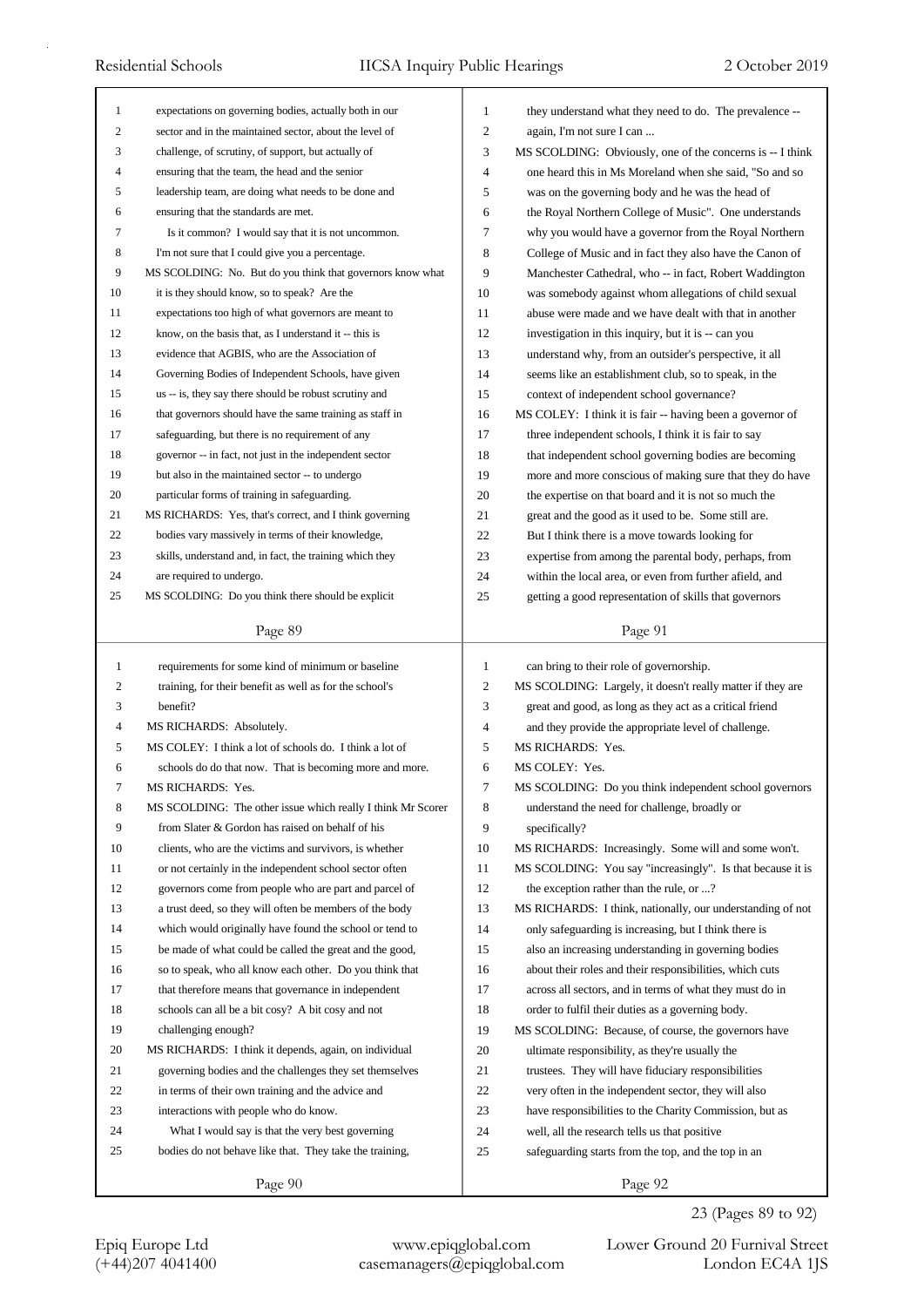| 1              | independent school is usually the governing body or, if     | $\mathbf{1}$   | complexities are sometimes a challenge to us as the         |
|----------------|-------------------------------------------------------------|----------------|-------------------------------------------------------------|
| $\overline{c}$ | it doesn't have one, the proprietor. Does that              | $\mathfrak{2}$ | inspectorate.                                               |
| 3              | therefore mean there needs to be an especial emphasis       | 3              | MS SCOLDING: Ms Coley, now turning back to you, I'd like to |
| 4              | upon leading from the top in respect of safeguarding and    | $\overline{4}$ | go back to the specifics and look at the information        |
| 5              | do you think that governors understand that?                | 5              | about any referrals that have been made to the LADO.        |
| 6              | MS RICHARDS: I think there absolutely needs to be leading   | 6              | We have dealt with this in evidence -- Ms Nield             |
| 7              | from the top, but that's not to dismiss the importance      | 7              | dealt with this in evidence in respect of Ms Moreland.      |
| 8              | of that then running, like a stick of rock, through         | 8              | Could we get up -- I think it is ISI001392_013. No,         |
| 9              | everything that the school does and is. I think both        | 9              | that isn't the document I need. I'm just going to ask       |
| 10             | are vital.                                                  | 10             | Ms Nield -- oh, ISI001562_011. We can get that one up       |
| 11             | MS SCOLDING: But to sort of take another turn, which is, in | 11             | first. That's the second document I need, Ralph, that       |
| 12             | this case with Chetham's, we had a governing body, but      | 12             | you just got up for me. I apologise.                        |
| 13             | there is no requirement upon any independent school to      | 13             | This is the document that we took Ms Moreland to            |
| 14             | have a governing body. Now, AGBIS, who have given us        | 14             | this morning. Can we go to the bottom, please, Ralph,       |
| 15             | evidence, have said they would like all independent         | 15             | "Please indicate". This is information -- this is           |
| 16             | schools to have, at the very least, an advisory board or    | 16             | a form -- can you just explain what this form is, who it    |
| 17             | an advisory body, because they have concerns about          | 17             | gets sent to and who is meant to fill it in, Ms Coley?      |
| 18             | a proprietor wearing too many hats. So there is not the     | 18             | MS COLEY: It is an electronic form available for all        |
| 19             | level of independent scrutiny. Is this something that       | 19             | schools and they are expected to fill it in in              |
| 20             | you, as the ISI, who are likely to inspect the vast         | 20             | preparation for an inspection. In those days, because       |
| 21             | majority of schools which fall into that category, do       | 21             | they had more notice of inspection, it would probably be    |
| 22             | you have any concerns about what I would call the           | 22             | done just before the inspection. These days, they are       |
| 23             | owner/proprietor model?                                     | 23             | expected to keep this type of form up to date so that       |
| 24             | MS RICHARDS: I think the issue is exactly the one you have  | 24             | when the inspection is announced, they can send it very     |
| 25             | outlined, that it is about the extent to which that         | 25             | quickly to the reporting inspector.                         |
|                |                                                             |                |                                                             |
|                | Page 93                                                     |                | Page 95                                                     |
|                |                                                             |                |                                                             |
|                |                                                             |                |                                                             |
| 1              | owner/proprietor takes advice, gets that challenge and      | $\mathbf{1}$   | This last box is about mentioning any referral that         |
| 2              | how they do so to ensure that they are not the only         | 2              | would be made.                                              |
| 3              | source of decision making, but that there are systems --    | 3              | Now, I would just like to take your attention, if           |
| 4              | that they put systems in place to challenge their own       | $\overline{4}$ | I may, to the Manchester safeguarding review that           |
| 5              | thinking and to ask those robust questions.                 | 5              | happened in 2013, and on page 5 --                          |
| 6              | MS SCOLDING: Ms Richards -- Ralph, could you get up         | 6              | MS SCOLDING: Have you got the --                            |
| 7              | ISI001574, which should be paragraph 218 of your witness    | Τ              | MS COLEY: Okay, yes --                                      |
| 8              | statement. ISI001574_049:                                   | 8              | MS SCOLDING: At the bottom of your page, if you want to     |
| 9              | "Some schools have additional layers of governance",        | 9              | take me to a document --                                    |
| 10             | you then say at 219:                                        | 10             | MS COLEY: It is CSM000326. If we may just have a look at    |
| 11             | "ISI does not maintain an exhaustive list of these          | 11             | page 5, (ix). Ms Moreland did say that she put "not         |
| 12             | but a few examples are "                                    | 12             | applicable" in that box because she thought it referred     |
| 13             | You talk about those with an overarching parent             | 13             | to only accusations/allegations that had been made since    |
| 14             | company; schools which are parts of companies with many     | 14             | the last inspection. But, in fact, here, under (ix), we     |
| 15             | corporate layers; schools linked to university colleges.    | 15             | can see that there had been an allegation only two or       |
| 16             | I think in paragraph 218 you also talked about directors    | 16             | three weeks before the inspection which had not been        |
| 17             | based aboard and those with a head office.                  | 17             | declared, and that pre-inspection information would only    |
| 18             | What particular difficulties, in respect of                 | 18             | have been sent to me, as the RI, a matter of two or         |
| 19             | governance and management, do those structures make in      | 19             | three days, because the inspection -- I think they were     |
| 20             | terms of ensuring accountability in respect of              | 20             | only given something like four or five days' notice of      |
| 21             | safeguarding?                                               | 21             | the inspection.                                             |
| 22             | MS RICHARDS: So there's something around the appropriate    | 22             | MS SCOLDING: Ralph, can we go back to the previous          |
| 23             | checks which may or may not be made about proprietors,      | 23             | document, which is the answer by Ms Moreland,               |
| 24             | and then, in addition, in terms of where legal              | 24             | ISI001562_011. It says -- Ms Moreland had said:             |
| 25             | responsibility sits and how that plays out, and those       | 25             | "Please indicate any cases where a member of staff          |
|                | Page 94                                                     |                | Page 96                                                     |

## 24 (Pages 93 to 96)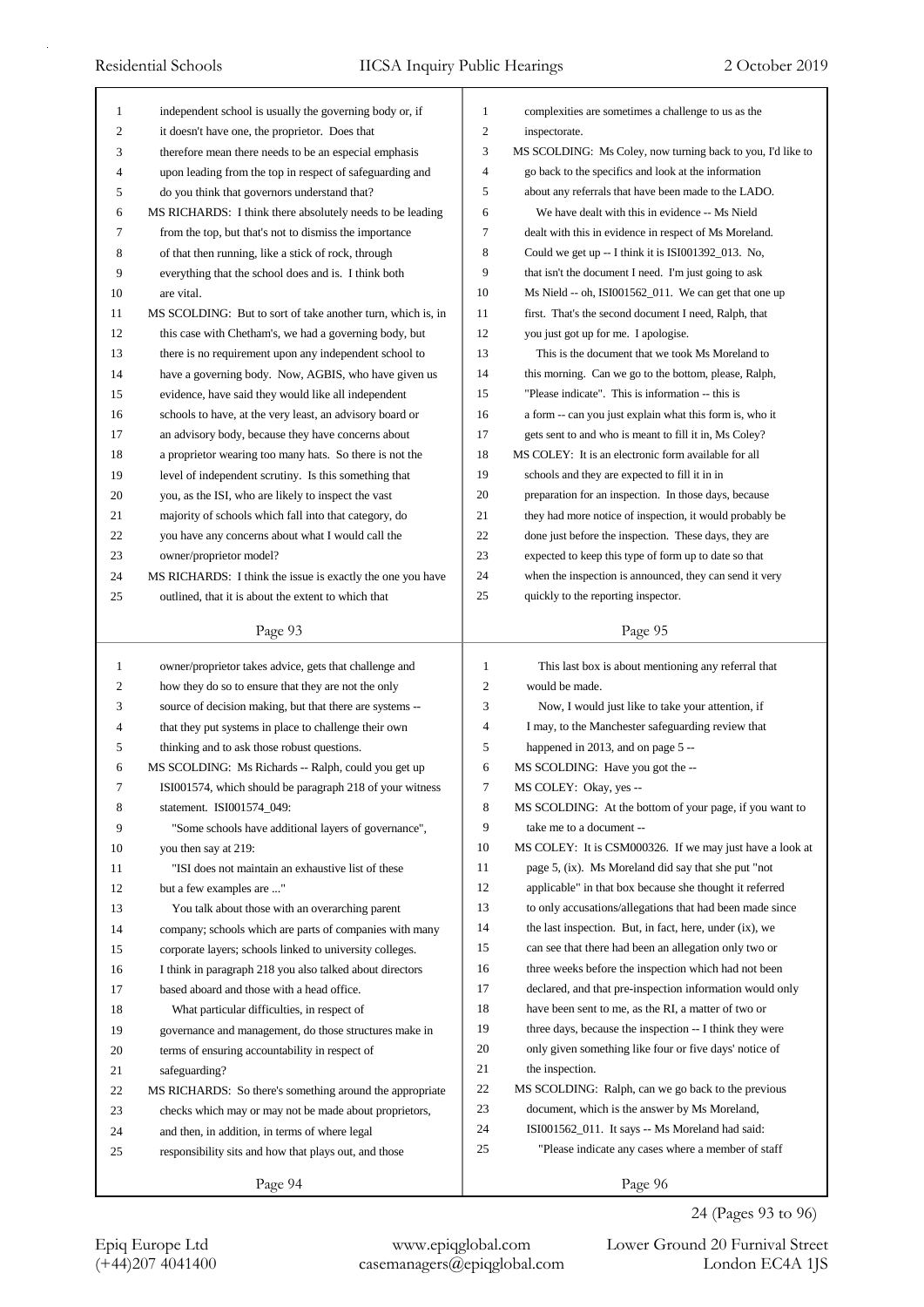| 1              | or other person connected with the school is subject to     | 1              | MS COLEY: -- because I wanted to be absolutely clear that                                                         |
|----------------|-------------------------------------------------------------|----------------|-------------------------------------------------------------------------------------------------------------------|
| $\mathfrak{2}$ | investigation, has resigned or has been dismissed or        | 2              | that's what I had heard and my colleague was with me and                                                          |
| 3              | disciplined because of questionable conduct with            | 3              | she heard the same thing.                                                                                         |
| 4              | children."                                                  | 4              | MS SCOLDING: Can we go to the bottom of the page. This is                                                         |
| 5              | Now, is that meant to be since the last ISI                 | 5              | your "What does it all add up to?"                                                                                |
| 6              | inspection, which was the explanation that Ms Moreland      | 6              | MS COLEY: "What does it all add up to" probably was                                                               |
| 7              | gave? One can see in her next sentence, it plainly          | 7              | written -- this is what happens -- in the hotel at                                                                |
| 8              | says, "Any referral made to the DfE  since the last         | 8              | night. Because your basic stuff is there and you're                                                               |
| 9              | ISI inspection". What is the sentence meant to mean?        | 9              | then pulling together, "What does it all add up to".                                                              |
| 10             | MS COLEY: We have always taken that to mean since the last  | 10             | That's why I will have put:                                                                                       |
| 11             | inspection, because, clearly, they would have signed        | 11             | "Did not acknowledge suspensions or disciplinary                                                                  |
| 12             | this prior to the previous inspection, so anything that     | 12             | proceedings -- at this stage!"                                                                                    |
| 13             | had been raised would have been dealt with and looked       | 13             | Hoping that by the next day, because we had been                                                                  |
| 14             | into at that inspection. So this -- I think schools do      | 14             | advised --                                                                                                        |
| 15             | take this, in my view, probably rightly, to mean since      | 15             | MS SCOLDING: Ms Coley, what did you, in fact, know about                                                          |
| 16             | the last inspection, but I was just pointing out that,      | 16             | issues there were with discipline and suspension and who                                                          |
| 17             | in fact, there was an allegation that had not been          | 17             | had given you that information?                                                                                   |
| 18             | brought to our attention, and which was found on the        | 18             | MS COLEY: Well, obviously, there had been a lot in the                                                            |
| 19             | inspection.                                                 | 19             | public domain, but I think, because of this one that                                                              |
| 20             | MS SCOLDING: So on the inspection, you then went and spoke  | 20             | I have just mentioned --                                                                                          |
| 21             | to the head about whether or not there had been any         | 21             | MS SCOLDING: The recent arrest in February 2013 --                                                                |
| 22             | referrals or any problems, had anybody been subject to      | 22             | MS COLEY: -- in the Manchester one, because we were talking                                                       |
| 23             | investigation, and this was the document I got up           | 23             | with the Manchester team all the time, that information                                                           |
| 24             | a little while ago, ISI001392_013.                          | 24             | would have come to us that, in fact, there had been                                                               |
| 25             | I think, if I can take you to the top:                      | 25             | a recent note. On one of my evidence forms somewhere                                                              |
|                |                                                             |                |                                                                                                                   |
|                | Page 97                                                     |                | Page 99                                                                                                           |
|                |                                                             |                |                                                                                                                   |
|                |                                                             |                |                                                                                                                   |
| $\mathbf{1}$   | "Has the school taken any disciplinary action, or           | $\mathbf{1}$   | else I actually make the comment about one three weeks                                                            |
| 2              | issued a suspension, or "                                   | $\mathfrak{2}$ | ago. So we obviously knew that something had come up,                                                             |
| 3<br>4         | So these are -- can I just double-check, whose notes        | 3              | and we were surprised that this hadn't been revealed to                                                           |
| 5              | are these?                                                  | 4<br>5         | us.                                                                                                               |
|                | MS COLEY: They're mine. My writing.                         | 6              | MS SCOLDING: So we then turn to -- at that stage, it was<br>said, no, there are none. You then went back the next |
| 6              | MS SCOLDING: I'm assuming, is this a verbatim note? Is it   |                |                                                                                                                   |
| 7              | a minuted note? Is it contemporaneous? Does it happen       | 7              | day, as I understand it, and you spoke to the chair as                                                            |
| $\,8\,$        | afterwards?                                                 | 8              | well as that -- and this is ISI001576_016, I think.                                                               |
| 9              | MS COLEY: No, for me, as an inspector, I plan -- I'm afraid | 9              | Sorry, I've scrawled some handwritten notes. No, that's                                                           |
| 10             | I'm fastidious about planning what I want to ask, and so    | 10             | not right. I'm going to ask Ms Nield if she can help                                                              |
| 11             | on. I will have prepared this form, leaving little          | 11             | me.                                                                                                               |
| 12             | gaps, before I went in to see the head. But this            | 12             | While we get this up, you can perhaps explain to me,                                                              |
| 13             | particular question is a question that I have to sign       | 13             | what did the head say at that point in time when she was                                                          |
| 14             | against to say that I have asked this question of           | 14             | with the chair of governors? You posed the question                                                               |
| 15             | the head on the front of the inspection checklist, which    | 15             | that we have just seen again. What was said?                                                                      |
| 16             | must then be sent to the DfE, and I have to sign against    | 16             | MS COLEY: She said that she hadn't heard -- no, first of                                                          |
| 17             | that.                                                       | 17             | all, she said that I hadn't said it the day before, and                                                           |
| 18             | So, for me, I always made sure that, on an                  | 18             | my colleague said, "Yes, Mrs Coley has just said it in                                                            |
| 19             | inspection, I had written this on the form so that          | 19             | exactly the same way as she said it yesterday", and then                                                          |
| 20             | I read it word for word in the way that I would then        | 20             | she said, oh, well, she hadn't understood or she hadn't                                                           |
| 21             | have to sign had I asked the head this question.            | 21             | heard it properly the day before, something along those                                                           |
| 22             | What I did in this particular instance, I was               | 22             | lines.                                                                                                            |
| 23             | surprised that none had been declared, which is why         | 23             | MS SCOLDING: That is ISI001489, which is what I had in my                                                         |
| 24             | I dated and signed it -- well, my initials --               | 24             | original note but scrubbed over. I apologise. It is                                                               |
| 25             | MS SCOLDING: "EPC".                                         | 25             | completely my fault. This is the final meeting with the                                                           |

Epiq Europe Ltd www.epiqglobal.com Lower Ground 20 Furnival Street<br>
(+44)207 4041400 casemanagers@epiqglobal.com London EC4A 1JS

Lower Ground 20 Furnival Street 25 (Pages 97 to 100)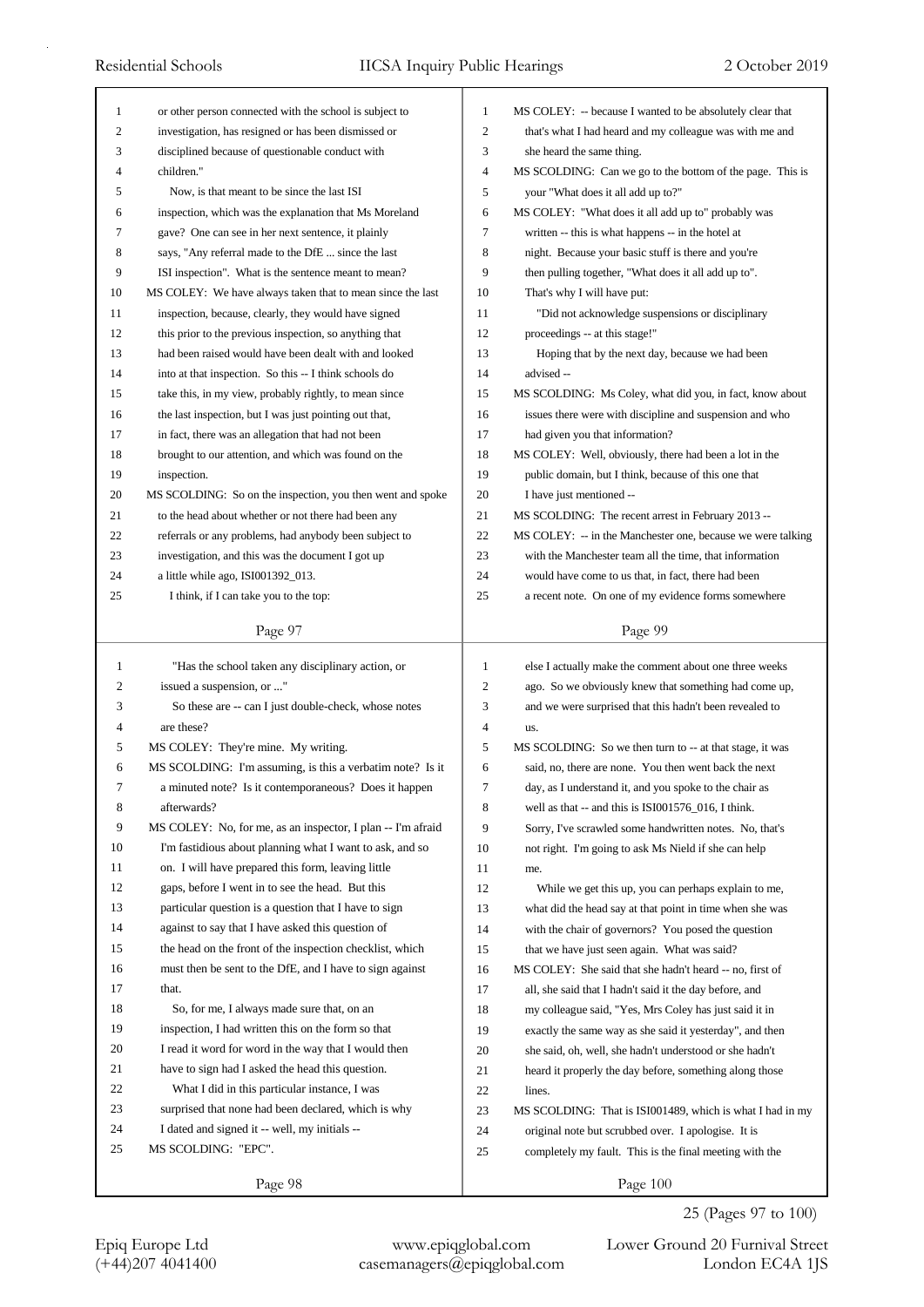| $\mathbf{1}$      | head and chair of governors. Again, is it usual for you    | 1                        | MS COLEY: But that's not to say that there was any          |
|-------------------|------------------------------------------------------------|--------------------------|-------------------------------------------------------------|
| 2                 | to meet with the chair and head of governors together at   | $\mathfrak{2}$           | information to pass on.                                     |
| 3                 | the end of any inspection?                                 | 3                        | MS SCOLDING: What did you think about the head's view that  |
| 4                 | MS COLEY: Yes. We would normally have a final meeting,     | $\overline{\mathcal{L}}$ | she hadn't heard properly or understood yesterday? Did      |
| 5                 | when we would bring to them the findings. I don't          | 5                        | you reach any particular conclusions about that?            |
| 6                 | remember quite why we didn't have a final meeting.         | 6                        | MS COLEY: My own personal opinion would be, this is highly  |
| 7                 | I don't remember that. Because, in our planning, the       | 7                        | unusual, and slightly -- mmm. I suppose I might cause       |
| 8                 | Manchester Services and we had agreed that we would have   | 8                        | the word -- am I allowed to use the word "dodgy"?           |
| 9                 | a final meeting -- I think it was between 3 o'clock and    | 9                        | That's going to go out there now.                           |
| 10                | 4 o'clock, which was on the original timetable, but        | 10                       | MS SCOLDING: You're allowed to use whatever word you like.  |
| 11                | I think we may well have said to the Manchester team,      | 11                       | MS COLEY: Unusual, certainly.                               |
| 12                | "We really need to go back". We had been -- it had been    | 12                       | MS SCOLDING: Ms Richards, you raised some general issues    |
| 13                | suggested to us by the chief inspector, who we had         | 13                       | which really the Chet's case points out, which is about     |
| 14                | alerted the night before that we hadn't received the       | 14                       | the fact that there is a relatively weak requirement        |
| 15                | response that we wanted, and she had said, "Go back and    | 15                       | upon individuals to provide you with information.           |
| 16                | ask again".                                                | 16                       | I don't think we need to get it up, but regulation          |
| 17                | Because I knew the chair of governors would be             | 17                       | $24(1)(g)$ of the (Independent Schools Standards)           |
| 18                | there, I thought, I will ask the head again in front of    | 18                       | Regulations identifies the information which you can be     |
| 19                | the chair of governors, which is why I did so, and that    | 19                       | asked, and it does indicate that the standard about the     |
| 20                | was when she did say, yes, there had been four that she    | 20                       | provision of information is met if the proprietor           |
| 21                | mentioned.                                                 | 21                       | ensures that any information reasonably requested in        |
| 22                | MS SCOLDING: She said she had not properly understood      | 22                       | connection with an inspection under section 162(a) --       |
| 23                |                                                            | 23                       | the regs have now changed, the Act has now changed, but     |
|                   | yesterday.                                                 | 24                       |                                                             |
| 24                | MS COLEY: Yes, and if you look down under number 3, about  | 25                       | nothing turns on that -- which is required for the          |
| 25                | the sixth line down, I say "1 three weeks ago" which       |                          | purposes of the inspection and access to the school's       |
|                   | Page 101                                                   |                          | Page 103                                                    |
|                   |                                                            |                          |                                                             |
|                   |                                                            |                          |                                                             |
| $\mathbf{1}$<br>2 | would match what the Manchester Children's Services were   | 1<br>$\overline{2}$      | admission and attendance register is provided to the        |
|                   | saying.                                                    |                          | body conducting the inspection.                             |
| 3                 | MS SCOLDING: Can I just ask, obviously in this case you    | 3                        | So I suppose the question in my mind is, is that            |
| 4                 | knew that there had been a referral three weeks ago,       | 4                        | good enough in terms of information requirements, or do     |
| 5                 | because you were involved with Manchester Children's       | 5                        | you think that you need more in order to be able to get     |
| 6                 | Services. Had you not had that information, which is       | 6                        | under and find out what's going on in a school?             |
|                   | likely, would you have known to re-ask that question,      | 7                        | MS RICHARDS: I think that was intended to enable inspectors |
| 8                 | Ms Coley?                                                  | 8                        | to have access to records, information and so on.           |
| 9                 | MS COLEY: I mean, you would say to the head, "Are you sure | 9                        | I suppose the short answer is, no, I don't think it is      |
| 10                | you have not had anything? You must declare it if you      | 10                       | sufficient, and I think that leads us into the              |
| 11                | have", but, I mean, you know, other than that, you have    | 11                       | discussions, the many discussions, about mandatory          |
| 12                | to rely on the head telling you the truth. Unless you      | 12                       | reporting and, indeed, the duty of candour, and that        |
| 13                | have any previous information.                             | 13                       | being a duty on an individual and an institution,           |
| 14                | MS SCOLDING: How often would you say, on the whole, do you | 14                       | indeed, to declare, to disclose and to share any            |
| 15                | have previous information? Is it spotty, the               | 15                       | information which might have some bearing on the            |
| 16                | information you get given, patchy, spotty, whatever you    | 16                       | independent school standards, as we see it.                 |
| 17                | want to call it, or is it usual that you've got quite      | 17                       | MS SCOLDING: As I understand it, in your witness            |
| 18                | good information from the LADO, from the DfE, from the     | 18                       | statement -- Ralph, it might be useful just to get this     |
| 19                | Charity Commission, from other people who might have       | 19                       | up, ISI001574_065. It is paragraph 297. You identify        |
| 20                | background info about a particular school?                 | 20                       | that the Independent Schools Inspectorate would like to     |
| 21                | MS COLEY: Well, if you have the information, it does make  | 21                       | see a new duty of candour on schools and individuals to     |
| 22                | it a lot easier. I wouldn't like to hazard what            | 22                       | proactively inform inspectorates of anything that might     |
| 23                | percentage we get that on. From the inspections that       | 23                       | affect inspection judgments.                                |
| 24                | I've done, very rarely.                                    | 24                       | MS RICHARDS: Yes.                                           |
| 25                | MS SCOLDING: Right.                                        | 25                       | MS SCOLDING: Is that precisely for the sorts of reasons     |

26 (Pages 101 to 104)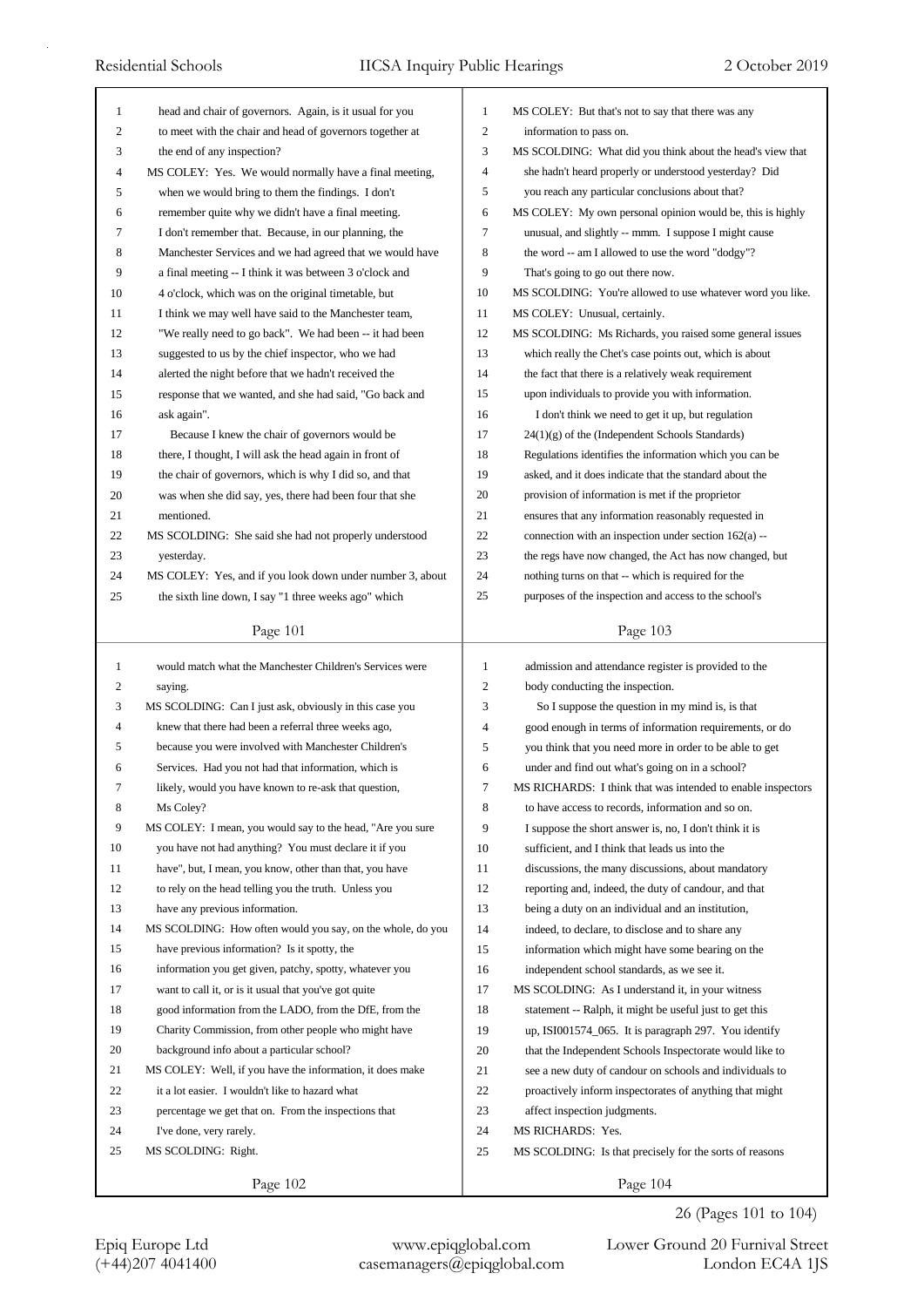| 1                | that we have seen this morning?                             | $\mathbf{1}$                   | MS RICHARDS: No.                                            |
|------------------|-------------------------------------------------------------|--------------------------------|-------------------------------------------------------------|
| $\boldsymbol{2}$ | MS RICHARDS: Exactly for those reasons, yes.                | $\mathbf{2}$                   | MS SCOLDING: Is that something which causes a problem?      |
| 3                | MS SCOLDING: Do you think that that is -- that would solve  | 3                              | Because I'm just thinking, it can take, you know,           |
| 4                | the problem that's been identified both in this case and    | 4                              | sometimes three or four years for something to go from      |
| 5                | in other cases of individuals not telling you things        | $\sqrt{5}$                     | a referral to a barring decision being made?                |
| 6                | which they really should tell you?                          | 6                              | MS RICHARDS: Of course it is very difficult to know what we |
| 7                | MS RICHARDS: We think it is one part, potentially, of       | $\tau$                         | don't know and whether there are -- have been issues        |
| 8                | the solution. I think it works alongside other              | 8                              | that have occurred as a result in that interim period.      |
| 9                | requirements, such as mandatory reporting, potentially,     | 9                              | But logic would say, where there has been sufficient        |
| 10               | and which are emerging during this inquiry, so we see it    | 10                             | concern that a referral has been made and for a period      |
| 11               | as a potential way of requiring and expecting and           | 11                             | of two or three years potentially before that decision      |
| 12               | raising those expectations that schools do not furnish      | 12                             | is made by the TRA now, then it seems to me fairly clear    |
| 13               | that which is asked of them but are proactive in            | 13                             | that that is too long a gap and, yes, has significant       |
| 14               | supplying us with information.                              | 14                             | potential to be a problem.                                  |
| 15               | MS SCOLDING: Also in this case, I think there was an        | 15                             | MS SCOLDING: Can I ask, Ofsted had gone in and inspected    |
| 16               | identification that a school has carried out                | 16                             | the boarding welfare element of the school in 2011, and     |
| 17               | a disciplinary investigation without informing the LADO.    | 17                             | they had described it as "good". You, in your witness       |
| 18               | Again, is that something which happens regularly, or is     | 18                             | statement, Ms Richards and Ms Coley, identify some          |
| 19               | that quite unusual.                                         | 19                             | concerns with the 2011 report, and this is at               |
| 20               | MS RICHARDS: Where schools are found uncompliant, then that | 20                             | paragraph 58 of your witness statement, which is -- and     |
| 21               | is often, I would say, part of those issues.                | 21                             | you identified that there were some concerns that you       |
| 22               | MS SCOLDING: How good do you think independent schools are  | 22                             | had about the Ofsted 2011 report, particularly in           |
| 23               | at liaising with the LADO? And LADOs at liaising with       | 23                             | respect of staff recruitment and checking.                  |
| 24               | them? Because it is a co-operative -- it is a mutual        | 24                             | Ms Coley, would you like to tell us about that?             |
| 25               | situation. I think I'm probably going to ask both of        | 25                             | MS COLEY: Well, only that, when I looked at the single      |
|                  |                                                             |                                |                                                             |
|                  | Page 105                                                    |                                | Page 107                                                    |
|                  |                                                             |                                |                                                             |
|                  |                                                             |                                |                                                             |
| $\mathbf{1}$     | you that question. Ms Richards, if you could answer         | $\mathbf{1}$<br>$\mathfrak{2}$ | central register, it was obvious that there were issues     |
| 2                | first and then Ms Coley.                                    |                                | that were obvious from before that last inspection.         |
| 3<br>4           | MS RICHARDS: We have already identified that we don't       | 3<br>$\overline{4}$            | MS SCOLDING: Your review and records can be seen at --      |
| 5                | always have responses from LADOs in terms of                | 5                              | Ralph, ISI001544, I think. No. Can we go ISI001487.         |
|                  | the information that we ask them, but from the responses    |                                | No. Sorry. Let's forget about that.                         |
| 6                | we do get, I think it's something in the region of          | 6                              | So there was a record of that and you identified            |
|                  | 8 per cent of schools have little, or very little, no       | 7                              | that, in 2013, there had been some issues -- in 2011,       |
| 8                | contact, with the LADO at all, and a greater number do      | 8                              | there would have been issues which, had the central         |
| $\boldsymbol{9}$ | have some contact and do make referrals, but that's         | 9                              | register been checked, should have been identified; is      |
| 10               | based on a fairly low sample response rate.                 | 10                             | that right?                                                 |
| 11               | MS COLEY: Again, I think this is one of the things that is  | 11                             | MS COLEY: Yes.                                              |
| 12               | improving over time. When I talk to schools, I talk to      | 12                             | MS SCOLDING: Is that something -- do you always check the   |
| 13               | the DSL about, "How good are your links with the LADO,      | 13                             | central register?                                           |
| 14               | do you know who it is, have you invited them into           | 14                             | MS COLEY: On every ISI inspection, the single central       |
| 15               | school, are you in touch with them on a regular basis?",    | 15                             | register is checked. Normally, we would look -- we          |
| 16               | and I would say that that is improving over time. But       | 16                             | would start from the newest staff appointed and work        |
| 17               | it varies from region to region.                            | 17                             | backwards, if you see what I mean, so that we want to       |
| 18               | MS SCOLDING: There is one other matter, which is,           | 18                             | know, are the school clear in their recruitment checks      |
| 19               | I understand you do get given information by the            | 19                             | recently -- would you agree, that's the way we still do     |
| 20               | Disclosure and Barring Service and by the DfE about any     | 20                             | $it? -$                                                     |
| 21               | particular concerns or anybody who's been barred, who       | 21                             | MS RICHARDS: Yes.                                           |
| 22               | has already been barred, who is on the list. But if         | 22                             | MS COLEY: -- and, as it were, go backwards. But on this     |
| 23               | a referral has been made to the DBS, would the DBS tell     | 23                             | inspection -- sometimes schools present their single        |
| 24               | you that a referral had been made prior to a barring        | 24                             | central register in alphabetical order, which means it      |
| 25               | decision being made?                                        | 25                             | is not in the order in which people have been appointed.    |

27 (Pages 105 to 108)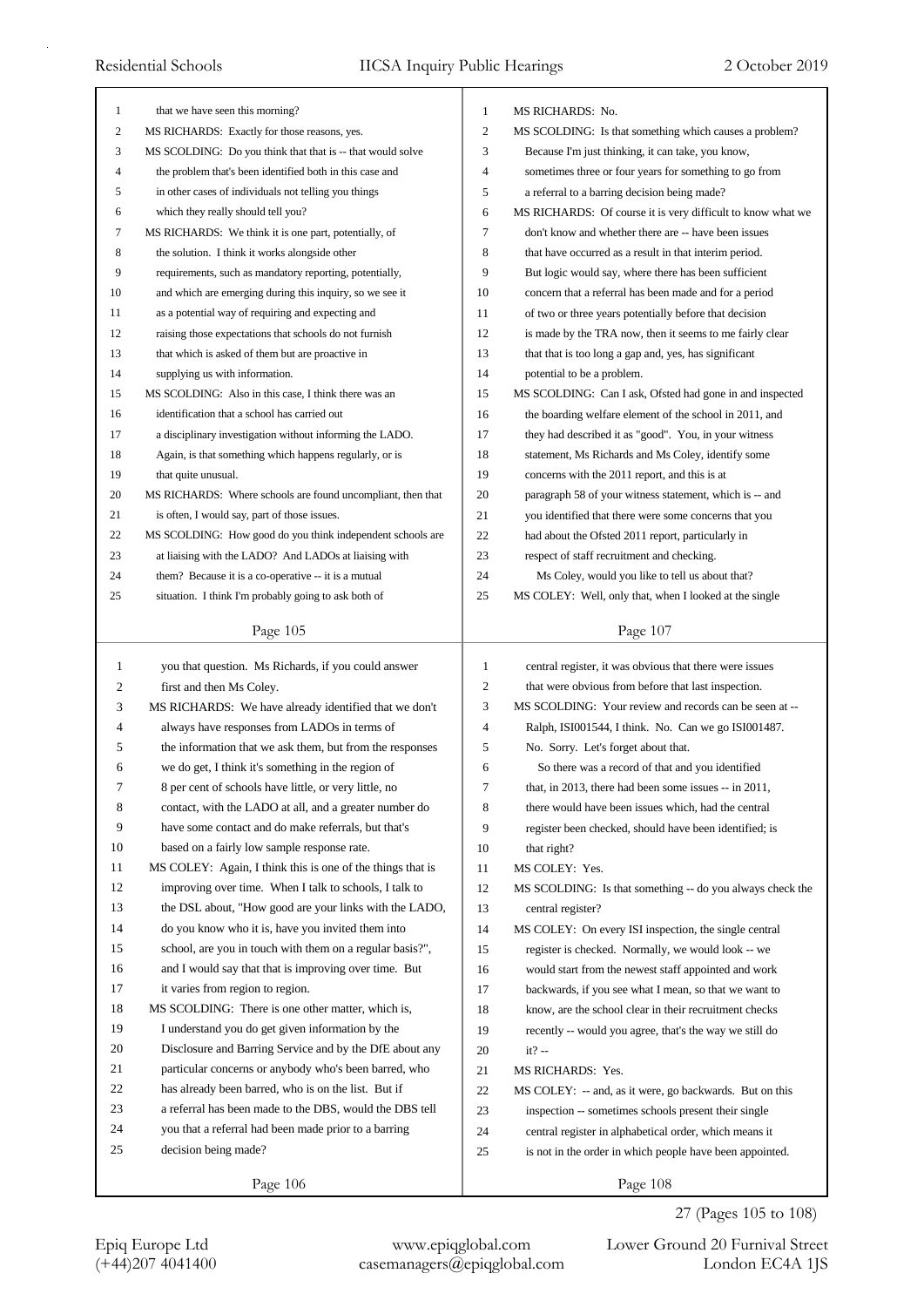| 1            | So, therefore, your eyes are alighting on people who        | 1              | From your over 160 inspections of boarding provision --     |
|--------------|-------------------------------------------------------------|----------------|-------------------------------------------------------------|
| 2            | sometimes have been there some time and then you see        | $\overline{c}$ | MS COLEY: Forty of boarding.                                |
| 3            | things and you think, "Oh, dear " You can see, I put        | 3              | MS SCOLDING: From your 40 inspections -- firstly, is the    |
| 4            | circles around them or highlight them, or whatever.         | 4              | Independent Listener useful? Could you answer that          |
| 5            | MS SCOLDING: Chair, I note the time. Would now be an        | 5              | question? Is it something which is useful? Do the           |
| 6            | appropriate moment to have a break for lunch?               | 6              | children use it?                                            |
| 7            | THE CHAIR: Yes. We will return at 2.00 pm, thank you.       | 7              | MS COLEY: I can't answer that, because I have no figures to |
| 8            | MS SCOLDING: Just to say, Ms Richards and Ms Coley, you are | 8              | answer that. In some schools, it is clear that the          |
| 9            | under oath. So you can discuss general matters but          | 9              | children know who the Independent Listener is and know      |
| 10           | please do not discuss your evidence.                        | 10             | they can go to her or him if they wish to. The person       |
| 11           | $(1.00 \text{ pm})$                                         | 11             | is introduced to them. But I have no idea whether, in       |
| 12           | (The short adjournment)                                     | 12             | fact, that person is used.                                  |
| 13           | $(2.00 \text{ pm})$                                         | 13             | I don't know that we would ask that question,               |
| 14           | MS SCOLDING: Good afternoon, chair and panel.               | 14             | because it's something confidential for the children to     |
| 15           | We will continue with the evidence of Ms Coley and          | 15             | be able to go to them. So the school shouldn't know,        |
| 16           | Ms Richards.                                                | 16             | unless there is a safeguarding concern, about how many      |
| 17           | I just have a couple more things to raise with both         | 17             | times children go to the Independent Listener.              |
| 18           | of you. Firstly, if I can identify that the report          | 18             | So I don't know. But, in some schools, the children         |
| 19           | found that the standards were not met in NMS 2 in           | 19             | know who it is; in other schools, I have to say, the        |
| 20           | respect of the Independent Listener. Ralph, would you       | 20             | children do not know who it is. And in this particular      |
| 21           | mind getting up ISI000729_007, the top of the page,         | 21             | school, I have noted that some of the children had heard    |
| 22           | please. This is your ISI report in which it was found:      | 22             | who it was, but some of them hadn't got a clue.             |
| 23           | "The school has appointed an Independent Listener,          | 23             | MS SCOLDING: I mean, as I understand it, I think the rough  |
| 24           | but some of the pupils were not aware of who this was.      | 24             | rule of thumb in the guidance at the moment is that the     |
| 25           | The person appointed is also a governor of the school       | 25             | Listener should come in once a term or so. Do you think     |
|              |                                                             |                |                                                             |
|              | Page 109                                                    |                | Page 111                                                    |
|              |                                                             |                |                                                             |
| $\mathbf{1}$ | and so is not demonstrably independent as would normally    | $\mathbf{1}$   | that that's enough for the children to be able to build     |
| 2            | be expected."                                               | 2              | a relationship of trust? Either one of you, or neither      |
| 3            | Ms Coley, would you like me to enlarge that                 | 3              | of you.                                                     |
| 4            | slightly?                                                   | 4              | MS RICHARDS: I think there is a tension between the two.    |
| 5            | MS COLEY: No, that's fine.                                  | 5              | I think the independence is important, in that the idea     |
| 6            | MS SCOLDING: I think this question is best judged by        | 6              | is that the children feel them to be separate from the      |
| 7            | Ms Coley. Can you identify -- I think Ms Moreland, this     | 7              | institution in which they are; and, at the same time, if    |
| 8            | morning, may well have said that she wasn't a governor      | 8              | they are to talk to and disclose -- sometimes, and in       |
| 9            | of the school. Have you managed to find your original       | 9              | these cases, incredibly sensitive matters, then it is       |
| 10           | handwritten note to identify whether that was an error      | 10             | important that they know who this person is and they        |
| 11           | on your part?                                               | 11             | feel happy disclosing to them. So I think there is          |
| 12           | MS COLEY: Well, on my handwritten note, I have written that | 12             | a tension between that independence and being somebody      |
| 13           | the -- I was looking in the Boarding Handbook to see        | 13             | who can be confided in and trusted.                         |
| 14           | whether it said who the Independent -- are we talking       | 14             | MS SCOLDING: I'm just thinking, within the children's homes |
| 15           | about the Independent Listener? Yes. Who the                | 15             | settings, you have something called the Regulation 40       |
| 16           | Independent Listener was. It wasn't mentioned in the        | 16             | Visitor, who has to visit monthly and whose job really      |
| 17           | Boarding Handbook, but it was mentioned in the boarding     | 17             | is to act as a quasi independent advocate and to -- has     |
| 18           | houses on the walls, which is where it should be, in the    | 18             |                                                             |
| 19           |                                                             | 19             | a much more intensive role. Do you think that's             |
|              | boarding houses. But I have written down here:              |                | something that pupils in boarding school would benefit      |
| 20<br>21     | "The Independent Listener is the child protection           | 20<br>21       | from, or do you think that's not necessary?                 |
|              | governor, so not independent."                              | 22             | MS RICHARDS: I'm not sure I can answer, but I think it is   |
| 22<br>23     | MS SCOLDING: Can I just ask generally about Independent     | 23             | certainly something which is worth consideration, and       |
|              | Listeners. They obviously -- I think it was in 2002         |                | I think I would have to understand a little bit more        |
| 24           | that this became a relevant standard, it came in with       | 24             | about how that works. Of course there is now increased      |
| 25           | the national minimum standards and has been in since.       | 25             | opportunity for external links and contact, with mobile     |

28 (Pages 109 to 112)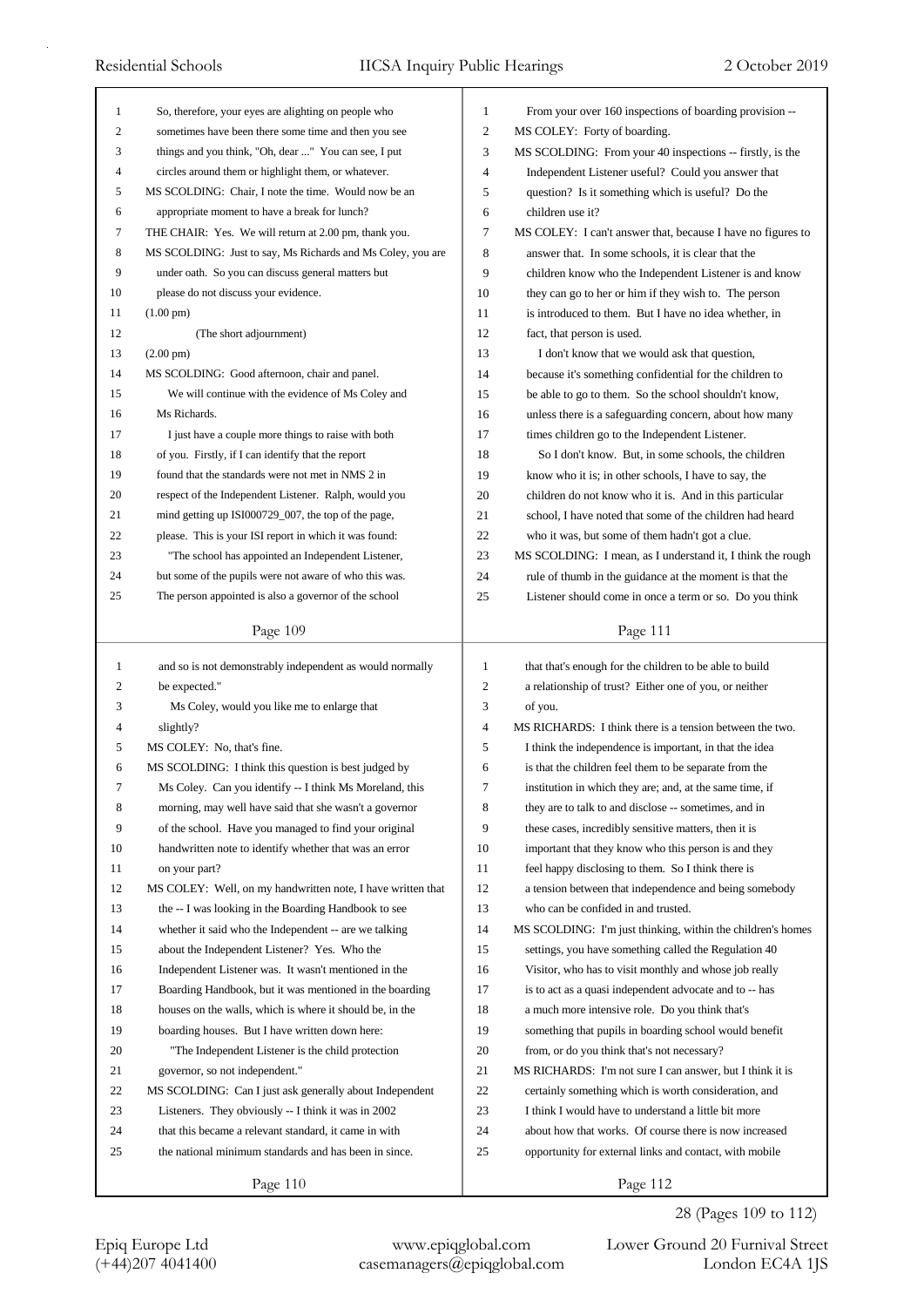| 1              | phones and smart phones, et cetera. So over the last                    | $\mathbf{1}$   | But what does that tell us about -- because, obviously,   |
|----------------|-------------------------------------------------------------------------|----------------|-----------------------------------------------------------|
| 2              | 20-odd years, that has changed significantly, in terms                  | $\overline{c}$ | in 2011, one of the major differences is, nobody was      |
| 3              | of the way in which pupils can contact other people                     | 3              | looking for anything. They were just going in, it was     |
| 4              | outside the institutions that they're residing in. But                  | 4              | a routine inspection. Whereas you were going in with      |
| 5              | I think that's an interesting proposition, and I would                  | 5              | a direct brief to say, "We are going to look at this,     |
| 6              | need to think further on it, I think.                                   | 6              | this, this and this", and not just that, but you went     |
| 7              | MS SCOLDING: Following on from that, we know that mobile                | 7              | in -- and this is an improper way -- but you went in mob  |
| 8              | phones are more common, but we're also looking at                       | 8              | handed. I mean, there were seven people for two days as   |
| 9              | Chetham's, as well as a number of the other music                       | 9              | opposed to two people or one day or two days. So it is    |
| 10             | schools, have quite a large component of international                  | 10             | a very different type of thing. Do you think inspection   |
| 11             | students. It is one of their unique selling points,                     | 11             | can really find out safeguarding problems?                |
| 12             | really, is children come from all over the world.                       | 12             | MS RICHARDS: So the role of an inspectorate is not to dig |
| 13             | Now, how much do you think the Independent Listener                     | 13             | out, to investigate, individual concerns or complaints.   |
| 14             | service currently looks at or reflects or could be of                   | 14             | The role of inspections, and therefore inspectorates, is  |
| 15             | assistance to those children who might not have parents                 | 15             | to identify whether schools have got the policies, the    |
| 16             | on tap, on hand, because of time boundaries, time                       | 16             | processes, and the implementation, of course, but -- and  |
| 17             | differences -- if you are trying to telephone Australia,                | 17             | the paperwork in place which enables the school           |
| 18             | for example, you are never going to get quite the right                 | 18             | standards to be met.                                      |
| 19             | time. Do you think that's something that, for those                     | 19             | So all process of inspection is about gathering           |
| 20             | schools where there's a significant proportion of                       | 20             | evidence. Where we have -- the better the quality of      |
| 21             | international students, there should be a different sort                | 21             | the evidence and the information we have prior to an      |
| 22             | of offer available?                                                     | 22             | inspection, the more able we are to be able to            |
| 23             | MS RICHARDS: I certainly think there is an increased                    | 23             | triangulate all the information we have, and also to      |
| 24             | vulnerability for these children in residential settings                | 24             | shape our inspection trails and our thinking prior to     |
| 25             | where parents are overseas. So in short, I think the                    | 25             | the inspection in order to ensure that we ask the right   |
|                | Page 113                                                                |                | Page 115                                                  |
|                |                                                                         |                |                                                           |
|                |                                                                         |                |                                                           |
| $\mathbf{1}$   | answer is, yes, I think it is worth considering how that                | 1              | questions of the right people and probe more deeply.      |
| 2              | service and that provision could be better suited to                    | 2              | So our role is not to investigate a specific              |
| 3              | those -- to the needs of those children.                                | 3              | concern, and that, I think, is challenging sometimes,     |
| $\overline{4}$ | MS SCOLDING: Could we now go to identify that Ofsted, in                | 4              | I think, for people who are not involved in inspection    |
| 5              | 2011, said that the boarding was "good". You found                      | 5              | day to day to understand that is not our role. That       |
| 6              | a number of standards were not met, if I put it that                    | 6              | role lies properly with the people such as the police     |
| 7              | way, because I know you don't grade in that way. You                    | 7              | who are trained, qualified and indeed have the power to   |
| 8              | also identify within your witness statement, which                      | 8              | investigate, and indeed local authorities as well.        |
| 9              | I don't think we need to go through in any great detail,                | 9              | So it is the investigation of specific concerns that      |
| 10             | that there are a number of areas, not just staff checks,                | 10             | lies there, whilst the inspection against the standards,  |
| 11             | for example, complaints, the way that the governing body                | 11             | of which those concerns contribute evidence and           |
| 12             | operated, the Independent Listener service even, all of                 | 12             | information, which enables us to shape the inspection     |
| 13             | which could have been identified in 2011. What do you                   | 13             | most effectively.                                         |
| 14             | think this tells us about the limits of inspection if                   | 14             | MS SCOLDING: You mention information sharing. I think we  |
| 15             | you aren't directed to a particular problem, if                         | 15             | can see in this case a direct example of Ms Coley being   |
| 16             | anything?                                                               | 16             | able to identify something which hadn't been noted by     |
| 17             | MS RICHARDS: I'd perhaps like to point out, we don't have               | 17             | the school, which otherwise she might not have known.     |
| 18             | the evidence from the Ofsted inspections. I think it is                 | 18             | Is information sharing good enough between yourself, the  |
| 19             | unfair to make a comment about the evidence they found.                 | 19             | local authority, the police, the Department for           |
| 20             | MS SCOLDING: I'm not asking you to sort of criticise, but               | 20             | Education and Ofsted and the DBS, who are the main        |
| 21             | I'm just identifying -- it might be for perfectly                       | 21             | bodies who would be given information?                    |
| 22             | appropriate reasons that different judgments were                       | 22             | MS RICHARDS: So, as the regulator of the schools, the DfE |
| 23             | reached at that time.                                                   | 23             | holds information about all of our schools, and, for      |
| 24             | MS RICHARDS: Yes.                                                       | 24             | want of a better word, collates concerns. I have no       |
| 25             | MS SCOLDING: But it is obviously quite a small time period.<br>Page 114 | 25             | issue -- in fact, I am confident that the DfE shares all  |

Epiq Europe Ltd www.epiqglobal.com Lower Ground 20 Furnival Street<br>
(+44)207 4041400 casemanagers@epiqglobal.com London EC4A 1JS

Lower Ground 20 Furnival Street 29 (Pages 113 to 116)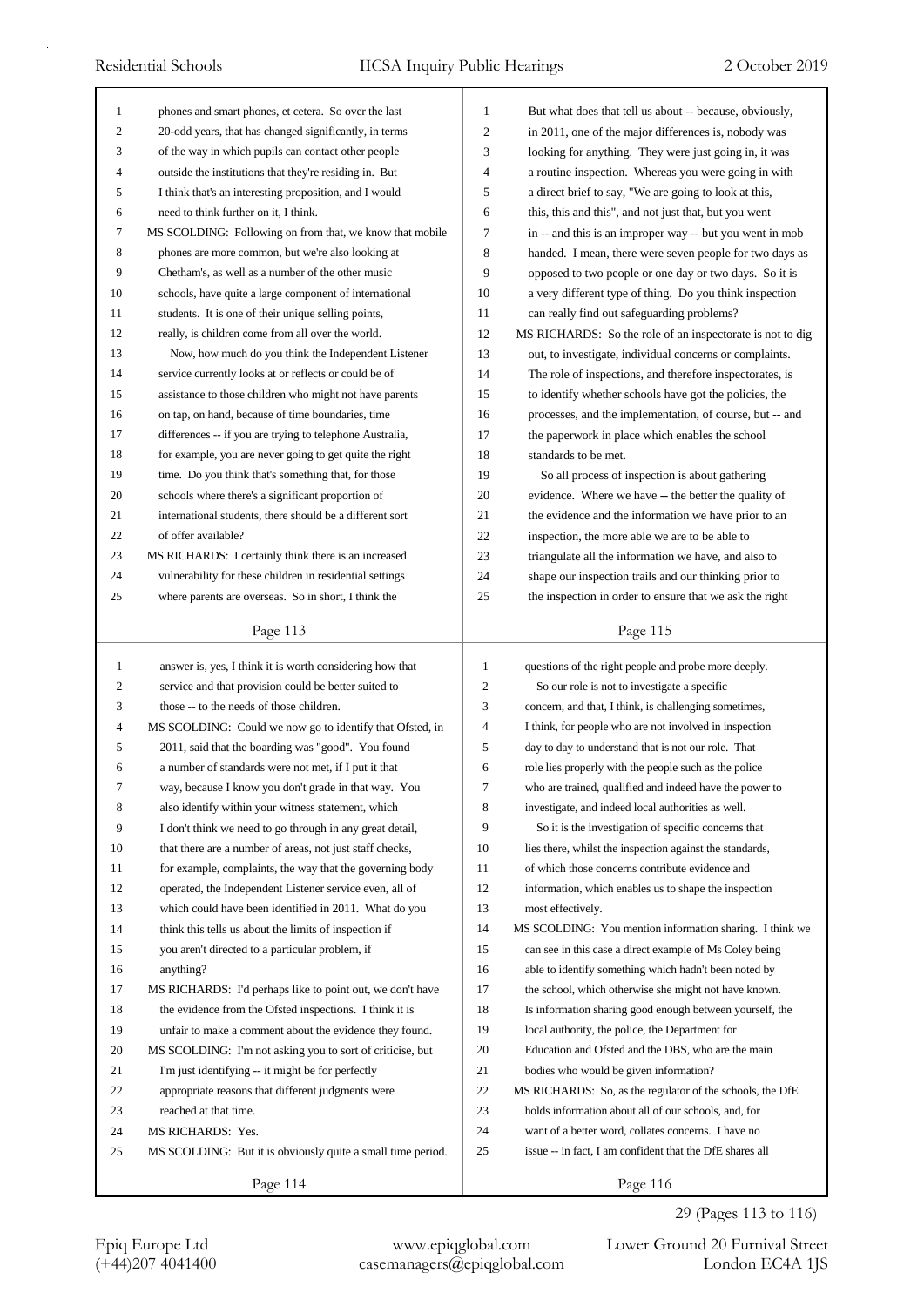| 1  | concerns with us prior to an inspection and, therefore,                                                            | $\mathbf{1}$     | because you inspect most independent boarding               |
|----|--------------------------------------------------------------------------------------------------------------------|------------------|-------------------------------------------------------------|
| 2  | that -- the information that comes to us via the DfE,                                                              | 2                | establishments.                                             |
| 3  | I am satisfied that we always receive it.                                                                          | 3                | Firstly, what do you think about the current                |
| 4  | Ofsted, indeed, would share concerns with the DfE.                                                                 | 4                | regulation and system of guardianship and, secondly, do     |
| 5  | Do we always get information from other agencies? It                                                               | 5                | you think it needs to be changed or enhanced in any way?    |
| 6  | would seem that we do not, and it came out in previous                                                             | 6                | MS RICHARDS: So given that there is no regulation, then,    |
| 7  | modules that we have been involved in that sometimes                                                               | $\tau$           | yes, I do believe that there should be some formal          |
| 8  | information -- we have become aware of information                                                                 | 8                | regulation.                                                 |
| 9  | afterwards that actually was already in the knowledge of                                                           | 9                | MS SCOLDING: Does this matter increasingly -- because       |
| 10 | other groups and agencies.                                                                                         | 10               | I think I said in my opening there are now around --        |
| 11 | It is, of course, impossible to know what you don't                                                                | 11               | I think it is 29,500, roughly, boarders who are             |
| 12 | know, again, as I mentioned earlier.                                                                               | 12               | international boarders, so need guardians. So that --       |
| 13 | MS SCOLDING: Yes. The last point, but by no means the                                                              | 13               | I have made that not quite half, but more than a third      |
| 14 | least, we talked earlier about the guardian. In this                                                               | 14               | of the entire boarding population.                          |
| 15 | particular case, it was the position -- Ralph, can we                                                              | 15               | So is this something which has become more of               |
| 16 | get up ISI000729_006, which, again, is, Ms Coley, the                                                              | 16               | a problem over the past 15 years -- not a problem, but      |
| 17 | inspection report which was published. At the top,                                                                 | 17               | more of an issue over the past 15 years?                    |
| 18 | please, Ralph.                                                                                                     | 18               | MS RICHARDS: I don't have the stats to say how many -- the  |
| 19 | So this is about educational guardians. We spoke                                                                   | 19               | increase in overseas boarding, but certainly I believe      |
| 20 | briefly about them. But in the context of Chetham's, it                                                            | 20               | it has increased. Of course, some of those will have        |
| 21 | was found that one current member of staff had been                                                                | 21               | family -- close family and friends appointed as             |
| 22 | appointed by a parent as a guardian for a pupil.                                                                   | 22               | guardians, so the total number will not be those who        |
| 23 | I believe that pupil had in fact made some allegations                                                             | 23               | have appointed somebody unknown to the family. But it       |
| 24 | not against the staff member who was a guardian, but                                                               | 24               | still remains a significant concern to me, yes.             |
| 25 | about something else:                                                                                              | 25               | MS SCOLDING: Are there any other particular concerns you'd  |
|    |                                                                                                                    |                  |                                                             |
|    | Page 117                                                                                                           |                  | Page 119                                                    |
|    |                                                                                                                    |                  |                                                             |
| 1  |                                                                                                                    | $\mathbf{1}$     | like to raise with the inquiry at this stage,               |
| 2  | "Whilst the school did not appoint the individual,<br>such an arrangement makes the lines of responsibility        | $\boldsymbol{2}$ | recognising, of course, Ms Richards, that you will be       |
| 3  | indistinct"                                                                                                        | 3                | returning, even if Ms Coley doesn't return, in phase 2      |
| 4  |                                                                                                                    | $\overline{4}$   | to answer some more general questions, are there any        |
| 5  | Is there anything which specifically says that staff<br>members cannot become guardians?                           | 5                | particular issues in respect of international students      |
| 6  | MS RICHARDS: No, there isn't. Our expectation is that,                                                             | 6                | that you would like to alert the inquiry to at this         |
| 7  |                                                                                                                    | $\boldsymbol{7}$ |                                                             |
| 8  | were staff members to be appointed as a guardian, that<br>the school risk assess that, but there is no legislation | 8                | stage, either yourself or Ms Coley?                         |
|    |                                                                                                                    | 9                | MS RICHARDS: I think not at this stage, given the next      |
| 9  | which precludes it.<br>MS SCOLDING: Should there be?                                                               | 10               | stages.                                                     |
| 10 |                                                                                                                    |                  | MS SCOLDING: Ms Coley, is there anything you would like to  |
| 11 | MS RICHARDS: My personal view is that, for exactly the                                                             | 11               | say about the international student, as somebody who        |
| 12 | reason we can see in the statement that's pulled up,                                                               | 12               | actually physically goes and inspects these places? Are     |
| 13 | actually it does blur boundaries, it has the potential                                                             | 13               | there any particular issues you have noticed?               |
| 14 | to cause problems, or to not enable problems to be                                                                 | 14               | MS COLEY: No.                                               |
| 15 | surfaced.                                                                                                          | 15               | MS SCOLDING: Chair and panel, I have no further questions.  |
| 16 | MS SCOLDING: As far as you're concerned, in respect of                                                             | 16               | Please wait there, because the chair and panel may well     |
| 17 | guardianship as a whole, our understanding from the                                                                | 17               | have some questions for you.                                |
| 18 | organisation which represents some of them is that it is                                                           | 18               | Questions from THE PANEL                                    |
| 19 | an area which is pretty much unregulated, in that there                                                            | 19               | THE CHAIR: Yes, just to begin, did Chetham's have internal  |
| 20 | are no formal standards, licence, registration,                                                                    | 20               | systems of quality assurance?                               |
| 21 | regulation; people should register with local                                                                      | 21               | MS COLEY: From the safeguarding point of view, do you mean? |
| 22 | authorities as private foster carers if they do it for                                                             | 22               | THE CHAIR: Yes, or, indeed, wider than that?                |
| 23 | more than 28 days in a row. Is it your experience --                                                               | 23               | MS COLEY: I mean, the internal systems for safeguarding     |
| 24 | because obviously you are likely to inspect the vast                                                               | 24               | should have been what the governors -- proprietor --        |
| 25 | majority of schools where guardians are required,                                                                  | 25               | feoffees, whatever they are called, they should have        |

Page 120

30 (Pages 117 to 120)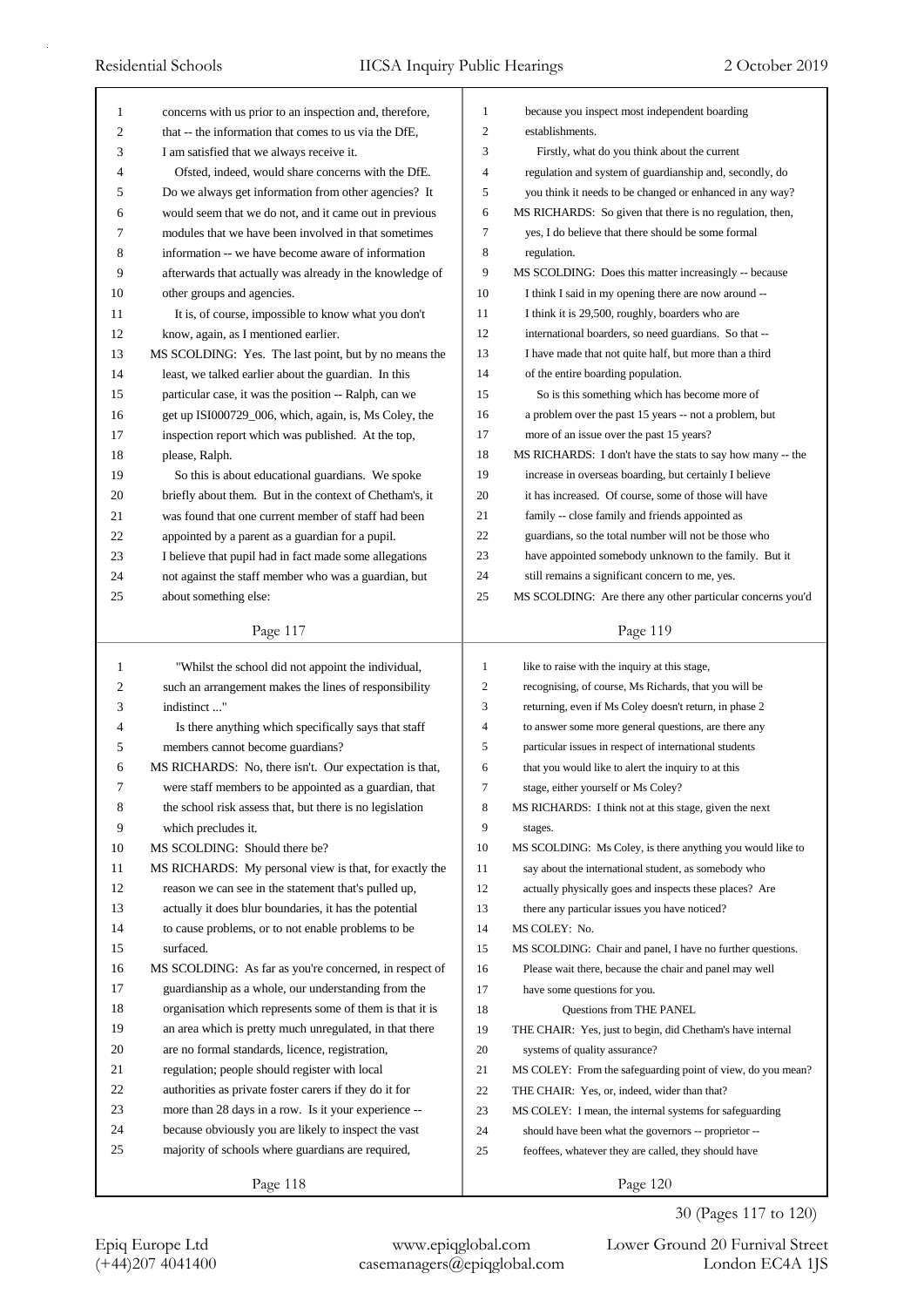| $\mathbf{1}$   | been having a quality assurance from that point of view.    | $\mathbf{1}$            | I mean, we have seen in other modules cases where           |
|----------------|-------------------------------------------------------------|-------------------------|-------------------------------------------------------------|
| $\mathfrak{2}$ | I have noted on one of my forms that the deputy head        | $\overline{c}$          | information then is drawn out -- I think it was the         |
| 3              | seemed overwhelmed by the process of the inspection at      | 3                       | point made earlier by counsel that where information is     |
| 4              | that time, and I'm wondering whether, perhaps, she had      | $\overline{4}$          | shared, it is -- that's much easier to focus one's          |
| 5              | too much quality assuring to do of what was happening       | 5                       | attention and the inspection trails.                        |
| 6              | and found this a tricky system.                             | 6                       | So is there a solution to that? I'm not sure that           |
| 7              | THE CHAIR: I perhaps could press you on that. In terms of   | 7                       | there is. I think inspection is about a moment in time,     |
| 8              | quality assurance, I mean, how did the school know          | 8                       | giving an assurance at that moment that the systems, the    |
| 9              | whether they were getting better or worse in important      | 9                       | processes, the policies and the understanding of            |
| 10             | aspects of their functioning?                               | 10                      | the people and the implementation of all of those is        |
| 11             | MS COLEY: Well, the report itself would have obviously made | 11                      | doing what it should do, and that, therefore, should        |
| 12             | the issues clear after we had been in. But if they          | 12                      | continue to do what it should do.                           |
| 13             | were -- I mean, there should be systems within every        | 13                      | MS SHARPLING: I see, thank you.                             |
| 14             | school whereby the senior management team are supporting    | 14                      | THE CHAIR: No further questions. Thank you very much.       |
| 15             | their staff and overseeing and following out quality        | 15                      | MS SCOLDING: Thank you very much, Ms Richards and Ms Coley. |
| 16             | assurance. I'm not getting to your point, am I?             | 16                      | Thank you for coming to give evidence.                      |
| 17             | THE CHAIR: No.                                              | 17                      | (The witnesses withdrew)                                    |
| 18             | MS COLEY: Sorry.                                            | 18                      | MS SCOLDING: Chair, our next witness is Ms Helen Humphreys  |
| 19             | THE CHAIR: Perhaps I'm not making it clear enough. But it   | 19                      | from Ofsted.                                                |
| 20             | seems to me that any institution with welfare functions     | 20                      | Chair and panel, for your note, it is F1, tab A/5           |
| 21             | should not be relying on inspectorates to tell them and     | 21                      | and $5/(i)$ . I think that's right. It's 120 pages, thank   |
| 22             | provide assurance to them on whether they're performing     | 22                      | you.                                                        |
| 23             | well or performing badly.                                   | 23                      | MS HELEN HUMPHREYS (sworn)                                  |
| 24             | MS COLEY: Yes, I would agree. Do you want to say anything?  | 24                      |                                                             |
| 25             | MS RICHARDS: I think that from the report and from what     | 25                      |                                                             |
|                |                                                             |                         |                                                             |
|                | Page 121                                                    |                         | Page 123                                                    |
| $\mathbf{1}$   | Ms Coley found during the inspection, that those            | $\mathbf{1}$            | Examination by MS SCOLDING                                  |
| 2              | internal systems did not appear to be in place.             | $\overline{\mathbf{c}}$ | MS SCOLDING: Sorry we have kept you. You were due to give   |
| 3              | THE CHAIR: Thank you. Ms Sharpling?                         | 3                       | evidence this morning. We are running slightly late, so     |
| 4              | MS SHARPLING: This is probably a general question for next  | $\overline{4}$          | thank you very much for waiting.                            |
| 5              | week, but I said I would ask it, so I will do it now.       | 5                       | Just a few things, Ms Humphreys, before we start.           |
| 6              | The report in 2011 and the report in 2013 appear,           | 6                       | Firstly, this isn't a test of memory. I can see you         |
| 7              | from a public perspective, to be different.                 | 7                       | have made notes, so please feel free to refer to your       |
| 8              | I understand, from what you have said, that there are       | 8                       | notes as often as you need to.                              |
| 9              | differences, which may be to do, for example, with          | 9                       | Secondly, we can have as many breaks as you need, so        |
| 10             |                                                             | 10                      | please just let me know.                                    |
| 11             | frameworks, et cetera -- I know not -- but do you have      | 11                      |                                                             |
|                | a solution to the problem, given that you're required to    |                         | Thirdly, there is a screen in front of you; the             |
| 12             | give an assurance, to some extent, to the public, who       | 12                      | evidence handler will bring up documents on the screen.     |
| 13             | value inspectorate reports and may affect their choice      | 13                      | I will also tell you which tab number they are behind in    |
| 14             | of schools, for example, so it's very important that it     | 14                      | your bundle, but, largely, it is often easier just to       |
| 15             | gives correct information for public consumption? Do        | 15                      | see the documents on the screen.                            |
| 16             | you have a view -- I'm looking specifically at              | 16                      | Ms Humphreys, we have a witness statement from you          |
| 17             | Ms Richards -- as to how this sort of thing can be          | 17                      | that is 120 pages in length, so I don't think we are        |
| 18             | remedied for the future?                                    | 18                      | going to be going through that line by line. That is        |
| 19             | MS RICHARDS: It is always a challenge because an inspection | 19                      | OFS011578_001. It is dated 3 September 2019. Can you        |
| 20             | is always valid on the day and at the time of               | 20                      | confirm that you signed this witness statement?             |
| 21             | the inspection, because people change, processes change     | 21                      | A. I did sign it, yes.                                      |
| 22             | and, indeed, information changes. So there is a point       | 22                      | Q. Can you confirm it is true, to the best of your          |
|                |                                                             |                         |                                                             |
| 23             | at which an inspection evidently -- gathers the evidence    | 23                      | knowledge and belief?                                       |
| 24             | at the time of the inspection and makes its judgment on     | 24                      | A. It is, except there are a couple of errors that we need  |
| 25             | that.                                                       | 25                      | to amend.                                                   |

31 (Pages 121 to 124)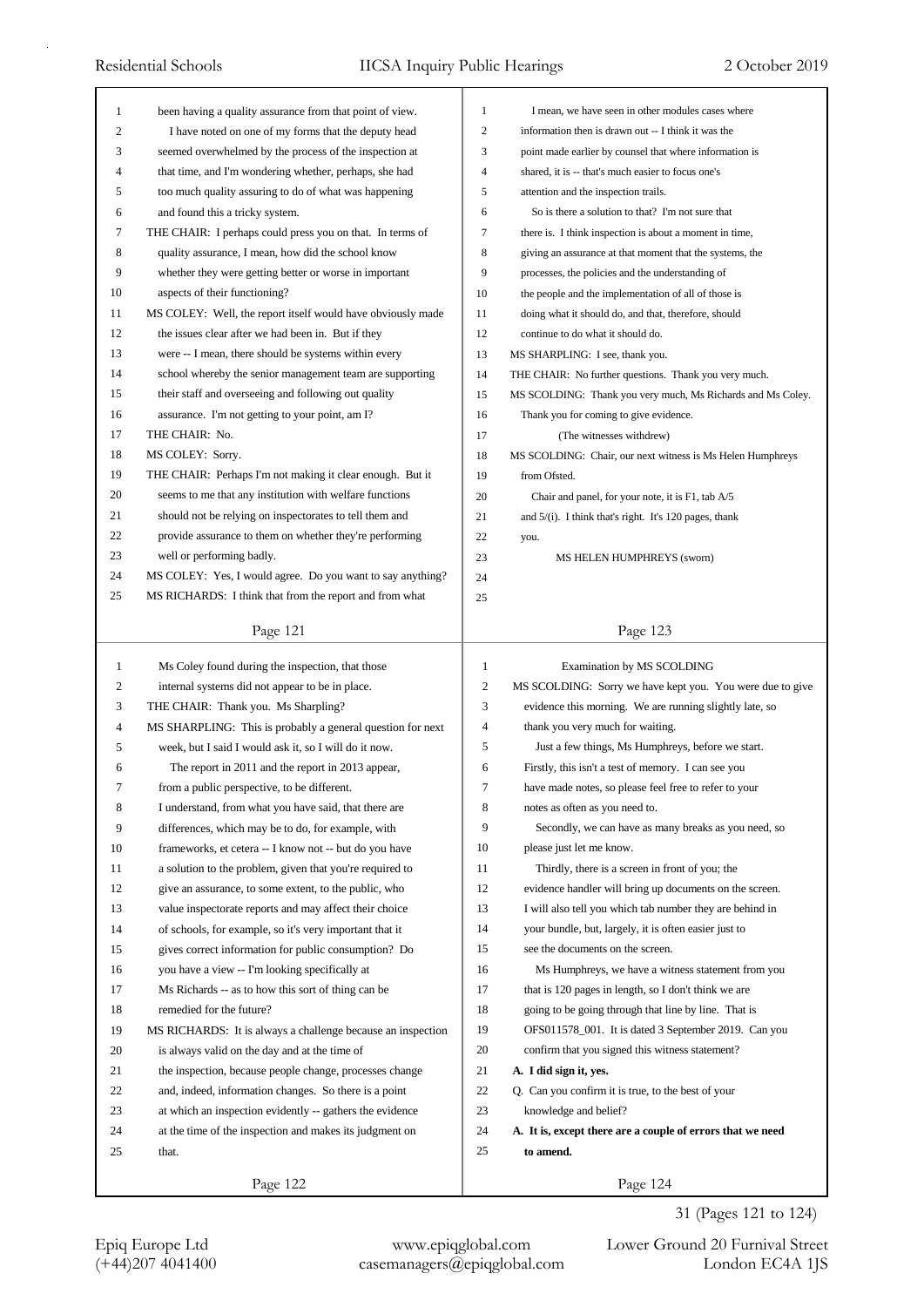| 1            | Q. Yes. As I understand, paragraph $189(y)$ should be dated | 1              | minimum standards that I dealt with with Ms Richards --                 |
|--------------|-------------------------------------------------------------|----------------|-------------------------------------------------------------------------|
| 2            | 2009 rather than 2008?                                      | $\mathfrak{2}$ | A. From 2002.                                                           |
| 3            | A. Yes, that's right.                                       | 3              | Q. Yes. Because, in fact, I took them to the 2011                       |
| 4            | Q. I'm not aware of any other corrections, but please do    | 4              | standards. They changed towards the back end of 2011,                   |
| 5            | let me know?                                                | 5              | didn't they?                                                            |
| 6            | A. From paragraph 187(a), we refer to the inspector at      | 6              | A. They did.                                                            |
| 7            | Purcell School as a female. In fact, it was a male.         | 7              | Q. So the 2002 standards were more prescriptive, weren't                |
| 8            | Q. Thank you very much for those corrections. That's very   | 8              | they?                                                                   |
| 9            | helpful.                                                    | 9              | A. They were, and they were large in size, there was over               |
| 10           | Ms Humphreys, how long have you been an inspector           | 10             | 50 of them, and what Ofsted did, when we joined, was to                 |
| 11           | with Ofsted?                                                | 11             | identify key national minimum standards, to reduce the                  |
| 12           | A. I transferred from the Commission for Social Care        | 12             | number of standards that needed to be inspected, and                    |
| 13           | Inspection in 2007 and joined Ofsted. Prior to that,        | 13             | therefore inspectors would make judgments against key                   |
| 14           | I'd worked for the Commission -- the Commission before      | 14             | national minimum standards. That didn't mean to say                     |
| 15           | that and in a local authority inspection unit.              | 15             | that you wouldn't look at the others, but you would only                |
| 16           | Q. So, in fact, you have inspected Children's Services      | 16             | look at the others if something came up that meant that                 |
| 17           | since 1998?                                                 | 17             | you needed to look at that.                                             |
| 18           | A. I have.                                                  | 18             | Q. Wouldn't that, therefore, have led to a diminution of                |
| 19           | Q. So, really, since the beginning of the sort of modern    | 19             | assurance for the general public, if you're only really                 |
| 20           | system of inspection of Children's Services?                | 20             | looking at ones -- and some ones are being called key                   |
| 21           | A. Yes.                                                     | 21             | and other ones aren't?                                                  |
| 22           | Q. You are a social worker by background?                   | 22             | A. Because there was over 50 national minimum standards                 |
| 23           | A. I'm a qualified social worker and one of Her Majesty's   | 23             | and, as has already been said, they were quite                          |
| 24           | Inspectors.                                                 | 24             | prescriptive and included things like how many bathrooms                |
| 25           | Q. What training and experience have you had in inspecting  | 25             | and toilets you needed, what were the size of                           |
|              | Page 125                                                    |                | Page 127                                                                |
|              |                                                             |                |                                                                         |
|              |                                                             |                |                                                                         |
| $\mathbf{1}$ | boarding provision and looking at the standards under       | 1              | the mattresses and things like that, it was decided that                |
| 2            | section 87 of the Children Act 1989?                        | $\mathfrak{2}$ | some of those more descriptive ones would be put to one                 |
| 3            | A. So, when I worked for the local authority, it was        | 3              | side and we would only look at the key ones.                            |
| 4            | appropriate that you went on the standard boarding          | $\overline{4}$ | Q. Can we go to 011, please, Ralph, which is the summary.               |
| 5            | school inspection training that was delivered by            | 5              | If I can just identify, a rating of "good" was given to                 |
| 6            | Dr Roger Morgan in those days, and that was the             | 6              | Chetham's at this inspection. It says:                                  |
| 7            | standard. Since then, I have just taken training with       | 7              | "The school meets all the national minimum                              |
| 8            | Ofsted and I now deliver training to our social care        | 8              | standards, with the exception of any listed below."                     |
| 9            | inspectors who inspect boarding schools and residential     | 9              | Have you just explained that it's the exception of                      |
| 10           | special schools.                                            | 10             | those listed below? So at that time, there were, as you                 |
| 11           | Q. Just for the purposes of the public, for the purposes of | 11             | said, over 50. So we say:                                               |
| 12           | today, we are just going to be asking you a little bit      | 12             | "Ensure all significant health and personal problems                    |
| 13           | about Chetham's and Wells, but you are returning next       | 13             | of boarders are managed appropriately, in particular                    |
| 14           | week to give us some evidence about some other schools,     | 14             | share relevant information "                                            |
| 15           | so just for those who are following along. This isn't       | 15             | This is the first one.                                                  |
| 16           | the only time I will be asking you questions,               | 16             | A. Yes.                                                                 |
| 17           | Ms Humphreys, during the course of this phase of            | 17             | Q. " and ensure that written individual welfare                         |
| 18           | the investigation.                                          | 18             | plans  for those with significant emotional or                          |
| 19           | Can I take you to Ofsted's 2011 inspection of               | 19             | behavioural difficulties"?                                              |
| 20           | Chetham's. Ralph, OFS006551. It is behind your tab 24,      | 20             | A. Yes.                                                                 |
| 21           | Ms Humphreys, if that would help. We need to go to 011,     | 21<br>22       | Q. I suppose the question I have to ask is, how could you               |
| 22<br>23     | please, Ralph.                                              | 23             | get a "good" if you haven't met that standard?                          |
| 24           | This is the 2011 boarding welfare inspection.<br>A. Yes.    | 24             | A. Because it wasn't a key standard.                                    |
| 25           | Q. So you would have been inspecting against the national   | 25             | Q. Right.<br>A. This was in relation to the fact that, at the time, the |
|              | Page 126                                                    |                | Page 128                                                                |

32 (Pages 125 to 128)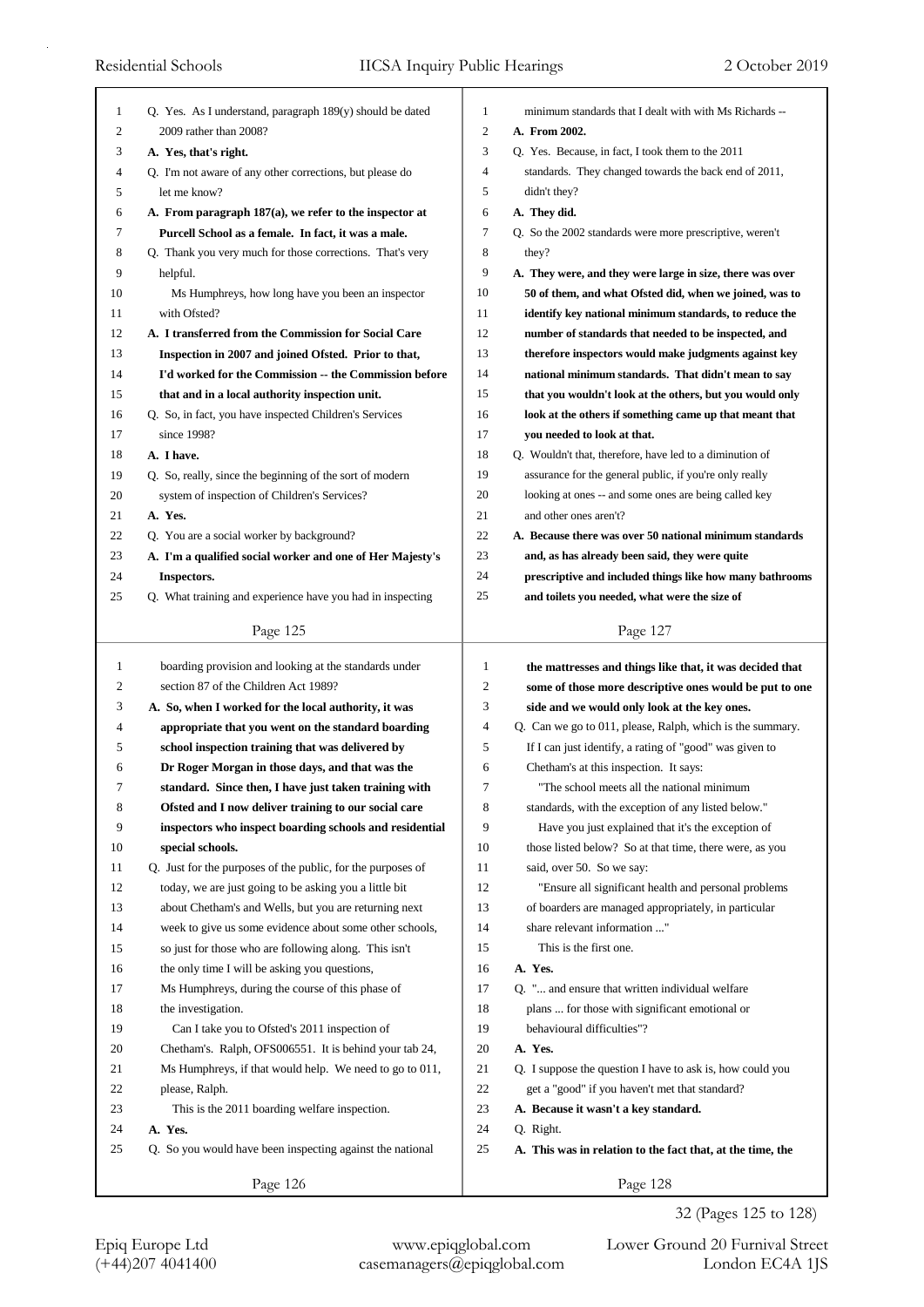| 1              | school had no welfare plans for any student. So the         | 1              | that Ofsted can do to do more about it when it suspects    |
|----------------|-------------------------------------------------------------|----------------|------------------------------------------------------------|
| $\overline{c}$ | school didn't consider that any child, at that time, had    | $\overline{c}$ | that there are problems like this?                         |
| 3              | such specific welfare needs that they needed a specific     | 3              | A. We certainly do -- in our training that we deliver to   |
| 4              | welfare plan.                                               | 4              | inspectors now, we certainly do far more about looking     |
| 5              | Q. Is that usual?                                           | 5              | at individual needs of children in boarding schools and,   |
| 6              | A. We thought it was unusual in a specialist music college. | 6              | of course, residential special schools.                    |
| 7              | Q. Why did you think it was unusual for a specialist music  | 7              | What we didn't know in 2011 is what is known now, in       |
| 8              | college?                                                    | 8              | terms of the historic allegations, because none of those   |
| 9              | A. Because children who are in this environment that's      | 9              | had surfaced at the time.                                  |
| 10             | highly -- high levels of tension, high expectations,        | 10             | I think, as we say, with the benefit of hindsight,         |
| 11             | children put extreme pressures on themselves, that we       | 11             | we could possibly have probed more.                        |
| 12             | thought it was unusual that the school didn't consider      | 12             | What we don't have is the full evidence base,              |
| 13             | that there would be any child that would need a welfare     | 13             | because the practice at the time was for inspectors to     |
| 14             | plan.                                                       | 14             | take handwritten notes. They would then put a summary      |
| 15             | Q. Is that something that, with the benefit of hindsight,   | 15             | of that evidence onto the electronic record, which is      |
| 16             | you should have provided more challenge to -- not you       | 16             | what we do still have, and, in time, the paper records     |
| 17             | personally, because you, personally, didn't do this, but    | 17             | would be destroyed. As this was a school that was          |
| 18             | Ofsted, as a body, should have put more challenge to        | 18             | transferred to the ISI, although we kept them for quite    |
| 19             | Chetham's?                                                  | 19             | a good number of years, in time it was determined that     |
| 20             | A. I have spoken to the inspector who was there at the time | 20             | we wouldn't keep all the paper bases.                      |
| 21             | and said that the response back from the school was how     | 21             | So we don't know how many children's cases the             |
| 22             | many welfare plans did they think that they -- that we      | 22             | inspectors looked at and whether they did identify any     |
| 23             | thought they needed, which wasn't perhaps the answer        | 23             | children. They may well have done, they might not have     |
| 24             | that we were expecting.                                     | 24             | done. We just don't know. We don't know enough.            |
| 25             | It would be normal -- you would hope that in this           | 25             | Q. Doesn't this phrase, again -- the issue that I was      |
|                |                                                             |                |                                                            |
|                | Page 129                                                    |                | Page 131                                                   |
|                |                                                             |                |                                                            |
|                |                                                             |                |                                                            |
| 1              | sort of situation you would have had a dialogue with the    | 1              | raising with Ms Richards, which you may have heard just    |
| 2              | school along the lines of, "That might be something we      | 2              | before we broke, which is, if you know that something is   |
| 3              | want to consider", rather than a shutdown of any            | 3              | wrong, as an inspector, you go in, and it seems as if      |
| 4              | suggestion that this might be something for them to         | 4              | there is then -- you know, this inspection is maybe        |
| 5              | consider.                                                   | 5              | a paradigmatic example of that, and suddenly things are    |
| 6              | Q. Yes, because I think you say in your witness statement   | 6              | found, but in more general inspections, it would appear    |
| 7              | at paragraph 277 -- I don't think we need to get it up,     | 7              | that, unless something very striking is wrong, nobody      |
| 8              | Ralph -- that Chetham's was not open to any form of         | 8              | looks that closely. Is that right?                         |
| 9              | criticism?                                                  | 9              | A. It can be so. If you know what you're looking for, it's |
| 10             | A. No. And that -- we have a pattern of that with the       | 10             | easier to find it. There are inspections, and I have       |
| 11             | complaint after this inspection. There was a complaint      | 11             | had inspections where, literally, things fall into your    |
| 12             | after the 2008 inspection. And we now know there was        | 12             | lap and you find them, you find a document, somebody       |
| 13             | a complaint after the 2013 inspection. Because they         | 13             | says something to you, a child or a member of staff        |
| 14             | complained even though the judgment was "good".             | 14             | takes the opportunity to come and find you and tells you   |
| 15             | Q. With the benefit of hindsight -- I know this wasn't      | 15             | something, which means then you can then pursue a line     |
| 16             | a key standard, but certainly we heard from two             | 16             | of inquiry. But without all that, you are reliant on,      |
| 17             | complainants yesterday, both of whom identified that        | 17             | as Ms Richards did say, people's honesty to tell you       |
| 18             | they had significant emotional problems, one of them        | 18             | what's happening and for children to tell you.             |
| 19             | identified that she, in fact, was -- probably had an        | 19             | We know of circumstances where children have been          |
| 20             | eating disorder whilst she was at Chetham's, and there      | 20             | coached not to tell inspectors what's really going on,     |
| 21             | was lots of obviously kind of -- we have also heard         | 21             | and we have uncovered that afterwards. So we are           |
| 22             | other things about risk-taking behaviour, drug taking,      | 22             | reliant on people telling us the truth and for documents   |
| 23             | inappropriate sexual relationships, all the sorts of --     | 23             | not to be falsified and for documents to be available to   |
| 24             | which are not abnormal for teenagers, but do you think      | 24             | us.                                                        |
| 25             | that Ofsted should have done more or is there anything      | 25             | Q. How frequently do people not tell you the truth?        |

33 (Pages 129 to 132)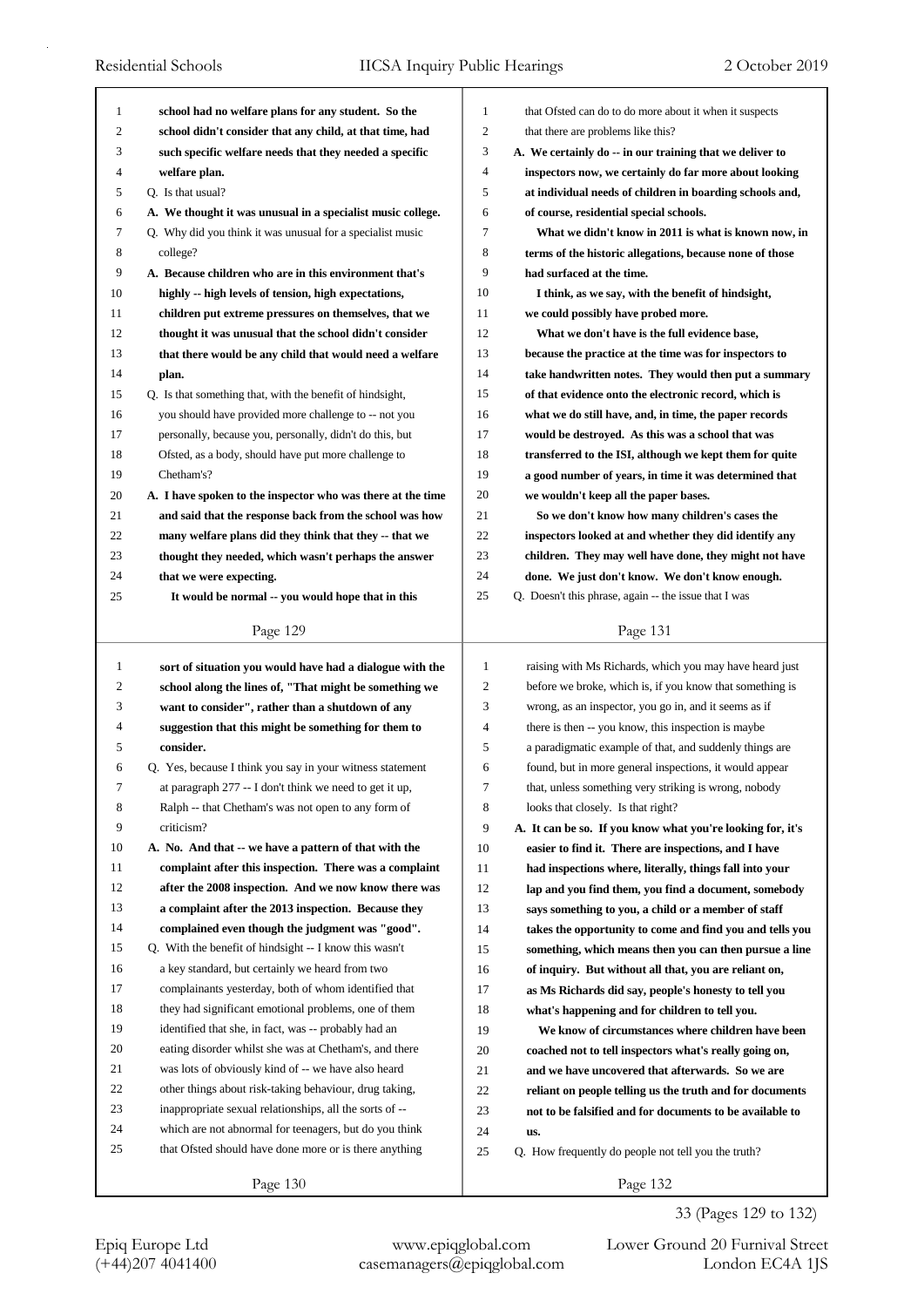| $\mathbf{1}$   | A. Not very often, no. No, it doesn't happen a lot. We      | $\mathbf{1}$   | duties and that staff undertake training appropriate to     |
|----------------|-------------------------------------------------------------|----------------|-------------------------------------------------------------|
| 2              | are fortunate in that case. And because, mainly, people     | 2              | their role and the needs of boarders."                      |
| 3              | want -- they see inspections as an opportunity to           | 3              | Can you tell us a little bit about why that concern         |
| $\overline{4}$ | improve their services and they're open to the dialogue     | $\overline{4}$ | came out and, again, as that was a concern, how an          |
| 5              | that the inspector can have and the -- not so much          | 5              | ultimate judgment of "good" could have been reached?        |
| 6              | advice that you can give providers, but that you can        | 6              | A. As we say, we don't have the full evidence base, but     |
| 7              | signpost them. You might say, "There's a school up the      | 7              | from talking to the inspector, he indicates that this       |
| 8              | road that's done this. You might want to go and talk to     | 8              | was a small number of staff who weren't having their        |
| 9              | them". It's more of an open dialogue, which wasn't          | 9              | performance regularly supervised. There was a lot of --     |
| 10             | a feature in this inspection.                               | 10             | there was permanent staff who were, but there was staff     |
| 11             | Q. Can we go now to the next issue, which is, "Review the   | 11             | that were coming in on an ad hoc basis, and that those      |
| 12             | process for parents to raise concerns to ensure that        | 12             | were the staff who weren't having their performance         |
| 13             | they are appropriately responded to".                       | 13             | regularly supervised.                                       |
| 14             | A. Yes.                                                     | 14             | Q. But, in a way, isn't it ad hoc staff -- well, you have   |
| 15             | Q. Ms Coley, in fact, found exactly the same problem, which | 15             | to be very vigilant about all staff, but these are board    |
| 16             | was a problem with the complaints policy?                   | 16             | staff with boarding duties, so these are staff who are      |
| 17             | A. She did.                                                 | 17             | going to be spending most time with the students in         |
| 18             | Q. We didn't deal with it in any great detail because she   | 18             | their leisure hours, so to speak, so isn't that             |
| 19             | just said it was problematic. I suppose the question        | 19             | something that all schools need to be absolutely            |
| 20             | again is -- obviously, she found that that was              | 20             | 100 per cent about?                                         |
| 21             | significant enough to fail -- it is not a failure; that     | 21             | A. Yes, and now we include all staff -- part time, agency   |
| 22             | that standard was not met. Whereas you didn't find it,      | 22             | staff, bank staff -- and the national minimum standards     |
| 23             | or Ofsted didn't find it, something that was                | 23             | includes the fact that it should be all staff and don't     |
| 24             | particularly significant or significant enough to mean      | 24             | make any differentiation between -- and also the fact       |
| 25             | that it was "adequate" rather than "good"?                  | 25             | that they should be qualified as well.                      |
|                |                                                             |                |                                                             |
|                | Page 133                                                    |                | Page 135                                                    |
| $\mathbf{1}$   |                                                             |                |                                                             |
|                | A. It says in the report we only found a small number of    |                |                                                             |
|                |                                                             | $\mathbf{1}$   | Q. So if you were inspecting Chetham's now, would that have |
| $\overline{c}$ | parents who were dissatisfied. The school didn't agree      | 2              | led you to give a grade other than "good"?                  |
| 3              | with us, the school said it was absolutely satisfactory,    | 3              | A. Oh, most definitely. All of these things would have      |
| 4              | but we kept it in as something for the school to be         | 4              | given a consideration of a different judgment because we    |
| 5              | aware of because that was our findings.                     | 5              | don't have key standards now and we look at -- and the      |
| 6              | Q. But, again, I mean, it is not realistic to expect that   | 6              | other thing is, we inspect against our social care          |
| 7              | all parents are satisfied. I mean, that's the sort of       | 7              | common inspection framework.                                |
| 8              | counsel of perfection. Isn't that something, again,         | 8              | Q. Now?                                                     |
| 9              | that inspectors need to be on their guard against,          | 9              | A. Now, and we have done since 2016, and we only use the    |
| 10             | somebody saying everybody absolutely loves it, because      | 10             | national minimum standards if there is a weakness, so we    |
| 11             | that can't be right. You know, it may well be that the      | 11             | would find -- if there was a weakness, then we would        |
| 12             | parent is not acting reasonably, but I simply don't         | 12             | find the national minimum standard in order to make the     |
| 13             | believe that all parents at all schools think that          | 13             | recommendation, but we inspect against the common           |
| 14             | something is marvellous?                                    | 14             | inspection framework.                                       |
| 15             | A. So you would have a look at the process of               | 15             | Q. And that common inspection framework is, what, a higher  |
| 16             | the complaints procedure. You would see if children and     | 16             | set of standards than the national minimum standards?       |
| 17             | staff -- children and parents were satisfied and had        | 17             | A. Yes, it is a broader, holistic view of what is it like   |
| 18             | confidence in the complaints procedure. That doesn't        | 18             | for a child to live at this school.                         |
| 19             | mean to say that then the school upholds all complaints,    | 19             | Q. Then the last one:                                       |
| 20             | but you want to see that there's been a reasonable          | 20             | "Review the arrangements for staff to know the              |
| 21             | process and the school has followed their own processes.    | 21             | whereabouts of boarders in their charge at all times."      |
| 22             | Q. We have then got the unpleasant odour. I don't think we  | 22             | A. Yes.                                                     |
| 23             | necessarily need to go through that:                        | 23             | Q. That's something which is quite concerning, it would     |
| 24             | "Ensure there is an appropriate process for the             | 24             | seem to me. I understood it was the case that children      |
| 25             | regular review of the performance of staff with boarding    | 25             | were going out. They would simply go out during lunch,      |
|                | Page 134                                                    |                | Page 136                                                    |

34 (Pages 133 to 136)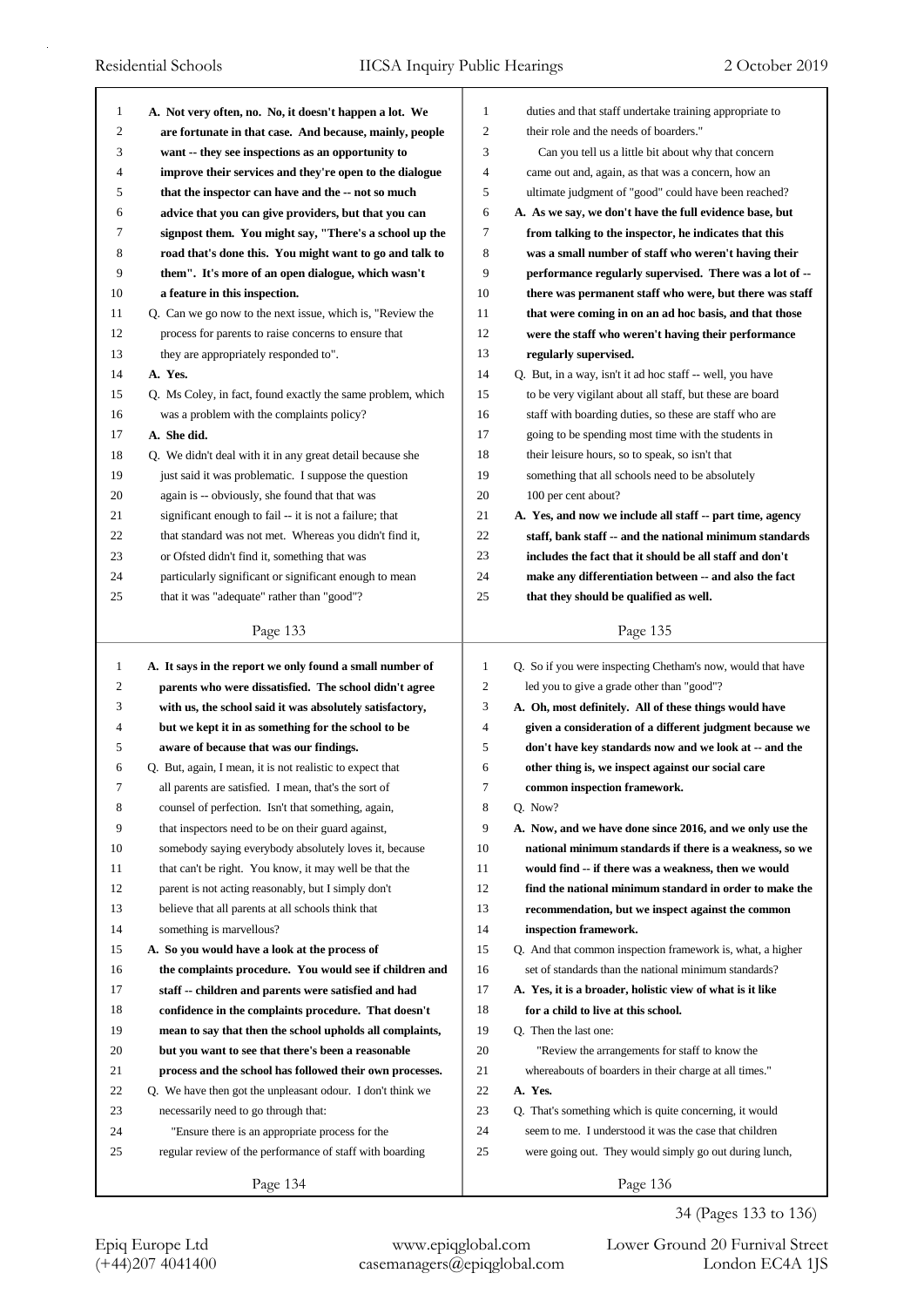| 1              | after school and at the weekends and the people wouldn't                               | 1            | oversight, and we know that because the school                                                           |
|----------------|----------------------------------------------------------------------------------------|--------------|----------------------------------------------------------------------------------------------------------|
| 2              | know where they were?                                                                  | 2            | complained about that interview, where the inspectors                                                    |
| 3              | A. That's right. So they knew that they'd left the school,                             | 3            | drew the governors --                                                                                    |
| $\overline{4}$ | because they had the swipe cards, but they didn't have                                 | 4            | Q. That's in your second witness statement.                                                              |
| 5              | to say where they were going, and, as has already been                                 | 5            | A. That's right. Asked the governors about governors'                                                    |
| 6              | said, the school is in the middle of Manchester and                                    | 6            | oversight, where their answers weren't as robust as we                                                   |
| 7              | there was a reported case where a child had managed to                                 | 7            | would have liked them.                                                                                   |
| 8              | get on a train and get quite a long way, and the school                                | 8            | I think we were probably -- this is supposition --                                                       |
| 9              | didn't know where they were.                                                           | 9            | not as forensic as ISI were in terms of who actually                                                     |
| 10             | The school were very, very resistant to this one as                                    | 10           | were the proprietors and I think we accepted that the                                                    |
| 11             | well, because they felt it was part of the culture of                                  | 11           | governing body was the governing body and not                                                            |
| 12             | the school, that children should be able to be given the                               | 12           | necessarily the proprietor.                                                                              |
| 13             | trust to be able to go out and about.                                                  | 13           | Q. As far as, as well, the ISI say that it is likely that                                                |
| 14             | Q. So this was not just sixth formers, this was under                                  | 14           | you didn't check the central register. Now, you don't                                                    |
| 15             | $16s -$                                                                                | 15           | have the evidence base, so you don't know whether that                                                   |
| 16             | A. No, this was -- I think -- from memory, from the                                    | 16           | was the case or not.                                                                                     |
| 17             | evidence base, I think this was children from year 9.                                  | 17           | A. That's right.                                                                                         |
| 18             | Q. So this is sort of 14 onwards. As I understand it from                              | 18           | Q. But they certainly picked up matters which would have                                                 |
| 19             | Ms Nield, when you say it is in the centre of                                          | 19           | dated from 2011 which they say they would have                                                           |
| 20             | Manchester, it really is in the centre of Manchester?                                  | 20           | anticipated again --                                                                                     |
| 21             | A. Yes, it is opposite the cathedral.                                                  | 21           | A. They would have found.                                                                                |
| 22             | Q. So they have pubs, clubs, everything, right on their                                | 22           | Q. Does this show -- and I think in some of the other cases                                              |
| 23             | doorstep?                                                                              | 23           | that we are going to examine both this week and next, we                                                 |
| 24             | A. I mean, Manchester was slightly different in 2011 than                              | 24           | see a similar issue -- that the central register at this                                                 |
| 25             | it is now. You know, we didn't quite have all the                                      | 25           | point in time wasn't necessarily being routinely looked                                                  |
|                |                                                                                        |              |                                                                                                          |
|                | Page 137                                                                               |              | Page 139                                                                                                 |
|                |                                                                                        |              |                                                                                                          |
| $\mathbf{1}$   | things that are there now. But it was still -- it still                                | $\mathbf{1}$ | at by Ofsted?                                                                                            |
| $\overline{c}$ | is in the centre of Manchester.                                                        | 2            |                                                                                                          |
| 3              | Q. Again, if you had found that now, under your inspection                             | 3            | A. So we would have only looked at the recruitment and<br>selection of boarding staff.                   |
| 4              | framework, what would have happened?                                                   | 4            | Q. Right.                                                                                                |
| 5              | A. I think we'd be considering a judgment of "inadequate"                              | 5            | A. ISI would have look at all staff. So we don't know                                                    |
| 6              | if we had a school who didn't know the whereabouts of                                  | 6            | which staff ISI found failings in.                                                                       |
| 7              |                                                                                        | 7            |                                                                                                          |
| 8              | their boarders at all times.<br>Q. Is this report representative of the judgments that | 8            | It's quite likely that because recruitment and<br>selection of boarding staff had been identified in the |
| 9              |                                                                                        | 9            |                                                                                                          |
|                | Ofsted were making generally at the time?                                              | 10           | 2008 and the 2005 inspection, that the school had                                                        |
| 10             | A. At the time, yes, definitely, at the time.                                          |              | addressed the issues in relation to boarding staff, and                                                  |
| 11             | Q. Because, in fact, I could take you through it, but I'm                              | 11<br>12     | that the boarding staff files were appropriate. Now we                                                   |
| 12             | not going to, both YMS and Wells, and Purcell, where                                   |              | look -- we don't concentrate -- even if it is only                                                       |
| 13             | similar issues were raised?                                                            | 13           | a boarding inspection, we wouldn't just concentrate on                                                   |
| 14             | A. Purcell we only gave -- we did give a judgment of                                   | 14           | boarding; we would look at -- take a sample of all the                                                   |
| 15             | "satisfactory", but this was typical of the time. It is                                | 15           | staff that are working at the school, including                                                          |
| 16             | not typical of what we do now.                                                         | 16           | contractors and peripatetic and cleaners and boarding                                                    |
| 17             | Q. As well, the ISI in their witness statement -- again,                               | 17           | staff and teaching staff and governors.                                                                  |
| 18             | I don't think I need to get it up, but just to                                         | 18           | Q. In fact, I think I did take Ms Coley, before lunch, to                                                |
| 19             | identify -- make various comments -- and I just want to                                | 19           | the relevant document, but the number I can't remember,                                                  |
| 20             | give you the opportunity to respond. They found that                                   | 20           | which showed her annotations of what she found on the                                                    |
| 21             | there was insufficient propietorial oversight by the                                   | 21           | central register. I think there were things like, it                                                     |
| 22             | feoffees. Is that something that should have been                                      | 22           | was the cleaning staff, you know, catering staff, agency                                                 |
| 23             | picked up in 2011?                                                                     | 23           | workers -- Mr Wolfe is saying no. I'm going to ask                                                       |
| 24             | A. I think at the time -- well, we know that the inspector                             | 24           | Ms Nield if she can find the document for me.                                                            |
| 25             | interviewed the governors to talk about their governance                               | 25           | A. That's fine.                                                                                          |

35 (Pages 137 to 140)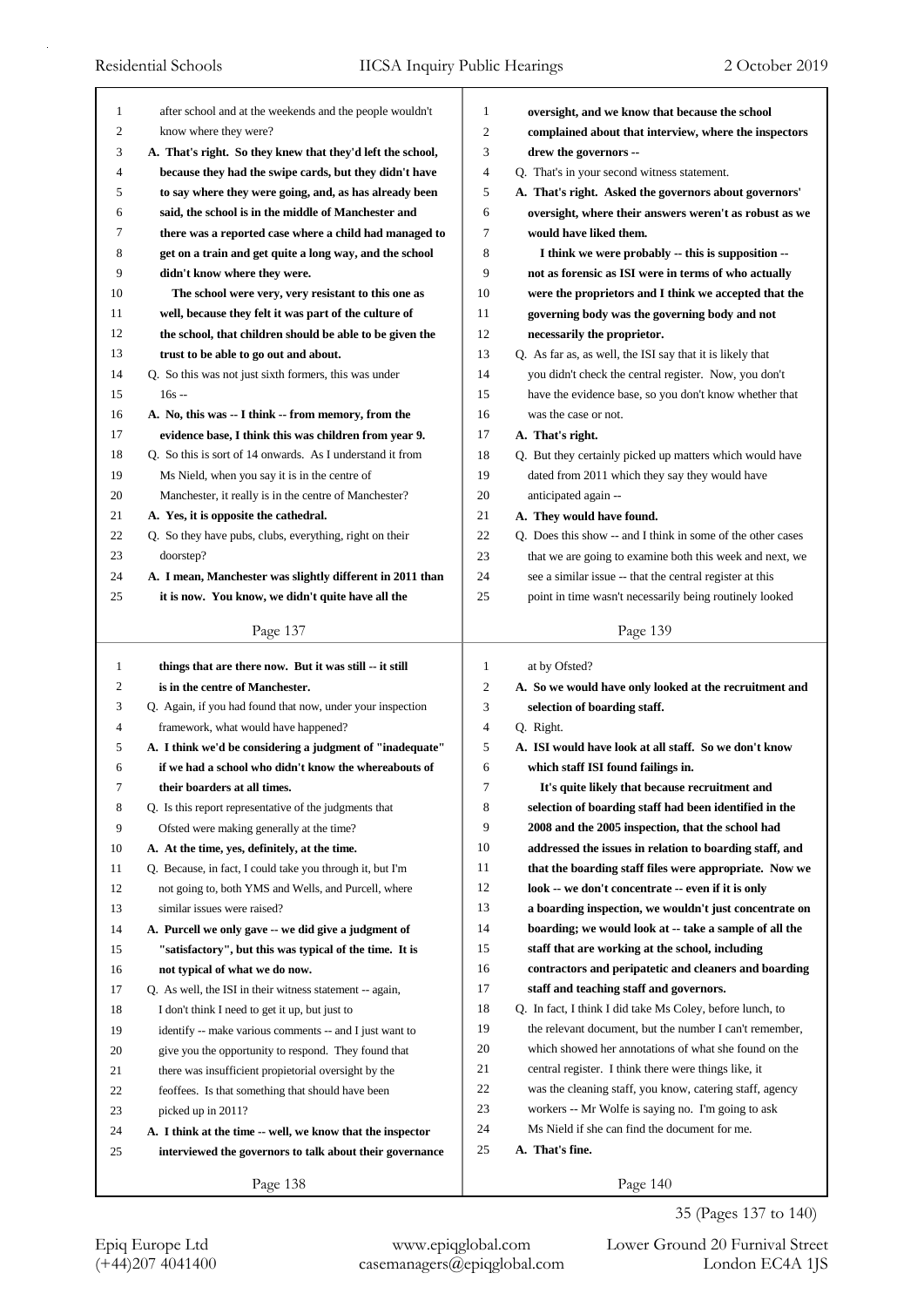| 1            | Q. Whilst she is doing that, I wanted to move on to, again,                                                  | 1              | information. The evidence base doesn't show what the                                                       |
|--------------|--------------------------------------------------------------------------------------------------------------|----------------|------------------------------------------------------------------------------------------------------------|
| 2            | in respect of the guardianship arrangement, do you know                                                      | $\overline{c}$ | LADO sent back, which, if the school hadn't referred                                                       |
| 3            | whether or not -- we think that the guardian arrangement                                                     | 3              | anything to the LADO, the LADO wouldn't be aware of                                                        |
| 4            | for the staff member was in place in 2011, and, again,                                                       | $\overline{4}$ | anything.                                                                                                  |
| 5            | you didn't pick up on this. Again, is that something                                                         | 5              | Q. So, as far as -- do you have the same issues that the                                                   |
| 6            | that you should have picked up on -- "you" collectively,                                                     | 6              | ISI have, in that you have no compulsion to make the                                                       |
| 7            | rather than you personally?                                                                                  | 7              | LADO tell you anything; is that right?                                                                     |
| 8            | A. Yes, that's right. Yes, and I would hope that it had                                                      | 8              | A. So we have a little bit more leverage than the ISI, in                                                  |
| 9            | been picked up, but we have no evidence that it was and                                                      | 9              | that we also inspect -- the other arm of social care in                                                    |
| 10           | we have no evidence that it wasn't. What we don't have                                                       | 10             | Ofsted inspects local authority Children's Services. If                                                    |
| 11           | any reference in the report is about that arrangement.                                                       | 11             | we had concerns about a LADO, a LADO's, perhaps,                                                           |
| 12           | Yes.                                                                                                         | 12             | decision making, a LADO's failure to disclose any                                                          |
| 13           | Q. The Independent Listener being a governor, again, is                                                      | 13             | information to us, then we have another route via the                                                      |
| 14           | that something which should have been picked up in 2011?                                                     | 14             | local authority inspection under that process, and it is                                                   |
| 15           | A. We didn't pick it up in 2011. What we do say in the                                                       | 15             | also that the senior HMI in each region has                                                                |
| 16           | report is, though, that the children reported that they                                                      | 16             | a relationship with the local Children's Services                                                          |
| 17           | had plenty of people to talk to, but we don't make                                                           | 17             | director and, if we had sufficient concern, would raise                                                    |
| 18           | mention of an Independent Listener.                                                                          | 18             | that as a matter of concern with the DCS.                                                                  |
| 19           | Q. Should you have made mention of the Independent                                                           | 19             | Q. Can I take you to (v) on the same page, please, Ralph.                                                  |
| 20           | Listener? Saying "We have lots of people to talk to" is                                                      | 20             | It says:                                                                                                   |
| 21           | not really the same thing?                                                                                   | 21             | "The head teacher and governor for safeguarding had                                                        |
| 22           | A. Not the same as an Independent Listener, no, that's                                                       | 22             | no knowledge of the frequency of the use of the forms,                                                     |
| 23           | right.                                                                                                       | 23             | have taken no part in the monitoring of them and                                                           |
| 24           | Q. It is also the case that Manchester Children's Services                                                   | 24             | acknowledged that any scrutiny would be undertaken by                                                      |
| 25           | in their report -- Ralph, would you mind getting up                                                          | 25             | the CPO. It is a cause for concern that only one form                                                      |
|              |                                                                                                              |                |                                                                                                            |
|              | Page 141                                                                                                     |                | Page 143                                                                                                   |
|              |                                                                                                              |                |                                                                                                            |
| $\mathbf{1}$ | CSM000326_004? They identify, at 004, a number of                                                            | $\mathbf{1}$   | had been completed in the last two years."                                                                 |
| 2            | difficulties. Under (iii), they say:                                                                         | $\overline{c}$ | Given the conclusions you've reached about policies                                                        |
| 3            | "The school's procedure for dealing with issues of                                                           | 3              | and practices, do you think this is something which                                                        |
| 4            | concern against members of staff is not always carried                                                       | $\overline{4}$ | should have been identified?                                                                               |
| 5            | out in practice."                                                                                            | 5              | A. So only one form had been completed in the last two                                                     |
| 6            | In other words, it's the practice -- again, is that                                                          | 6              | years, so that possibly is in the interim two years, but                                                   |
| 7            | something which Ofsted should have looked at?                                                                | 7              |                                                                                                            |
| 8            | A. The evidence base doesn't indicate that there were any                                                    | 8              | if the head told -- and the DSL told our inspectors<br>there'd been no safeguarding concerns, and was also |
| 9            | safeguarding -- that the head reported any safeguarding                                                      | 9              | saying that -- and staff were also saying that they'd                                                      |
| 10           | incidents, so the normal practice, just as ISI have                                                          | 10             |                                                                                                            |
| 11           |                                                                                                              |                | had no cause to raise any concerns of a safeguarding                                                       |
| 12           | explained, we would say to the head and the DSL, "Has<br>there been any safeguarding concerns since the last | 11             | matter, then it's very difficult for you to pursue. You                                                    |
|              |                                                                                                              | 12             | can't keep -- you can keep asking the question, but                                                        |
| 13           | inspection?" If we had no other corroborating evidence                                                       | 13             | there reaches a point where you have to say, "Well, we                                                     |
| 14           | and the head said "no", then we would proceed on the                                                         | 14             | have asked it in as many ways as we can. We have asked                                                     |
| 15           | knowledge that there hadn't been. What we now know is                                                        | 15             | enough people in as many ways as we can. We don't have                                                     |
| 16           | that there had been, but we weren't told about them.                                                         | 16             | the powers to start searching cupboards and drawers".                                                      |
| 17           | Q. My understanding is that there were, and there would                                                      | 17             | Q. Should you have the power to start searching cupboards                                                  |
| 18           | have been, referrals which should have been identified                                                       | 18             | and drawers? This is something that I think we will                                                        |
| 19           | at that stage, but which were not identified to you.                                                         | 19             | return to next week.                                                                                       |
| 20           | Doesn't that raise the same question that I raised with                                                      | 20             | A. Yes.                                                                                                    |
| 21           | Ms Richards and Ms Coley, which is, would it have been,                                                      | 21             | Q. But do you think you should have the power to search                                                    |
| 22           | at that time, that Ofsted would have routinely asked the                                                     | 22             | cupboards and drawers?                                                                                     |
| 23           | LADO, the DBS or the DfE for anything they knew about                                                        | 23             | A. We have some powers under section 87, but the powers are                                                |
| 24           | problems, concerns, disciplinary issues?                                                                     | 24             | in relation to, the school has to be co-operative with                                                     |
| 25           | A. We would have approached the LADO, and we would have had                                                  | 25             | us, rather than us having powers.                                                                          |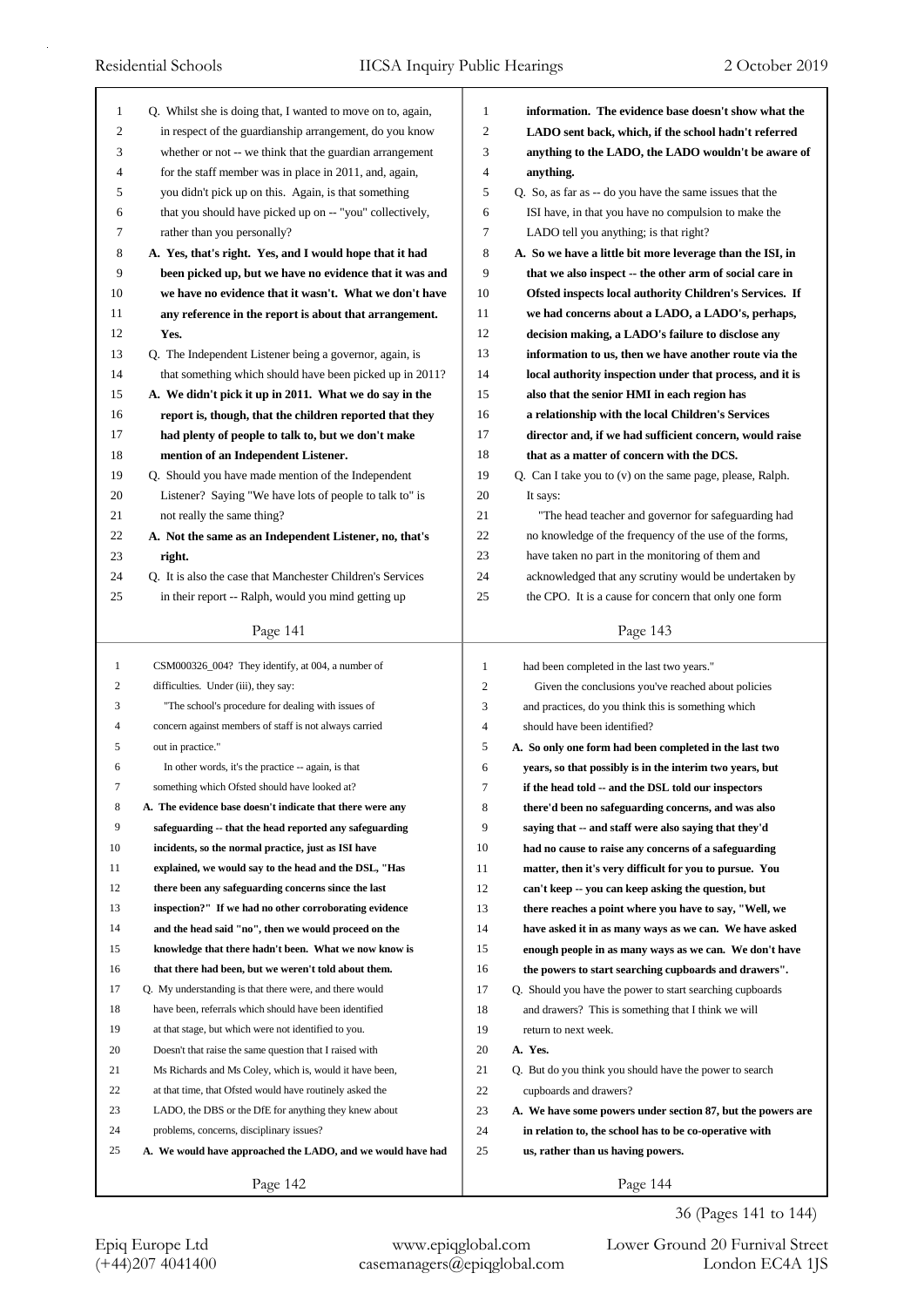| 1  | We would only have powers to seize documents if we          | $\mathbf{1}$     | she's a she. Sorry, I have just assumed that.              |
|----|-------------------------------------------------------------|------------------|------------------------------------------------------------|
| 2  | were conducting a prosecution, for which we don't have      | $\boldsymbol{2}$ | Q. One doesn't know. I think you might be right, but one   |
| 3  | the powers in a school anyway, we only have those powers    | 3                | doesn't know.                                              |
| 4  | in the services that we regulate.                           | 4                | But I think you can see here that there are sort of        |
| 5  | Q. The report goes on to say that there seemed to be --     | 5                | various individuals where there are concerns about --      |
| 6  | one's an issue about governors not seeking assurance        | 6                | A. Yes, absolutely, but none of these staff we would have  |
| 7  | about current safeguarding arrangements, but, secondly,     | 7                | looked at because they weren't working in boarding, and    |
| 8  | there was very heavy reliance on what was then called       | 8                | at that point we would just look at boarding.              |
| 9  | the CPO, what I would probably know as the DSL, the         | 9                | Q. Isn't that -- I mean, that's really a failure of        |
| 10 | designated safeguarding lead, regarding all safeguarding    | 10               | the system, isn't it?                                      |
| 11 | issues:                                                     | 11               | A. That was the practice at the time, and, as I said       |
| 12 | "There is limited time and capacity to manage               | 12               | earlier, that's not the practice now, where we would       |
| 13 | significant demand due to the lack of consideration and     | 13               | look at a sample of all -- staff at all levels,            |
| 14 | emphasis placed upon safeguarding being a shared            | 14               | including governors and volunteers.                        |
| 15 | responsibility supported by appropriate infrastructure,     | 15               |                                                            |
| 16 | resources and supervision."                                 | 16               | Q. Thank you, Ms Humphreys.                                |
| 17 |                                                             | 17               | A. Actually, the single central register only tells you so |
| 18 | That's $(x)$ , which is CMS000326_005.                      | 18               | much of the story. What you need to look at is the         |
|    | Again, that's likely to have been the case --               |                  | actual recruitment files, because these figures can mean   |
| 19 | A. Yes.                                                     | 19               | anything.                                                  |
| 20 | Q. I mean, that's likely to have been the school's process. | 20               | Q. I think when Ms Coley carefully went through the        |
| 21 | I don't think that is something that would have             | 21               | recruitment files, she identified difficulties and         |
| 22 | miraculously changed between 2011 and 2013?                 | 22               | omissions with references and various forms of             |
| 23 | A. But if the story at the 2011 inspection from the staff   | 23               | omissions.                                                 |
| 24 | and the head was that there had been no safeguarding        | 24               | Can I deal with -- one of the issues raised by ISI         |
| 25 | concerns and we don't really have safeguarding concerns,    | 25               | this morning that they had concerns about was the          |
|    | Page 145                                                    |                  | Page 147                                                   |
|    |                                                             |                  |                                                            |
|    |                                                             |                  |                                                            |
| 1  | then I would imagine that the CPO wasn't saying that        | 1                | Independent Listener. We have touched upon whether or      |
| 2  | they didn't have sufficient time to manage any              | 2                | not you should have identified that. The Independent       |
| 3  | safeguarding matters.                                       | 3                | Listener has been in the national minimum standards        |
| 4  | Q. Now if we can just briefly touch upon -- we have found   | 4                | since they were instituted in 2002. It still appears.      |
| 5  | the document.                                               | 5                | Is it useful to have one?                                  |
| 6  | A. Excellent. Have you found boarding staff that --         | 6                | A. Yes, it is important. It's another element of           |
| 7  | Q. Yes, ISI001544. I don't know, because, although          | 7                | safeguarding in schools, that there is somebody that       |
| 8  | I looked at the document this morning, I didn't look at     | 8                | children can contact. We have the same experiences as      |
| 9  | it with that particularly in mind. ISI001544, Ralph.        | 9                | our colleagues from ISI do, in that some schools operate   |
| 10 | We think that's the document.                               | 10               | this system extremely well, where the Independent          |
| 11 | A. Is this the extract from the -- no, that's not --        | 11               | Listener is somebody who is well known to children and     |
| 12 | Q. No, that's 1550, Ralph. 1544, please. It may well be     | 12               | will come into the school. In other schools, in other      |
| 13 | it is incapable of us resolving this question within the    | 13               | school inspections, when you talk to children about who    |
| 14 | next five minutes. We did get it up this morning. Can       | 14               | is the Independent Listener, who can you contact, they     |
| 15 | Ms Nield and Ms Bicarregui, maybe in the next five          | 15               | have no idea, and then they sort of vaguely remember who   |
| 16 | minutes, check to see if it is anywhere else? I'm           | 16               | it is.                                                     |
| 17 | looking across the room to see if Mr Wolfe or Ms McKimm     | 17               | Sometimes you can be asking questions of children on       |
| 18 | might be able to assist me with the document number.        | 18               | the first day, and they don't know, but miraculously, by   |
| 19 | ISI001487.                                                  | 19               | the second and third day, they do, because the word's      |
| 20 | Yes. That's the recent central register. So we can          | 20               | got out that this is what we're asking about.              |
| 21 | see across. We have security officers, electrical           | 21               | Q. So the head teacher says to everyone, "It's             |
| 22 | contractors, deputy estates manager, resident house         | 22               | Mrs So-and-So"?                                            |
| 23 | assistant. And we've got issues there, qualified --         | 23               | A. "It's Mrs So-and-So, don't forget to say". We would     |
| 24 | A. She started on 1/9/2011 and this inspection was on       | 24               | always ring the Independent Listener to find out --        |
| 25 | 30/3/2011, so she started after this inspection, if         | 25               | Q. Was that then or is that now?                           |

37 (Pages 145 to 148)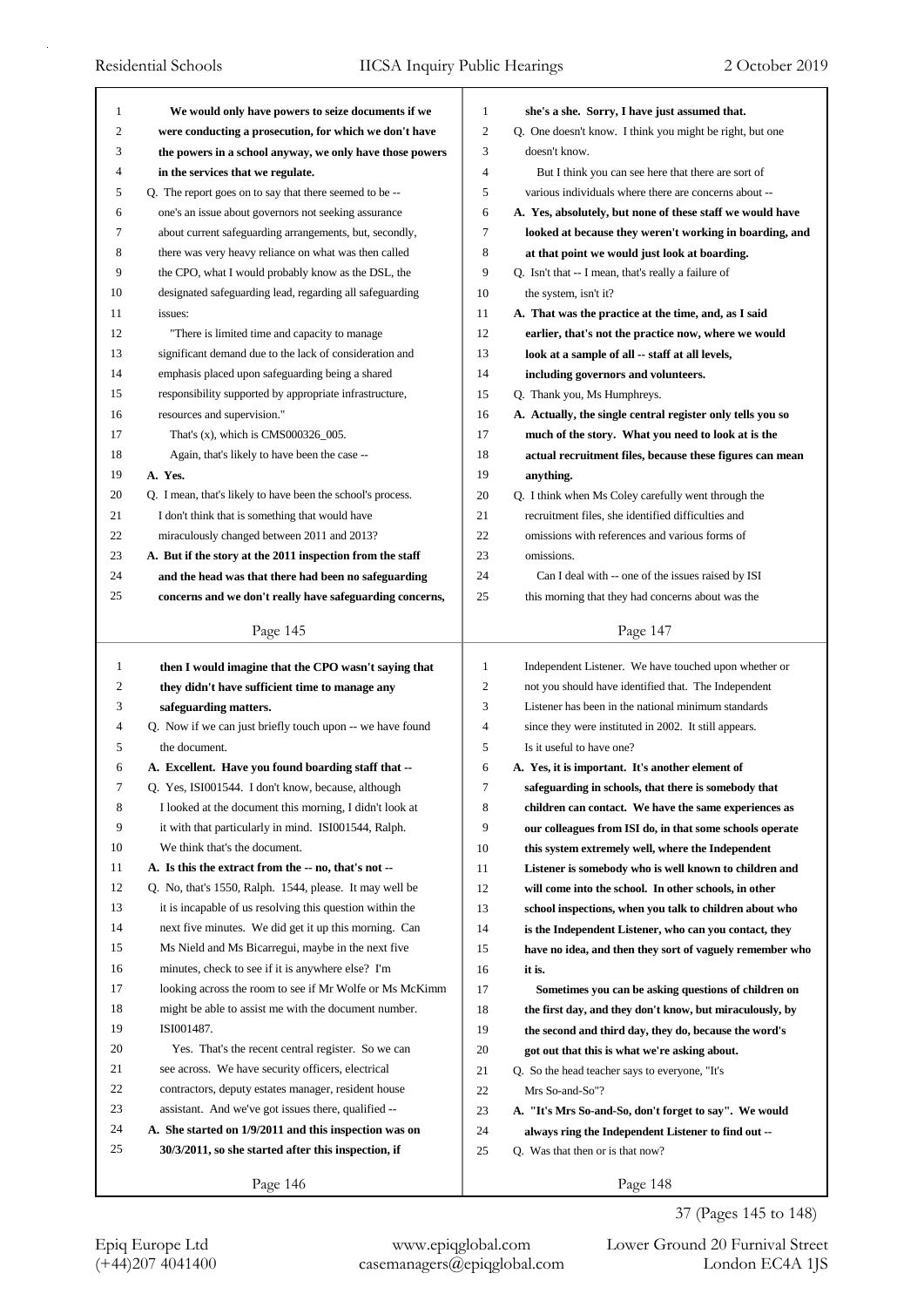| 1            | A. That is now. We would always ring the Independent      | 1            | certain things, and they are required to give a judgment                                                |
|--------------|-----------------------------------------------------------|--------------|---------------------------------------------------------------------------------------------------------|
| 2            | Listener, and we would try and find out from them their   | 2            | on whether the welfare of children is promoted and                                                      |
| 3            | level of independence, their skills and experience in     | 3            | whether children are safe. They have to make that                                                       |
| 4            | talking to children, because if a child is going to       | 4            | judgment every month that they go in.                                                                   |
| 5            | contact the Independent Listener, it takes a certain      | 5            | We don't have that within boarding schools. Within                                                      |
| 6            | amount of bravery in order to do that, and we have an     | 6            | residential special schools, there is capacity for                                                      |
| 7            | issue around accessibility, because in lots of boarding   | 7            | a governor or somebody to be appointed to go in six                                                     |
| 8            | schools, they are -- by the nature of a boarding school,  | 8            | times a year to do the same thing, but it isn't                                                         |
| 9            | children are heavily timetabled and they have very        | 9            | a feature of boarding schools. And particularly some of                                                 |
| 10           | little free time in order to make that call to the        | 10           | the boarding schools that we inspect -- because we only                                                 |
| 11           | <b>Independent Listener.</b>                              | 11           | inspect a small number of boarding schools, compared to                                                 |
| 12           | Q. Even in the era of WhatsApp, text messages, emails?    | 12           | the ISI. We inspect the state boarding schools and then                                                 |
| 13           | A. For a lot of schools, there are periods of time where  | 13           | we inspect the non-association boarding schools. So                                                     |
| 14           | they are not allowed their phones, they have to hand      | 14           | these are the schools that can't join the association                                                   |
| 15           | phones in, or they don't have access to the phones. In    | 15           | because of their inspection judgments or don't choose to                                                |
| 16           | some of the schools -- some of the boarding schools that  | 16           | join. They are broadly, but not exclusively, the Muslim                                                 |
| 17           | we inspect, particularly in the Muslim boarding schools   | 17           | boarding schools and the Jewish boarding schools. Those                                                 |
| 18           | and the Jewish boarding schools, they are not allowed     | 18           | schools tend to be closed communities with very little                                                  |
| 19           | phones at all, and they have to use -- they still have    | 19           | access to anybody external to their community. Again,                                                   |
| 20           | pay phones, and the last Muslim boarding school I was     | 20           | for somebody to go into those schools on a regular basis                                                |
| 21           | in, the pay phones were in a corridor where everybody     | 21           | with the authority to go in and carry out tasks, talk to                                                |
| 22           | was on the phone, and so there was absolutely no          | 22           | children, look at the welfare, look at the boarding                                                     |
| 23           | privacy. So it would be quite challenging, again, for     | 23           | arrangements, I think would be a valuable addition.                                                     |
| 24           | a child to be able to contact the Independent Listener    | 24           | Q. How about international students and the Independent                                                 |
| 25           | in that way.                                              | 25           | Listener? Obviously, you know, there are nearly 30,000                                                  |
|              |                                                           |              |                                                                                                         |
|              | Page 149                                                  |              | Page 151                                                                                                |
|              |                                                           |              |                                                                                                         |
| $\mathbf{1}$ |                                                           | $\mathbf{1}$ |                                                                                                         |
| 2            | We certainly think it is important. It's part of          | 2            | international students who don't have close family who                                                  |
|              | a range of things that schools should have to ensure      |              | live in the UK. There may well be relatives living                                                      |
| 3<br>4       | that if children have concerns about a range of matters,  | 3<br>4       | there. Do you think that the Independent Listener<br>service, as it currently operates, works for those |
|              | that they have someone they can talk to.                  | 5            |                                                                                                         |
| 5<br>6       | Q. Do you think that it should just be -- I mean, the     |              | students, where there might be linguistic barriers,                                                     |
| 7            | Independent Listener isn't really currently identified,   | 6            | where there might be different cultural barriers, to                                                    |
|              | there's no minimum standards, there's nothing.            | 7            | them wanting to tell people things?                                                                     |
| 8            | Obviously, you come from a social work background. You    | 8            | A. Yes, exactly as you have just said as well, because                                                  |
| 9            | know about -- and I suspect you may well inspect some     | 9            | also -- I was inspecting a boarding school last year                                                    |
| 10           | children's homes as well.                                 | 10           | where they had a system where children had to hand in                                                   |
| 11           | A. Yes.                                                   | 11           | phones and tablets, but actually, there was an awful lot                                                |
| 12           | Q. They have the Reg 40 Visitor, I believe?               | 12           | of international students and they had difficulty then                                                  |
| 13           | A. 44.                                                    | 13           | contacting parents in the effective time zones because,                                                 |
| 14           | Q. The Reg 44 Visitor, I apologise, who plays a much more | 14           | when their parents were awake, that wasn't the time at                                                  |
| 15           | integral role -- it is almost an assurance role, really.  | 15           | which they had their phones -- that was the period of                                                   |
| 16           | A. Yes.                                                   | 16           | time -- or where the WiFi was turned off.                                                               |
| 17           | Q. Do you think that's something that should be seriously | 17           | Q. For anybody who wants to see that, I don't think we need                                             |
| 18           | considered in boarding?                                   | 18           | to get it up, that is paragraph 204 of your witness                                                     |
| 19           | A. Yes, most definitely.                                  | 19           | statement. You talk about a couple of examples where                                                    |
| 20           | Q. And why?                                               | 20           | you have inspected schools and there have been problems.                                                |
| 21           | A. Because it's important that boarding schools have      | 21           | So you think there needs to be particularly -- well,                                                    |
| 22           | somebody from -- externally, who is coming in to look at  | 22           | not just for international students, for all --                                                         |
| 23           | what's going on. A Reg 44 Visitor is a person that        | 23           | A. I think there needs to be particular attention -- given                                              |
| 24           | children can talk to, but they also conduct an            | 24           | that the growth in the number of international students                                                 |
| 25           | inspection under regulation and are required to look at   | 25           | in boarding schools -- I think we need to pay particular                                                |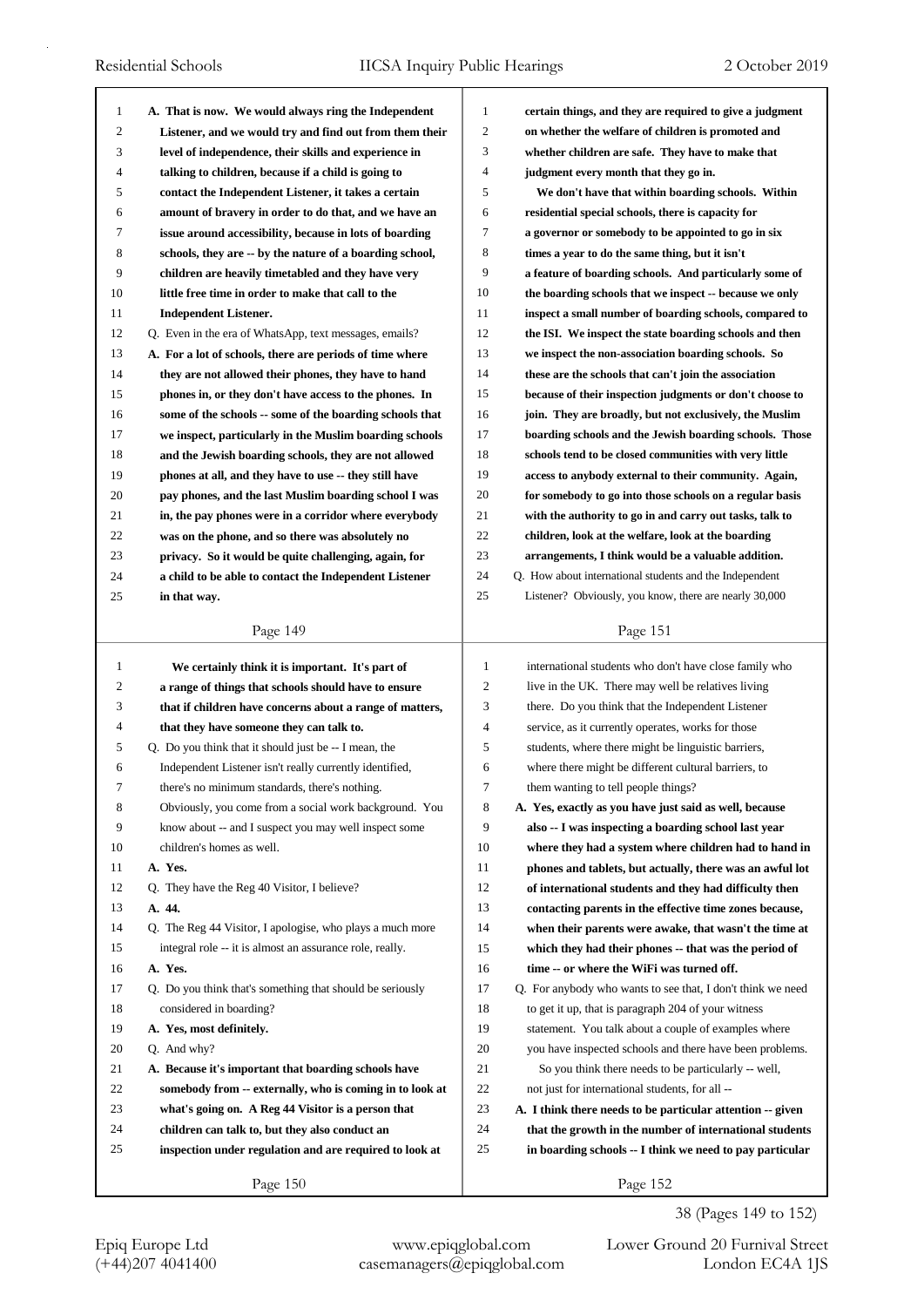| 1<br>2       | attention to the needs of those children who are living     | $\mathbf{1}$<br>$\boldsymbol{2}$ | registered with an agency?                                  |
|--------------|-------------------------------------------------------------|----------------------------------|-------------------------------------------------------------|
| 3            | in a country where the culture, the language, the           | 3                                | A. I don't know that we have a particular view, but it      |
| 4            | weather, the food is so different, and they haven't got     | $\overline{4}$                   | would be an additional safeguard.                           |
|              | that parental -- they haven't got that parental             |                                  | Q. Is there anything else you'd like to say about           |
| 5            | oversight that's easily accessible, they haven't got        | 5                                | international students, particularly in this context,       |
| 6            | members of their community there, things are different.     | 6                                | because it gets raised in the music school context in       |
| 7            | We have come across children who take a long time to        | 7                                | a way that it isn't in other contexts?                      |
| 8            | adjust to living in the UK when you've come from            | 8                                | A. I think it would be really good if there was a national  |
| 9            | a different country.                                        | 9                                | minimum standard that concentrated -- that put              |
| 10           | Q. In particular, is that something -- because the          | 10                               | expectations on schools that they had to be able to         |
| 11           | Children's Commissioner does run a helpline for children    | 11                               | demonstrate that they had taken into account the            |
| 12           | who live away from home, but they have told us it's         | 12                               | specific needs of children who are not from this            |
| 13           | really not really used by people from boarding schools,     | 13                               | country.                                                    |
| 14           | although it could be.                                       | 14                               | MS SCOLDING: Thank you very much, Ms Humphreys. I know      |
| 15           | A. Yes.                                                     | 15                               | that was a whistlestop tour. Just to be clear, in your      |
| 16           | Q. Could you see a role for the Children's Commissioner,    | 16                               | mind, I am now passing over to the chair and panel, but     |
| 17           | for example, particularly in respect of international       | 17                               | can I just say, you will be released, so you will not be    |
| 18           | students, to try to do some work around how one could       | 18                               | under oath for the next week, which is otherwise the        |
| 19           | develop a service that at least caters for, or is more      | 19                               | situation. Thank you. Chair and panel?                      |
| 20           | tailored to, the particular needs of those individuals?     | 20                               | THE CHAIR: Thank you very much. No, we have no questions.   |
| 21           | A. As long as the children knew who the person was, because | 21                               | Thank you very much, indeed.                                |
| 22           | it is extremely difficult for a child, any child, even      | 22                               | MS SCOLDING: Thank you, Ms Humphreys.                       |
| 23           | an international student, to contact a stranger. They       | 23                               | (The witness withdrew)                                      |
| 24           | need to know who this person is if they are going to use    | 24                               | MS SCOLDING: Chair, I am going to suggest, if I may, that   |
| 25           | them for a safeguarding concern.                            | 25                               | we have a break now, before we come back and hear           |
|              |                                                             |                                  |                                                             |
|              | Page 153                                                    |                                  | Page 155                                                    |
|              |                                                             |                                  |                                                             |
|              |                                                             |                                  |                                                             |
| $\mathbf{1}$ | Q. We are also dealing with the issue -- what comes up here | $\mathbf{1}$                     | Mr Tighe and Ms Bennett, whom Ms Nield is taking.           |
| 2            | again because of the international students is              | $\overline{c}$                   | THE CHAIR: That's fine. We will return at 3.20 pm.          |
| 3            | educational guardianship. Now, we have explained that,      | 3                                | MS SCOLDING: Thank you very much, chair.                    |
| 4            | and there are a number of issues around it. But does        | $\overline{4}$                   | $(3.05 \text{ pm})$                                         |
| 5            | Ofsted have a view about whether or not the current         | 5                                | (A short break)                                             |
| 6            | education guardianship regime works or doesn't work?        | 6                                | $(3.21 \text{ pm})$                                         |
| 7            | A. No, there are an insufficient number of safeguards. We   | 7                                | MS NIELD: Chair and panel, I call, please,                  |
| 8            | did note in Kate Dixon's witness statement that there's     | 8                                | Mr Alistair Tighe and Mrs Helen Bennett.                    |
| 9            | a suggestion that the NMS would be extended to include      | 9                                | MRS HELEN BENNETT (sworn)                                   |
| 10           | all educational guardians, which we would support.          | 10                               | MR ALISTAIR TIGHE (sworn)                                   |
| 11           | Q. So that would be you would be inspecting not just the    | 11                               | <b>Examination by MS NIELD</b>                              |
| 12           | ones that were appointed by the school, but everyone?       | 12                               | MS NIELD: Mr Tighe first of all. You are the headmaster of  |
| 13           | A. Well, I think the expectation is that the school has     | 13                               | Wells Cathedral School; is that right.                      |
| 14           | responsibility --                                           | 14                               | A. Correct.                                                 |
| 15           | Q. More of an oversight role?                               | 15                               | Q. You wrote for the inquiry a witness statement that was   |
| 16           | A. Oversight of all educational guardians, irrespective of  | 16                               | signed on 24 June 2019?                                     |
| 17           | whether they have -- whether they make that                 | 17                               | MR TIGHE: That's right.                                     |
| 18           | arrangement --                                              | 18                               | MS NIELD: Have you had an opportunity to read that          |
| 19           | Q. Are they equipped to do that, though? I'm just sitting   | 19                               | recently?                                                   |
| 20           | here thinking educational guardians, you know, they         | 20                               | MR TIGHE: I have.                                           |
| 21           | range, but they can just be, you know, somebody's friend    | 21                               | MS NIELD: That statement was endorsed with a statement of   |
| 22           | or somebody's cousin, things like that, and it would        | 22                               | truth. Can you confirm that statement is true, to the       |
| 23           | involve physically going to all those people's homes?       | 23                               | best of your knowledge and belief?                          |
| 24           | A. Or using a registered agency.                            | 24                               | MR TIGHE: Yes.                                              |
| 25           | Q. Do you think that all educational guardians should be    | 25                               | MS NIELD: That document will be found behind tab A1 of your |
|              | Page 154                                                    |                                  | Page 156                                                    |

39 (Pages 153 to 156)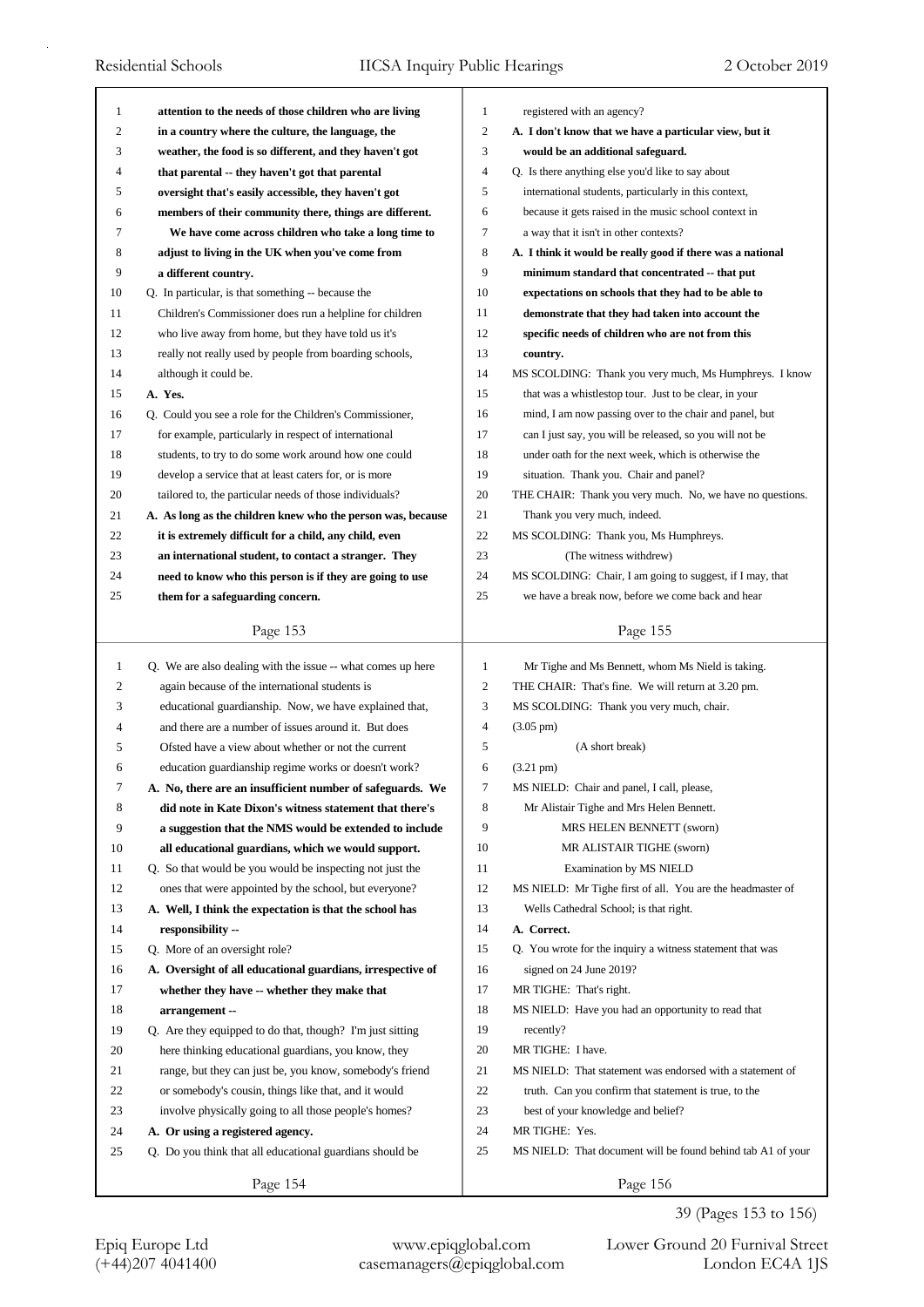| 1            | bundle. Chair and panel, that's in core bundle D behind                                                        | 1            | a co-educational independent day school for four years?         |
|--------------|----------------------------------------------------------------------------------------------------------------|--------------|-----------------------------------------------------------------|
| 2            | divider B8.                                                                                                    | 2            | MR TIGHE: That's correct.                                       |
| 3            | Mrs Bennett, you are the former safeguarding lead at                                                           | 3            | MS NIELD: And deputy director of music and assistant            |
| 4            | Wells Cathedral School; is that right?                                                                         | 4            | housemaster at Oundle School, which is an independent           |
| 5            | MS BENNETT: Yes.                                                                                               | 5            | coeducational boarding school, for five years.                  |
| 6            | MS NIELD: You produced a witness statement for this inquiry                                                    | 6            | MR TIGHE: Correct.                                              |
| 7            | signed on 17 June 2019. Have you also had an                                                                   | 7            | MS NIELD: At those previous schools, had you received           |
| 8            | opportunity to read that recently?                                                                             | 8            | statutory safeguarding training?                                |
| 9            | MS BENNETT: Yes, I have.                                                                                       | 9            | MR TIGHE: In all of them, yes.                                  |
| 10           | MS NIELD: It is endorsed with a statement of truth. Can                                                        | 10           | MS NIELD: Had you undergone any safeguarding training prior     |
| 11           | you confirm that that statement is true, to the best of                                                        | 11           | to taking up your position as headmaster?                       |
| 12           | your knowledge and belief?                                                                                     | 12           | MR TIGHE: I hadn't gone under any specific training. I'd        |
| 13           | MS BENNETT: I can confirm that.                                                                                | 13           | been part of the statutory training and, when I arrived         |
| 14           | MS NIELD: You will find that behind tab A1 in your bundle.                                                     | 14           | as headmaster at Wells, I undertook the basic awareness         |
| 15           | Chair and panel, that is in core bundle D, behind                                                              | 15           | level 1 training that all staff are obligated to                |
| 16           | divider B7.                                                                                                    | 16           | undergo. I have subsequently enhanced my training by            |
| 17           | Before I go any further with any questions, some                                                               | 17           | doing a level 2 training, which I undertook myself, as          |
| 18           | preliminary matters. It is not a test of memory, so                                                            | 18           | it were, with the support of the school.                        |
| 19           | please feel free to refer to your witness statement or                                                         | 19           | MS NIELD: Who was that provided by?                             |
| 20           | any other documents or notes at any time. We can take                                                          | 20           | MR TIGHE: That was provided by the Somerset Child               |
| 21           | a break at any time if you wish to. We will be                                                                 | 21           | Safeguarding Board.                                             |
| 22           | completing by 4.30 at the latest today, in any event.                                                          | 22           | MS NIELD: Can we set out a little background about Wells        |
| 23           | There is a screen in front of you. If I refer you                                                              | 23           | Cathedral School. It is an independent day and boarding         |
| 24           |                                                                                                                | 24           |                                                                 |
|              | to any documents during the evidence, those documents<br>will appear on the screen, but they should also be in | 25           | school, I think, for both boys and girls.<br>MR TIGHE: Correct. |
| 25           |                                                                                                                |              |                                                                 |
|              | Page 157                                                                                                       |              | Page 159                                                        |
|              |                                                                                                                |              |                                                                 |
|              |                                                                                                                |              |                                                                 |
| $\mathbf{1}$ | the bundles in front of you, so I will give you the                                                            | $\mathbf{1}$ | MS NIELD: It is one of the four specialist music schools in     |
| 2            | bundle reference as well. It is entirely a matter for                                                          | 2            | England which are funded in part through the Department         |
| 3            | you whether you prefer to use the paper version or use                                                         | 3            | for Education's Music and Dance scheme?                         |
| 4            | the screen.                                                                                                    | 4            | MR TIGHE: That's correct. We have about a quarter of our        |
| 5            | The reason that we are hearing your evidence                                                                   | 5            | pupils are in the specialist music programme, but our           |
| 6            | together is to help the inquiry to have as full                                                                | 6            | specialist music provision has been in the context of an        |
| 7            | a picture as possible of the safeguarding policies and                                                         | 7            | all-round school.                                               |
| 8            | procedures and practice at Wells Cathedral School and to                                                       | 8            | MS NIELD: So it is rather different from the other three        |
| 9            | see how that practice has evolved and developed in                                                             | 9            | specialist music schools, in that it is not exclusively         |
| 10           | recent years. I will do my very best to address                                                                | 10           | a specialist music school?                                      |
| 11           | questions to one or other of you, but please feel free                                                         | 11           | MR TIGHE: That is correct, yes.                                 |
| 12           | to indicate if you think the other one is better placed                                                        | 12           | MS NIELD: You've said about a quarter of the school             |
| 13           | to answer.                                                                                                     | 13           | population are following a specialist music programme;          |
| 14           | Mr Tighe, I think you have held the post of                                                                    | 14           | is that right?                                                  |
| 15           | headmaster at Wells Cathedral School                                                                           | 15           | MR TIGHE: Yes.                                                  |
| 16           | since September 2018, so you have been in post for just                                                        | 16           | MS NIELD: Those specialist musicians win their place at the     |
| 17           | over one academic year?                                                                                        | 17           | school by audition; is that correct?                            |
| 18           | MR TIGHE: That's correct.                                                                                      | 18           | MR TIGHE: Yes. The specialist musicians are all done on         |
| 19           | MS NIELD: I think, prior to taking up that position, you                                                       | 19           | the basis of an audition. We also have what we call             |
| 20           | had been deputy head (academic) at Bedford School, which                                                       | 20           | general musicians who are those pupils in the school who        |
| 21           | is an independent boarding school?                                                                             | 21           | maybe still have instrumental tuition, possibly studying        |
| 22           | MR TIGHE: That's correct.                                                                                      | 22           | GCSE or A level music, but are not on the specialist            |
| 23           | MS NIELD: That's an all boys' school; is that right?                                                           | 23           | programme.                                                      |
| 24           | MR TIGHE: That's right.                                                                                        | 24           | MS NIELD: The specialist musicians who are on the               |
| 25           | MS NIELD: You had been director of music at Eltham College,                                                    | 25           | specialist programme can qualify for a means tested             |

40 (Pages 157 to 160)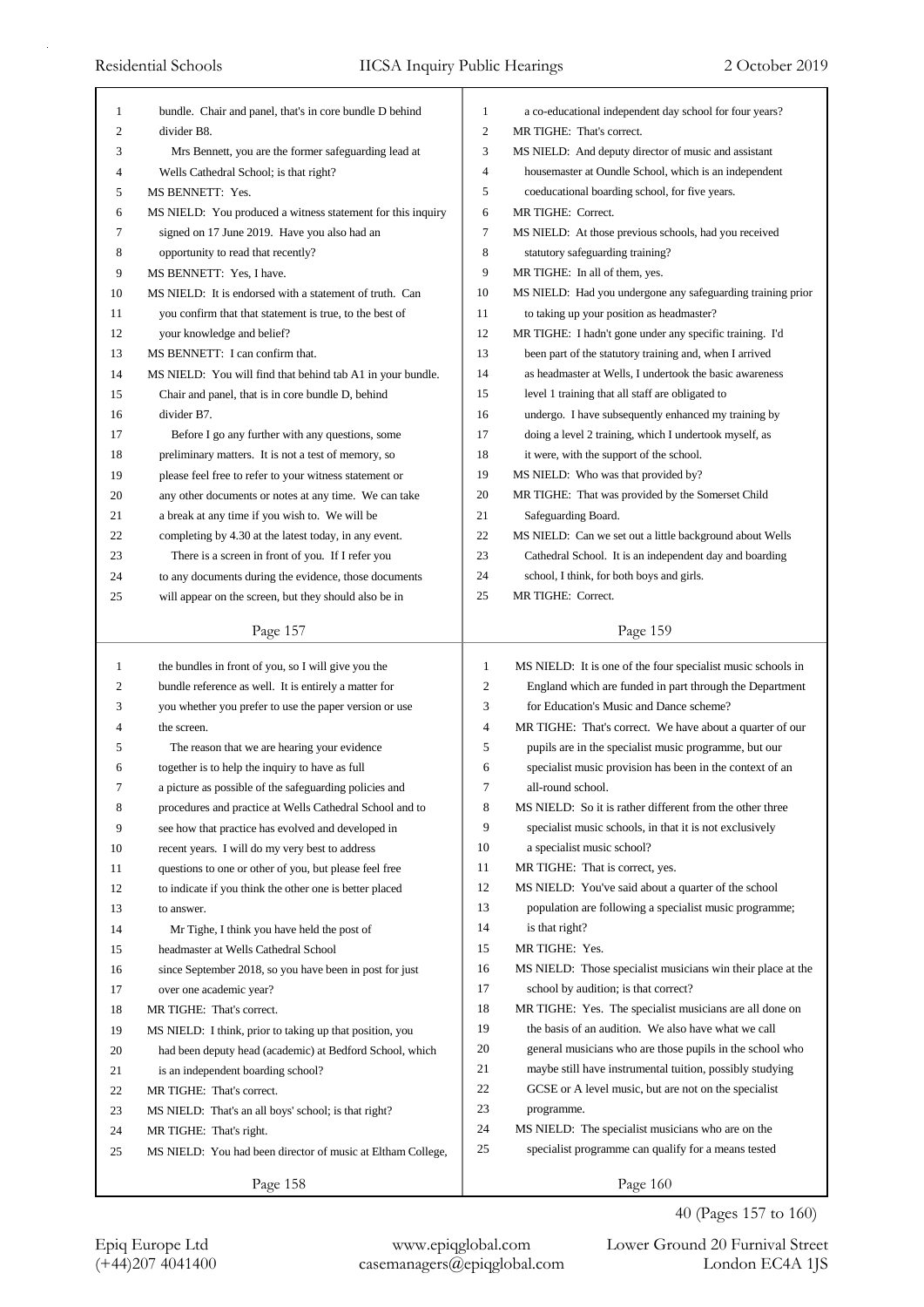| $\mathbf{1}$ | Music and Dance scheme bursary; is that right?              | 1            | your successor?                                             |
|--------------|-------------------------------------------------------------|--------------|-------------------------------------------------------------|
| 2            | MR TIGHE: Some of them can. So we have up to 80 of our      | 2            | MS BENNETT: Yes, there was.                                 |
| 3            | pupils in any academic year may be funded by the Music      | 3            | MS NIELD: I think you also undertook a number of training   |
| 4            | and Dance scheme. We have -- that's about, I suppose --     | 4            | courses in preparation for the role of DSL and whilst       |
| 5            | well, we have about 150/160 specialist musicians in         | 5            | you were DSL; is that right?                                |
| 6            | total. So not all of our specialist musicians are           | 6            | MS BENNETT: Oh, yes, I continued training all through the   |
| 7            | funded by that means.                                       | 7            | time.                                                       |
| 8            | MS NIELD: I think there are other bursaries and             | 8            | MS NIELD: What sort of training courses did you undertake?  |
| 9            | scholarships that are available to those pupils?            | 9            | Who were they provided by?                                  |
| 10           | MR TIGHE: The school has our own bursary funds and          | 10           | MS BENNETT: I attended all the Somerset County Council      |
| 11           | scholarship funds, which we also help to -- to use, and     | 11           | training sessions, but I also went to the National Child    |
| 12           | other specialists might be on full fee-paying               | 12           | Safeguarding Conferences each year in London and I did      |
| 13           | arrangements as well.                                       | 13           | training with the Lucy Faithfull Foundation.                |
| 14           | MS NIELD: I think the school is divided into nursery and    | 14           | MS NIELD: Can you explain who the Lucy Faithfull Foundation |
| 15           | preprep, which is just under 100 pupils. The junior         | 15           | is?                                                         |
| 16           | school, which is years 3 to 6, just over 100 pupils.        | 16           | MS BENNETT: Well, the Lucy Faithfull Foundation is quite an |
| 17           | Then the senior years, which are year 7 to the              | 17           | impressive organisation involved in the Stop It Now!        |
| 18           | upper sixth, there are about 550 pupils there?              | 18           | campaign, which is very specifically talking about child    |
| 19           | MR TIGHE: That's right, yes.                                | 19           | sexual abuse and the grooming processes, and it had some    |
| 20           | MS NIELD: Mrs Bennett, you were the designated safeguarding | 20           | very, very useful training schemes which made a big         |
| 21           | lead at Wells Cathedral School from 2005 to 2016, when      | 21           | impact on me and which I was able to use in my training     |
| 22           | you retired, I think?                                       | 22           | in the school.                                              |
| 23           | MS BENNETT: Yes, that's right.                              | 23           | MS NIELD: So you undertook more than the strategy minimum   |
| 24           | MS NIELD: You had previously been a teacher at Wells        | 24           | training for your role?                                     |
| 25           | Cathedral School teaching French from 1985, is that         | 25           | MS BENNETT: I did, yes.                                     |
|              |                                                             |              |                                                             |
|              | Page 161                                                    |              | Page 163                                                    |
|              |                                                             |              |                                                             |
|              |                                                             |              |                                                             |
| $\mathbf{1}$ | correct?                                                    | $\mathbf{1}$ | MS NIELD: What were your primary responsibilities as        |
| 2            | MS BENNETT: Yes, but I continued to teach until I left.     | 2            | designated safeguarding lead? What did that mean, in        |
| 3            | MS NIELD: You continued to teach alongside your DSL role?   | 3            | terms of the role?                                          |
| 4            | I think you had been a housemistress, which was             | 4            | MS BENNETT: Well, it meant that I trained every member of   |
| 5            | obviously a role with pastoral responsibilities from        | 5            | the staff and the support staff, every volunteer,           |
| 6            | 1987 until you became the DSL in 2005; is that right?       | 6            | whether it was a parent or local volunteer, in any          |
| 7            | MS BENNETT: That's correct.                                 | 7            | capacity in the school. I gave them the same training.      |
| 8            | MS NIELD: I think your own children also attended the       | 8            | I also trained the governors and I trained all the          |
| 9            | school?                                                     | 9            | visiting music staff and the cathedral choir, and, in       |
| 10           | MS BENNETT: They did, yes.                                  | 10           | addition to that, I was there for children and staff to     |
| 11           | MS NIELD: In preparation for your role as the designated    | 11           | deal with problems as they arose, and just being            |
| 12           | safeguarding lead, I think there is a process by which      | 12           | available to discuss issues that came up.                   |
| 13           | you shadowed the existing child protection officer for      | 13           | MS NIELD: Were you responsible for making referrals, where  |
| 14           | a full year; is that correct?                               | 14           | they were necessary, to the local authorities as the        |
| 15           | MS BENNETT: That's correct.                                 | 15           | designated officer?                                         |
| 16           | MS NIELD: You then, throughout that year, discussed any     | 16           | MS BENNETT: Certainly, yes.                                 |
| 17           | child protection concerns that arose together and           | 17           | MS NIELD: If a member of staff had a concern about a pupil  |
| 18           | discussed how they would be dealt with.                     | 18           | or, indeed, another member of staff, would those be         |
| 19           | MS BENNETT: We did, yes.                                    | 19           | reported to you or to other members of the senior           |
| 20           | MS NIELD: I think also in preparation for your role as DSL, | 20           | leadership team?                                            |
| 21           | you attended some external training days and conferences    | 21           | MS BENNETT: Well, in the training, I made it quite clear    |
| 22           | on child protection?                                        | 22           | that all initial concerns would come via me or to one of    |
| 23           | MS BENNETT: That's correct.                                 | 23           | my deputies, who would then talk to me, and then I would    |
| 24           | MS NIELD: When you were preparing for your retirement in    | 24           | always talk to the head about anything. So we would         |
| 25           | 2016, was there a similarly managed handover period for     | 25           | have a discussion about any matters arising.                |
|              | Page 162                                                    |              | Page 164                                                    |

## 41 (Pages 161 to 164)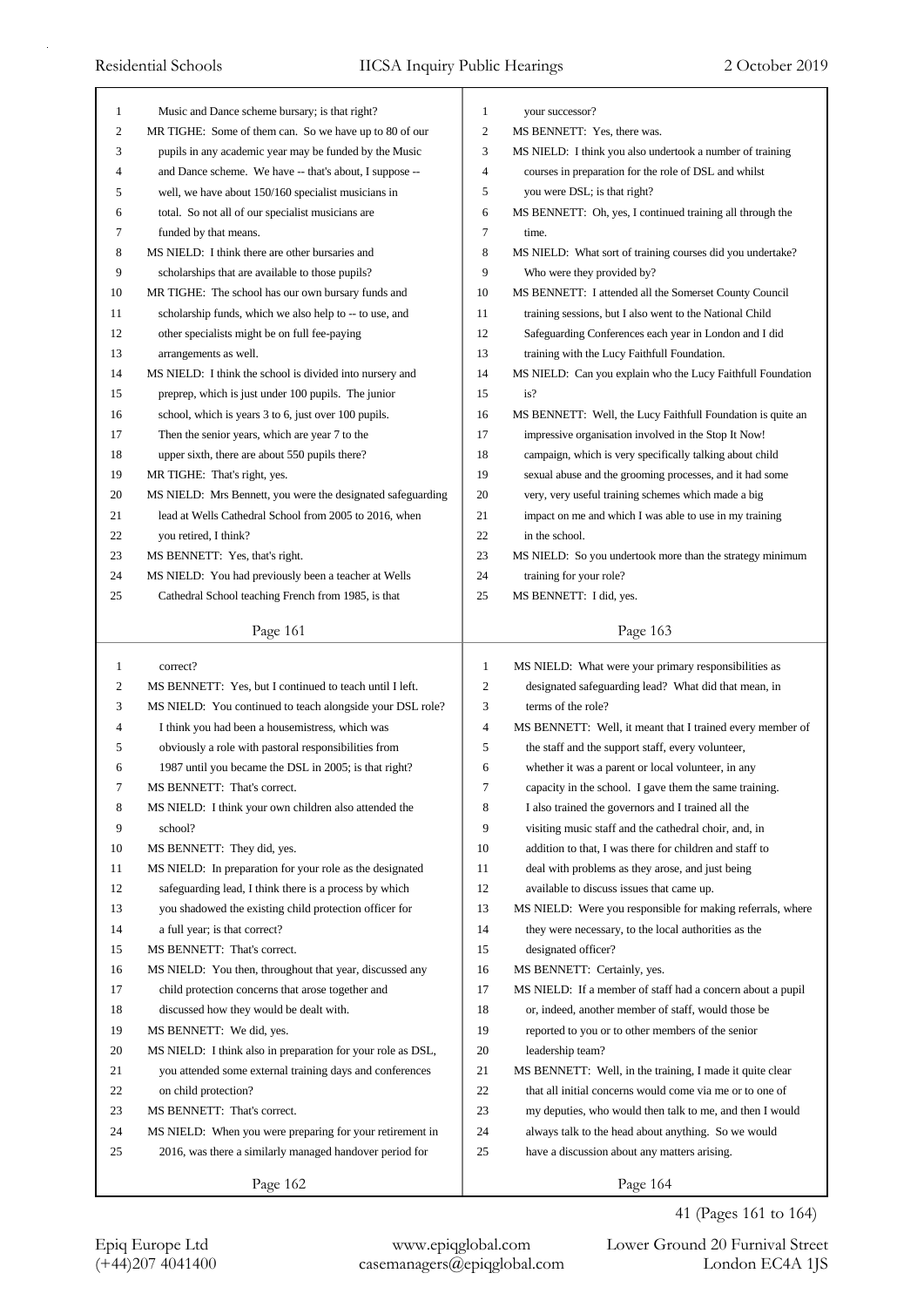| 1            | MS NIELD: How did the DSL role fit into the senior          | 1  | to that, I suppose it was just really supervision by the    |
|--------------|-------------------------------------------------------------|----|-------------------------------------------------------------|
| 2            | leadership team or senior management team within the        | 2  | head and by the deputy head, in as far as we would just     |
| 3            | school?                                                     | 3  | discuss everything as it came up.                           |
| 4            | MS BENNETT: Well, interestingly, when I began the role,     | 4  | MS NIELD: In terms of pay for the additional work of        |
| 5            | I was just a teacher, like anyone else. As the years        | 5  | the role and time to carry out your responsibilities,       |
| 6            | went by, the Keeping Children Safe in Education advised     | 6  | how was that organised?                                     |
| 7            | that the DSL should be on the leadership team, and I was    | 7  | MS BENNETT: It was quite simple. I was paid an allowance    |
| 8            | aware that I wasn't, but in discussions with the            | 8  | for my role, and I was given time on my timetable to        |
| 9            | leadership team, we thought that perhaps it was easier      | 9  | deal with the issues, a generous time allowance, and        |
| 10           | that I wasn't part of the leadership team at that time      | 10 | I was given protected time to do the training during the    |
| 11           | because I was very approachable from the community. But     | 11 | school day.                                                 |
| 12           | actually, as I -- I think it was in 2014 that I did         | 12 | MS NIELD: You have spoken about whole school training, that |
| 13           | become part of the management committee, and so I was       | 13 | every person working at the school was given training by    |
| 14           | part of the leadership team, in that sense.                 | 14 | you.                                                        |
| 15           | MS NIELD: I think there was a difference between the senior | 15 | MS BENNETT: Yes.                                            |
| 16           | management team and the senior leadership team? I don't     | 16 | MS NIELD: That was face-to-face training, rather than       |
| 17           | know if Mr Tighe can assist?                                | 17 | online?                                                     |
| 18           | MR TIGHE: The management of the school is slightly          | 18 | MS BENNETT: Face-to-face training. In fact, looking back    |
| 19           | different now compared to what it was in Helen's time.      | 19 | at the registers, I think I completed staff training        |
| 20           | At the current time, we've got -- as a result of some       | 20 | probably every two weeks, because, even if it was just      |
| 21           | management changes I have implemented since arriving        | 21 | a couple of people coming in as a volunteer, going on       |
| 22           | a year ago, we have got one senior management team, of      | 22 | a trip or new catering staff, new cleaners, quite           |
| 23           | which the current DSL is a member of that senior            | 23 | a quick turnover in some of the areas of the school,        |
| 24           |                                                             | 24 | I trained them all, and every two weeks.                    |
| 25           | management team.                                            | 25 |                                                             |
|              | Previously, there had been a senior leadership team         |    | MS NIELD: I think you've said in your witness statement     |
|              | Page 165                                                    |    | Page 167                                                    |
|              |                                                             |    |                                                             |
|              |                                                             |    |                                                             |
| $\mathbf{1}$ | and a senior management team in the school, of which        | 1  | that the content of the training was provided by the        |
| 2            | Helen, I believe, was on the senior management team, but    | 2  | local authority, but you added material to that that you    |
| 3            | that was slightly distinct from leadership. So              | 3  | had chosen because it highlighted the -- it was tailored    |
| 4            | historically, there's a slightly less -- it was             | 4  | to the environment, it highlighted the specific risks at    |
| 5            | a slightly different tiering, I suppose, which I have       | 5  | a specialist music school; is that right?                   |
| 6            | tried to ensure is clearer now since my arrival.            | 6  | MS BENNETT: Certainly. The Somerset County Council          |
|              | MS NIELD: Before you were a member of the senior management | 7  | material was good. It was very factual. It covered all      |
| 8            | team, did you encounter any difficulties in the fact        | 8  | the basics -- basic awareness training. But I felt          |
| 9            | that you were not part of the management team or the        | 9  | that -- well, as early as 1989 in the Children Act, we      |
| 10           | leadership team at the school, in terms of carrying out     | 10 | were aware of the dangers and risks involved in having      |
| 11           | your role as DSL?                                           | 11 | a specialist music school and a choir school within that    |
| 12           | MS BENNETT: Not really. Because if I needed the attention   | 12 | school, within the main academic school, and I think        |
| 13           | of the head, if I needed time to spend with a child or      | 13 | that it would be fair to say that, even right back in       |
| 14           | with an issue, I was given full support all the way         | 14 | 1989, we were paying particular attention to the risks      |
| 15           | through.                                                    | 15 | of these very intense relationships between musicians       |
| 16           | A couple of times, perhaps, things might not have           | 16 | and their students and the intensity and the closed         |
| 17           | been done as I would have suggested, but they were very     | 17 | community of the choir and having adults and children       |
| 18           | minor things.                                               | 18 | together.                                                   |
| 19           | MS NIELD: You said that you were given support all the way  | 19 | So we started pretty early looking at the risks             |
| 20           | through. What official support, in terms of supervision     | 20 | involved in these situations.                               |
| 21           | and so on, were you given as DSL at Wells Cathedral         | 21 | MS NIELD: In terms of the material provided by the local    |
| 22           | School?                                                     | 22 | authority, was that tailored to a residential school, or    |
| 23           | MS BENNETT: Well, I was supervised externally by            | 23 | was that another aspect that had to be addressed?           |
| 24           | a supervisor that was provided and paid for by the          | 24 | MS BENNETT: No, it wasn't, and that's where my extra        |
| 25           | school in the last couple of years of my time and, prior    | 25 | material was very important, because I wanted to talk to    |

42 (Pages 165 to 168)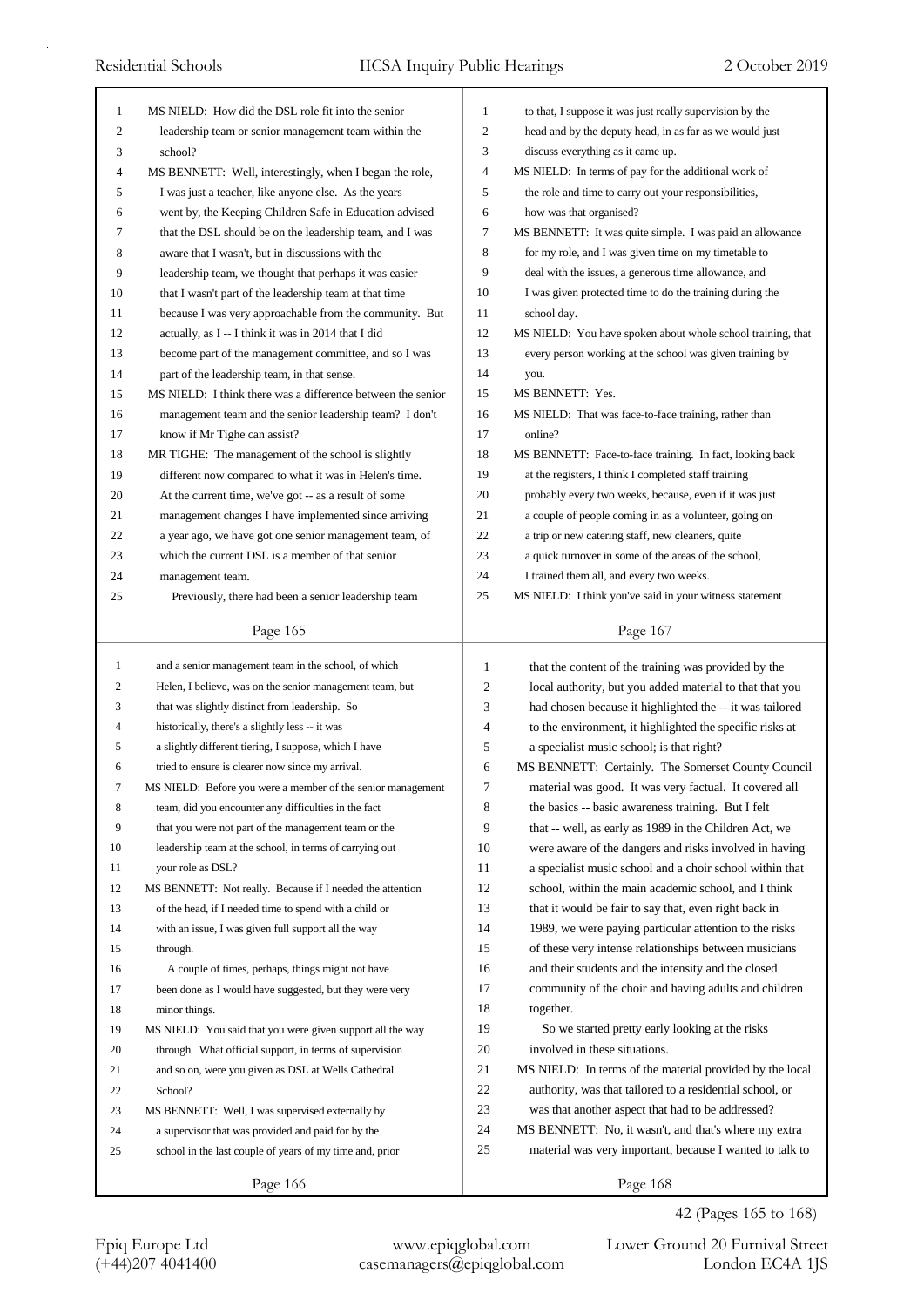| $\mathbf{1}$   | the staff and -- I mean, this is all the staff -- the     | $\mathbf{1}$   | concerns seriously and that everyone is approachable and    |
|----------------|-----------------------------------------------------------|----------------|-------------------------------------------------------------|
| $\mathfrak{2}$ | cleaners particularly, the groundsmen -- about the risks  | $\mathfrak{2}$ | that every member of staff, be they academic, music or      |
| 3              | of children being away from home and the risks            | 3              | support staff, children know that they can approach them    |
| 4              | associated with boarding, with children not being able    | $\overline{4}$ | with any concerns that they might have.                     |
| 5              | to necessarily go home every evening and talk to their    | 5              | But it also then means, more specifically, within           |
| 6              | parents about things that were going on.                  | 6              | the pastoral context of the school, we have recognised      |
| 7              | I also tailored the training to give guidance to          | $\tau$         | people who are crucial in the life of that child. So        |
| 8              | music teachers and how they could protect themselves and  | 8              | that might be, for example, their house parent, it might    |
| 9              | the children in terms of limited touch and so on, and     | 9              | be their tutor. Every child is part of a tutor group of     |
| 10             | keeping to the official channels of communication, being  | 10             | about 14 or so pupils.                                      |
| 11             | careful about trips and taking children in their cars.    | 11             | It might be the matron within the school, it might          |
| 12             | Quite simple things like that, and social media. All      | 12             | be our school nurses or school doctor, we have got          |
| 13             | those sorts of things where the very familiar and         | 13             | school counsellors. So all of these people would be         |
| 14             | intimate relationship between a music teacher and their   | 14             | part of the team that meet on a regular basis.              |
| 15             | student might -- where the boundaries between a normal    | 15             | So we have weekly meetings of the safeguarding              |
| 16             | teaching member of staff and a student might be a little  | 16             | teams, and then we, in addition, would have a termly        |
| 17             | bit blurred, I tried to make sure that they would be      | 17             | safeguarding meeting at which the safeguarding governor     |
| 18             | aware of those risks.                                     | 18             | also attends and I, as headmaster, would also attend        |
| 19             | MS NIELD: Mr Tighe, you have explained that the DSL at    | 19             | those meetings, and that's in addition to the education     |
| 20             | Wells Cathedral School is now part of the senior          | 20             | committee of the governing body that meet and it is an      |
| 21             | leadership team. Which members of staff make up the       | 21             | agenda item each term and safeguarding is also an agenda    |
| 22             | safeguarding team currently?                              | 22             | item at the full committee of the whole body of             |
| 23             | MR TIGHE: We have a designated safeguarding lead who is   | 23             | governors at the end of each term.                          |
| 24             | also deputy head (pastoral). He has around him a team     | 24             | MS NIELD: You have also said in your witness statement that |
| 25             | of six or seven other deputy safeguarding leads and we    | 25             | the Music and Dance scheme schools -- I think there are     |
|                |                                                           |                |                                                             |
|                | Page 169                                                  |                | Page 171                                                    |
|                |                                                           |                |                                                             |
|                |                                                           |                |                                                             |
| $\mathbf{1}$   | try to make sure -- all of whom are trained to the level  | $\mathbf{1}$   | eight of them in the UK, so that includes dance schools     |
| $\overline{c}$ | of a DSL, so they have level 3 training. We try to        | 2              | as well as specialist music schools -- meet regularly to    |
| 3              | ensure that those deputy safeguarding leads are part of   | 3              | discuss a number of common issues, including                |
| 4              | specific areas of the school, so we have a deputy         | 4              | safeguarding. What shape is that taking in terms of         |
| 5              | safeguarding lead for boarding, a deputy safeguarding     | 5              | safeguarding?                                               |
| 6              | lead within the junior school, a deputy safeguarding      | 6              | MR TIGHE: In my time, I have only been the head of an MDS   |
| 7              | lead within the music department and, in an attempt to    | Ί              | school for a year, but, in my time, there's been termly     |
| 8              | make sure that all the different facets of the school,    | 8              | meetings of the heads of those Music and Dance schools      |
| 9              | all the different departments of the school, there's      | 9              | which address a whole range -- and the agendas for those    |
| 10             | a specific person with a particular oversight of          | 10             | meetings might address a whole range of issues,             |
| 11             | safeguarding. They all fall under the responsibility      | 11             | including safeguarding. Then I believe that in              |
| 12             | and the line management of the main school designated     | 12             | 2018/2017, there was a form of a safeguarding               |
| 13             | safeguarding lead, but it allows us to have as broad      | 13             | submeeting, as it were, of safeguarding leads within the    |
| 14             | a team as possible around the issue of safeguarding and   | 14             | MDS schools with the intention they would meet twice        |
| 15             | often we find it's really important that more than one    | 15             | a year to discuss specifically any safeguarding practice    |
| 16             | person is thinking about particular issues or particular  | 16             | or sharing of issues and sharing of concerns, and that      |
| 17             | concerns and we are having a team that makes it very,     | 17             | usually has taken place with the designated safeguarding    |
| 18             | very possible.                                            | 18             | lead attending that particular meeting.                     |
| 19             | MS NIELD: You have said in your witness statement that at | 19             | MS NIELD: Mrs Bennett, I'd like to ask you some questions   |
| 20             | Wells you used the team around the child approach to      | 20             | about raising safeguarding awareness at the school          |
| 21             | pastoral care and safeguarding. What does that mean,      | 21             | whilst you were designated safeguarding lead. You have      |
| 22             | exactly?                                                  | 22             | identified within your witness statement a number of        |
| 23             | MR TIGHE: I think, in a sense, it's a reflection of       | 23             | what you describe as turning points at the school in        |
| 24             | the ethos -- the policy that it's everyone's              | 24             | terms of awareness of safeguarding and improving            |
| 25             | responsibility at the school to take safeguarding         | 25             | safeguarding and understanding.                             |
|                | Page 170                                                  |                | Page 172                                                    |

Page 172

Epiq Europe Ltd www.epiqglobal.com Lower Ground 20 Furnival Street<br>
(+44)207 4041400 casemanagers@epiqglobal.com London EC4A 1JS Lower Ground 20 Furnival Street

43 (Pages 169 to 172)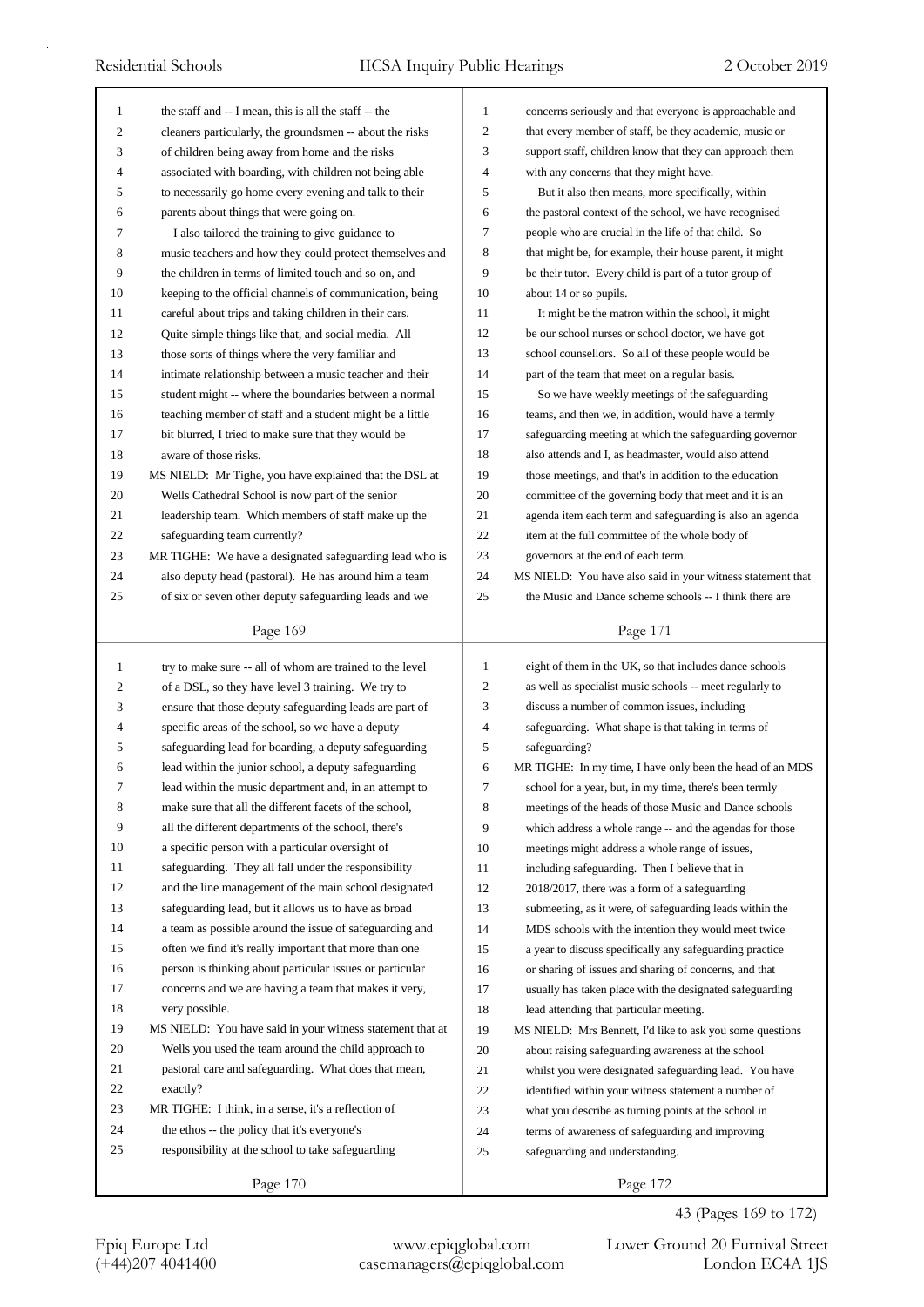| 1            | You mentioned earlier the Lucy Faithfull Foundation        | 1              | and I tried to keep in touch with them, and that                                                               |
|--------------|------------------------------------------------------------|----------------|----------------------------------------------------------------------------------------------------------------|
| 2            | and the Stop It Now! campaign and the fact that you had    | $\mathfrak{2}$ | included having lunch with people, you know, visiting                                                          |
| 3            | attended training and you then were able to use that       | 3              | music staff, making sure I knew the catering staff's                                                           |
| 4            | training to staff -- I think you invited the Stop It       | $\overline{4}$ | name and so on, things like that.                                                                              |
| 5            | Now! campaign to come into the school and deliver          | 5              | MS NIELD: You mentioned a case where there was a member of                                                     |
| 6            | a presentation; is that correct?                           | 6              | staff from the school who was imprisoned in relation to                                                        |
| 7            | MS BENNETT: That's correct.                                | $\tau$         | sexual offences against a child at the school, and that                                                        |
| 8            | MS NIELD: What was the impact on staff of that?            | 8              | was Mr Julien Bertrand, who was convicted, I think, in                                                         |
| 9            | MS BENNETT: Well, the presentation itself, which was given | 9              | 2006, the abuse having been disclosed in 2005. I think                                                         |
| 10           | by Donald Findlater, came on the back of our having        | 10             | as soon as those offences were disclosed, Mr Bertrand                                                          |
| 11           | experienced the imprisonment of a member of staff for      | 11             | was suspended from the school --                                                                               |
| 12           | abuse against a student. At that time, the staff was       | 12             | MS BENNETT: He was.                                                                                            |
| 13           | deeply shocked by what had happened because they were      | 13             | MS NIELD: -- and the police were notified and began an                                                         |
| 14           | aware that they had been groomed by this -- by the man,    | 14             | investigation.                                                                                                 |
| 15           | the member of staff, and that this had happened under      | 15             | MS BENNETT: Yes.                                                                                               |
| 16           | their noses, as it were. So it was a very important        | 16             | MS NIELD: You say that, on reflection, there was                                                               |
| 17           | moment for us to just revise our practices, and this       | 17             |                                                                                                                |
|              |                                                            | 18             | consideration of the way that Mr Bertrand had groomed,<br>effectively, members of the school community and not |
| 18           | material from the Lucy Faithfull Foundation was very       |                |                                                                                                                |
| 19           | hard hitting, and it talked about how people who want to   | 19             | only the victim in that case.                                                                                  |
| 20           | have sex with children will do anything to groom           | 20             | MS BENNETT: Yes.                                                                                               |
| 21           | a network of people at a school, and parents, in order     | 21             | MS NIELD: You say in your witness statement that you                                                           |
| 22           | to achieve their aim.                                      | 22             | believe his conviction opened staff eyes to unseen                                                             |
| 23           | We began to recognise that this is what had happened       | 23             | dangers. Wells Cathedral School is a small school,                                                             |
| 24           | to us, and thereafter it was actually quite easy for me    | 24             | relatively speaking. Do you think there was perhaps                                                            |
| 25           | to speak with authority, because everybody knew what the   | 25             | a sense that everybody knows everybody and that sort of                                                        |
|              | Page 173                                                   |                | Page 175                                                                                                       |
|              |                                                            |                |                                                                                                                |
|              |                                                            |                |                                                                                                                |
| $\mathbf{1}$ | dangers were, and so I think that it would be true to      | $\mathbf{1}$   | thing couldn't happen here, prior to that case having                                                          |
| 2            | say that, when I led these training sessions, people       | $\mathfrak{2}$ | taken place?                                                                                                   |
| 3            | were very respectful, and for a couple of years, I used    | 3              | MS BENNETT: Well, I think that nobody really wants to think                                                    |
| 4            | the materials with new members of staff as they joined,    | 4              | that that sort of thing would happen in their                                                                  |
| 5            | but because the training I did was every three years,      | 5              | establishment. Actually, people -- nobody wants to                                                             |
| 6            | I tried to vary it, because I didn't want it to be         | 6              | believe that that could happen. That would be the norm.                                                        |
| 7            | boring, I didn't want it to lose its impact.               | 7              | MS NIELD: Is it right to say that you became DSL, I think,                                                     |
| 8            | And so I used -- I used some clips -- for one              | 8              | designated safeguarding lead, very shortly before the                                                          |
| 9            | session particularly, I used some clips from the           | 9              | abuse was in fact disclosed --                                                                                 |
| 10           | Channel 4 film "Chosen", which is a film where adults in   | 10             | MS BENNETT: Yes, there was a little bit of crossover                                                           |
| 11           | their 50s reflect on abuse that had taken place in the     | 11             | between my predecessor and me because she became ill.                                                          |
| 12           | '60s at a school, Caldicott School, and they had been      | 12             | So I was sort of training that year and then she was ill                                                       |
| 13           | traumatised by this, and they talked so openly about it.   | 13             | and I sort of took over a little bit before, I think.                                                          |
| 14           | I took some clips from this film and included this in      | 14             | I'm a bit vague on those -- on that time, but yeah.                                                            |
| 15           | the training, and it made a lot of sense to people.        | 15             | MS NIELD: You have been able to go back through notes and                                                      |
| 16           | Then, latterly, I used some of the awful local             | 16             | records that were made at the time. It seems that there                                                        |
| 17           | stories that had happened in Somerset to bring the point   | 17             | were a number of -- perhaps we can call them low-level                                                         |
| 18           | home. I just didn't really hold back on the dangers        | 18             | concerns reported about Mr Bertrand's behaviour with                                                           |
| 19           | that were out there. I just tried to keep child            | 19             | both that particular boy, RS-A202, but also generally in                                                       |
| 20           | protection and safeguarding a bit of a buzz in the         | 20             | terms of blurring boundaries in terms of bending the                                                           |
| 21           | school, because I wanted people to be part of a team.      | 21             | rules at school and so on?                                                                                     |
| 22           | I wanted everybody to be involved.                         | 22             | MS BENNETT: Yes, certainly. Looking back through the file,                                                     |
| 23           | I just tried to keep in touch with every member of         | 23             | I observed a number of concerns raised by staff, not to                                                        |
| 24           | the school. I think I was in an unusual situation          | 24             | me, because I wasn't the DSL at the time, and I did                                                            |
| 25           | because, because I trained everybody, I knew everybody,    | 25             | raise a concern myself when I wasn't DSL, and referred                                                         |
|              | Page 174                                                   |                | Page 176                                                                                                       |

44 (Pages 173 to 176)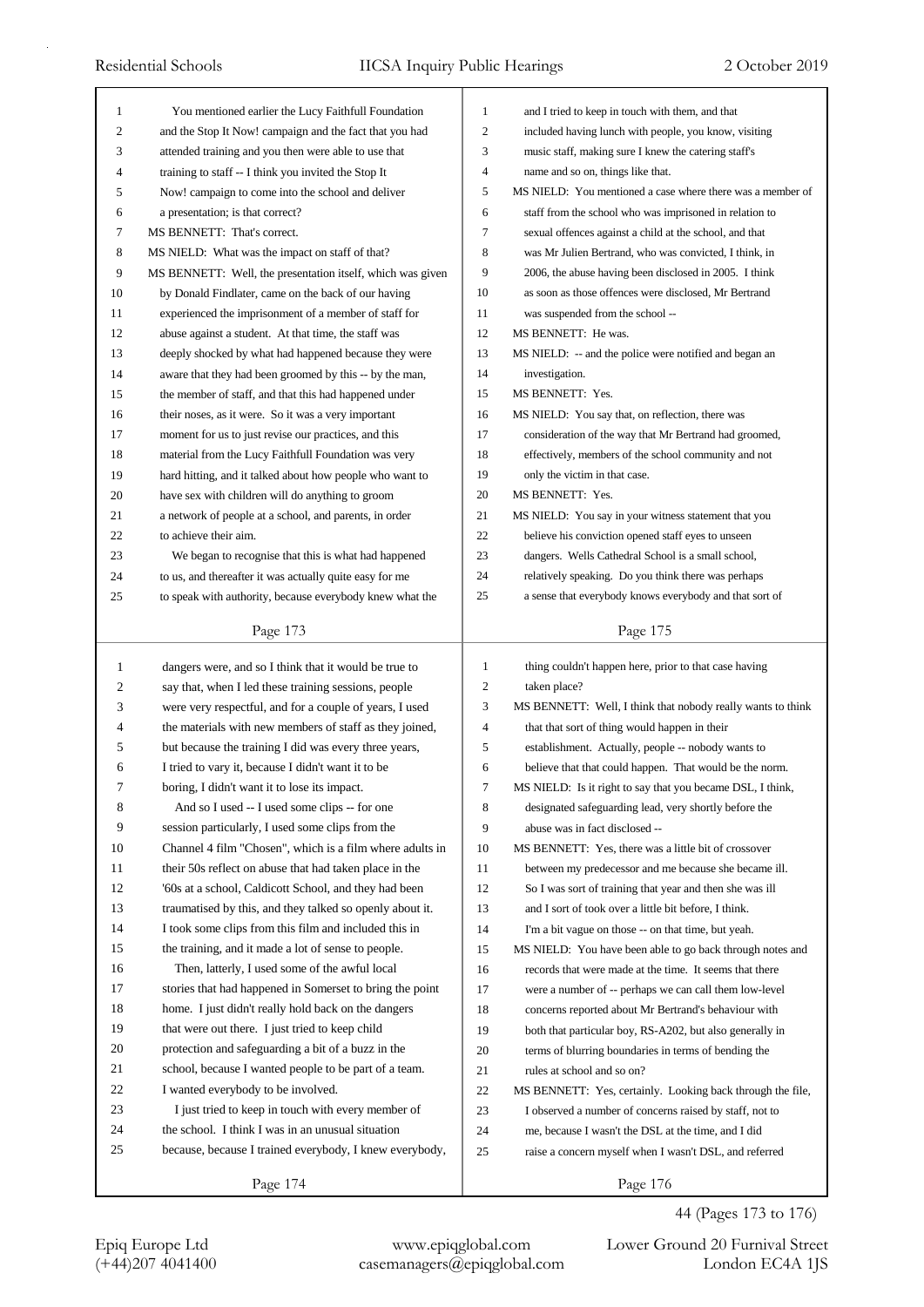| $\mathbf{1}$     | that to the leadership team myself.                                                                            | 1              | something was not right, and to ask themselves not "What                                                       |
|------------------|----------------------------------------------------------------------------------------------------------------|----------------|----------------------------------------------------------------------------------------------------------------|
| $\overline{2}$   | There were things that people observed in his                                                                  | $\overline{2}$ | if I'm wrong?", but, "What if I'm right?" Is that                                                              |
| 3                | behaviour that gave concern, but at every stage we were                                                        | 3              | correct?                                                                                                       |
| 4                | reassured by the parents, the child's parents, the                                                             | 4              | MS BENNETT: It is.                                                                                             |
| 5                | student's parents, that he was a great family friend, he                                                       | 5              | MS NIELD: How was that message received by the staff?                                                          |
| 6                | was like a son to them, and we were just reassured over                                                        | 6              | MS BENNETT: At the end of most of the training sessions,                                                       |
| 7                | and over again, and even though matrons and cleaners and                                                       | 7              | one or two people would stay behind to talk to me about                                                        |
| 8                | members of staff, including me, were suspicious of him,                                                        | 8              | something. They knew where I was. I was very, very                                                             |
| 9                | we were stopped by this sort of -- this family                                                                 | 9              | visible in the school, and people would often just talk                                                        |
| 10               | relationship that was reassuring us at every point that                                                        | 10             | something through with me, and I encouraged them to do                                                         |
| 11               | this was a normal -- this was fine.                                                                            | 11             | this, because, in the end, you can't see, you can't                                                            |
| 12               | At one point, the parents colluded with an incident                                                            | 12             | identify what a paedophile looks like, but you can just                                                        |
| 13               | to say that -- we were concerned that the child was                                                            | 13             | watch behaviour, and I encouraged the staff to look                                                            |
| 14               | upset and the parents said, "No, it's fine", and they                                                          | 14             | across and watch behaviour of children and their                                                               |
| 15               | colluded with Julien Bertrand and the child to put our                                                         | 15             | colleagues. It isn't a nice thing to do, but I just                                                            |
| 16               | minds at rest. So even though our eyes were open, we                                                           | 16             | said, "Just talk to me if you have any concerns".                                                              |
| 17               | couldn't see what was there.                                                                                   | 17             | MS NIELD: Was your experience that staff did do that?                                                          |
| 18               | MS NIELD: You say that in the aftermath of that case, once                                                     | 18             | MS BENNETT: People did. They did.                                                                              |
| 19               | the abuse was disclosed and the full story became clear,                                                       | 19             | MS NIELD: Mr Tighe, I would like you to comment, if you                                                        |
| 20               | that sharpened your practices in terms of noticing                                                             | 20             | can, on what Mrs Bennett has told us about that level of                                                       |
| 21               | grooming behaviour. I think some school policies and                                                           | 21             | awareness raising within the school and involving the                                                          |
| 22               | practices changed as a result of that, and you                                                                 | 22             | whole school, the whole staff. Are staff currently                                                             |
| 23               | introduced what you refer to in your witness statement                                                         | 23             | receiving training that's tailored to the specific                                                             |
| 24               | as "Guidelines for Safer Working Practice". We don't                                                           | 24             | challenges of a residential specialist music school?                                                           |
| 25               | have a copy of that 2005 document. What does it cover                                                          | 25             | MR TIGHE: Well, a lot of what Helen has said is still very                                                     |
|                  |                                                                                                                |                |                                                                                                                |
|                  | Page 177                                                                                                       |                | Page 179                                                                                                       |
|                  |                                                                                                                |                |                                                                                                                |
| $\mathbf{1}$     | and set out in terms of staff/student interactions and                                                         | $\mathbf{1}$   | much current practice in the school. So we make it very                                                        |
| $\boldsymbol{2}$ | what's acceptable?                                                                                             | $\mathfrak{2}$ | clear in all our training that we have a "it could                                                             |
| 3                | MS BENNETT: Well, it had quite a lot guidance in, actually,                                                    | 3              | happen here" mentality, and that that is a message that                                                        |
| $\overline{4}$   | but one of the things that we particularly wanted to                                                           | 4              | we want all our staff to be aware of.                                                                          |
| 5                | rule out was the sort of touchy-feely climate where                                                            | 5              | We do -- we are conscious of our -- the fact that we                                                           |
| 6                | children would play-fight with members of staff and                                                            | 6              | have a number of different departments within the                                                              |
| 7                |                                                                                                                | 7              | school, we are a specialist music school, we are                                                               |
| $\,$ 8 $\,$      | hugging and kissing, all that sort of thing.<br>In the training thereafter, I said very clearly to             | 8              | a residential school, we do have overseas pupils, and                                                          |
| 9                | the members of staff in front of me, "We are not                                                               | 9              | therefore we recognise that that does create certain                                                           |
| 10               | a touchy-feely school. We don't hug and kiss our                                                               | 10             |                                                                                                                |
| 11               | children, and even if the child is 18, a day student,                                                          | 11             | additional risks and we try and make sure, therefore,<br>that we enunciate those risks in our training to make |
| 12               | and you're meeting them socially outside, you cannot                                                           | 12             | sure that, particularly if staff are arriving from                                                             |
| 13               |                                                                                                                | 13             |                                                                                                                |
| 14               | have sex with them", and they just remembered that, and<br>it was quite a blunt thing to say, but I did say it | 14             | another school, perhaps, that hadn't been a residential                                                        |
| 15               | every single time.                                                                                             | 15             | school, they realise in our context there are additional                                                       |
|                  |                                                                                                                |                | safeguarding factors that might -- that need to be taken                                                       |
| 16               | MS NIELD: There is sometimes perceived to be a tension                                                         | 16             | into account which perhaps they hadn't had to consider                                                         |
| 17<br>18         | within schools between reporting a sense that things                                                           | 17             | in a previous school, for example.                                                                             |
|                  | might not be quite right, a nagging doubt, where staff                                                         | 18             | So absolutely just trying to ensure that, within our                                                           |
| 19               | may be acting entirely innocently, and there may be                                                            | 19             | context, what is our context, explaining that to staff,                                                        |
| 20               | sometimes perceived a tension between speaking up about                                                        | 20             | and making sure that, again, the level of concern --                                                           |
| 21               | concerns and not making an allegation against someone                                                          | 21             | I think one of the things that we are very conscious of                                                        |
| 22               | who may be innocent of any wrongdoing. You say in your                                                         | 22             | is vigilance, and everyone keeping an eye on everything,                                                       |
| 23               | witness statement that when you were delivering                                                                | 23             | and if anyone has any concern, bringing that forward --                                                        |
| 24<br>25         | safeguarding training to staff, you encouraged them to                                                         | 24             | these days, we have a slightly more formalised version                                                         |
|                  | report any concerns that they had where they felt that                                                         | 25             | of what Helen's system was in her time as DSL, in that                                                         |

45 (Pages 177 to 180)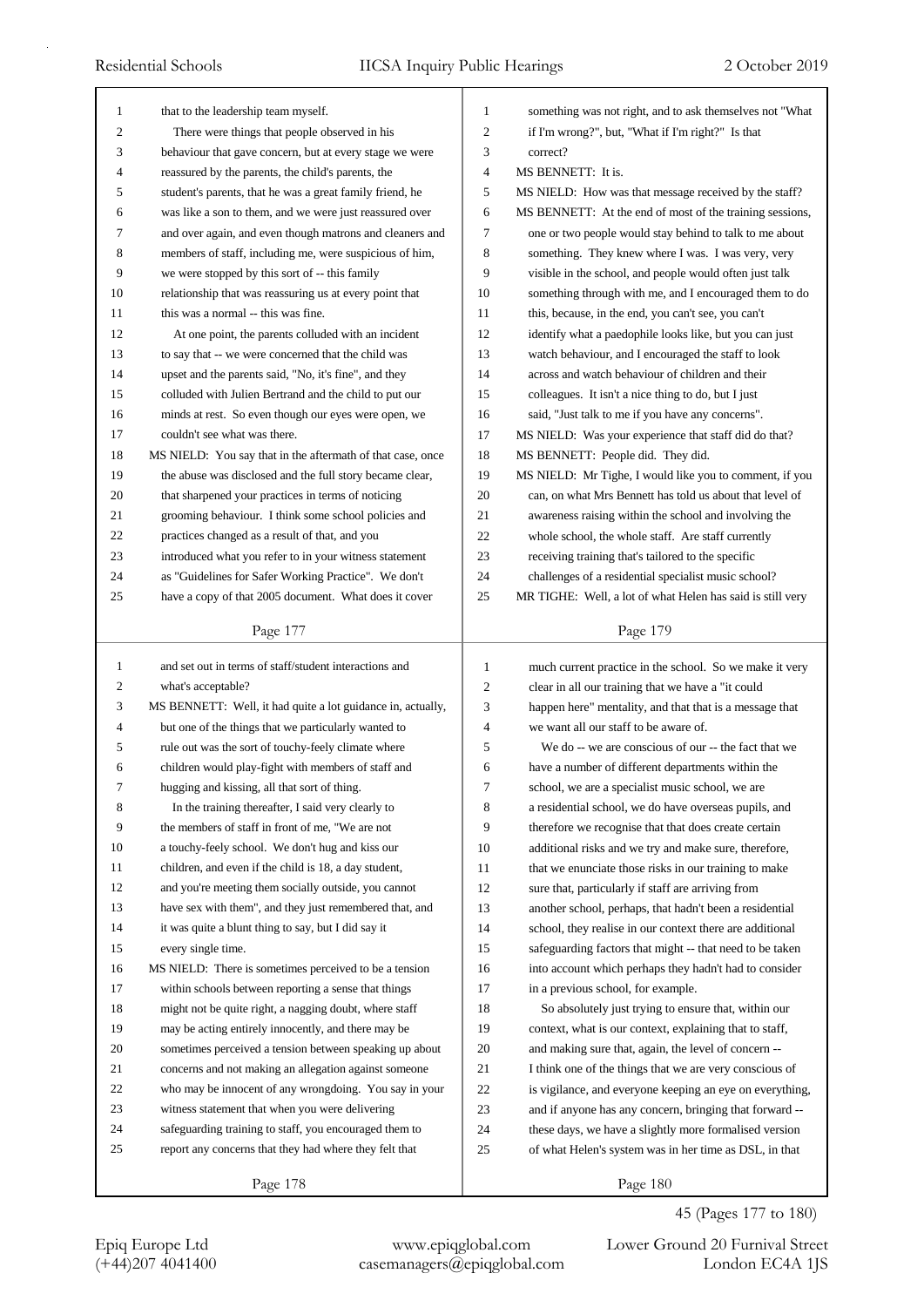| $\mathbf{1}$ | people can still go to the DSL, they can still go to the    | $\mathbf{1}$   | MS NIELD: And comments made by the boys about the closeness |
|--------------|-------------------------------------------------------------|----------------|-------------------------------------------------------------|
| 2            | DSL's deputies and speak to them directly about any         | $\overline{c}$ | of the relationship between this staff member and           |
| 3            | concerns, but we also now have an online platform called    | 3              | certain boys?                                               |
| 4            | a neutral notification form which the school introduced     | $\overline{4}$ | MS BENNETT: Certainly, yes. In fact, at quite an early      |
| 5            | about three years ago, I think, which is on the front       | 5              | stage, he was asked not to be volunteering -- he was not    |
| 6            | page of the school portal, as it were, and that would       | 6              | volunteering in the boarding house and was not employed     |
| 7            | allow any member of staff to just make either               | 7              | at the school anymore, but of course, because of            |
| 8            | a self-report or a report about something they had          | 8              | the proximity of his residence, there was still             |
| 9            | noticed. These are all notified directly to the DSL and     | 9              | crossover between the boys, and it always seemed to be      |
| 10           | a central record is kept.                                   | 10             | the same group of boys. So I was just being vigilant        |
| 11           | Then they are able to monitor that and, if there is         | 11             | about that.                                                 |
| 12           | any accumulation of low-level concerns, they're able to     | 12             | MS NIELD: There came a point, I think, where F23 was no     |
| 13           | kind of risk assess that and understand whether there is    | 13             | longer employed by the school but continued to have         |
| 14           | something more happening as a result of a number of         | 14             | a role within the cathedral, so continued to come into      |
| 15           | low-level concerns potentially coming forward.              | 15             | contact with certainly the choristers at the school and     |
| 16           | MS NIELD: I wonder, Mrs Bennett, if I can ask you now about | 16             | lived very close to the school.                             |
| 17           | the way that you monitored low-level concerns or            | 17             | MS BENNETT: Yes.                                            |
| 18           | recorded low-level concerns, and perhaps an example is      | 18             | MS NIELD: You noted in your witness statement there were    |
| 19           | a particular member of staff about whom you had             | 19             | six or seven occasions when teaching staff, house           |
| 20           | concerns, RS-F23. It is perhaps an illustration of what     | 20             | parents or cleaners spoke to you about their concerns       |
| 21           | those low-level concerns can be.                            | 21             | that children, for example, were visiting him in his        |
| 22           | When you had concerns about a member of staff that          | 22             | house, although that was against the cathedral rules,       |
| 23           | were below the threshold for referring to the local         | 23             | getting lifts in his car or that he was seen larking        |
| 24           | authority designated officer, there wasn't the              | 24             | about with the choristers in the cathedral, and so on.      |
| 25           | formalised system of Mr Tighe's. How did you record         | 25             | When you drew those concerns to the attention of            |
|              |                                                             |                |                                                             |
|              | Page 181                                                    |                | Page 183                                                    |
|              |                                                             |                |                                                             |
|              |                                                             |                |                                                             |
| $\mathbf{1}$ | those concerns? How did that work?                          | $\mathbf{1}$   | the school's senior management in the summer of 2009 --     |
| 2            | MS BENNETT: Looking back through my notes of the last --    | 2              | this is paragraphs 9.23 and 9.24 in your witness            |
| 3            | well, of ten years, I noticed there was, in connection      | 3              | statement -- how were senior management responding to       |
| 4            | with F23, a lot of rule bending and blurring of             | 4              | your concerns?                                              |
| 5            | boundaries, and I had lots and lots of references to        | 5              | MS BENNETT: Well, sympathetically, but there wasn't very    |
| 6            | this over the years, and I would raise these with the       | 6              | much we could do, other than talk to him about              |
| 7            | head and with the deputy head from time to time, and F23    | 7              | boundaries.                                                 |
| 8            | would be reminded of the rules and spoken to about the      | 8              | MS NIELD: Were those concerns brought to the attention of   |
| 9            | rules. Sometimes F23 was indignant, sometimes               | 9              | the cathedral's safeguarding --                             |
| 10           | apologetic. But, nevertheless, I don't know what --         | 10             | MS BENNETT: Yes, they were.                                 |
| 11           | I won't know what was going on, but I just was vigilant,    | 11             | MS NIELD: By you or by --                                   |
| 12           | and --                                                      | 12             | MS BENNETT: By me.                                          |
| 13           | MS NIELD: How did you record the concerns? Was it making    | 13             | MS NIELD: You said, regarding that, that you felt there was |
| 14           | notes?                                                      | 14             | a reluctance by the cathedral to sanction one of their      |
| 15           | MS BENNETT: I just made notes. I made notes and dated them  | 15             | employees who was persistently breaking the rules in        |
| 16           | and made notes of the actions, made notes of the letters    | 16             | relation to having students in the house. Were you able     |
| 17           | sent, involved the cathedral and involved the leadership    | 17             | to speak to anyone at the cathedral about that?             |
| 18           | team.                                                       | 18             | MS BENNETT: I was, and I was disappointed that they didn't  |
| 19           | MS NIELD: So these were concerns, if we can summarise them  | 19             | sanction and give a warning, a last warning, for            |
| 20           | as the blurring of the boundaries -- horseplay between      | 20             | example, because I felt it would have been a good           |
| 21           | this member of staff and certain boys at the school,        | 21             | example to the whole cohort of the choir, that they         |
| 22           | going into the dormitories late at night and early in       | 22             | shouldn't use their private accommodation to have music     |
| 23           | the morning, where he had a volunteer role but not          | 23             | lessons, and so on.                                         |
| 24           | a paid staff role; is that right?                           | 24             | Whilst they listened to me and they were sympathetic        |
| 25           | MS BENNETT: Yes.                                            | 25             | and they also sent letters, they didn't ever issue          |
|              | Page 182                                                    |                | Page 184                                                    |

46 (Pages 181 to 184)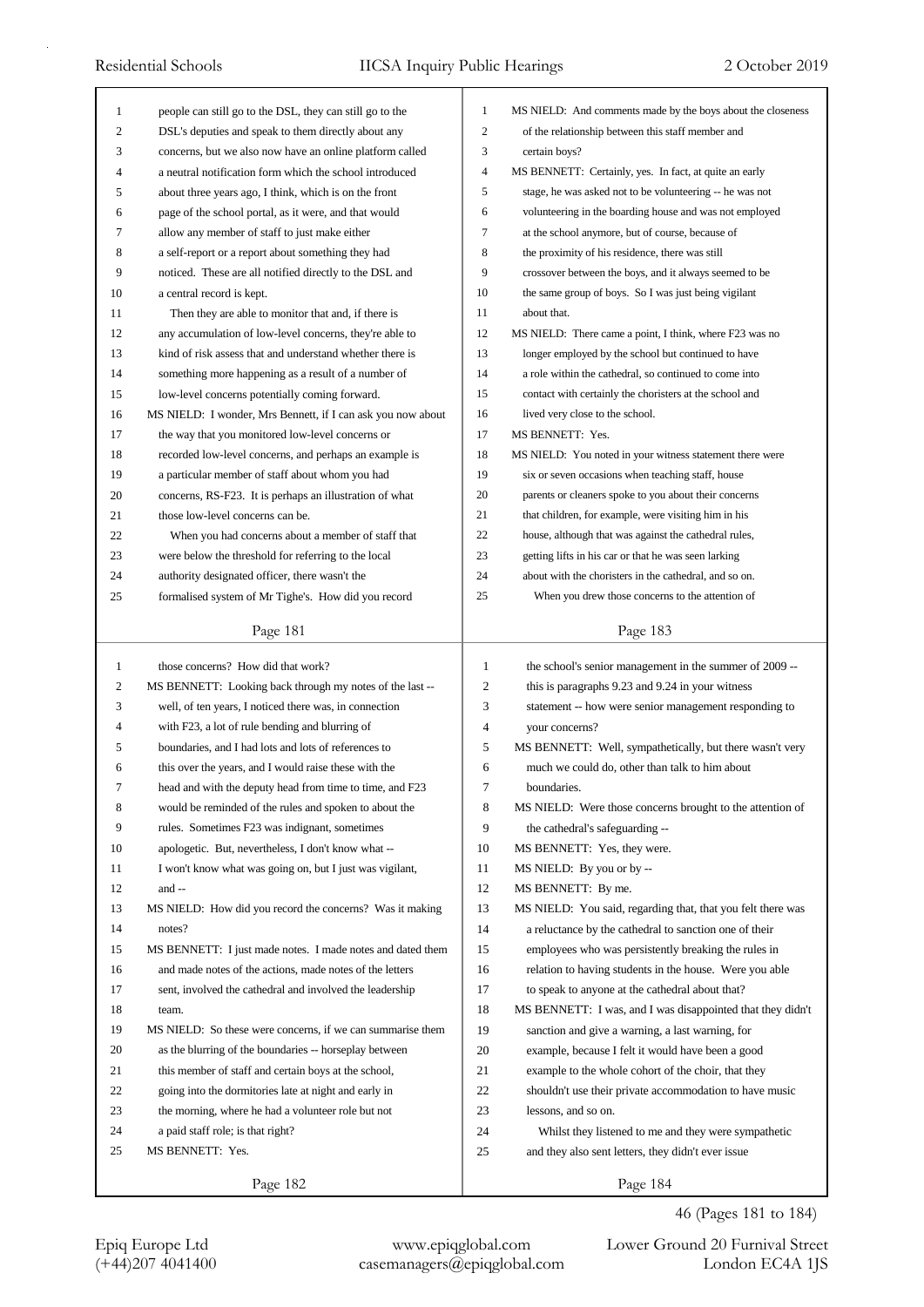| $\mathbf{1}$   | a sanction, and I was disappointed about that. But         | $\mathbf{1}$ | think we probably do need to get up the full agreement.   |
|----------------|------------------------------------------------------------|--------------|-----------------------------------------------------------|
| $\overline{c}$ | I have been pleased to see that, subsequently, the rules   | 2            | But it notes that there is a threshold for referral of    |
| 3              | have seriously tightened up about the accommodation in     | 3            | safeguarding concerns to the local authority, which is    |
| 4              | Vicars' Close where the male members of the choir live,    | 4            | where there is an allegation that a person has behaved    |
| 5              | and they have different contracts that they have to sign   | 5            | in a way that may have harmed a child or has behaved      |
| 6              | every year about children entering their homes for music   | 6            | towards a child in a way that indicates they may pose     |
| 7              | lessons, and so on.                                        | 7            | a risk of harm to children, or has possibly committed     |
| 8              | MS NIELD: I think, Mr Tighe, in terms of safeguarding      | 8            | a criminal offence towards a child.                       |
| 9              | between the school and the cathedral, there is now         | 9            | It states that where there are safeguarding concerns      |
| 10             | a written partnership agreement; is that correct?          | 10           | falling short of that threshold, they should be dealt     |
| 11             | MR TIGHE: Yes, that is correct. So we are very conscious   | 11           | with by cathedral safeguarding staff if those issues      |
| 12             | that -- it mainly falls to our choristers, so all the      | 12           | have arisen within the cathedral, and they will make      |
| 13             | choristers at the cathedral are educated at the            | 13           | a decision about how to handle such concerns and whether  |
| 14             | Cathedral School, and, therefore, during the school day,   | 14           | to use disciplinary processes.                            |
| 15             | as it were, they come under the school's responsibility,   | 15           | So where the school raises a safeguarding concern         |
| 16             | but when they're performing their duties within the        | 16           | below the referral threshold about the behaviour of       |
| 17             | cathedral, they fall under the cathedral's                 | 17           | cathedral staff towards the school's children, is it      |
| 18             | responsibility.                                            | 18           | still a matter for the cathedral safeguarding team to     |
| 19             | I think what we were keen to do is to codify, as it        | 19           | decide how to deal with that, whether to issue            |
| 20             | were, what had been happening in practice, which is that   | 20           | disciplinary sanctions and so on?                         |
| 21             | there was close liaison between the cathedral and the      | 21           | MR TIGHE: Yes, it would. So those thresholds are national |
| 22             | school in terms of safeguarding arrangements and making    | 22           | thresholds that we would abide by. If the assessment      |
| 23             | sure that children were safe, but perhaps nothing          | 23           | were to fall below those thresholds, then, yes. If it     |
| 24             | formally in place to demonstrate what was happening. So    | 24           | was a cathedral employee, I would expect the cathedral    |
| 25             | we put in the partnership which we hoped would be one      | 25           | safeguarding team to take the risk assessment and to      |
|                |                                                            |              |                                                           |
|                | Page 185                                                   |              | Page 187                                                  |
|                |                                                            |              |                                                           |
|                |                                                            |              |                                                           |
| 1              | way of codifying and demonstrating the very close          | 1            | determine the next course of action.                      |
| 2              | liaison we have between the safeguarding team at the       | 2            | MS NIELD: So would it be open to the cathedral to take    |
| 3              | school and the safeguarding team at the cathedral.         | 3            | a less serious view of the behaviour than the school's    |
| $\overline{4}$ | MS NIELD: You have had an opportunity, I think, of reading | 4            | safeguarding team might have done?                        |
| 5              | Mrs Bennett's witness statement that sets out the detail   | 5            | MR TIGHE: I believe currently probably not, no, because   |
| 6              | about the issues that arose with F23. How would those      | 6            | I think, although the cathedral operates under            |
| Ί              | sort of issues, if they arose now, be dealt with under     | 7            | a separate safeguarding policy, the Church of England     |
| 8              | the agreement? Would they meet those circumstances?        | 8            | has its own child protection policies which are distinct  |
| 9              | MR TIGHE: If something like that were to occur now, there  | 9            | from KCSIE which schools are obligated to, nonetheless    |
| 10             | would be an automatic sharing of information between the   | 10           | they are -- they have high thresholds as well. The kind   |
| 11             | cathedral and the school. So, if something happened        | 11           | of -- there is commonality between the two policies,      |
| 12             | under school -- on school territory that involved          | 12           | even if they are not exactly the same policy.             |
| 13             | a cathedral employee, we would notify the safeguarding     | 13           | But I think also, under the terms of the partnership      |
| 14             | team at the cathedral, and vice versa; if it happened on   | 14           | agreement, I would expect, with my DSL, to be kept        |
| 15             | cathedral territory and involved a chorister, the school   | 15           | informed at all stages of what was happening on -- you    |
| 16             | would be notified.                                         | 16           | know, what steps the safeguarding team were taking at     |
| 17             | We would then make sure that the DSL in the school         | 17           | the cathedral and, therefore, if I or the DSL or anyone   |
| 18             | and the cathedral safeguarding officer were in liaison     | 18           | else in the school's safeguarding team felt that to be    |
| 19             | and we would make sure a submission, where appropriate,    | 19           | inappropriate or not of sufficient severity, then we      |
| 20             | would be made to the LADO.                                 | 20           | would raise that as a concern, and I -- you know, that's  |
| 21             | We would, between us, decide whether that submission       | 21           | the nature of the partnership, to make sure that we have  |
| 22             | came from the school or from the cathedral, but we would   | 22           | got open and frank discussion between the two             |
| 23             | be sure that, at every stage, we knew what each other      | 23           | institutions.                                             |
| 24             | was doing and that we were working in partnership on it.   | 24           | MS NIELD: It has also been noted in the school cathedral  |
| 25             | MS NIELD: I don't know if we need to get up -- I don't     | 25           | safeguarding partnership agreement that more robust       |
|                | Page 186                                                   |              | Page 188                                                  |

47 (Pages 185 to 188)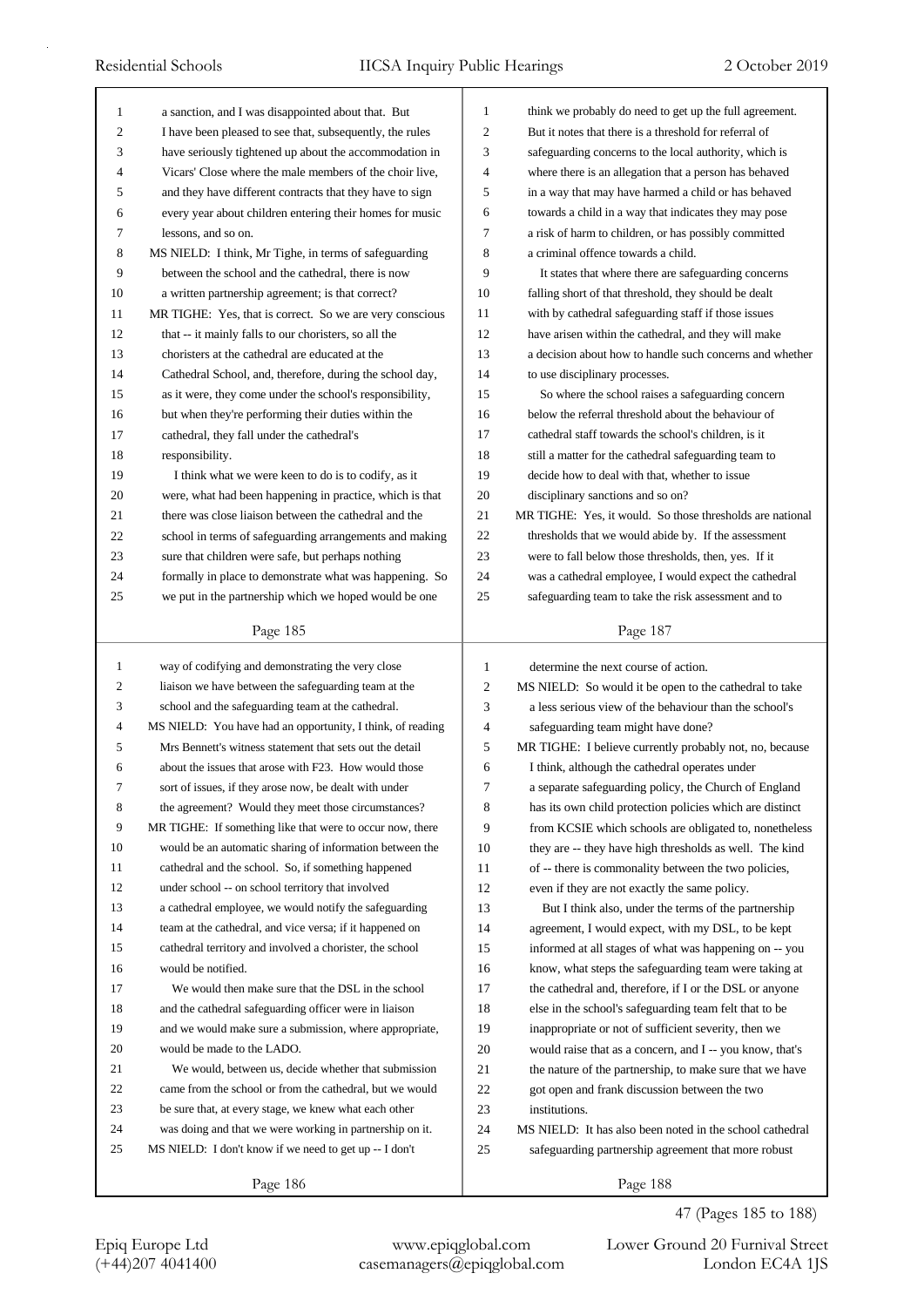| 1            | induction processes for cathedral staff teaching            | 1            | notification facility for low-level concerns. I think     |
|--------------|-------------------------------------------------------------|--------------|-----------------------------------------------------------|
| 2            | choristers are to be developed by the chapter clerk of      | 2            | that was a response to a recommendation in the Serious    |
| 3            | the cathedral and that a code of conduct is being           | 3            | Case Review into safeguarding failures at South Bank      |
| 4            | developed by the cathedral for cathedral staff who are      | 4            | International School where there had been some very       |
| 5            | coming into regular contact with choristers. Do you         | 5            | serious offences against children?                        |
| 6            | know if either of those things has happened?                | 6            | MR TIGHE: Yes, that's my understanding as well, yes.      |
| 7            | MR TIGHE: At the moment, they are works in progress, at the | 7            | MS NIELD: I know you have also had an opportunity to have |
| 8            | moment, yes.                                                | 8            | a look at the report of Marcus Erooga in his report to    |
| 9            | MS NIELD: Is there a timeframe for these developments?      | 9            | this inquiry -- that's EWM000471. He describes neutral    |
| 10           | MR TIGHE: I would imagine within the next six months,       | 10           | notification or recording low-level concerns as a system  |
| 11           | I would imagine.                                            | 11           | of mandatory reporting of any concerns, however small,    |
| 12           | MS NIELD: If I could ask about the low-level concerns, that | 12           | even just a nagging doubt, for example, that an adult     |
| 13           | is, concerns below the threshold for referral to the        | 13           | may have acted in a way inconsistent with the school's    |
| 14           | LADO, and you have set those out. Where there is            | 14           | code of conduct or child protection policy or conduct     |
| 15           | a safeguarding allegation against a member of staff and     | 15           | that could be misinterpreted or fall outside the          |
| 16           | the referral has to be made to the LADO, you said in        | 16           | boundaries of expected professional conduct.              |
| 17           | your witness statement that staff are reminded that         | 17           | Do you recognise the system within Wells Cathedral        |
| 18           | that's everybody's responsibility, to report concerns.      | 18           | School in that description given by Mr Erooga? Are        |
| 19           | So is it the case that staff may report directly to the     | 19           | those the sort of concerns that are being reported?       |
| 20           | LADO?                                                       | 20           | MR TIGHE: Absolutely. When the suggestion was made that   |
| 21           | MR TIGHE: Absolutely.                                       | 21           | a neutral notification system might be appropriate as an  |
| 22           | MS NIELD: They don't have to go through the DSL?            | 22           | additional safeguarding resource, back in 2015 I think    |
|              |                                                             |              |                                                           |
| 23           | MR TIGHE: No. So any member of staff is told, if they wish  | 23           | it was, as a result of the South Bank case, we put it     |
| 24           | to make a report direct to the LADO, they are welcome to    | 24           | into our school staff code of conduct.                    |
| 25           | do so, and the contact details are available. But we        | 25           | MS NIELD: Is it mandatory to report?                      |
|              | Page 189                                                    |              | Page 191                                                  |
|              |                                                             |              |                                                           |
|              |                                                             |              |                                                           |
| $\mathbf{1}$ | would encourage them to go through the DSL on the basis     | $\mathbf{1}$ | MR TIGHE: We do say in our staff code of conduct you must |
| 2            | the DSL has specific training and has a relationship        | 2            | report if you have any low-level concerns or, indeed, if  |
| 3            | with the LADO and we know the LADO very well. So that       | 3            | you feel that you have put yourself in a situation that   |
| 4            | helps kind of facilitate that reporting, but it is not      | 4            | might be misinterpreted. So it's about protecting each    |
| 5            | the only route by which it could take place at all.         | 5            | other from misinterpretation of what's going on. So as    |
| 6            | MS NIELD: The local authority's designated officer has, of  | 6            | an example, for example, a member of staff was walking    |
| 7            | course, a relationship with the school. He has said in      | 7            | down by the science lab late at night and there were two  |
| 8            | his witness statement, which I know you have seen, that     | 8            | girls who were coming the other way. Because of           |
| 9            | the school -- his perception is the school don't            | 9            | the nature of the light, they were slightly startled, so  |
| 10           | approach him for advice very regularly. He says             | 10           | that member of staff then reported that via the neutral   |
| 11           | referrals are made appropriately and properly               | 11           | notification system to say, "Just to let you know,        |
| 12           | documented. Is that your perception, that he is not         | 12           | I have just walked past two girls, I startled them in     |
| 13           | consulted for advice very often?                            | 13           | the dark, just so you're aware". That's the sort of       |
| 14           | MR TIGHE: I can only speak in the tenure I have held. In    | 14           | thing which we would encourage staff to tell us about     |
| 15           | that time, I have gone with my DSL to the LADO for          | 15           | via the neutral notification system. It is embedded,      |
| 16           | advice. Somerset LADO have recently added an additional     | 16           | I'd like to think, quite strongly within the school       |
| 17           | box on the referral form which allows you to seek           | 17           | culture.                                                  |
| 18           | advice, which allows you not necessarily to make an         | 18           | MS NIELD: I think you said any member of staff can access |
| 19           | allegation necessarily, but if something has come to        | 19           | the system and log a concern, it doesn't have to go       |
| 20           | light and you want some advice as to what the next steps    | 20           | through the DSL anymore.                                  |
| 21           | ought to be, that's another way of us being able to seek    | 21           | MR TIGHE: That's correct.                                 |
| 22           | external expert advice about what our course of action      | 22           | MS NIELD: Do staff have to receive training on how to use |
| 23           | should be. I wouldn't hesitate to use that, and indeed      | 23           | the system?                                               |
| 24           | I have used that in my time already as headmaster.          | 24           | MR TIGHE: It's fairly intuitive. It is part of our        |
| 25           | MS NIELD: You have told us something about the neutral      | 25           | safeguarding training to staff, the basic awareness that  |

48 (Pages 189 to 192)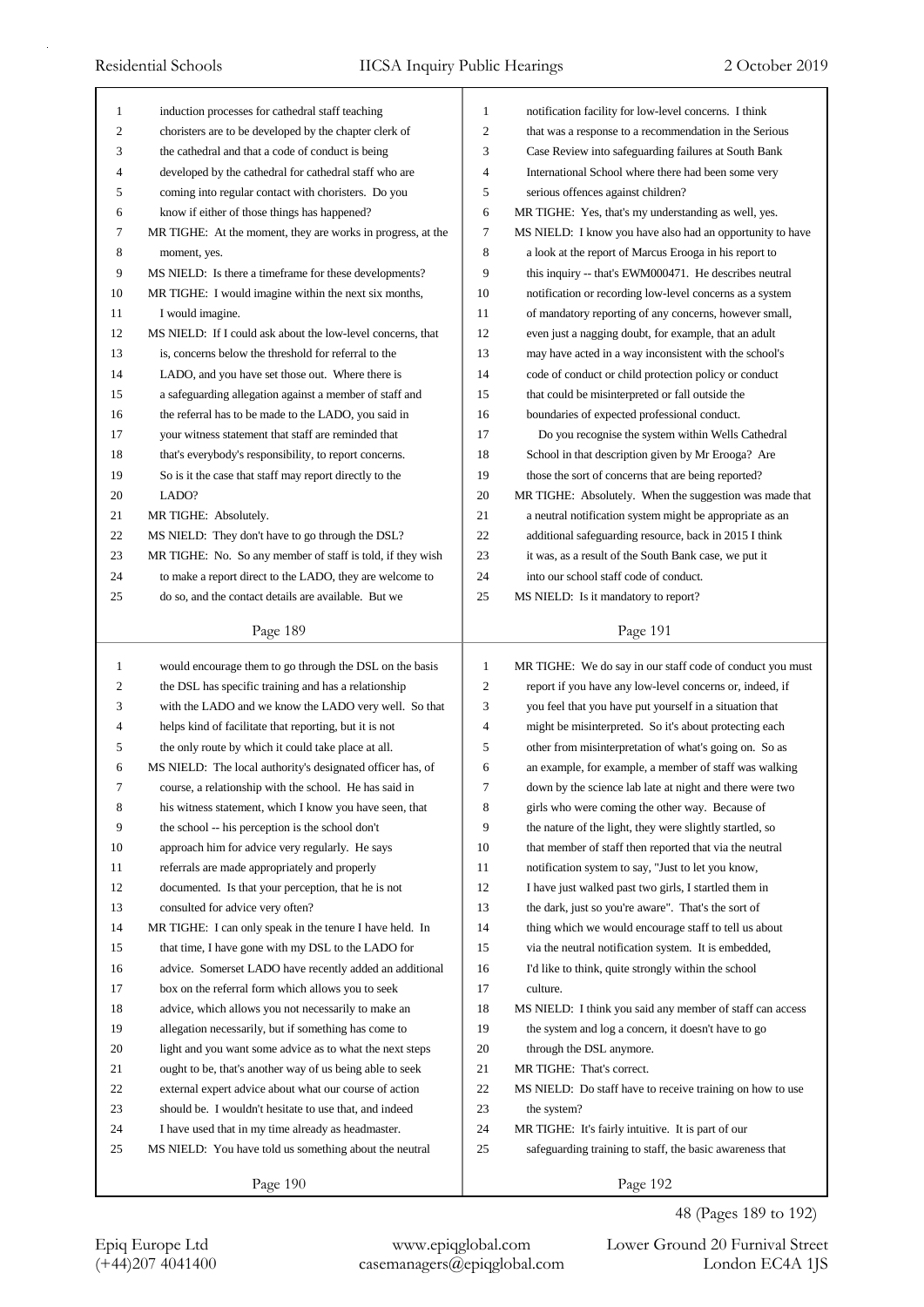| 1                | all staff get talks about the neutral notification         | 1              | notification wouldn't form part of a reference. But if      |
|------------------|------------------------------------------------------------|----------------|-------------------------------------------------------------|
| $\boldsymbol{2}$ | system, where to find it. Essentially, it is a system      | $\overline{c}$ | anything had reached a particular threshold that took it    |
| 3                | of a Google form where you type in your details, you       | 3              | into a concern or an allegation or, indeed,                 |
| 4                | type in the date, the nature of the incident. It is not    | 4              | a substantiated allegation, then that would have to form    |
| 5                | particularly complex, in terms of having to understand     | 5              | part of a reference and the details given.                  |
| 6                | how to use it, but we do direct staff to know where they   | 6              | MS NIELD: Have there been any staff concerns about using    |
| 7                | can find it and it is pretty visible, as I say, on the     | 7              | neutral notification in terms of it having an impact on     |
| 8                | front page of -- along with a whole series of other        | 8              | when they wanted -- if they wanted to move on to a new      |
| 9                | school resources, but it's there on the front page of      | 9              | school, and so on?                                          |
| 10               | our kind of bookmarked online resources.                   | 10             | MR TIGHE: Not that I am aware of, no.                       |
| 11               | MS NIELD: The system I think notifies the DSL whenever     | 11             | MS NIELD: Are staff personnel files kept separate from the  |
| 12               | there is a neutral notification submission made by any     | 12             | safeguarding logs?                                          |
| 13               | member of staff.                                           | 13             | MR TIGHE: Yes, they are.                                    |
| 14               | MR TIGHE: That's correct.                                  | 14             | MS NIELD: How long are they kept?                           |
| 15               | MS NIELD: Who is responsible for monitoring or reviewing   | 15             | MR TIGHE: The safeguarding files are kept indefinitely,     |
| 16               | the neutral notification log?                              | 16             | currently. The personnel files are kept in line with        |
| 17               | MR TIGHE: So the primary responsibility would fall to the  | 17             | our data protection policy. I'm afraid I can't remember     |
| 18               | DSL, who gets those notifications. He would then,          | 18             | exactly -- off the top of my head, exactly how long that    |
| 19               | through the safeguarding team -- as I say, they meet       | 19             | is, but we have a data protection policy as a school and    |
| 20               | weekly and, if there were particular issues coming up,     | 20             | that's where the personnel files would be kept for that     |
| 21               | that might be a forum within which it could be discussed   | 21             | length of time.                                             |
| 22               | as well amongst the other safeguarding team. "Okay, so     | 22             | MS NIELD: Does it make a difference, Mr Tighe, in your      |
| 23               | we have had a number of low-level concerns this week or    | 23             | view, in terms of staff using neutral notification, that    |
| 24               | month, what does that mean? Is it reaching a particular    | 24             | it doesn't use terms like "allegation" or "report"? Do      |
| 25               | threshold that demands more than simply neutral            | 25             | staff seem open to the idea of noting any concerns?         |
|                  |                                                            |                |                                                             |
|                  | Page 193                                                   |                | Page 195                                                    |
|                  |                                                            |                |                                                             |
|                  |                                                            |                |                                                             |
| $\mathbf{1}$     | notification but we need to take further action on         | $\mathbf{1}$   | MR TIGHE: Yes, I think so. I think, on the basis that what  |
| 2                | this?"                                                     | 2              | we are striving to do is have an open culture where         |
| 3                | MS NIELD: Are concerns logged under the name of the staff  | 3              | safeguarding is paramount and in terms of reinforcing       |
| $\overline{4}$   | member about whom there are concerns or are concerns       | 4              | the idea that it's everyone's responsibility, I think       |
| 5                | logged by pupil name? How does that work, in terms of      | 5              | the neutral notification system is an additional way of     |
| 6                | being able to review the concerns?                         | 6              | achieving that. I think it's not necessarily the only       |
| 7                | MR TIGHE: I'm not entirely sure exactly how it would be    | 7              | way that concerns can be raised, and obviously there are    |
| 8                | logged. I think, because it is an electronic device,       | 8              | various different people that can be spoken to, but it's    |
| 9                | you could search by any category. You could type in        | 9              | definitely another tool that we have at our disposal to     |
| 10               | pupil, staff, date, do it that way.                        | 10             | try and ensure that we are all vigilant and aware and       |
| 11               | MS NIELD: In terms of the safeguarding concerns that are   | 11             | that anything that -- just the smallest niggle, there is    |
| 12               | logged, what happens when a member of staff moves on to    | 12             | an opportunity for you to be able to say something in       |
| 13               | a new school, for example? Takes up employment             | 13             | good faith that it will be seriously taken and it won't     |
| 14               | elsewhere. Do those records follow them, like their        | 14             | just be dismissed, but, equally, it's not going to be       |
| 15               | personnel file? What happens?                              | 15             | blown out of proportion necessarily.                        |
| 16               | MR TIGHE: The files don't, but obviously, as part of       | 16             | MS NIELD: I'd like to ask you now about safeguarding audits |
| 17               | the recruitment process, references are taken, and now,    | 17             | and reviews that have been undertaken or commissioned by    |
| 18               | as part of our safer recruitment in all schools            | 18             | the school, I should say. Wells Cathedral School is         |
| 19               | questions about safeguarding concerns, whether there's     | 19             | inspected by the Independent Schools Inspectorate, but      |
| 20               | any history of concerns or allegations or prosecutions,    | 20             | in addition to inspections by the ISI, I think in the       |
| 21               | that has to be part of a reference that you would write.   | 21             | last six years, you have, or the school has, commenced      |
| 22               | MS NIELD: Even where that hasn't amounted to an allegation | 22             | a number of external audits or reviews focusing on          |
| 23               | or a referral to the local authority designated officer?   | 23             | safeguarding in various aspects. I think the first of       |
| 24               | MR TIGHE: It would only be in those situations where --    | 24             | those was in response to publicity in 2013 about --         |
| 25               | that's distinct from neutral notification. Neutral         | 25             | well, the Michael Brewer trial, but also allegations        |

49 (Pages 193 to 196)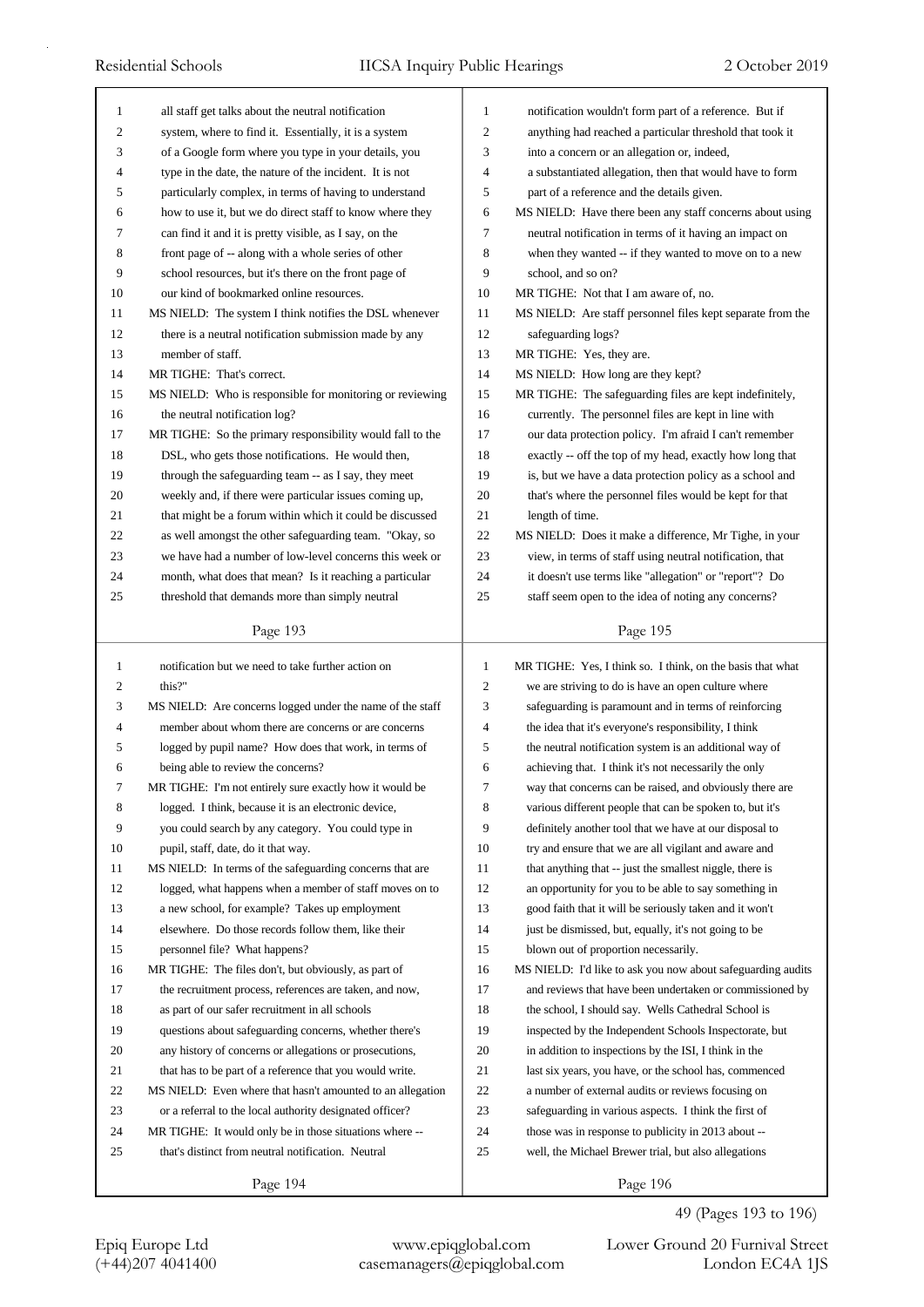| 1            | that had been made against Malcolm Layfield, and there      | 1              | MR TIGHE: That's right.                                     |
|--------------|-------------------------------------------------------------|----------------|-------------------------------------------------------------|
| 2            | were reports, I think media reports, at the time that       | 2              | MS NIELD: I think that was October 2017. But explain what   |
| 3            | Mr Layfield may have behaved inappropriately towards        | 3              | or who Somerset County Council Support Services in          |
| 4            | a student on a Wells Cathedral School tour of               | 4              | Education are? What body is that?                           |
| 5            | the Far East in the 1990s. Is that right, that he was a     | 5              | MR TIGHE: Again, this happened before my time.              |
| 6            | member of staff?                                            | 6              | I believe -- I'm not entirely certain -- it was part of     |
| 7            | MR TIGHE: No, he wasn't a member of staff, but he was       | 7              | the safeguarding team that the county council had in        |
| 8            | a guest conductor, as far as I'm aware, on that tour, so    | 8              | place, and that we asked them to come in as experts         |
| 9            | he was -- for a specific activity and then something        | 9              | within the local region, within our county, on              |
| 10           | came to light about an allegation that occurred on that     | 10             | safeguarding matters to come and give us an independent     |
| 11           | tour, and so we then -- the school -- my predecessors       | 11             | review of what was going on.                                |
| 12           | instigated a review -- two reviews at that particular       | 12             | MS NIELD: Did they make any recommendations in that review? |
| 13           | time.                                                       | 13             | MR TIGHE: There were some recommendations made about        |
| 14           | MS NIELD: What were the two reviews?                        | 14             | signage around the school. Our school site is fairly        |
| 15           | MR TIGHE: One was historic, the Liddiard Report, which      | 15             | porous, and so there were some recommendations about        |
| 16           | I think you have a copy of, which looked back at what       | 16             | signage, about CCTV cameras being in place. Those were      |
| 17           | happened in 1990 and tried to ascertain what steps the      | 17             | the main recommendations, and something I think             |
| 18           | school had taken at that point in time to deal with the     | 18             | regarding, again, signage to the junior school              |
| 19           | allegation and how they had investigated, and               | 19             | particularly, all of which resulted in my predecessors      |
| 20           | simultaneously, as I understand it, there was another       | 20             | putting in an action plan to address all those              |
| 21           | report, a review, carried out by Wiola Hola, who is         | 21             | recommendations, and that was then another reason why we    |
| 22           | a forming safeguarding inspector, I think, for Ofsted,      | 22             | instigated a further review from Mrs Hola -- again,         |
| 23           | and that was to look at the current school --               | 23             | there's a second review from her -- to check that we had    |
| 24           | MS NIELD: So current in 2013?                               | 24             | put into place the recommendations that the Somerset        |
| 25           | MR TIGHE: Current in 2013, absolutely. Two things           | 25             | review had recommended.                                     |
|              |                                                             |                |                                                             |
|              | Page 197                                                    |                | Page 199                                                    |
|              |                                                             |                |                                                             |
|              |                                                             |                |                                                             |
| $\mathbf{1}$ | happened: there was a retrospective review of what          | $\mathbf{1}$   | MS NIELD: That was in 2018 that Mrs Hola undertook her      |
| 2            | happened in 1990, obviously with the distance of time,      | $\overline{c}$ | second --                                                   |
| 3            | and then a current review of what was happening. That       | 3              | MR TIGHE: I think it was May 2018, just before I arrived at |
| 4            | was in the first of, I think, three or four separate        | 4              | the school.                                                 |
| 5            | reviews that have happened subsequently.                    | 5              | MS NIELD: That was in relation to general safeguarding      |
| 6            | MS NIELD: I think Mrs Hola made some recommendations about  | 6              | culture; is that right?                                     |
| 7            | improving the physical environment, in terms of             | 7              | MR TIGHE: Absolutely, yes.                                  |
| 8            | safeguarding and security at the school; is that right?     | 8              | MS NIELD: I think between those two reviews,                |
| 9            | MR TIGHE: I think there were a series of different things.  | 9              | in December 2017, a review was commissioned to look at      |
| 10           | It brought -- some of the suggestions were to do with       | 10             | safeguarding during school trips and visits, and that       |
| 11           | making sure that our music teaching rooms had vision        | 11             | was following allegations of inappropriate conduct by       |
| 12           | panels in, for example, and there was also -- I think,      | 12             | a staff member on a school trip; is that right?             |
| 13           | then, in a subsequent review -- so we then had --           | 13             | MR TIGHE: That's correct, yes.                              |
| 14           | Mrs Hola then came back to do another review, I think in    | 14             | MS NIELD: What were its conclusions, as to the safeguarding |
| 15           | 2017, if I remember correctly, which was also in            | 15             | regime for school trips?                                    |
| 16           | response to a previous safeguarding review which            | 16             | MR TIGHE: Favourable. You've got the copies of              |
| 17           | Somerset County Council had done for us -- again, all of    | 17             | the reports, and they felt that there was a strong          |
| 18           | which was designed just to ensure that our practice was     | 18             | safeguarding culture at the school, and that everyone       |
| 19           | as robust as we thought it was and we hoped it would be,    | 19             | took their responsibilities seriously.                      |
| 20           | but we wanted external verification that what we thought    | 20             | MS NIELD: The school, of course, when they undertake these  |
| 21           | to be the case was indeed the case.                         | 21             | independent reviews, are paying for the review to take      |
| 22           | MS NIELD: So you've mentioned the review from -- I think it | 22             | place, and there is, some may say, the potential for        |
| 23           | was Somerset County Council Support Services in             | 23             | a supposedly independent review to make conclusions that    |
| 24           | Education who undertook an audit of current safeguarding    | 24             | are favourable to the school. How do you ensure that        |
| 25           | policies and practice.                                      | 25             | a review is thorough and impartial and robust?              |
|              | Page 198                                                    |                | Page 200                                                    |

50 (Pages 197 to 200)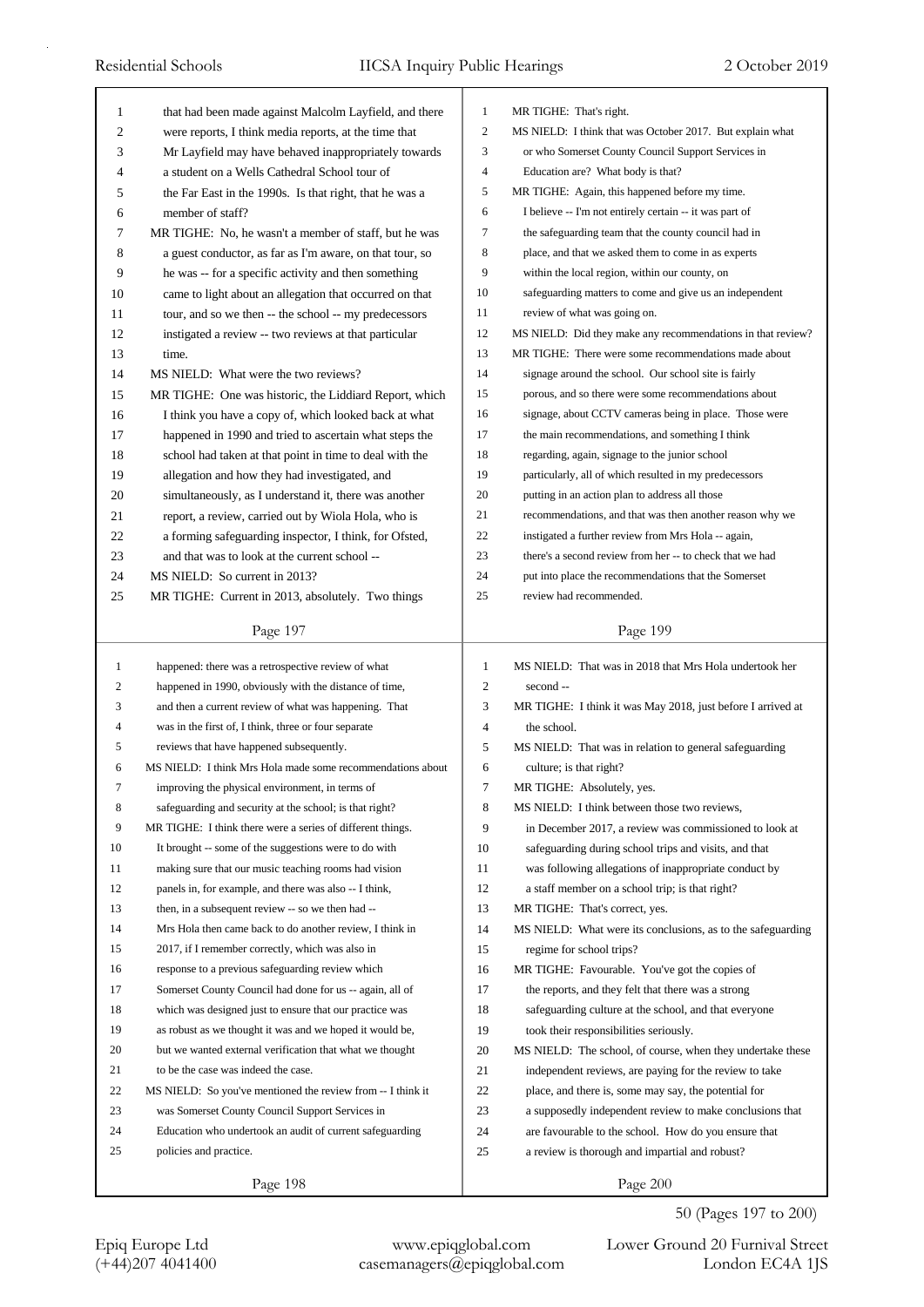| 1  | MR TIGHE: I think the risks you have identified there are  | 1                        | questions?                                                |
|----|------------------------------------------------------------|--------------------------|-----------------------------------------------------------|
| 2  | real ones. I think the way you mitigate against those      | $\mathfrak{2}$           | THE CHAIR: No, we have no questions. Thank you very much, |
| 3  | is to be as certain as you possibly can be that the        | 3                        | both of you.                                              |
| 4  | people you are asking to undertake these reviews are as    | $\overline{\mathcal{L}}$ | (The witnesses withdrew)                                  |
| 5  | expertly qualified as they possibly can be and as          | 5                        | MS NIELD: That concludes the witnesses for today, if you  |
| 6  | independently minded as they can be. In our instance,      | 6                        | wish to adjourn, chair.                                   |
| 7  | we went to the county council and to safeguarding team     | 7                        | THE CHAIR: Thank you.                                     |
| 8  | at the county council who are experts in the area but      | 8                        | $(4.27 \text{ pm})$                                       |
| 9  | are not related directly to the school in any way,         | 9                        | (The hearing was adjourned to                             |
| 10 | although we happened to be in Somerset, or a former        | 10                       | Thursday, 3 October 2019 at 10.00 am)                     |
| 11 | Ofsted inspector who, as far as I'm aware, had never       | 11                       |                                                           |
| 12 | been to the school prior to the first review, hadn't       | 12                       |                                                           |
| 13 | inspected us previously and was a lead inspector for,      | 13                       | INDEX                                                     |
| 14 | again, an independent organisation that was entirely       | 14                       |                                                           |
| 15 | distinct from the school.                                  | 15                       | MRS CLAIRE MORELAND (affirmed) 1                          |
| 16 | MS NIELD: You are, of course, inspected on safeguarding by | 16                       |                                                           |
| 17 | the Independent Schools Inspectorate, and they are         | 17                       | Examination by MS NIELD 1                                 |
| 18 | obviously, when they come, usually looking at a number     | 18                       |                                                           |
| 19 | of different areas, of which safeguarding is but one.      | 19                       | Questions from THE PANEL 53                               |
| 20 | Is there time, do you think, for safeguarding, and         | 20                       |                                                           |
| 21 | certainly in terms of the safeguarding culture of          | 21                       | MS KATE RICHARDS (affirmed) 57                            |
| 22 | the school, to be assessed properly in an inspection       | $22\,$                   |                                                           |
| 23 | visit?                                                     | 23                       | MS ELIZABETH COLEY (sworn) 57                             |
| 24 | MR TIGHE: Well, the framework has changed recently,        | 24                       |                                                           |
| 25 | certainly in my time since I have been in senior           | 25                       | Examination by MS SCOLDING 57                             |
|    |                                                            |                          |                                                           |
|    | Page 201                                                   |                          | Page 203                                                  |
| 1  | management of the school, whereby the framework is now     | $\mathbf{1}$             |                                                           |
| 2  | divided into compliance inspections and then an            | 2                        | Questions from THE PANEL 120                              |
| 3  | educational quality and compliance inspection. So you      | 3                        |                                                           |
| 4  | can expect to have your compliance checked every three     | $\overline{4}$           | MS HELEN HUMPHREYS (sworn) 123                            |
| 5  | years and your educational quality inspected every six     | 5                        |                                                           |
| 6  | years. So that does mean that safeguarding would come      | 6                        | Examination by MS SCOLDING 124                            |
| 7  | under compliance. That's a reasonably frequent amount      | 7                        |                                                           |
| 8  | of time at which that would be looked at.                  | 8                        | MRS HELEN BENNETT (sworn) 156                             |
| 9  | I do accept, having been part of inspections myself        | 9                        |                                                           |
| 10 | at schools I have worked at, that those inspectors have    | 10                       | MR ALISTAIR TIGHE (sworn) 156                             |
| 11 | a lot to look at in a relatively small space of time.      | 11                       |                                                           |
| 12 | The number of inspectors who come into a school will       | 12                       | Examination by MS NIELD 156                               |
| 13 | vary depending on the size of the school. If you are       | 13                       |                                                           |
| 14 | a residential school, a boarding school, there will be     | 14                       |                                                           |
| 15 | inspectors specifically looking at the boarding element.   | 15                       |                                                           |
| 16 | So I think probably, although there is a lot for them to   | 16                       |                                                           |
| 17 | have to get through, they are able, I would say, to be     | 17                       |                                                           |
|    | able to get a pretty accurate assessment of what goes on   | 18                       |                                                           |
| 18 |                                                            |                          |                                                           |
| 19 | on the ground and I know that they do a lot of research    | 19                       |                                                           |
| 20 | in advance of arriving at school in terms of looking at    | 20                       |                                                           |
| 21 | the paperwork and the policies and all that kind of        | 21                       |                                                           |
| 22 | thing as well.                                             | 22                       |                                                           |

51 (Pages 201 to 204)

Page 202

23 MS NIELD: Mr Tighe, I have no more questions for you, or 24 for you, Mrs Bennett, but if you wait there, please. 25 Chair and panel, I don't know if you have any

Page 204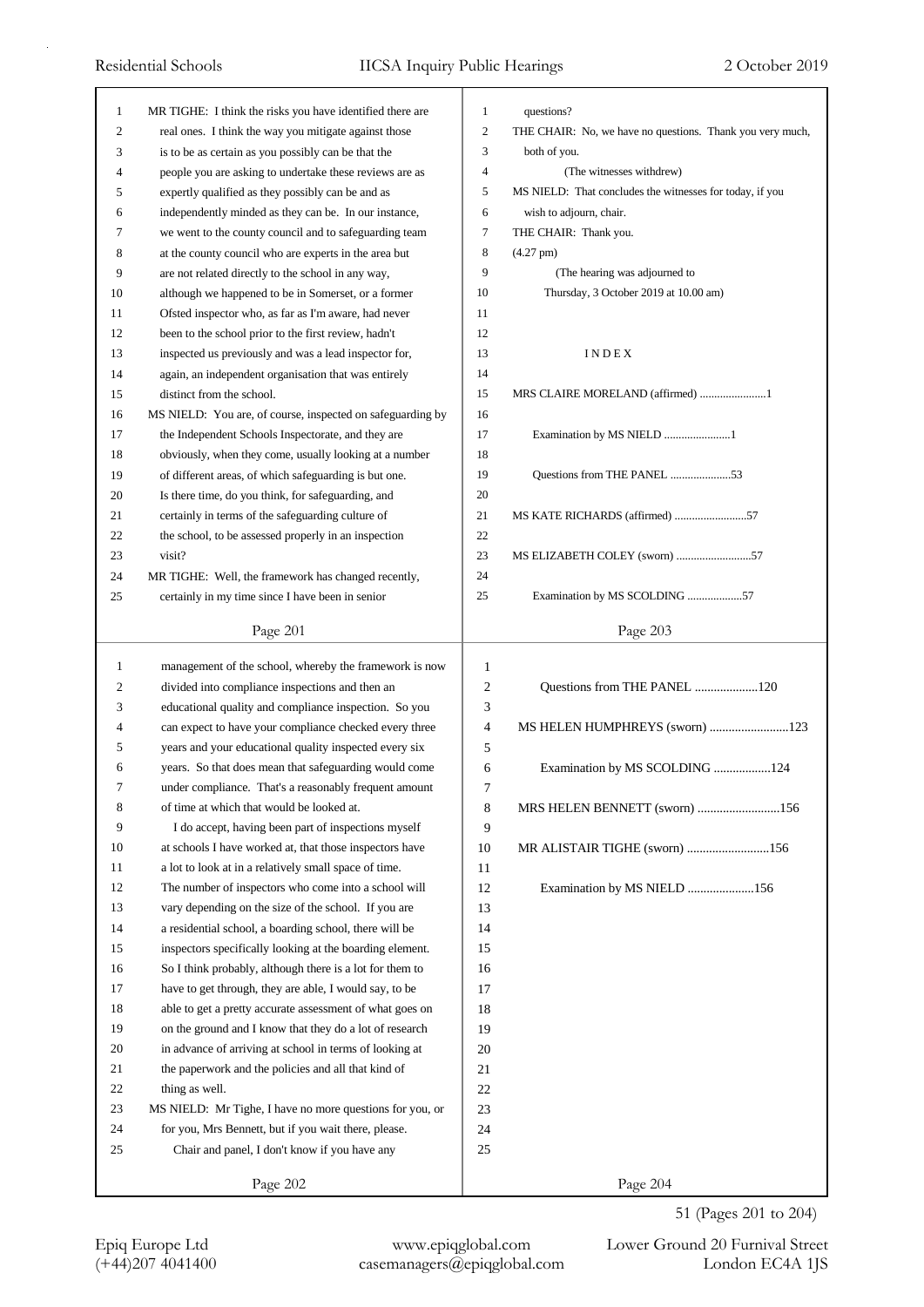Page 205

|                                          |                       |                           |                          | $1450 - 100$        |
|------------------------------------------|-----------------------|---------------------------|--------------------------|---------------------|
|                                          | 178:2                 | actual 82:16,17           | affect 104:23            | 190:19 194:22       |
| $\mathbf A$                              | accepted 5:3 22:8     | 147:18                    | 122:13                   | 195:3,4,24          |
| A/12:8,17                                | 139:10                | ad 135:11,14              | affirmed 1:13            | 197:10,19           |
| A/5 123:20                               | access $10:25$        | add 78:15 81:1            | 57:11 203:15,21          | allegations 17:21   |
| A/62:14,15<br>A1 156:25 157:14           | 103:25 104:8          | 99:5,6,9                  | afield 91:24             | 17:23 19:3,7        |
| abide 187:22                             | 149:15 151:19         | added 83:5 168:2          | afraid 21:9 38:2         | 20:11 21:23         |
|                                          | 192:18                | 190:16                    | 42:4 45:23 53:17         | 22:23 23:2 28:1     |
| ability 49:18 65:5<br>able 2:4 5:22 16:1 | accessibility 149:7   | addition 44:13            | 66:8 72:20 98:9          | 28:18 29:14         |
| 16:7 47:11 48:23                         | accessible 153:5      | 94:24 151:23              | 195:17                   | 31:13 38:17         |
| 49:2 50:16 57:18                         | accommodation         | 164:10 171:16,19          | aftermath 177:18         | 39:16 42:25         |
| 64:15 65:25 66:6                         | 13:9 41:17            | 196:20                    | afternoon 109:14         | 91:10 117:23        |
| 104:5 111:15                             | 184:22 185:3          | additional 50:24          | <b>AGBIS 89:13</b>       | 131:8 194:20        |
| 112:1 115:22,22                          | account 51:1          | 94:9 155:3 167:4          | 93:14                    | 196:25 200:11       |
| 116:16 137:12,13                         | 155:11 180:16         | 180:10,14 190:16          | age 3:23                 | alleged 29:1 30:25  |
| 146:18 149:24                            | accountability        | 191:22 196:5              | agencies 117:5,10        | allied $62:11$      |
| 155:10 163:21                            | 94:20                 | address 5:23 34:1         | <b>agency</b> 135:21     | allow 181:7         |
| 169:4 173:3                              | accumulation          | 41:25 158:10              | 140:22 154:24            | allowance 167:7,9   |
| 176:15 181:11,12                         | 181:12                | 172:9,10 199:20           | 155:1                    | allowed 7:6 27:4    |
| 184:16 190:21                            | accurate 88:10        | addressed 35:2            | agenda 171:21,21         | 55:5 103:8,10       |
| 194:6 196:12                             | 202:18                | 40:2 41:15 42:5           | agendas 172:9            | 149:14,18           |
| 202:17,18                                | accurately 66:1       | 140:10 168:23             | ago 21:8 75:13           | allows 81:4 170:13  |
| abnormal 130:24                          | accusations/alle      | adds $81:3$               | 97:24 100:2              | 190:17,18           |
| aboard 94:17                             | 96:13                 | adequate 74:3             | 101:25 102:4             | alongside 68:14     |
| abounded 26:21                           | achieve 15:2          | 133:25                    | 165:22 181:5             | 105:8 162:3         |
| absolutely 31:10                         | 173:22                | adjourn 203:6             | agree 16:6 108:19        | alphabetical        |
| 47:25 81:12                              | achieving 196:6       | adjourned 203:9           | 121:24 134:2             | 108:24              |
| 88:11 90:4 93:6                          | acknowledge 20:4      | adjournment               | agreed 26:16             | alter 39:4          |
| 99:1 134:3,10                            | 21:1 99:11            | 109:12                    | 101:8                    | alumni 33:2         |
| 135:19 147:6                             | acknowledged          | adjust $153:8$            | agreement 27:17          | <b>Alun 52:18</b>   |
| 149:22 180:18                            | 143:24                | administrative            | 27:19 74:20              | amend 124:25        |
| 189:21 191:20                            | acquitted 30:1        | 59:20                     | 77:23 185:10             | amended 63:11,13    |
| 197:25 200:7                             | act 63:20 92:3        | admission 104:1           | 186:8 187:1              | amending $9:944:7$  |
| abuse 5:25 6:15                          | 103:23 112:17         | admitted 27:3,17          | 188:14,25                | amount $22:24$      |
| 11:16 22:17 28:7                         | 126:2 168:9           | 27:18 30:2                | $\lim 173:22$            | 149:6 202:7         |
| 30:25 31:25 32:3                         | acted 191:13          | adopt 50:9 59:6           | alert 120:6              | amounted 194:22     |
| 33:19,22 34:2                            | acting $86:20$        | adult 75:16 191:12        | alerted 18:25            | analyse 83:9        |
| 43:1 82:25 91:11                         | 134:12 178:19         | adults 168:17             | 101:14                   | analysed 82:3       |
| 163:19 173:12                            | action 21:5 36:23     | 174:10                    | alerting $6:14$          | analysis $82:7,16$  |
| 174:11 175:9                             | 37:8,10,15 38:4       | advance 83:19             | alighting 109:1          | 82:17 83:16,17      |
| 176:9 177:19                             | 41:13,13,14,25        | 85:9 202:20               | <b>Alistair</b> 156:8,10 | <b>Andrade</b> 24:4 |
| academic 15:2,8,9                        | 44:1,3,7,11,14,20     | advertised 33:10          | 204:10                   | Anne 9:4 25:24      |
| 15:10,14 25:6                            | 77:3,3,10 98:1        | <b>advice</b> 9:16 22:8   | alive 22:16              | 27:14               |
| 55:9,12,14                               | 188:1 190:22          | 84:5 90:22 94:1           | all-encompassing         | annotations         |
| 158:17,20 161:3                          | 194:1 199:20          | 133:6 190:10,13           | 73:1 78:20               | 140:20              |
| 168:12 171:2                             | actions 182:16        | 190:16,18,20,22           | all-round 160:7          | announced 95:24     |
| academically                             | activities $65:11,15$ | <b>advised</b> 22:9 83:13 | allegation 29:25         | annual 85:3 86:19   |
| 15:20                                    | 69:5,6                | 99:14 165:6               | 84:6 88:14 96:15         | 87:13               |
| accept 42:11 202:9                       | activity 19:11        | <b>advisory</b> 93:16,17  | 97:17 178:21             | anonymised 46:19    |
| acceptable 8:12                          | 65:19 197:9           | advocate 112:17           | 187:4 189:15             | 48:6,10             |
|                                          |                       |                           |                          |                     |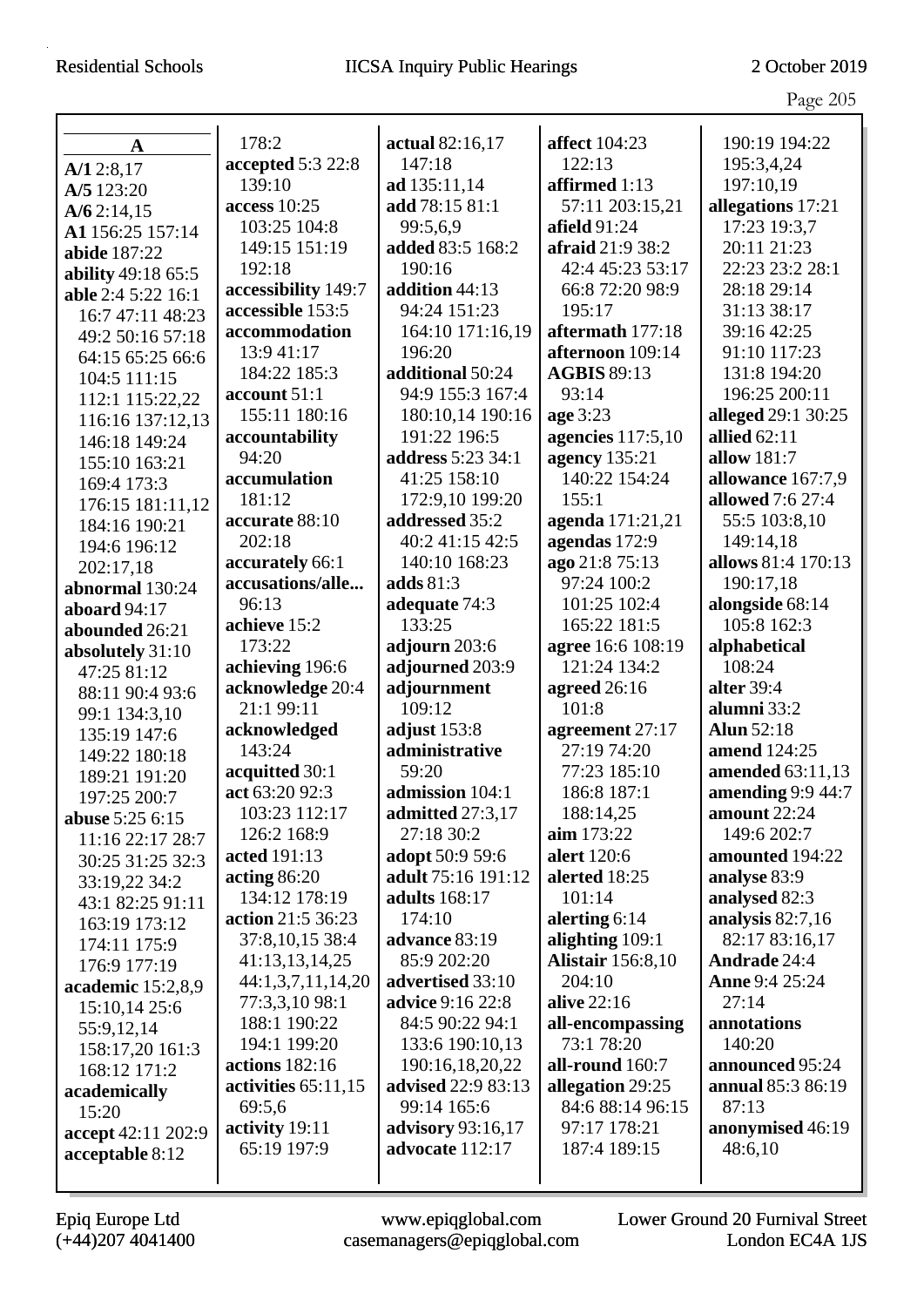|                          |                    |                    |                       | $\circ$                   |
|--------------------------|--------------------|--------------------|-----------------------|---------------------------|
| answer 57:19 62:7        | 190:10             | arrest 30:18 99:21 | 113:15                | authority's 190:6         |
| 73:9 78:9,14             | approachable       | arrested 29:7,8,11 | assistant 146:23      | automatic 186:10          |
| 79:3 80:23 87:22         | 165:11 171:1       | 30:18              | 159:3                 | available 34:7            |
| 88:2 96:23 104:9         | approached         | arrival 8:10 166:6 | associated 29:3       | 51:4 62:3 95:18           |
| 106:1 111:4,7,8          | 142:25             | arrived 7:1 8:25   | 50:15 169:4           | 113:22 132:23             |
| 112:21 114:1             | appropriate 32:6   | 9:2,5 12:1 14:25   | association 89:13     | 161:9 164:12              |
| 120:4 129:23             | 32:7,11 38:23      | 15:5 16:5 17:24    | 151:14                | 189:25                    |
| 158:13                   | 57:1 71:20 75:24   | 18:22 159:13       | assumed 147:1         | awake 152:14              |
| answers 7:24             | 92:4 94:22 109:6   | 200:3              | assuming 98:6         | awarding 80:2             |
| 139:6                    | 114:22 126:4       | arriving 4:24      | assurance 19:22       | aware 6:16 17:1           |
| anticipated 139:20       | 134:24 135:1       | 165:21 180:12      | 20:24 76:8            | 17:20,22 18:2,20          |
| anybody 50:15            | 140:11 145:15      | 202:20             | 120:20 121:1,8        | 19:4 20:15,16             |
| 97:22 106:21             | 186:19 191:21      | art 55:6           | 121:16,22 122:12      | 21:22 22:23 23:7          |
| 151:19 152:17            | appropriately      | ascertain 197:17   | 123:8 127:19          | 24:9,19 25:20             |
| anymore 183:7            | 128:13 133:13      | asked 6:22 19:21   | 145:6 150:15          | 27:2,13 29:20,20          |
| 192:20                   | 190:11             | 20:23 21:18        | assuring $121:5$      | 29:23,24 30:7,15          |
| anyway 46:2 61:16        | approved 44:14     | 35:23 36:13        | atrium $14:18$        | 31:5 34:6,8,10,12         |
| 145:3                    | approximately      | 37:20 39:25        | attempt 170:7         | 34:17 38:6 40:6           |
| apologetic 182:10        | 4:13               | 50:18 51:6 61:9    | <b>attend</b> 12:8,12 | 46:10 47:22               |
| apologise 95:12          | approximation      | 68:12,13 71:10     | 20:21 171:18          | 52:20,20,22 54:2          |
| 100:24 150:14            | 60:18              | 88:21 98:14,21     | attendance 104:1      | 109:24 117:8              |
| apology 33:21            | architect 13:22    | 103:19 105:13      | attended 16:18        | 125:4 134:5               |
| appeals $44:10$          | area 45:9,17,19,21 | 139:5 142:22       | 162:8,21 163:10       | 143:3 165:8               |
| appear 2:10 21:21        | 49:24 91:24        | 144:14,14 183:5    | 173:3                 | 168:10 169:18             |
| 122:2,6 132:6            | 118:19 201:8       | 199:8              | attender 52:22        | 173:14 180:4              |
| 157:25                   | areas 11:13 34:24  | asking 32:10 57:15 | attending 172:18      | 192:13 195:10             |
| appeared 31:19           | 35:16 41:11,15     | 114:20 126:12,16   | attends 171:18        | 196:10 197:8              |
| appears 51:17            | 41:25 44:11 48:3   | 144:12 148:17,20   | attention 21:12       | 201:11                    |
| 148:4                    | 53:19 68:22 69:2   | 201:4              | 96:3 97:18 123:5      | awareness 5:19            |
| appendix 74:4            | 69:18 70:2,21      | asks 70:9          | 152:23 153:1          | 13:18 20:9 50:4           |
| applicable 36:3          | 114:10 167:23      | aspect 168:23      | 166:12 168:14         | 159:14 168:8              |
| 96:12                    | 170:4 201:19       | aspects 16:24 35:1 | 183:25 184:8          | 172:20,24 179:21          |
| <b>applied</b> 3:7 50:14 | argument 77:21     | 38:11,16 64:18     | attitude 50:8         | 192:25                    |
| apply $61:23$            | arisen $16:10$     | 121:10 196:23      | audit 198:24          | awful 152:11              |
| appoint 118:1            | 187:12             | aspire 76:4        | audition 160:17,19    | 174:16                    |
| appointed 18:12          | arising 1:8 164:25 | aspiring $6:18$    | audits 196:16,22      | awkward 50:18             |
| 52:13 55:22              | arm 143:9          | assault 29:21      | <b>August 59:7,17</b> |                           |
| 108:16,25 109:23         | arose 162:17       | assaults 29:19     | 60:21,21              | B                         |
| 109:25 117:22            | 164:11 186:6,7     | 30:11              | Australia 113:17      | <b>B</b> 48:10,10,11 71:9 |
| 118:7 119:21,23          | arrangement        | assembly 50:12     | authorities 116:8     | <b>B</b> /11 39:11        |
| 151:7 154:12             | 118:2 141:2,3,11   | assess 65:6 118:8  | 118:22 164:14         | B/1620:1,2                |
| appointment              | 154:18             | 181:13             | authority 9:17,20     | $B/20$ 35:8               |
| 19:20 22:25              | arrangements       | assessed 201:22    | 10:1 11:12 82:20      | <b>B7</b> 157:16          |
| appointments             | 4:20 22:21 23:4    | assessment 41:9    | 84:5 88:13            | <b>B8</b> 157:2           |
| 65:13                    | 32:17 38:11 47:5   | 50:22 187:22,25    | 116:19 125:15         | back 7:19 19:23           |
| appraisal 86:19          | 74:22 83:1         | 202:18             | 126:3 143:10,14       | 25:24 30:10,19            |
| approach $5:14$          | 136:20 145:7       | assist 146:18      | 151:21 168:2,22       | 31:9 32:21 72:1           |
| 15:3 54:15               | 151:23 161:13      | 165:17             | 173:25 181:24         | 72:8 74:23 77:8           |
| 170:20 171:3             | 185:22             | assistance 57:24   | 187:3 194:23          | 95:3,4 96:22              |
|                          |                    |                    |                       | 100:6 101:12,15           |
|                          |                    |                    |                       |                           |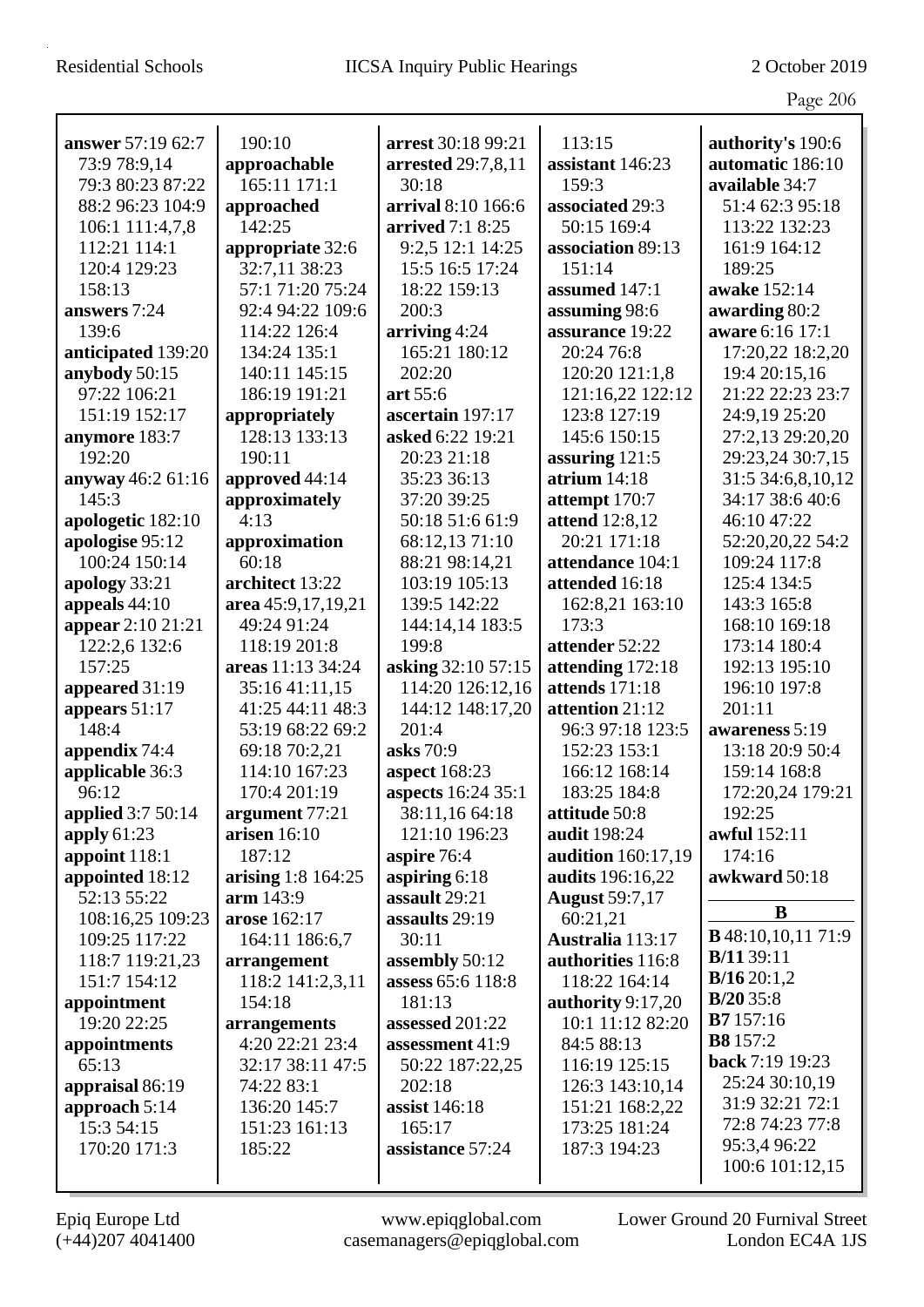|                                       |                                 |                                    |                                             | Page 207                                     |
|---------------------------------------|---------------------------------|------------------------------------|---------------------------------------------|----------------------------------------------|
| 127:4 129:21                          | bearing $104:15$                | 163:10,16,25                       | 93:16 135:15                                | 90:13 91:5,23                                |
| 143:2 155:25                          | becoming 90:6                   | 164:4,16,21                        | 159:21                                      | 92:18 93:1,12,14                             |
| 167:18 168:13                         | 91:18                           | 165:4 166:12,23                    | boarded 4:13                                | 93:17 104:2                                  |
| 173:10 174:18                         | <b>Bedford</b> 158:20           | 167:7,15,18                        | boarders 4:15                               | 114:11 129:18                                |
| 176:15,22 182:2                       | bedrooms 16:8                   | 168:6,24 172:19                    | 71:11,16,18                                 | 139:11,11 171:20                             |
| 191:22 197:16                         | beg $32:12$                     | 173:7,9 175:12                     | 74:20 75:9,21                               | 171:22 199:4                                 |
| 198:14                                | began 3:21 23:18                | 175:15,20 176:3                    | 119:11,12 128:13                            | <b>body's 44:22</b>                          |
| background 6:6,7                      | 26:23 165:4                     | 176:10,22 178:3                    | 135:2 136:21                                | bookmarked                                   |
| 15:7 18:8 55:14                       | 173:23 175:13                   | 179:4,6,18,20                      | 138:7                                       | 193:10                                       |
| 59:22,24 62:6                         | beginning 8:16                  | 181:16 182:2,15                    | boarding $10:8,8$                           | boring $174:7$                               |
| 102:20 125:22                         | 17:25 53:10                     | 182:25 183:4,17                    | 15:17,24 16:1                               | <b>bottom</b> 35:22,22                       |
| 150:8 159:22                          | 125:19                          | 184:5, 10, 12, 18                  | 59:23,25,25 60:1                            | 73:22 82:22                                  |
| backwards 108:17                      | <b>behalf</b> 51:6 52:4         | 202:24 204:8                       | 60:4,6,7,11,13,16                           | 95:14 96:8 99:4                              |
| 108:22                                | 90:9                            | <b>Bennett's 186:5</b>             | 62:17,19,20                                 | boundaries 65:22                             |
|                                       | <b>behave</b> 90:25             | <b>Bernstein</b> 10:10             |                                             | 113:16 118:13                                |
| <b>badly</b> 121:23                   |                                 |                                    | 63:18 64:7,19,19<br>65:5 66:2 67:13         |                                              |
| balance 4:10                          | <b>behaved</b> 187:4,5<br>197:3 | <b>Bertrand</b> 175:8,10           |                                             | 169:15 176:20                                |
| <b>ban</b> 53:10<br>bank 135:22 191:3 | behaviour 8:22                  | 175:17 177:15<br>Bertrand's 176:18 | 67:15 71:5,15<br>74:2 75:7,17               | 182:5,20 184:7<br>191:16                     |
| 191:23                                | 74:7 130:22                     |                                    | 77:13 107:16                                | box 35:22 36:2,6                             |
|                                       |                                 | best 2:19 25:9<br>32:14 59:12 61:3 |                                             |                                              |
| <b>bar</b> 77:22                      | 176:18 177:3,21                 | 61:20 62:7 78:9                    | 110:13,17,17,19                             | 96:1,12 190:17                               |
| <b>Barbara 6:3 8:25</b>               | 179:13,14 187:16                |                                    | 111:1,2 112:19                              | boy 176:19                                   |
| 9:1623:1                              | 188:3                           | 90:24 110:6                        | 114:5 119:1,14                              | boys 4:8,11 8:22                             |
| <b>Barnardo's 81:16</b>               | behavioural                     | 124:22 156:23                      | 119:19 126:1,4,9                            | 15:12,25 16:7,10                             |
| <b>barred</b> 106:21,22               | 128:19                          | 157:11 158:10                      | 126:23 131:5                                | 24:21,25 31:7,9                              |
| barriers 5:4 7:4                      | <b>belief</b> 2:19 59:13        | <b>better</b> 66:16 114:2          | 134:25 135:16                               | 33:18 41:16                                  |
| 152:5,6                               | 61:4,21 124:23                  | 115:20 116:24                      | 140:3,8,10,11,13                            | 159:24 182:21                                |
| <b>barring</b> 106:20,24              | 156:23 157:12                   | 121:9 158:12                       | 140:14,16 146:6                             | 183:1,3,9,10                                 |
| 107:5<br>base 131:12 135:6            | <b>believe</b> 15:9 28:13       | Bicarregui 146:15                  | 147:7,8 149:7,8                             | boys' 158:23                                 |
|                                       | 31:13 33:23 41:1                | <b>Bichard 8:2</b>                 | 149:16,17,18,20                             | bravery 149:6                                |
| 137:17 139:15                         | 51:5 55:6 64:13                 | big 7:15 163:20                    | 150:18,21 151:5                             | <b>breadth</b> 78:19,24                      |
| 142:8 143:1                           | 66:6 70:4 76:14                 | <b>bill</b> 43:20                  | 151:9,10,11,12                              | break $1:23,24$ 57:2                         |
| <b>based</b> 6:11 17:8                | 81:16 86:16                     | <b>bit</b> 3:5 18:4 26:4           | 151:13,17,17,22                             | 57:6,25 85:15                                |
| 43:23 94:17                           | 117:23 119:7,19                 | 35:18 47:1 59:20                   | 152:9,25 153:13                             | 109:6 155:25                                 |
| 106:10                                | 134:13 150:12                   | 62:5 64:7,8 75:4                   | 158:21 159:5,23                             | 156:5 157:21                                 |
| baseline 90:1<br><b>bases</b> 131:20  | 166:2 172:11<br>175:22 176:6    | 78:12 90:18,18<br>112:23 126:12    | 169:4 170:5                                 | breaking $184:15$<br><b>breaks</b> 1:22 58:6 |
| <b>basic 62:8 99:8</b>                | 188:5 199:6                     | 135:3 143:8                        | 183:6 202:14,15<br><b>bodies</b> 39:4 44:20 | 124:9                                        |
|                                       | believed 23:8                   | 169:17 174:20                      |                                             |                                              |
| 159:14 168:8                          | bending $176:20$                |                                    | 45:6 47:11 50:22                            | brew 55:8<br><b>Brewer</b> 17:22             |
| 192:25<br>basics 77:17 168:8          | 182:4                           | 176:10,13,14<br>blazers 15:14      | 89:1,14,22 90:21<br>90:25 91:18             | 23:15,18 25:21                               |
| <b>basis</b> 6:13 11:24               | <b>benefit 59:16 90:2</b>       | blisteringly 50:10                 | 92:15 116:21                                | 26:11,17,20 27:4                             |
| 18:24 24:22 25:6                      | 90:3 112:19                     | <b>blown</b> 196:15                | <b>body</b> 8:1 9:13,15                     | 27:19,24 33:25                               |
|                                       | 129:15 130:15                   | <b>blunt</b> 178:14                | 16:23 18:23                                 | 196:25                                       |
| 45:11 63:19<br>89:12 106:15           | 131:10                          | <b>blur</b> 118:13                 | 40:16,22 41:2                               | <b>Brewer's</b> 25:14,18                     |
| 135:11 151:20                         | <b>Bennett</b> 156:1,8,9        | <b>blurred</b> 169:17              | 43:11 44:25                                 | 25:25 26:6,23                                |
| 160:19 171:14                         | 157:3,5,9,13                    | blurring $176:20$                  | 45:20 47:4 48:18                            | 27:16                                        |
| 190:1 196:1                           | 161:20,23 162:2                 | 182:4,20                           | 63:21 79:16                                 | <b>brief</b> 19:24 22:13                     |
| bathrooms 127:24                      | 162:7, 10, 15, 19               | <b>board</b> 12:3 59:24            | 85:12,17 86:2,9                             | 74:5 115:5                                   |
| <b>bear</b> 70:24                     | 162:23 163:2,6                  | 79:5 88:23 91:20                   | 86:10,11,23                                 | <b>briefly</b> 36:7 59:21                    |
|                                       |                                 |                                    |                                             |                                              |
|                                       |                                 |                                    |                                             |                                              |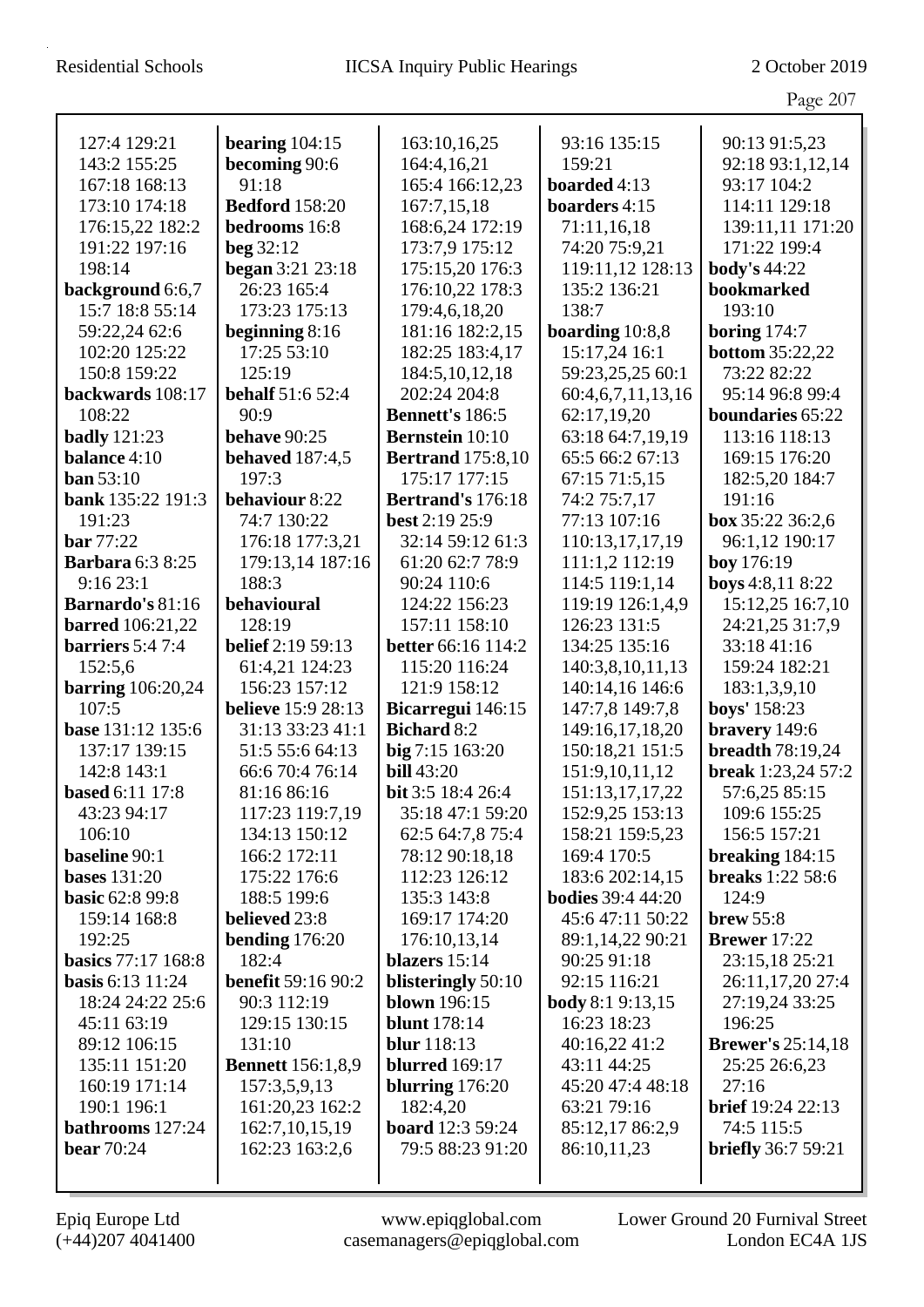|                                   |                                    |                                    |                                   | Page 208                         |
|-----------------------------------|------------------------------------|------------------------------------|-----------------------------------|----------------------------------|
| 117:20 146:4                      | 69:20 76:2 87:5                    | 198:21                             | century 17:25 56:4                | 90:21 179:24                     |
| bring $2:2 30:9,19$               | 90:15 112:15                       | cases 14:16,17,17                  | <b>CEOPs</b> 11:14                | challenging 75:14                |
| 53:18 92:1 101:5                  | 120:25 127:20                      | 28:21 35:23                        | certain 7:2 24:25                 | 90:19 116:3                      |
| 124:12 174:17                     | 145:8 181:3                        | 46:16 48:7 96:25                   | 40:11 69:18                       | 149:23                           |
| bringing $21:11$                  | calm 25:10                         | 105:5 112:9                        | 149:5 151:1                       | change 10:2 11:3                 |
| 180:23                            | cameras 199:16                     | 123:1 131:21                       | 180:9 182:21                      | 16:12 53:24 65:4                 |
| <b>broad</b> $72:24,25$           |                                    | 139:22                             | 183:3 199:6                       | 122:21,21                        |
| 73:1 79:1 170:13                  | campaign 163:18<br>173:2,5         |                                    | 201:3                             | changed 12:1 56:1                |
| broader 136:17                    | campus 7:5                         | categorise 7:8<br>category 93:21   | certainly 11:22                   | 64:12 75:11                      |
| broadly 78:14                     | candour 51:21                      | 194:9                              | 14:17 16:13,21                    | 76:17 103:23,23                  |
| 92:8 151:16                       | 52:1 104:12,21                     | catering 140:22                    | 16:23 17:4,7                      | 113:2 119:5                      |
| <b>broke</b> 132:2                | Canon 91:8                         | 167:22 175:3                       | 22:25 24:25                       | 127:4 145:22                     |
|                                   |                                    | caters 153:19                      | 32:15 49:18                       | 177:22 201:24                    |
| brought $97:18$<br>184:8 198:10   | capacity 145:12<br>151:6 164:7     | cathedral 5:9 91:9                 | 53:18 60:3 70:24                  | changes 6:25 7:15                |
| <b>build</b> 13:23 112:1          | car 183:23                         | 137:21 156:13                      | 72:4 73:17 76:11                  | 7:19,21,25 8:10                  |
|                                   | cards 7:5 137:4                    |                                    | 77:14 78:4 81:2                   | 12:24 15:25                      |
| building $12:25$<br>13:1,14 14:14 | care 6:24 15:23                    | 157:4 158:8,15<br>159:23 161:21,25 | 90:11 103:11                      | 44:13 63:16                      |
|                                   | 34:7 43:12 60:2                    | 164:9 166:21                       | 112:22 113:23                     | 122:22 165:21                    |
| 54:18 55:3,4,7,8                  | 66:15 125:12                       | 169:20 175:23                      | 119:19 130:16                     | channel 33:8                     |
| buildings 7:16                    |                                    |                                    |                                   | 174:10                           |
| 13:3,11                           | 126:8 136:6<br>143:9 170:21        | 182:17 183:14,22                   | 131:3,4 139:18<br>150:1 164:16    | channels 169:10                  |
| bullying 70:13<br>84:11           | cared 66:19                        | 183:24 184:14,17                   |                                   |                                  |
| <b>bundle</b> 2:5,9,13,15         | careful 169:11                     | 185:9, 13, 14, 17                  | 168:6 176:22                      | chapter 189:2                    |
|                                   |                                    | 185:21 186:3,11                    | 183:4,15 201:21<br>201:25         | charge 30:1 75:10<br>136:21      |
| 2:16,18 20:2                      | carefully 60:12                    | 186:13,14,15,18                    |                                   |                                  |
| 35:8 36:17 37:12                  | 83:3 84:12<br>147:20               | 186:22 187:11,12                   | cetera 65:14 113:1<br>122:10      | charges $30:10$                  |
| 58:10 60:24                       |                                    | 187:17,18,24,24                    |                                   | Charity 92:23<br>102:19          |
| 61:15 71:9,9                      | carers 118:22                      | 188:2,6,17,24                      | chair 1:3,5 2:14                  |                                  |
| 124:14 157:1,1<br>157:14,15 158:2 | <b>Carolyn</b> 9:4 25:23<br>26:1,9 | 189:1,3,4,4<br>191:17 196:18       | 48:14 53:6,7,9,15<br>54:2,9 55:20 | check 83:17,21                   |
| bundles 58:9                      | carried 12:20 85:9                 | 197:4                              |                                   | 88:9,12 108:12<br>139:14 146:16  |
| 158:1                             | 105:16 142:4                       | cathedral's 184:9                  | 56:24 57:2,3,8<br>58:10 59:16,18  | 199:23                           |
| bursar 12:3 55:21                 | 197:21                             | 185:17                             | 71:8 72:5 100:7                   |                                  |
| 56:1,2,5,7,10,18                  |                                    | cause 30:25 42:20                  | 100:14 101:1,2                    | checked 81:7,9<br>108:9,15 202:4 |
| bursar's $56:10$                  | carry 69:6 151:21<br>167:5         | 103:7 118:14                       | 101:17,19 109:5                   | checking $65:12$                 |
| bursaries 161:8                   | carrying 166:10                    | 143:25 144:10                      | 109:7,14 120:15                   | 107:23                           |
| bursary $161:1,10$                | cars 169:11                        | caused 37:21                       | 120:16,19,22                      | checklist 98:15                  |
| <b>Burslem</b> 48:20              | case 14:13 36:7                    | causes 107:2                       | 121:7,17,19                       | checks 74:7,16                   |
| busy $12:16$                      | 64:11,13 76:17                     | caveats 61:23                      | 122:3 123:14,18                   | 79:14 81:6,9,10                  |
| <b>buzz</b> 174:20                | 79:24 80:2 83:12                   | <b>CCTV</b> 199:16                 | 123:20 155:16,19                  | 84:1 85:8 94:23                  |
|                                   | 86:15 87:10,10                     | cent 106:7 135:20                  | 155:20,24 156:2                   | 108:18 114:10                    |
| $\mathbf C$                       | 93:12 102:3                        | central 14:18 52:5                 | 156:3,7 157:1,15                  | Chet's 13:18 29:19               |
| Caldicott 174:12                  | 103:13 105:4,15                    | 65:13 72:18 81:7                   | 202:25 203:2,6,7                  | 103:13                           |
| call 1:6,12 67:2                  | 116:15 117:15                      | 84:2 108:1,8,13                    | chairman 27:4                     | Chetham's 1:11                   |
| 70:10 77:13                       | 133:2 136:24                       | 108:14,24 139:14                   | 48:19                             | 2:21 3:20 4:20                   |
| 86:10 93:22                       | 137:7 139:16                       | 139:24 140:21                      | challenge 87:12                   | 5:8,15 6:5 7:1,14                |
| 102:17 149:10                     | 141:24 145:18                      | 146:20 147:16                      | 89:3 92:4,8 94:1                  | 10:7 12:14 14:20                 |
| 156:7 160:19                      | 175:5,19 176:1                     | 181:10                             | 94:4 95:1 122:19                  | 14:24 16:18 17:6                 |
| 176:17                            | 177:18 189:19                      | centre 5:9 137:19                  | 129:16,18                         | 18:9 19:6 21:3                   |
| called 9:11,14                    | 191:3,23 198:21                    | 137:20 138:2                       | challenges 6:9                    | 21:10 23:9 28:2                  |
| 43:11 64:15                       |                                    |                                    |                                   |                                  |
|                                   |                                    |                                    |                                   |                                  |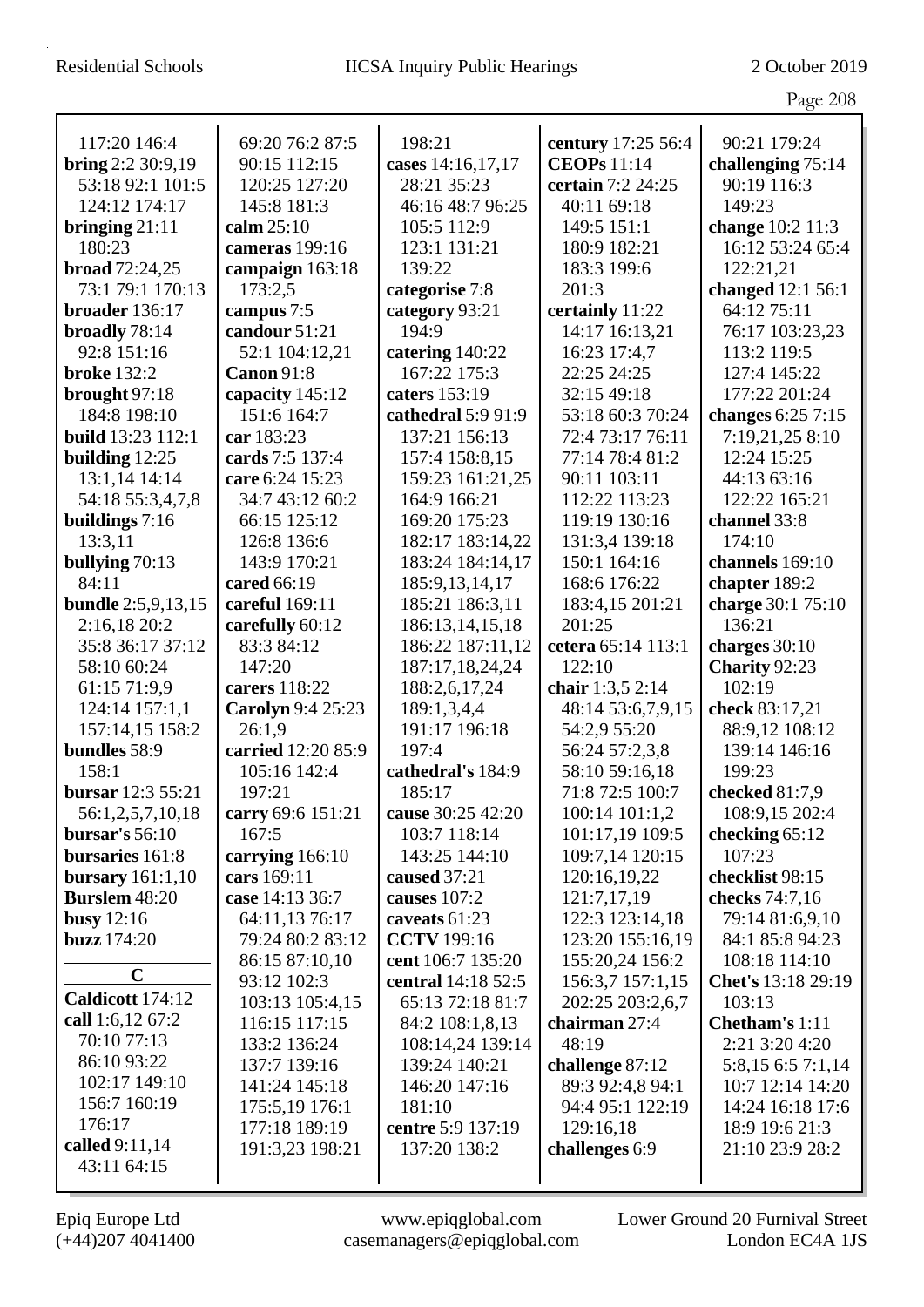|                                    |                                               |                          |                                  | Page 209               |
|------------------------------------|-----------------------------------------------|--------------------------|----------------------------------|------------------------|
| 28:8 29:3,13,14                    | 136:24 137:12,17                              | clarified 8:12           | code 8:8,11,21                   | 179:15                 |
| 30:12 32:1 33:20                   | 141:16 148:8,11                               | 85:19                    | 53:17 189:3                      | collection 35:5        |
| 34:3 49:24 52:7                    | 148:13,17 149:4                               | clarify 1:7,9 5:17       | 191:14,24 192:1                  | collectively 141:6     |
| 55:15 66:25 67:1                   | 149:9 150:3,24                                | 74:25                    | codify 185:19                    | college 17:7,10        |
| 79:3 87:20 88:24                   | 151:2,3,22                                    | clarity 76:8             | codifying 186:1                  | 18:13,22 28:9          |
| 93:12 113:9                        | 152:10 153:1,7                                | classical 17:4,5         | coeducational                    | 91:6,8 129:6,8         |
| 117:20 120:19                      | 153:11,21 155:12                              | clean 43:19              | 159:5                            | 158:25                 |
| 126:13,20 128:6                    | 162:8 164:10                                  | cleaners 140:16          | cohort 184:21                    | colleges 17:13         |
| 129:19 130:8,20                    | 165:6 168:9,17                                | 167:22 169:2             | Coley 37:2 38:3                  | 94:15                  |
| 136:1                              | 169:3,4,9,11                                  | 177:7 183:20             | 57:9,12 58:18,24                 | colluded 177:12        |
| chief 17:21 28:24                  | 171:3 173:20                                  | cleaning 140:22          | 58:25 59:2,4,8,11                | 177:15                 |
| 33:6 61:11                         | 178:6,11 179:14                               | clear 8:20 15:12         | 59:14,21,24                      | come 6:6 7:17 20:1     |
| 101:13                             | 183:21 185:6,23                               | 68:23 71:6 72:3          | 60:18 62:7,10                    | 22:18 31:9,13          |
| child 5:14,19 6:2,8                | 187:7,17 191:5                                | 73:17 77:1,5             | 66:6,8,23 68:6,11                | 33:9,11 48:17          |
| 6:15 8:19,24 9:8                   | children's 10:18                              | 82:24,24 99:1            | 68:19,21 69:12                   | 49:4 72:1,8            |
| 9:22 10:1,12,22                    | 15:8,19 34:22,24                              | 107:12 108:18            | 69:15,19 70:5,8                  | 74:23 80:10            |
| 11:10,18 22:16                     | 38:9 42:9,14                                  | 111:8 121:12,19          | 70:19 71:25 72:4                 | 90:12 99:24            |
| 28:7 44:2,7                        | 44:6 65:21 68:5                               | 155:15 164:21            | 72:23 74:2,6,14                  | 100:2 111:25           |
| 45:10,18 46:5                      | 68:9,14 71:21                                 | 177:19 180:2             | 78:9,15 79:3,5,8                 | 113:12 132:14          |
| 72:17 82:7 84:25                   | 79:18,24 102:1,5                              | clearer 166:6            | 79:12,17,21 80:4                 | 148:12 150:8           |
| 85:691:10                          | 112:14 125:16,20                              | clearly 6:1 14:9         | 80:15 81:8,12,15                 | 153:7,8 155:25         |
| 110:20 129:2,13                    | 131:21 141:24                                 | 21:6 37:25 65:11         | 81:19,22 82:2,8,9                | 164:22 173:5           |
| 132:13 136:18                      | 143:10,16 150:10                              | 68:22 97:11              | 82:15 83:8,23,25                 | 183:14 185:15          |
| 137:7 149:4,24                     | 153:11,16                                     | 178:8                    | 85:22 86:1,3,5,10                | 190:19 199:8,10        |
| 153:22,22 159:20                   | choice 71:12                                  | clerical 52:4            | 86:22 87:8,12,22                 | 201:18 202:6,12        |
| 162:13,17,22                       | 122:13                                        | clerk 189:2              | 87:25 88:3,4,5,21                | comes 58:13 63:19      |
| 163:11,18 166:13                   | choir 164:9 168:11                            | clients 90:10            | 90:5 91:16 92:6                  | 117:2 154:1            |
| 170:20 171:7,9                     | 168:17 184:21                                 | climate 178:5            | 95:3,17,18 96:7                  | coming $5:5,18$        |
| 174:19 175:7                       | 185:4                                         | clips 174:8,9,14         | 96:10 97:10 98:5                 | 24:14 57:15            |
| 177:13,15 178:11                   | choose 151:15                                 | close 10:19 119:21       | 98:9 99:1,6,15,18                | 123:16 135:11          |
| 187:5,6,8 188:8                    | chorister 186:15                              | 152:1 183:16             | 99:22 100:16,18                  | 150:22 167:21          |
| 191:14                             | choristers 183:15                             | 185:4,21 186:1           | 101:4,24 102:8,9                 | 181:15 189:5           |
| child's 177:4                      | 183:24 185:12,13                              | closed 151:18            | 102:21 103:1,6                   | 192:8 193:20           |
| children $3:21,23$                 | 189:2,5                                       | 168:16                   | 103:11 106:2,11                  | commenced 28:5         |
| $4:3,12,13,17$ 6:12                | chosen 168:3                                  | closely 18:24            | 107:18,24,25                     | 196:21                 |
| 15:23 32:15 36:2                   | 174:10                                        | 132:8<br>closeness 183:1 | 108:11,14,22<br>109:8,15 110:3,5 | comment 66:4,7         |
| 37:1 44:10 63:20<br>65:17 66:15,18 | <b>Chris</b> 34:12<br><b>Christopher 30:9</b> | closer $10:4$            | 110:7,12 111:2,7                 | 100:1 114:19<br>179:19 |
| 73:4 74:12,15                      | Church 188:7                                  | club 91:14               | 116:15 117:16                    | comments 138:19        |
| 75:15 76:7,9                       | circles 18:16 109:4                           | clubs 137:22             | 120:3,7,10,14,21                 | 183:1                  |
| 77:22,25 78:3,22                   | circumstances                                 | clue 111:22              | 120:23 121:11,18                 | commission 32:19       |
| 78:22 97:4 111:6                   | 25:18 26:15 27:5                              | CMS000326_005            | 121:24 122:1                     | 43:11 45:3 46:24       |
| 111:9,14,17,18                     | 132:19 186:8                                  | 145:17                   | 123:15 133:15                    | 46:25 47:6,12,19       |
| 111:20,21 112:1                    | city $10:6,15,16$                             | co-educational           | 140:18 142:21                    | 48:12,15 49:1,16       |
| 112:6 113:12,15                    | 38:5                                          | 159:1                    | 147:20 203:23                    | 49:19 52:23 70:5       |
| 113:24 114:3                       | <b>Claire</b> 1:6,12,13                       | co-named 23:16           | collates $116:24$                | 92:23 102:19           |
| 126:2 129:9,11                     | 203:15                                        | co-operative             | colleague $66:11,21$             | 125:12,14,14           |
| 131:5,23 132:18                    | clarifications                                | 105:24 144:24            | 99:2 100:18                      | commissioned           |
| 132:19 134:16,17                   | 42:10                                         | coached 132:20           | colleagues 148:9                 | 196:17 200:9           |
|                                    |                                               |                          |                                  |                        |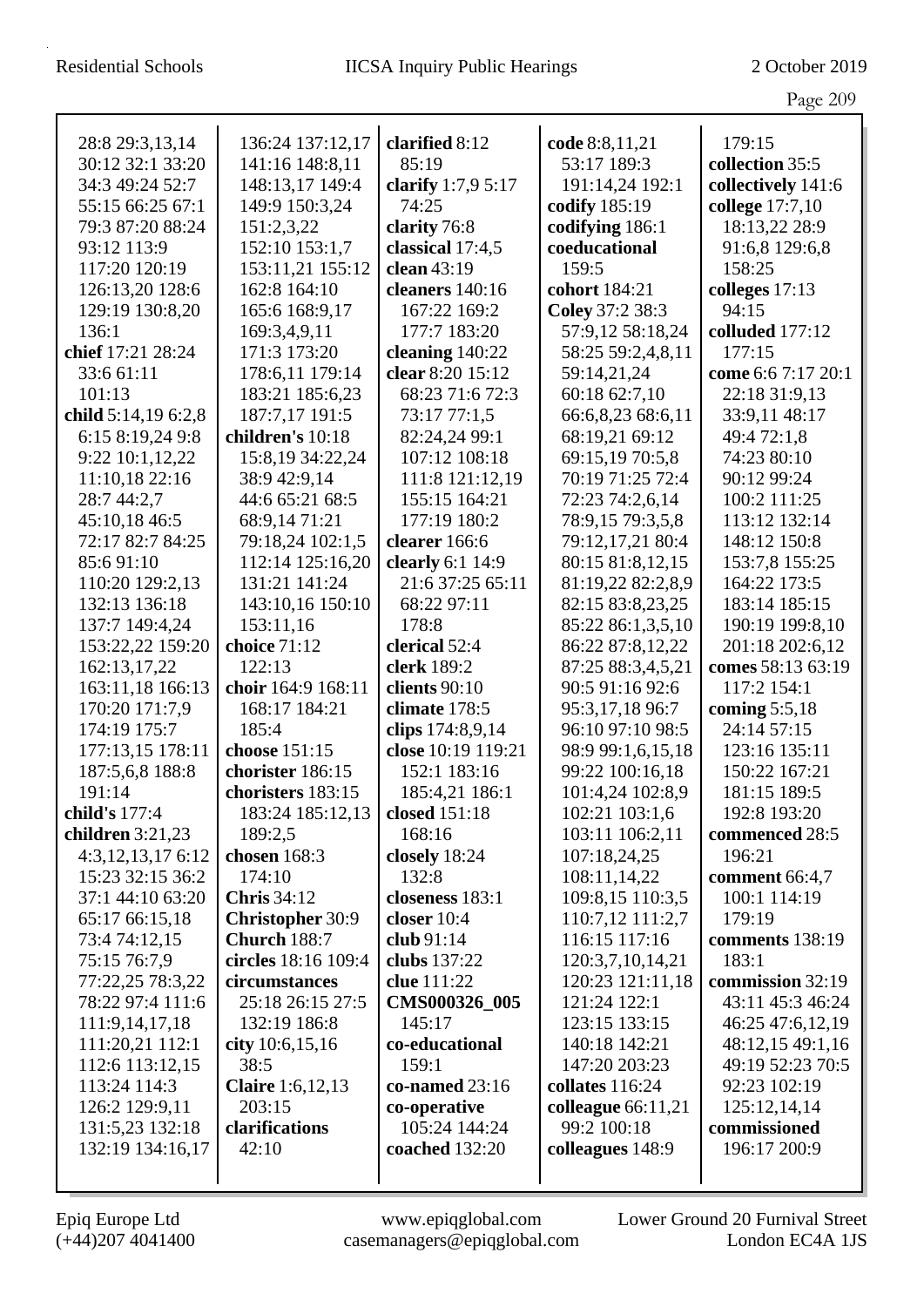|                     |                   |                    |                   | Page 210           |
|---------------------|-------------------|--------------------|-------------------|--------------------|
| <b>Commissioner</b> | 100:25            | 178:21,25 179:16   | conscious 91:19   | contract 12:22     |
| 153:11,16           | completing 157:22 | 181:3, 12, 15, 17  | 180:5,21 185:11   | contractor 85:9    |
| commitment          | complex 193:5     | 181:18,20,21,22    | conservatoire     | contractors        |
| 22:10               | complexities 95:1 | 182:1,13,19        | 17:11             | 140:16 146:22      |
| committed 27:7      | compliance 38:20  | 183:20,25 184:4    | consider 6:8 32:4 | contracts 55:1     |
| 30:15 34:12         | 39:19 40:13       | 184:8 187:3,9,13   | 51:21 52:25 65:9  | 185:5              |
| 187:7               | 202:2,3,4,7       | 189:12,13,18       | 129:2,12 130:3,5  | contribute 75:21   |
| committee 9:11      | comply 38:22      | 191:1,10,11,19     | 180:16            | 116:11             |
| 33:1 40:21 44:4     | 76:13             | 192:2 193:23       | considerable      | contributes 65:23  |
| 44:25,25 45:11      | complying 44:17   | 194:3,4,4,6,11,19  | 12:24 42:2        | contribution 57:20 |
| 85:5 86:1,3,4,7     | component 113:10  | 194:20 195:6,25    | consideration     | 58:22              |
| 165:13 171:20,22    | compulsion 143:6  | 196:7              | 112:22 136:4      | convenient 84:22   |
| common 55:7         | concentrate       | concludes 203:5    | 145:13 175:17     | conversation       |
| 87:21,22 88:22      | 140:12,13         | conclusion 39:10   | considered 5:14   | 27:10,12 56:19     |
| 89:7 113:8 136:7    | concentrated      | 39:12 41:6 85:10   | 6:16 29:2 150:18  | convicted 175:8    |
| 136:13,15 172:3     | 155:9             | conclusions 42:19  | considering 114:1 | conviction 27:24   |
| commonality         | concern 31:1      | 43:22 77:8 84:13   | 138:5             | 33:25 175:22       |
| 188:11              | 37:21 46:17       | 103:5 144:2        | constantly 9:16   | coped $54:14$      |
| commonplace         | 75:23 85:10       | 200:14,23          | constituencies    | copies 21:19 39:2  |
| 16:22               | 88:14 107:10      | concrete 14:2,4    | 33:15             | 200:16             |
| communication       | 111:16 116:3      | condition 12:22    | consultant 88:7   | copy 177:25        |
| 80:9 169:10         | 119:24 135:3,4    | conditions 55:2    | consulted 190:13  | 197:16             |
| communities         | 142:4 143:17,18   | conduct 5:24 8:8   | consumption       | core 2:14,15 31:24 |
| 151:18              | 143:25 153:25     | 8:11,13,21 32:8    | 122:15            | 51:7 52:6 71:9     |
| community 151:19    | 164:17 176:25     | 36:2 53:17 97:3    | contact 21:25     | 157:1,15           |
| 153:6 165:11        | 177:3 180:20,23   | 150:24 189:3       | 52:20 53:21       | corporate 61:8     |
| 168:17 175:18       | 187:15 188:20     | 191:14,14,16,24    | 71:16,19 80:6     | 94:15              |
| companies 94:14     | 192:19 195:3      | 192:1 200:11       | 106:8,9 112:25    | correct 2:22,23    |
| company 94:14       | concerned 15:18   | conducted 30:2     | 113:3 148:8,14    | 21:14 24:7,20      |
| compared 151:11     | 31:19 33:7 60:5   | 37:3               | 149:5,24 153:23   | 35:20 39:2 40:25   |
| 165:19              | 65:2 72:23 73:15  | conducting 31:19   | 183:15 189:5,25   | 45:1 61:13 63:7    |
| complainants        | 81:6 84:1 118:16  | 104:2 145:2        | contacted 1:9     | 63:12 64:10        |
| 30:11 130:17        | 177:13            | conductor 197:8    | 23:23 24:9 52:19  | 80:16 89:21        |
| complained 54:7     | concerning 136:23 | conferences        | 56:8              | 122:15 156:14      |
| 130:14 139:2        | concerns 37:1     | 162:21 163:12      | contacting 80:2   | 158:18,22 159:2    |
| complaint 42:14     | 38:18 39:18 40:2  | confided $112:13$  | 152:13            | 159:6,25 160:4     |
| 42:15 130:11,11     | 50:7,1671:17      | confidence 33:11   | contemporaneous   | 160:11,17 162:1    |
| 130:13              | 77:12 80:12 91:3  | 134:18             | 98:7              | 162:7, 14, 15, 23  |
| complaints 18:5     | 93:17,22 106:21   | confident 10:14    | content 168:1     | 173:6,7 179:3      |
| 18:25 38:18         | 107:19,21 115:13  | 116:25             | context 91:15     | 185:10,11 192:21   |
| 39:17 44:10         | 116:9,11,24       | confidential 48:11 | 117:20 155:5,6    | 193:14 200:13      |
| 70:12 74:8 75:24    | 117:1,4 119:25    | 111:14             | 160:6 171:6       | corrections 125:4  |
| 79:14 114:11        | 133:12 142:12,24  | confirm 124:20,22  | 180:14,19,19      | 125:8              |
| 115:13 133:16       | 143:11 144:8,10   | 156:22 157:11,13   | contexts 155:7    | correctly 198:15   |
| 134:16,18,19        | 145:25,25 147:5   | connected 35:24    | continue 109:15   | corridor 149:21    |
| completed 35:9      | 147:25 150:3      | 47:9 97:1          | 123:12            | corroborating      |
| 144:1,5 167:19      | 162:17 164:22     | connection 51:12   | continued 162:2,3 | 142:13             |
| completely 43:14    | 170:17 171:1,4    | 103:22 182:3       | 163:6 183:13,14   | cosy 90:18,18      |
| 47:4 81:22          | 172:16 176:18,23  | connections 48:21  | continuous 23:11  | council 10:6,15    |
|                     |                   |                    |                   |                    |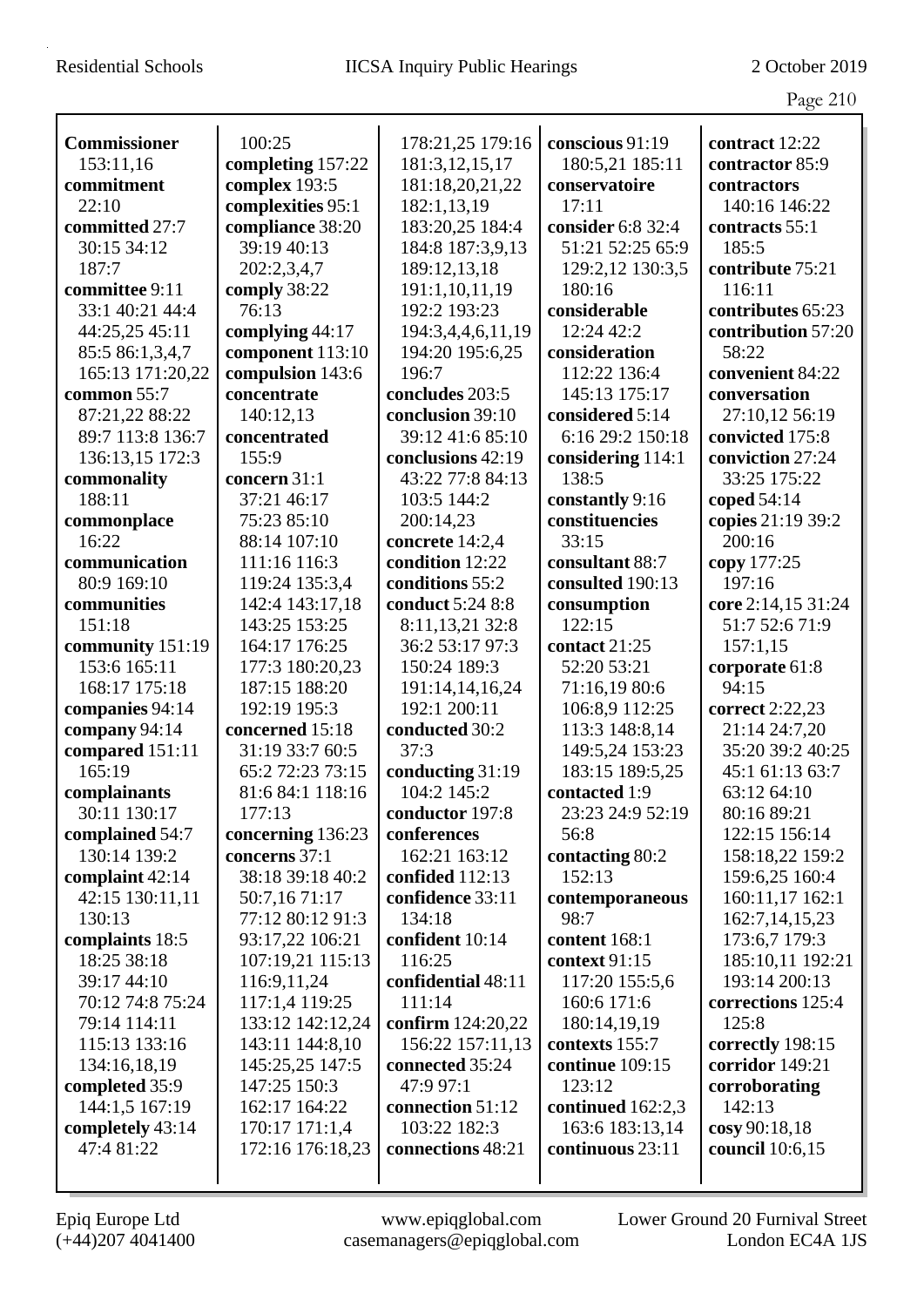|                     |                                |                         |                    | Page 211           |
|---------------------|--------------------------------|-------------------------|--------------------|--------------------|
| 38:6 62:12          | 130:9                          | 172:1,8                 | dealings 10:15     | department 14:25   |
| 163:10 168:6        | cropped 10:24                  | dangers 11:16           | deals 45:9,14      | 20:19 44:15 54:1   |
| 198:17,23 199:3     | crossover 176:10               | 168:10 174:1,18         | dealt 84:4 91:11   | 54:12,18 55:6      |
| 199:7 201:7,8       | 183:9                          | 175:23                  | 95:6,7 97:13       | 68:9 69:14 77:9    |
| counsel 123:3       | Crown 23:21 30:7               | <b>Daniels</b> 28:15,25 | 127:1 162:18       | 85:13 116:19       |
| 134:8               | 33:24 47:17                    | dark 192:13             | 186:7 187:10       | 160:2 170:7        |
| counsellors 171:13  | crucial 88:11                  | data 61:1 195:17        | dear 109:3         | departments 15:2   |
| count $42:3$        | 171:7                          | 195:19                  | decades 20:8       | 15:5 170:9 180:6   |
| country $153:2,9$   | crystal 76:25                  | date 82:10 95:23        | December 26:6      | departure 25:14    |
| 155:13              | CSM00032696:10                 | 193:4 194:10            | 51:10 200:9        | 25:18 26:1,15      |
| county 163:10       | CSM000326_004                  | dated 2:18 37:3         | decide 186:21      | 36:24              |
| 168:6 198:17,23     | 142:1                          | 58:20,20,21             | 187:19             | depend 66:9        |
| 199:3,7,9 201:7,8   | CSM000450_004                  | 59:17 60:21,21          | decided 13:24      | depending 81:23    |
| couple 16:10 20:18  | 19:25                          | 98:24 124:19            | 71:22 128:1        | 82:1 202:13        |
| 54:11 71:1 75:25    | cultural 10:16                 | 125:1 139:19            | decision 54:25     | depends 90:20      |
| 82:14 109:17        | 152:6                          | 182:15                  | 94:3 106:25        | depth 66:17 69:8   |
| 124:24 152:19       | culture 14:20                  | dates $64:2$            | 107:5,11 143:12    | deputies 46:7      |
| 166:16,25 167:21    | 16:19,24 30:24                 | daughter 9:4            | 187:13             | 164:23 181:2       |
| 174:3               | 31:21 65:1,3,6,6               | <b>David</b> 47:13      | declare 102:10     | deputy 3:10,14 9:6 |
| course 7:17 23:24   | 65:24 78:22                    | day 1:3 4:16 31:8       | 104:14             | 9:7 11:6 121:2     |
| 30:2 31:22 37:21    | 137:11 153:2                   | 37:11,13,20 38:5        | declared 37:2,7    | 146:22 158:20      |
| 43:15 46:1 64:23    | 192:17 196:2                   | 99:13 100:7,17          | 96:17 98:23        | 159:3 167:2        |
| 73:1,3 81:8         | 200:6,18 201:21                | 100:21 115:9            | deed 90:13         | 169:24,25 170:3    |
| 92:19 107:6         | cupboards 144:16               | 116:5,5 122:20          | deeply 116:1       | 170:4,5,6 182:7    |
| 112:24 115:16       | 144:17,22                      | 148:18,19 159:1         | 173:13             | describe 10:20     |
| 117:11 119:20       | current 23:4 29:6              | 159:23 167:11           | deficiencies 39:21 | 15:4 20:6 172:23   |
| 120:2 126:17        | 29:6 32:16,24                  | 178:11 185:14           | definitely 136:3   | described 16:19    |
| 131:6 183:7         | 52:18 67:21                    | day-to-day 60:1         | 138:10 150:19      | 16:25 23:5,8       |
| 188:1 190:7,22      | 117:21 119:3                   | days 8:16 20:10         | 196:9              | 107:17             |
| 200:20 201:16       | 145:7 154:5                    | 31:14 54:11             | degree 9:19 70:6   | describes 191:9    |
| courses 163:4,8     | 165:20,23 180:1                | 69:19,21,24             | delayed 40:1       | describing 28:25   |
| court 23:21 27:15   | 197:23,24,25                   | 81:18,21 83:14          | deliberately 38:1  | 54:14              |
| 33:24 47:17         | 198:3,24                       | 95:20,22 96:19          | deliver 126:8      | description 70:11  |
| cousin $154:22$     | currently 67:22                | 115:8,9 118:23          | 131:3 173:5        | 191:18             |
| cover $64:20$       | 113:14 150:6                   | 126:6 162:21            | delivered 126:5    | descriptions 19:10 |
| 177:25              | 152:4 169:22                   | 180:24                  | delivering 11:18   | descriptive 70:9   |
| covered 27:22       | 179:22 188:5                   | days' 96:20             | 178:23             | 128:2              |
| 38:1 44:11 61:1     | 195:16                         | <b>DBS</b> 79:13 81:6,9 | delivery 11:9      | design $13:23$     |
| 168:7               | cuts $92:16$                   | 106:23,23 116:20        | demand 50:18       | designated 6:4     |
| CPO 143:25 145:9    | cycle 67:14                    | 142:23                  | 145:13             | 9:17,22 45:17      |
| 146:1               | D                              | <b>DCS</b> 143:18       | demands 193:25     | 87:5 145:10        |
| create 45:16 180:9  |                                | deal 5:1 13:12          | demolished 13:4    | 161:20 162:11      |
| created 44:21 46:7  | $D$ 2:15,16 157:1,15<br>203:13 | 14:18 18:15             | 14:14              | 164:2,15 169:23    |
| criminal 74:16      | daily 24:22 25:6               | 20:11 56:5 84:20        | demonstrably       | 170:12 172:17,21   |
| 187:8               | damage 42:20                   | 133:18 147:24           | 110:1              | 176:8 181:24       |
| critical 7:18 86:21 | damaged 20:5                   | 164:11 167:9            | demonstrate        | 190:6 194:23       |
| 92:3                | Dame 48:20,21                  | 187:19 197:18           | 155:11 185:24      | designed 76:8      |
| criticise 114:20    | dance 160:3 161:1              | dealing 11:9 82:25      | demonstrating      | 198:18             |
| criticism 44:21     | 161:4 171:25                   | 142:3 154:1             | 186:1              | desk 22:18         |
|                     |                                |                         |                    |                    |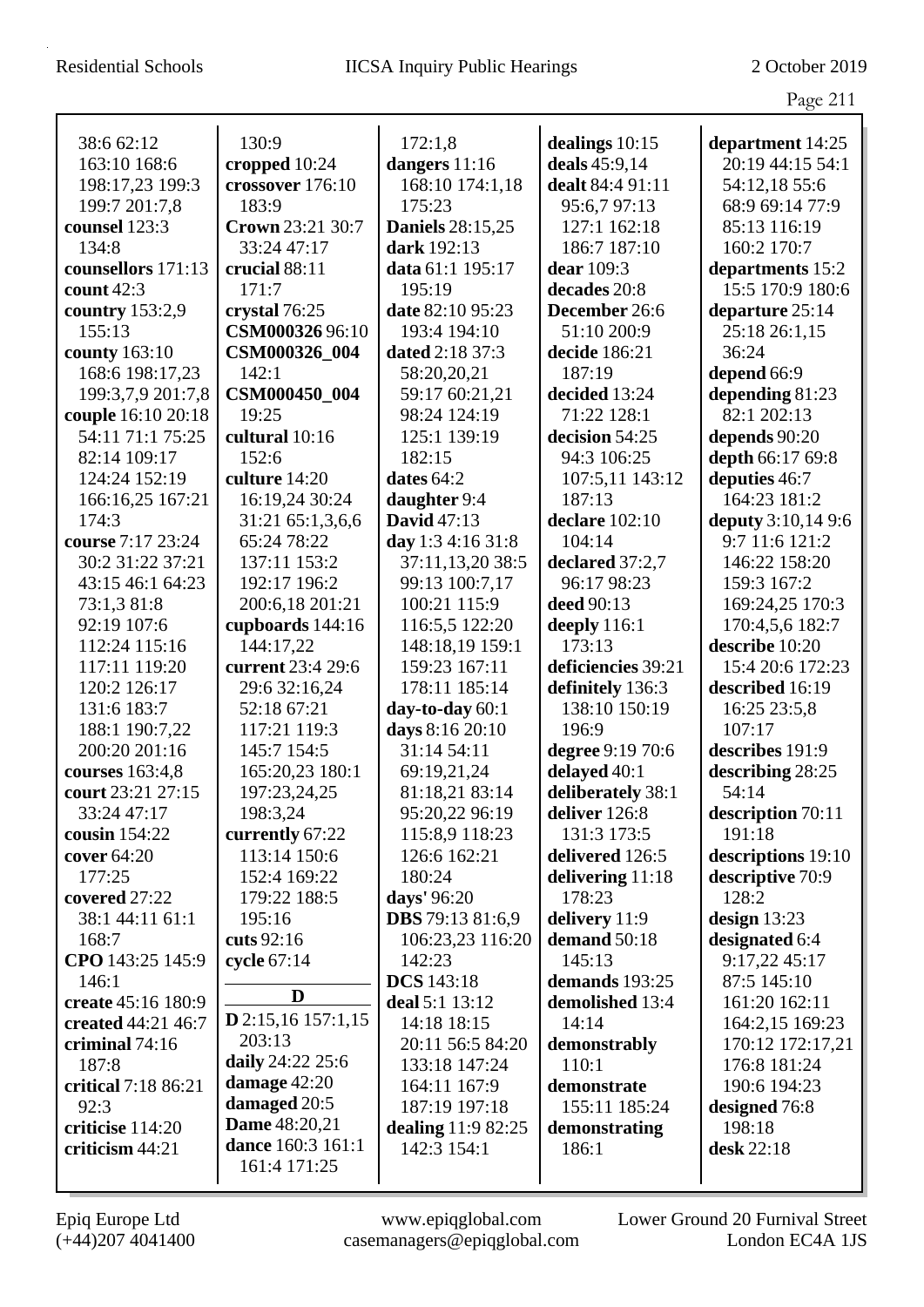|                     |                     |                      |                       | Page 212                 |
|---------------------|---------------------|----------------------|-----------------------|--------------------------|
|                     |                     |                      |                       |                          |
| destroyed 131:17    | 137:24 152:6        | disclosure 83:2      | documented 54:5       | duties 87:2,15           |
| detail 45:5 56:17   | 153:3,6,9 160:8     | 88:14 106:20         | 190:12                | 92:18 135:1,16           |
| 78:17 83:4 84:20    | 165:19 166:5        | discontinued 29:9    | documents 2:3,10      | 185:16                   |
| 87:1 114:9          | 170:8,9 180:6       | discovered 86:24     | 24:5 56:11,20         | duty 51:21 88:17         |
| 133:18 186:5        | 185:5 196:8         | discuss 50:6 69:1    | 58:5 124:12,15        | 104:12,13,21             |
| detailed 78:8       | 198:9 201:19        | 109:9,10 164:12      | 132:22,23 145:1       |                          |
| details 189:25      | differentiation     | 167:3 172:3,15       | 157:20,24,24          | E                        |
| 193:3 195:5         | 135:24              | discussed 18:20      | <b>dodgy</b> 103:8    | $E$ 203:13               |
| Detective 28:24     | difficult 107:6     | 87:1 162:16,18       | doing 21:24 23:7      | earlier 43:12            |
| determine 188:1     | 144:11 153:22       | 193:21               | 23:10 69:5 83:22      | 117:12,14 123:3          |
| determined          | difficulties 94:18  | discussing 72:5      | 87:10 89:5            | 147:12 173:1             |
| 131:19              | 128:19 142:2        | discussion 80:19     | 123:11 141:1          | early 16:18 20:6         |
| devastated 41:23    | 147:21 166:8        | 86:16 164:25         | 159:17 186:24         | 30:23 56:3 64:19         |
| 43:25               | difficulty 152:12   | 188:22               | domain 99:19          | 64:22 168:9,19           |
| develop 44:5        | $dig$ 115:12        | discussions 48:6     | <b>Donald</b> 173:10  | 182:22 183:4             |
| 153:19              | diminution 127:18   | 51:15 104:11,11      | door 14:13            | ears 17:16 26:22         |
| developed 48:21     | direct 57:20 61:25  | 165:8                | doorstep 137:23       | easier 102:22            |
| 158:9 189:2,4       | 62:8 69:13,16       | dismiss $93:7$       | dormitories           | 123:4 124:14             |
| developing $11:15$  | 80:23 115:5         | dismissed 36:1       | 182:22                | 132:10 165:9             |
| 43:13 52:11         | 116:15 189:24       | 97:2 196:14          | dorms $16:8$          | easily 153:5             |
| development         | 193:6               | dismissing $27:5$    | double-check          | <b>East</b> 197:5        |
| 15:20 55:18 74:2    | directed 114:15     | disorder 130:20      | 79:22 98:3            | easy 173:24              |
| 77:16               | directly 71:16 73:5 | disposal 196:9       | doubt 178:18          | eating 130:20            |
| developments        | 80:4 181:2,9        | disproportionate     | 191:12                | educated 76:7            |
| 24:14,20 189:9      | 189:19 201:9        | 42:19                | Dr 16:14,25 17:3      | 185:13                   |
| device 53:22 194:8  | director 143:17     | dissatisfied 134:2   | 126:6                 | education 3:17 6:7       |
| DfE 36:8 68:12,13   | 158:25 159:3        | distance 198:2       | draft 42:18           | 6:10,12 17:5             |
| 70:5,9,13 71:10     | directors 94:16     | distinct 166:3       | drafting 9:9          | 44:15 55:15 63:2         |
| 85:18,20 86:14      | disagree $63:14$    | 188:8 194:25         | drawers 144:16,18     | 64:8 65:4,5 66:2         |
| 86:17 97:8 98:16    | disappointed        | 201:15               | 144:22                | 67:2,6,9 69:14           |
| 102:18 106:20       | 184:18 185:1        | distinctive 35:10    | drawn 55:12 123:2     | 73:4 74:13,15            |
| 116:22,25 117:2     | discharged 87:2     | 54:12                | drew $139:3 183:25$   | 77:9 85:14               |
| 117:4 142:23        | 87:16               | diverse $10:13$      | drug 130:22           | 116:20 154:6             |
| dialogue 130:1      | disciplinary 8:9    | divided 34:24        | <b>DSL</b> 84:3 87:15 | 165:6 171:19             |
| 133:4,9             | 21:5 36:23 37:10    | 161:14 202:2         | 88:12 106:13          | 198:24 199:4             |
| diaries 12:19       | 37:15 38:4,6        | divider $157:2,16$   | 142:11 144:7          | <b>Education's 160:3</b> |
| diary $10:24$       | 98:1 99:11          | division 4:8 10:20   | 145:9 162:3,6,20      | educational 29:15        |
| difference 12:6     | 105:17 142:24       | <b>Dixon's 154:8</b> | 163:4,5 165:1,7       | 62:15,21 117:19          |
| 50:5 76:18          | 187:14,20           | <b>doctor</b> 171:12 | 165:23 166:11,21      | 154:3,10,16,20           |
| 165:15 195:22       | discipline $51:20$  | document 20:22       | 169:19 170:2          | 154:25 202:3,5           |
| differences 113:17  | 99:16               | 42:2 60:25 72:16     | 176:7,24,25           | <b>Edward</b> 18:21      |
| 115:2 122:9         | disciplined 36:1    | 82:5 95:9,11,13      | 180:25 181:1,9        | effect 26:18 58:22       |
| different $6:17,20$ | 97:3                | 96:9,23 97:23        | 186:17 188:14,17      | 59:5 86:18               |
| 8:18 34:18 35:18    | disclose 104:14     | 132:12 140:19,24     | 189:22 190:1,2        | effective 152:13         |
| 38:11 42:5 55:7     | 112:8 143:12        | 146:5,8,10,18        | 190:15 192:20         | effectively 12:22        |
| 63:21 64:5,5        | disclosed $51:17$   | 156:25 177:25        | 193:11,18             | 38:10,22 39:3            |
| 67:24 113:21        | 175:9,10 176:9      | documentary 24:1     | <b>DSL's</b> 181:2    | 49:14,16 116:13          |
| 114:22 115:10       | 177:19              | documentation        | due 7:17 124:2        | 175:18                   |
| 122:7 136:4         | disclosing $112:11$ | 24:10                | 145:13                | effectiveness 39:19      |
|                     |                     |                      |                       | 50:1                     |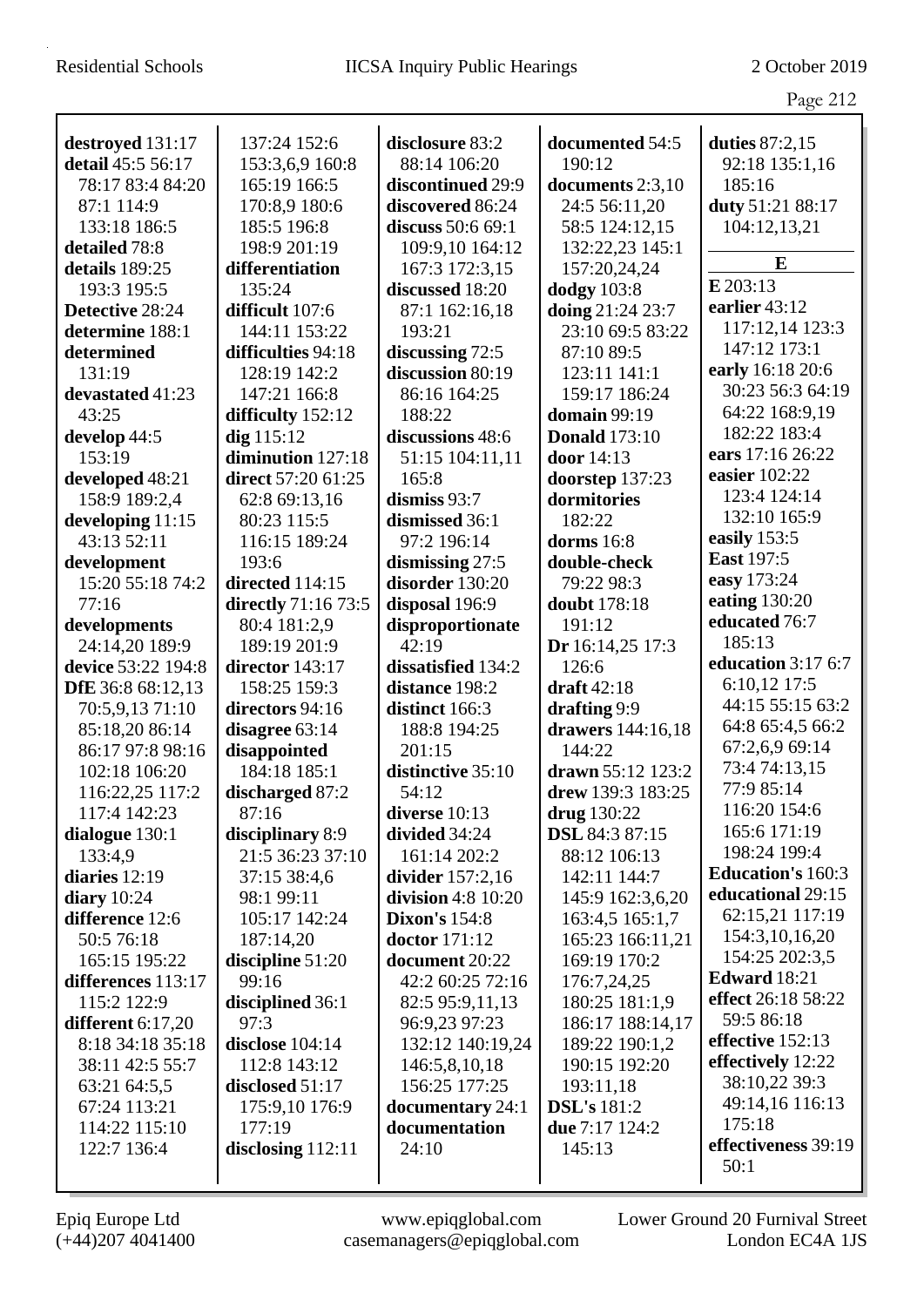|                       |                        |                          |                         | Page 213                       |
|-----------------------|------------------------|--------------------------|-------------------------|--------------------------------|
| efficiency 85:4       | 78:21,24 115:17        | entry 7:5                | 93:15 95:6,7            | exercise 38:19                 |
| 87:1,15               | 116:12                 | enunciate 180:11         | 99:25 109:10,15         | 43:21                          |
| efficient 57:16       | encounter 166:8        | environment 7:3          | 114:18,19 115:20        | exercised 38:23                |
| eight $172:1$         | encourage 50:9         | 129:9 168:4              | 115:21 116:11           | exercising 46:13               |
| either 2:8 42:4       | 88:9 190:1             | 198:7                    | 122:23 123:16           | exhaustive 94:11               |
| 50:23 56:10 62:1      | 192:14                 | <b>EPC</b> 98:25         | 124:3,12 126:14         | existed 87:6                   |
| 112:2 120:7           | encouraged 20:20       | equally 55:12,17         | 131:12,15 135:6         | existing $162:13$              |
| 181:7 189:6           | 31:9 178:24            | 196:14                   | 137:17 139:15           | expect 134:6                   |
| electrical 146:21     | 179:10,13              | equipped 20:10           | 141:9,10 142:8          | 187:24 188:14                  |
| electronic 95:18      | endeavour 35:14        | 154:19                   | 142:13 143:1            | 202:4                          |
| 131:15 194:8          | endorsed 156:21        | era 149:12               | 157:24 158:5            | expectation 51:25              |
| electronically 35:9   | 157:10                 | Erooga 191:8,18          | evidently 122:23        | 118:6 154:13                   |
| element 63:19         | enforcement 77:3       | error 110:10             | evolved 158:9           | expectations 8:22              |
| 107:16 148:6          | engaged 11:24          | errors 124:24            | <b>EWM000471</b>        | 60:13 89:1,11                  |
| 202:15                | 19:11                  | especial 93:3            | 191:9                   | 105:12 129:10                  |
| elements 82:23        |                        |                          | ex 48:14                | 155:10                         |
| <b>Elizabeth 37:2</b> | engagement 80:21       | especially 25:1<br>50:17 | exactly 52:10 56:2      | expected 83:9,17               |
| 57:9,12 203:23        | engaging 18:17         | essentially 43:7         | 60:15 77:7 83:4         |                                |
| <b>Eltham</b> 158:25  | England 160:2<br>188:7 | 48:17,19 193:2           |                         | 95:19,23 110:2<br>191:16       |
|                       | enhanced 119:5         | establishment            | 93:24 100:19            |                                |
| email 39:23 80:17     | 159:16                 |                          | 105:2 118:11            | expecting 3:5<br>105:11 129:24 |
| 80:18                 |                        | 91:14 176:5              | 133:15 152:8            |                                |
| emails 149:12         | enlarge 110:3          | establishments           | 170:22 188:12           | expensive 12:4                 |
| embarrassment         | enormous 22:24         | 119:2                    | 194:7 195:18,18         | experience 3:16,17             |
| 58:13                 | 37:23                  | estates $146:22$         | <b>Examination</b> 1:14 | 59:22 60:4 66:4                |
| embedded 192:15       | enquiries 24:17        | esteemed 6:19            | 57:13 124:1             | 74:3 118:23                    |
| emergency 69:20       | enquiry $22:3,23$      | et 65:14 113:1           | 156:11 203:17,25        | 125:25 149:3                   |
| 69:20 70:10           | 29:2 32:4              | 122:10                   | 204:6,12                | 179:17                         |
| emerging 30:21        | enquiry/investig       | ethos 170:24             | examine 87:11           | experienced 6:18               |
| 32:2 33:3 105:10      | 22:11                  | evening 7:6,7 16:5       | 139:23                  | 173:11                         |
| emotional 128:18      | ensure 2:9 21:22       | 26:6 69:1 169:5          | example 20:16           | experiences 19:8               |
| 130:18                | 22:21 35:20 85:3       | evenings 60:2            | 41:16 53:24             | 28:1 148:8                     |
| emphasis 93:3         | 85:6,8 94:2            | event 1:25 157:22        | 64:20 65:20             | expert 190:22                  |
| 145:14                | 115:25 128:12,17       | events 21:7 23:8         | 113:18 114:11           | expertise 91:20,23             |
| employ 19:22          | 133:12 134:24          | 25:8,25 31:2             | 116:15 122:9,14         | expertly 201:5                 |
| 20:24                 | 150:2 166:6            | 32:14 45:15 47:2         | 132:5 153:17            | experts 199:8                  |
| employed 11:23        | 170:3 180:18           | everybody 2:3            | 171:8 180:17            | 201:8                          |
| 13:23 183:6,13        | 196:10 198:18          | 25:10 50:9 55:17         | 181:18 183:21           | explain 61:7 95:16             |
| employee 12:14        | 200:24                 | 76:9 134:10              | 184:20,21 191:12        | 100:12 163:14                  |
| 186:13 187:24         | ensures 71:18          | 149:21 173:25            | 192:6,6 194:13          | 199:2                          |
| employees 52:5        | 72:14 103:21           | 174:22,25,25             | 198:12                  | explained 10:9                 |
| 54:20 55:1            | ensuring $86:13$       | 175:25,25                | examples 82:14          | 13:11 128:9                    |
| 184:15                | 89:4,6 94:20           | everybody's              | 94:12 152:19            | 142:11 154:3                   |
| employing 12:5        | entering 185:6         | 189:18                   | <b>Excellent</b> 146:6  | 169:19                         |
| employment 12:21      | entire 119:14          | everyone's 32:14         | exception 42:9          | explaining 180:19              |
| 21:10 22:9            | entirely 77:23         | 170:24 196:4             | 55:6 92:12 128:8        | explanation 49:4               |
| 194:13                | 158:2 178:19           | evidence 2:1 23:25       | 128:9                   | 97:6                           |
| enable 104:7          | 194:7 199:6            | 24:1 39:24 54:11         | exceptions 31:4         | explicit 53:10                 |
| 118:14                | 201:14                 | 57:8,15,16 81:5          | exclusively 151:16      | 89:25                          |
| enables 65:18 77:2    | entirety 45:21         | 86:22 89:13              | 160:9                   | express 20:4                   |
|                       |                        |                          |                         |                                |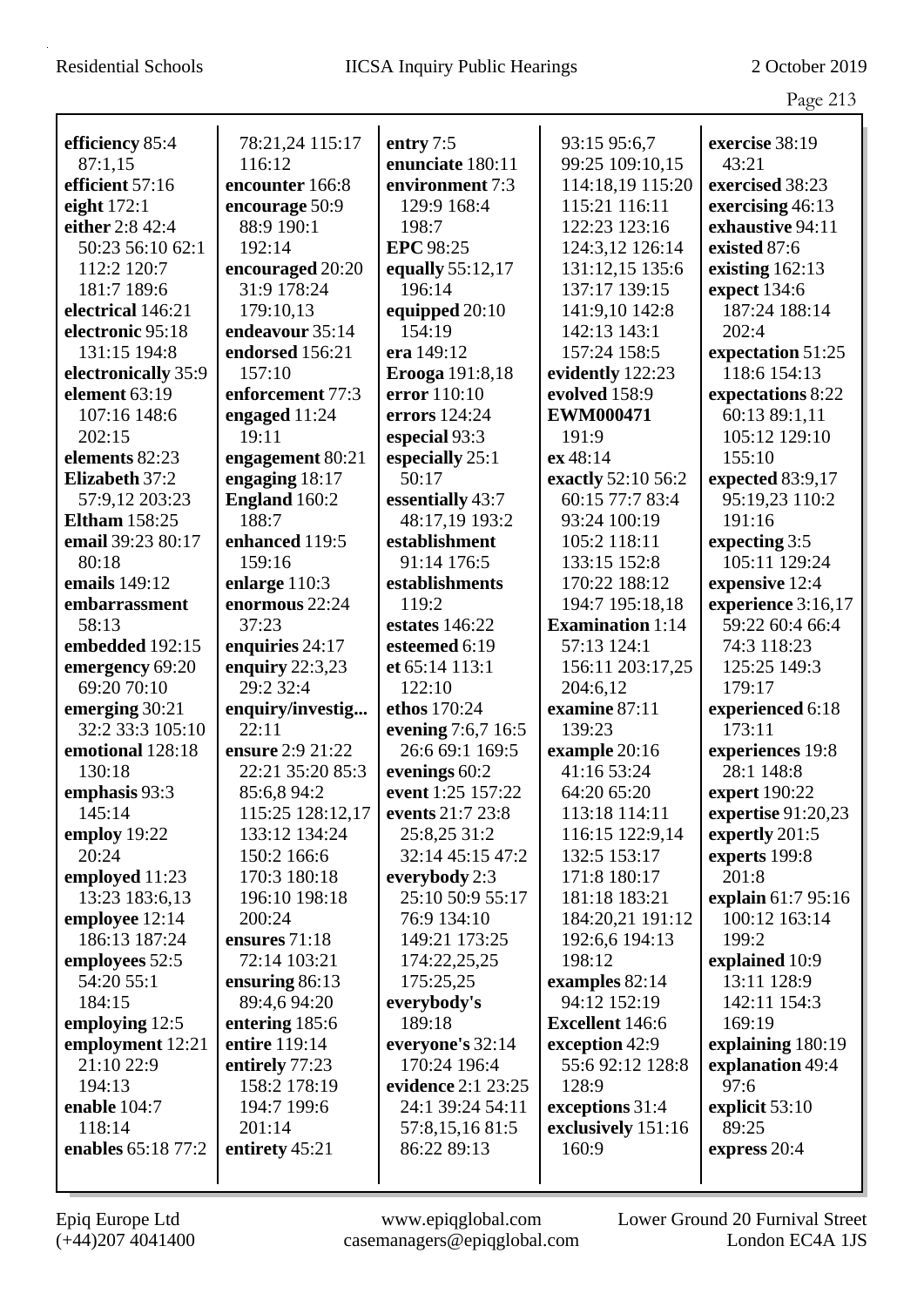Page 214

| expressed 53:15    | 140:18 166:8          | fault 100:25             | 132:12,14 133:22          | following 8:2           |
|--------------------|-----------------------|--------------------------|---------------------------|-------------------------|
| extended 154:9     | 167:18 173:2          | favourable 200:16        | 133:23 136:11,12          | 17:20 19:3 33:24        |
| extensive 39:6     | 176:9 180:5           | 200:24                   | 140:24 148:24             | 40:4 113:7              |
| extent 24:25 30:23 | 183:4                 | feature 17:17            | 149:2 157:14              | 121:15 126:15           |
| 93:25 122:12       | factors 180:15        | 133:10 151:9             | 170:15 193:2,7            | 160:13 200:11           |
| external 7:8 48:18 | factual 39:2 40:6     | features 35:10           | finding 69:2 84:24        | food 153:3              |
| 112:25 151:19      | 58:22 168:7           | February 28:5            | findings 43:22            | force 63:10             |
| 162:21 190:22      | fail 64:6 76:12,16    | 51:18 82:9,10,11         | 72:9 84:23 101:5          | <b>forces</b> 28:22     |
| 196:22 198:20      | 133:21                | 99:21                    | 134:5                     | forensic 139:9          |
| externally 150:22  | failed 38:19 42:1     | fee-paying 161:12        | Findlater 173:10          | forget 79:9 108:5       |
| 166:23             | 88:16                 | feedback 40:10           | fine 59:15 62:5           | 148:23                  |
| extra 168:24       | failing 87:19,20      | feel 1:18 39:14          | 79:5 88:19 110:5          | forgive 2:15            |
| extract 146:11     | 88:21                 | 50:3 57:21 58:3          | 140:25 156:2              | form $4:3$ 16:5 35:5    |
| extradition 30:9   | failings 38:22        | 60:8 84:8 112:6          | 177:11,14                 | 35:8,13,17,19,20        |
| extreme 129:11     | 51:12 140:6           | 112:11 124:7             | firm 22:10                | 36:18 37:14             |
| extremely 148:10   | failure 88:15         | 157:19 158:11            | first 1:5 3:8 11:22       | 45:19 47:12             |
| 153:22             | 133:21 143:12         | 192:3                    | 17:20 19:4,25             | 67:12 80:20             |
| eye 180:22         | 147:9                 | fell 9:10                | 22:17 31:3 33:23          | 95:16,16,18,23          |
| eyes 109:1 175:22  | failures 51:15,17     | felt 10:7,14 15:16       | 45:6 58:18 63:10          | 98:11,19 130:8          |
| 177:16             | 51:22 191:3           | 16:8 20:5 25:1,1         | 71:7,10 74:12             | 143:25 144:5            |
|                    | fair $91:16,17$       | 37:22 45:15 47:3         | 84:24 88:4 95:11          | 172:12 181:4            |
| F                  | 168:13                | 49:25 55:13              | 100:16 106:2              | 190:17 193:3            |
| F158:11,11         | fairly 23:11 87:21    | 137:11 168:8             | 128:15 148:18             | 195:1,4                 |
| 123:20             | 106:10 107:12         | 178:25 184:13,20         | 156:12 196:23             | formal 42:13            |
| F1/A 59:18         | 192:24 199:14         | 188:18 200:17            | 198:4 201:12              | 80:24 118:20            |
| F23 182:4,7,9      | faith 196:13          | female 125:7             | <b>firstly</b> 54:25 58:2 | 119:7                   |
| 183:12 186:6       | Faithfull 163:13      | feoffees 40:15,22        | 60:23 109:18              | formalised 180:24       |
| face 30:10         | 163:14,16 173:1       | 41:1 85:4,11,16          | 111:3 119:3               | 181:25                  |
| face-to-face       | 173:18                | 85:23 86:5,6,11          | 124:6                     | formally 185:24         |
| 167:16,18          | fall 93:21 132:11     | 120:25 138:22            | fit $165:1$               | formed 27:9 44:3        |
| faced 37:25        | 170:11 185:17         | feoffees' 48:3           | five 3:9 96:20            | 44:5                    |
| facets 170:8       | 187:23 191:15         | fiduciary 92:21          | 146:14,15 159:5           | former 11:6 17:23       |
| facilitate 190:4   | 193:17                | field $9:18$             | <b>flawed</b> 39:25       | 19:6 27:3 29:14         |
| facility 191:1     | falling $187:10$      | figures $111:7$          | floor $76:3,577:15$       | 29:18 44:5 157:3        |
| fact 6:11 11:23    | falls 185:12          | 147:18                   | 78:1                      | 201:10                  |
| 14:15 20:12 29:5   | falsified 132:23      | file 176:22 194:15       | <b>flows</b> 84:18        | formers 7:6             |
| 29:13,15 38:21     | familiar 169:13       | <b>files</b> 24:3 140:11 | focus 79:2 123:4          | 137:14                  |
| 39:5 42:7,13       | family 119:21,21      | 147:18,21 194:16         | <b>focused</b> 7:13 36:18 | forming $197:22$        |
| 43:4 53:1 69:16    | 119:23 152:1          | 195:11,15,16,20          | 66:17 71:3 79:12          | forms 86:22 89:20       |
| 71:2,21 74:11      | 177:5,9               | fill 95:17,19            | 87:14                     | 99:25 121:2             |
| 78:6 84:15 85:17   | far 4:3 $15:17$ 22:14 | filled 35:12 36:2        | focusing $51:19,20$       | 143:22 147:22           |
| 85:18,24 89:18     | 47:22 52:20 60:4      | film $174:10,10,14$      | 196:22                    | formulated 47:6         |
| 89:23 91:8,9       | 72:22 73:14 81:6      | final $39:12$ $100:25$   | <b>folder</b> 39:11       | formulating 9:22        |
| 96:14 97:17        | 83:25 118:16          | 101:4,6,9                | follow 48:2 49:20         | 10:16                   |
| 99:15,24 103:14    | 131:4 139:13          | find $22:13\,41:23$      | 74:10 194:14              | fortunate 133:2         |
| 111:12 116:25      | 143:5 167:2           | 56:8,20 70:17            | follow-up $44:15$         | <b>Fortunately</b> 47:8 |
| 117:23 125:7,16    | 197:5,8 201:11        | 75:9,12,12 80:7          | <b>followed</b> 73:9,12   | fortune 13:22           |
| 127:3 128:25       | fast 88:13            | 104:6 110:9              | 73:18 82:24               | <b>Forty</b> 111:2      |
| 130:19 133:15      | fastidious 98:10      | 115:11 132:10,12         | 134:21                    | <b>forum</b> 193:21     |
| 135:23,24 138:11   |                       |                          |                           |                         |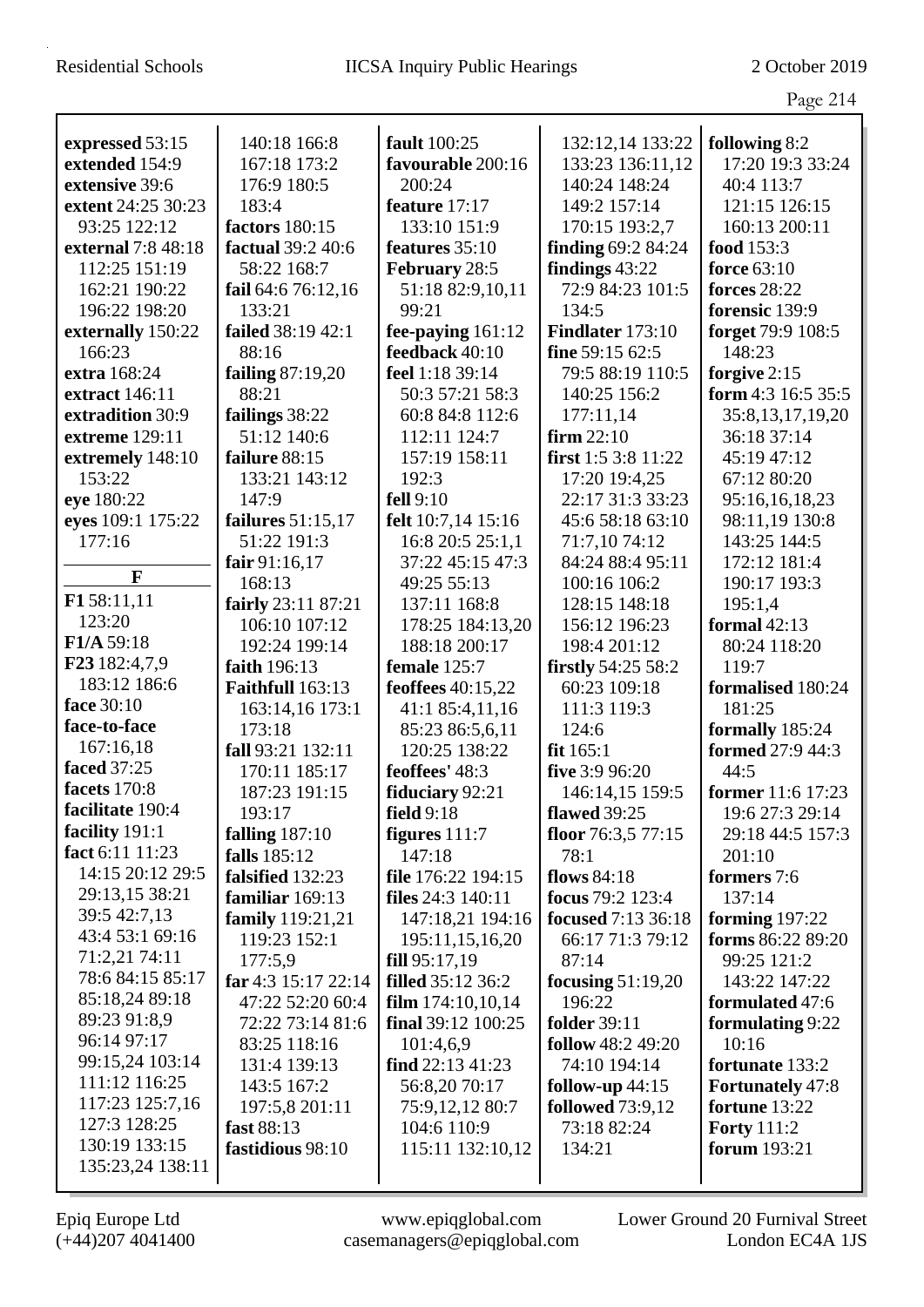|                                |                              |                              |                                | Page 215                       |
|--------------------------------|------------------------------|------------------------------|--------------------------------|--------------------------------|
|                                |                              |                              |                                |                                |
| forward 27:25<br>28:18 33:9,11 | 158:1 178:9<br>181:5 193:8,9 | geographically<br>54:17      | 36:16,17,20<br>37:11 39:10     | 43:10 56:5 57:8<br>57:14 66:16 |
| 180:23 181:15                  | fulfil 92:18                 | German 3:6                   | 41:17 68:14,25                 | 73:10,19 77:16                 |
| foster 118:22                  | full 84:14 85:6              | getting 66:17                | 73:20 74:17,24                 | 77:18,22,24                    |
| <b>found</b> 10:19 14:24       | 131:12 135:6                 | 72:16 73:21 81:5             | 75:5 77:8 82:21                | 90:15 91:21,25                 |
| 38:18 44:16 62:1               | 158:6 161:12                 | 84:18 91:25                  | 84:3 95:4,14                   | 92:3 102:18                    |
| 86:18 90:14                    | 162:14 166:14                | 109:21 121:9,16              | 96:22 99:4                     | 104:4 105:22                   |
| 97:18 105:20                   | 171:22 177:19                | 141:25 183:23                | 101:12,15 103:9                | 106:13 107:17                  |
| 109:19,22 114:5                | 187:1                        | girl 26:5,19 54:6            | 107:4 108:4,22                 | 109:14 114:5                   |
| 114:19 117:21                  | functioning                  | girls 4:8,11 8:22            | 111:10,15,17                   | 116:18 128:5,22                |
| 121:6 122:1                    | 121:10                       | 15:12,25 16:7                | 114:4,9 126:21                 | 130:14 131:19                  |
| 132:6 133:15,20                | functions 121:20             | 24:22,25 33:18               | 128:4 132:3                    | 133:25 135:5                   |
| 134:1 138:3,20                 | funded 160:2                 | 41:17 159:24                 | 133:8,11 134:23                | 136:2 155:8                    |
| 139:21 140:6,20                | 161:3,7                      | 192:8,12                     | 136:25 137:13                  | 168:7 184:20                   |
| 146:4,6 156:25                 | fundraising 55:4             | girls' 3:8 16:11             | 151:4,7,20,21                  | 196:13                         |
| <b>Foundation</b>              | funds 161:10,11              | give 11:14 19:22             | 157:17 169:5                   | <b>Google 193:3</b>            |
| 163:13,14,16                   | furnish $105:12$             | 20:23 49:4 57:15             | 176:15 181:1,1                 | Gordon 90:9                    |
| 173:1,18                       | further 56:24 77:3           | 57:16 58:16                  | 189:22 190:1                   | gossip 17:16 18:2              |
| <b>Founders' 31:8</b>          | 80:20 84:20                  | 65:15,20,21                  | 192:19                         | governance 35:10               |
| four 37:17 81:15               | 91:24 113:6                  | 69:16 76:8,21,23             | goes 65:16 88:4                | 50:1 90:17 91:15               |
| 96:20 101:20                   | 120:15 123:14                | 89:8 122:12                  | 120:12 145:5                   | 94:9,19 138:25                 |
| 107:4 159:1                    | 157:17 194:1                 | 123:16 124:2                 | 202:18                         | governing $9:13,15$            |
| 160:1 198:4                    | 199:22                       | 126:14 133:6                 | going 13:25 16:4               | 18:23 40:16,22                 |
| framework 8:21                 | <b>future</b> 122:18         | 136:2 138:14,20              | 16:10 21:22                    | 41:2 44:22,25                  |
| 52:11 67:24                    |                              | 151:1 158:1                  | 22:11,24 23:14                 | 45:20 79:16                    |
| 136:7,14,15                    | G                            | 169:7 184:19                 | 25:8,19 31:17,23               | 85:12,17 86:2,8                |
| 138:4 201:24                   | gap 107:13                   | 199:10                       | 50:16 56:17                    | 86:10,11,23                    |
| 202:1                          | gaps 98:12                   | given 10:12 40:7             | 58:15 59:15                    | 87:17 89:1,14,21               |
| frameworks 8:6                 | gate 5:7<br>gates 25:3       | 40:10 89:14                  | 66:13 67:2,3                   | 90:21,24 91:5,18               |
| 43:13 122:10                   | gather 23:25                 | 93:14 96:20                  | 68:9 70:19,21                  | 92:15,18 93:1,12               |
| <b>Frances 24:4</b>            | gathering $115:19$           | 99:17 102:16                 | 71:23 74:22                    | 93:14 114:11                   |
| frank 55:20,21,25              | gathers 122:23               | 106:19 116:21                | 75:15 82:12                    | 139:11,11 171:20               |
| 56:5, 14, 17, 23<br>188:22     | <b>GCSE</b> 160:22           | 119:6 120:8                  | 84:21,24 87:9,24<br>88:12 95:9 | governor 45:17                 |
| free 1:18 58:3                 | general 13:18                | 122:11 128:5<br>136:4 137:12 | 100:10 103:9                   | 46:5 52:13,16<br>89:18 91:7,16 |
| 124:7 149:10                   | 33:18 76:1 82:19             | 144:2 152:23                 | 104:6 105:25                   | 109:25 110:8,21                |
| 157:19 158:11                  | 85:1 103:12                  | 166:14,19,21                 | 113:18 115:3,4,5               | 141:13 143:21                  |
| <b>French 3:6 161:25</b>       | 109:9 120:4                  | 167:8,10,13                  | 124:18,18 126:12               | 151:7 171:17                   |
| frequency 143:22               | 122:4 127:19                 | 173:9 191:18                 | 132:20 135:17                  | governors 24:19                |
| frequent 202:7                 | 132:6 160:20                 | 195:5                        | 136:25 137:5                   | 26:16 38:19                    |
| frequently 33:16               | 200:5                        | gives $122:15$               | 138:12 139:23                  | 45:12,22,24 46:1               |
| 46:11 132:25                   | generally 4:15               | giving $123:8$               | 140:23 149:4                   | 46:9 47:8 48:14                |
| friend 86:21 92:3              | 12:15 39:13 48:9             | glad $14:1$                  | 150:23 153:24                  | 48:20 72:6 86:20               |
| 154:21 177:5                   | 66:10 71:2 75:25             | glass 13:12,25               | 154:23 155:24                  | 87:21,23 88:6,8                |
| friends $119:21$               | 110:22 138:9                 | 14:13,15,18                  | 167:21 169:6                   | 88:16,23 89:9,11               |
| frightened 25:2                | 176:19                       | go 2:13 16:4,6,7             | 182:11,22 192:5                | 89:16 90:12                    |
| front $2:1,5,7,58:9$           | generic 80:17                | 19:24 20:22 21:9             | 196:14 199:11                  | 91:25 92:7,19                  |
| 98:15 101:18                   | generous $167:9$             | 25:11 32:21 35:7             | good 1:3,5,15,16               | 93:5 100:14                    |
| 124:11 157:23                  | gentleman 2:2                | 35:12,18,22                  | 13:22,25 43:5,6                | 101:1,2,17,19                  |
|                                | genuine 73:11                |                              |                                |                                |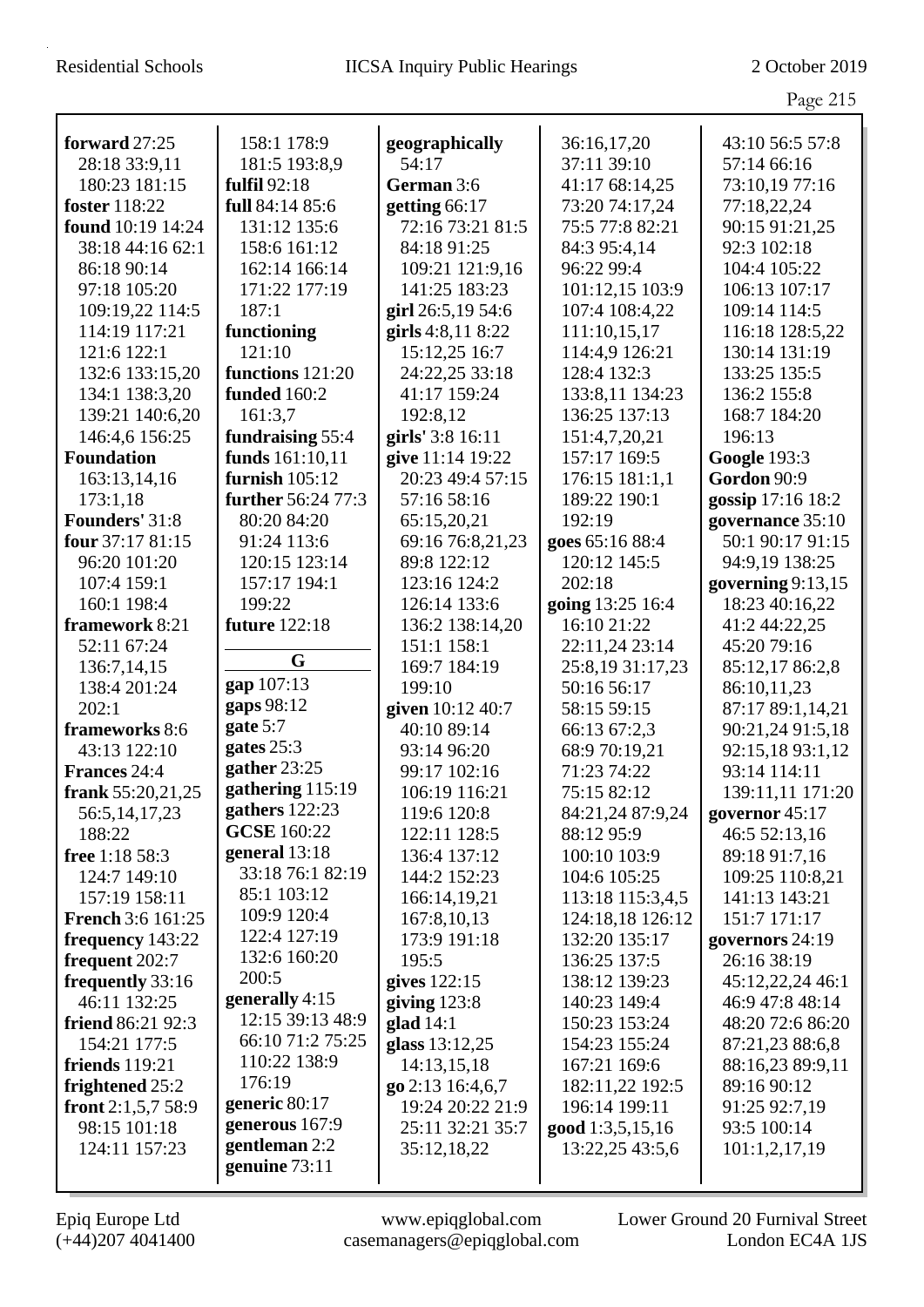Page 216

|                         |                          |                        |                          | ပ                        |
|-------------------------|--------------------------|------------------------|--------------------------|--------------------------|
| 120:24 138:25           | 118:5,25 119:12          | 198:3                  | <b>hearing</b> 1:4 56:15 | hoc 135:11,14            |
| 139:3,5 140:17          | 119:22 154:10,16         | happens 99:7           | 158:5 203:9              | Hola 197:21 198:6        |
| 145:6 147:14            | 154:20,25                | 105:18 194:12,15       | heavily 149:9            | 198:14 199:22            |
| 164:8 171:23            | guardianship             | happy $39:13$          | heavy $145:8$            | 200:1                    |
| governors' 25:12        | 79:15 118:17             | 112:11                 | heightened 53:19         | hold 174:18              |
| 139:5                   | 119:4 141:2              | hard 88:6 173:19       | held 158:14              | holding $50:25$          |
| governorship 92:1       | 154:3,6                  | <b>harm</b> 187:7      | 190:14                   | <b>holds</b> 116:23      |
| grade 76:21,23          | guest 197:8              | harmed 187:5           | Helen 123:18,23          | holidays 20:20           |
| 114:7 136:2             | guidance 71:12           | <b>Harold</b> 10:10    | 156:8,9 166:2            | holistic 54:24           |
| grading $77:25$         | 72:18 73:3,8,15          | hats 93:18             | 179:25 204:4,8           | 136:17                   |
| gradually 8:7           | 73:18 74:10              | hazard $102:22$        | <b>Helen's</b> 165:19    | <b>home</b> 153:12       |
| grammar 15:7            | 111:24 169:7             | head $2:21,243:10$     | 180:25                   | 169:3,5 174:18           |
| grammar-school          | 178:3                    | 3:14 5:23 6:5 9:7      | help 47:11 49:19         | <b>homes</b> 112:14      |
| 15:13                   | Guidelines 177:24        | 10:5,21 11:6,19        | 54:13 71:12              | 150:10 154:23            |
| great 13:12 14:18       | guilty 29:20             | 17:1 18:10,12          | 100:10 126:21            | 185:6                    |
| 18:15 87:1 90:15        |                          | 33:20 52:18 54:1       | 158:6 161:11             | honestly 14:1            |
| 91:21 92:3 114:9        | $\mathbf H$              | 72:5 82:21 87:5        | helped $64:25$           | honesty $22:15$          |
| 133:18 177:5            | half 119:13              | 89:4 91:5 94:17        | helpful $10:19$          | 26:24 132:17             |
| greater 6:15 11:14      | <b>Hall</b> 13:1         | 97:21 98:12,15         | 60:19 78:11,25           | hope 43:10 129:25        |
| 13:19 28:5 33:11        | hand 58:7 113:16         | 98:21 100:13           | 84:9 125:9               | 141:8                    |
| 55:9 78:17,17,18        | 149:14 152:10            | 101:1,2,18 102:9       | helpfully 84:14          | hoped 185:25             |
| 106:8                   | Handbook 110:13          | 102:12 121:2           | helping 48:25 60:2       | 198:19                   |
| <b>Gregson</b> 18:21,21 | 110:17                   | 142:9,11,14            | 60:3                     | hopefully 57:23          |
| 21:14 22:2              | handed 115:8             | 143:21 144:7           | helpline 153:11          | <b>Hoping 99:13</b>      |
| $grew 4:14$             | <b>handle</b> 187:13     | 145:24 148:21          | helplines 71:20          | horseplay 182:20         |
| groom 173:20            | handler 2:2              | 158:20 164:24          | <b>helps</b> 190:4       | hotel 13:6 99:7          |
| groomed 173:14          | 124:12                   | 166:13 167:2,2         | hesitate 57:22           | hotline 33:9             |
| 175:17                  | handling $38:16,17$      | 169:24 172:6           | 190:23                   | hour $1:24$              |
| grooming 163:19         | 39:16,17                 | 182:7,7 195:18         | high 5:20 78:2           | hours 83:1 135:18        |
| 177:21                  | handover 162:25          | head's 103:3           | 89:11 129:10,10          | house 3:8 46:7           |
| ground 202:19           | hands $24:8$             | headmaster 56:9        | 188:10                   | 75:17 146:22             |
| grounds 6:14            | handwritten 100:9        | 156:12 158:15          | <b>higher</b> 136:15     | 171:8 183:6,19           |
| 27:20                   | 110:10,12 131:14         | 159:11,14 171:18       | highlight 109:4          | 183:22 184:16            |
| groundsmen 169:2        | hang 52:15 82:15         | 190:24                 | highlighted 72:13        | housemaster              |
| group 171:9             | <b>happen</b> 71:2 78:24 | headmistress           | 72:15,15,17              | 159:4                    |
| 183:10                  | 98:7 133:1 176:1         | 36:19                  | 168:3,4                  | housemistress            |
| groups 50:13            | 176:4,6 180:3            | heads $172:8$          | highlighting 72:21       | 1:10 3:9,12 9:2,5        |
| 117:10                  | happened 19:15           | headship 4:20          | highly 6:19 103:6        | 162:4                    |
| grow 15:17              | 21:8 23:9 62:9           | 31:3 52:9              | 129:10                   | <b>houses</b> 15:17 16:2 |
| growing $8:1$           | 96:5 138:4               | health 43:20 66:14     | hindsight $22:5$         | 110:18,19                |
| growth $53:20$          | 173:13,15,23             | 128:12                 | 129:15 130:15            | hubs $10:17$             |
| 152:24                  | 174:17 186:11,14         | hear 57:8 155:25       | 131:10                   | hug $178:10$             |
| guard 134:9             | 189:6 197:17             | <b>heard</b> 5:8 11:21 | historic 131:8           | hugging 178:7            |
| guardian 29:15          | 198:1,2,5 199:5          | 14:21 17:3 37:17       | 197:15                   | Hullah 2:24 11:22        |
| 74:25 117:14,22         | 201:10                   | 54:10,16 58:2          | historically 166:4       | 14:21 15:11 24:9         |
| 117:24 118:7            | happening 25:4           | 65:21 85:14 91:4       | history 32:3 66:24       | 26:17 27:3,11,12         |
| 141:3                   | 69:6 77:1,2              | 99:2,3 100:16,21       | 194:20                   | 27:18 56:7,19            |
| guardians 44:9          | 87:11,12 121:5           | 103:4 111:21           | hitting $173:19$         | Hullah's 26:7            |
| 74:22,23 117:19         | 132:18 181:14            | 130:16,21 132:1        | <b>HMI</b> 143:15        | <b>Humphreys</b>         |
|                         | 185:20,24 188:15         |                        |                          |                          |
|                         |                          |                        |                          |                          |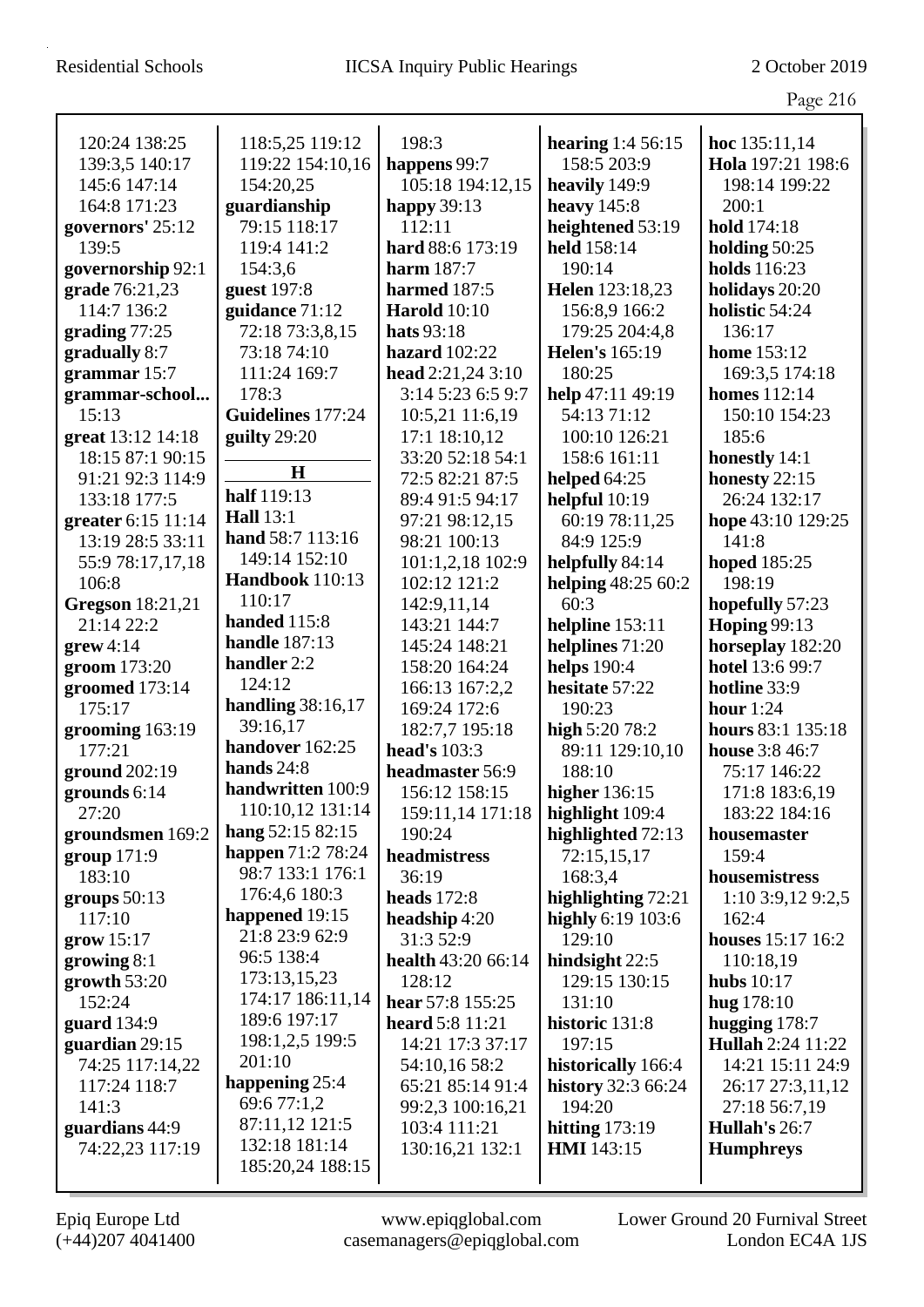|                                        |                          |                      |                    | Page 217              |
|----------------------------------------|--------------------------|----------------------|--------------------|-----------------------|
|                                        |                          |                      |                    |                       |
| 123:18,23 124:5                        | immediately 5:2          | incident 177:12      | 105:22 109:20,23   | 95:4,15 96:17         |
| 124:16 125:10                          | 7:2 25:2 26:20           | 193:4                | 110:1,14,15,16     | 99:17,23 102:6        |
| 126:17,21 147:15                       | 37:16 41:19,23           | incidents 13:17      | 110:20,21,22       | 102:13,15,16,18       |
| 155:14,22 204:4                        | 53:25                    | 19:14 20:6 43:3      | 111:4,9,17         | 102:21 103:2,15       |
| hurt 20:5                              | <b>impact</b> 19:18 50:3 | 142:10               | 112:17 113:13      | 103:18,20,21          |
| I                                      | 50:22 163:21             | include 11:18        | 114:12 119:1       | 104:4,8,15            |
| <b>Ian</b> 16:14                       | 173:8 174:7              | 53:12 64:19          | 141:13,18,19,22    | 105:14 106:5,19       |
| idea 34:25 48:17                       | 195:7                    | 135:21 154:9         | 148:1,2,10,14,24   | 115:21,23 116:12      |
| 48:21 111:11                           | impacted 65:5            | included 44:5,7      | 149:1,5,11,24      | 116:14,18,21,23       |
| 112:5 148:15                           | impartial 200:25         | 127:24 174:14        | 150:6 151:24       | 117:2,5,8,8           |
| 195:25 196:4                           | implementation           | 175:2                | 152:3 158:21       | 122:15,22 123:2       |
| idea/concept 47:5                      | 83:12,14 85:6            | includes 73:3        | 159:1,4,23         | 123:3 128:14          |
| identification                         | 115:16 123:10            | 135:23 172:1         | 196:19 199:10      | 143:1,13 186:10       |
| 105:16                                 | implemented              | including $79:13,15$ | 200:21,23 201:14   | informed 31:17        |
| identified 7:1                         | 88:11 165:21             | 140:15 147:14        | 201:17             | 37:9 188:15           |
| 38:13 39:15                            | importance 93:7          | 172:3,11 177:8       | independently      | informing $51:23$     |
| 40:14,21,22 41:7                       | important 15:18          | inconsistent         | 201:6              | 105:17                |
| 41:21 83:3 105:4                       | 15:22 65:9 112:5         | 191:13               | indicate 35:23     | infrastructure        |
| 106:3 107:21                           | 112:10 121:9             | incorporated         | 39:18 59:5 61:17   | 145:15                |
| 108:6,9 114:13                         | 122:14 148:6             | 13:12                | 95:15 96:25        | inherited 4:22        |
| 130:17,19 140:8                        | 150:1,21 168:25          | increase 119:19      | 103:19 142:8       | 16:9                  |
|                                        | 170:15 173:16            | increased 112:24     | 158:12             | <b>initial</b> 164:22 |
| 142:18,19 144:4<br>147:21 148:2        | impossible 117:11        | 113:23 119:20        | indicated 87:13    | initialled 37:3       |
|                                        | impressive 163:17        | increasing 14:4      | indicates 135:7    | initially $3:57:13$   |
| 150:6 172:22                           | imprisoned 175:6         | 20:8 50:1 88:25      | 187:6              | initials 98:24        |
| 201:1<br>identifies 70:2               | imprisonment             | 92:14,15             | indication 39:7    | innocent 178:22       |
|                                        | 173:11                   | increasingly 73:16   | indignant 182:9    | innocently 178:19     |
| 71:14 103:18                           | improper 115:7           | 92:10,11 119:9       | indiscretion 27:7  | input 13:24 46:4      |
| <b>identify</b> 7:9 61:8<br>68:1 81:13 | improve 8:21             | incredibly 112:9     | indistinct 118:3   | inquiry 8:2 16:15     |
| 104:19 107:18                          | 15:16 133:4              | incursions 37:24     | individual 20:19   | 32:9 65:3 91:12       |
| 109:18 110:7,10                        | improved 54:24           | indecent 29:21       | 21:9 36:24 46:16   | 105:10 120:1,6        |
|                                        | improvement 4:22         | 30:11                | 50:12 76:20        | 132:16 156:15         |
| 114:4,8 115:15                         | improvements             | indefinitely 195:15  | 90:20 104:13       | 157:6 158:6           |
| 116:16 127:11<br>128:5 131:22          | 23:13                    | independence         | 115:13 118:1       | 191:9                 |
| 138:19 142:1                           | improving 106:12         | 112:5,12 149:3       | 128:17 131:5       | insert $42:6$         |
| 179:12                                 | 106:16 172:24            | independent 10:7     | individuals 61:9   | inserted 41:8         |
| identifying 65:1                       | 198:7                    | 32:4,18 34:21        | 62:2 103:15        | insight $11:14$       |
| 82:12 114:21                           | in-depth 66:1 67:4       | 35:4 45:3 46:6       | 104:21 105:5       | inspect $63:20$       |
| identity 55:25                         | inaccuracies 39:3        | 46:23 47:6,19,23     | 147:5 153:20       | 76:19 78:21 79:7      |
| ii $85:6$                              | 39:6 40:6 42:17          | 48:15 49:1,15,19     | induction 71:11    | 88:22 93:20           |
| iii 85:8 142:2                         | inaccurate 42:18         | 52:7,12,16,23        | 189:1              | 118:24 119:1          |
| ill $176:11,12$                        | inadequate 138:5         | 57:10 62:12 63:6     | <b>info</b> 102:20 | 126:9 136:6,13        |
| ill-health 26:18                       | inappropriate            | 64:8 66:25 68:4      | inform $24:13$     | 143:9 149:17          |
| 27:5,19                                | 5:24 130:23              | 72:6,9 73:5          | 104:22             | 150:9 151:10,11       |
| illustration 181:20                    | 188:19 200:11            | 89:14,18 90:11       | information 21:4   | 151:12,13             |
| imagine $52:3$                         | inappropriately          | 90:17 91:15,17       | 21:13 35:5,9,11    | inspected 35:2        |
| 146:1 189:10,11                        | 197:3                    | 91:18 92:7,22        | 35:20 40:9 56:8    | 62:10 67:6            |
| <b>immediate</b> 10:25                 | inasmuch 24:22           | 93:1,13,15,19        | 65:15,20,22 80:1   | 107:15 125:16         |
|                                        | incapable 146:13         | 103:17 104:16,20     | 80:11 81:3,5       | 127:12 152:20         |
| 25:8 26:18                             |                          |                      |                    |                       |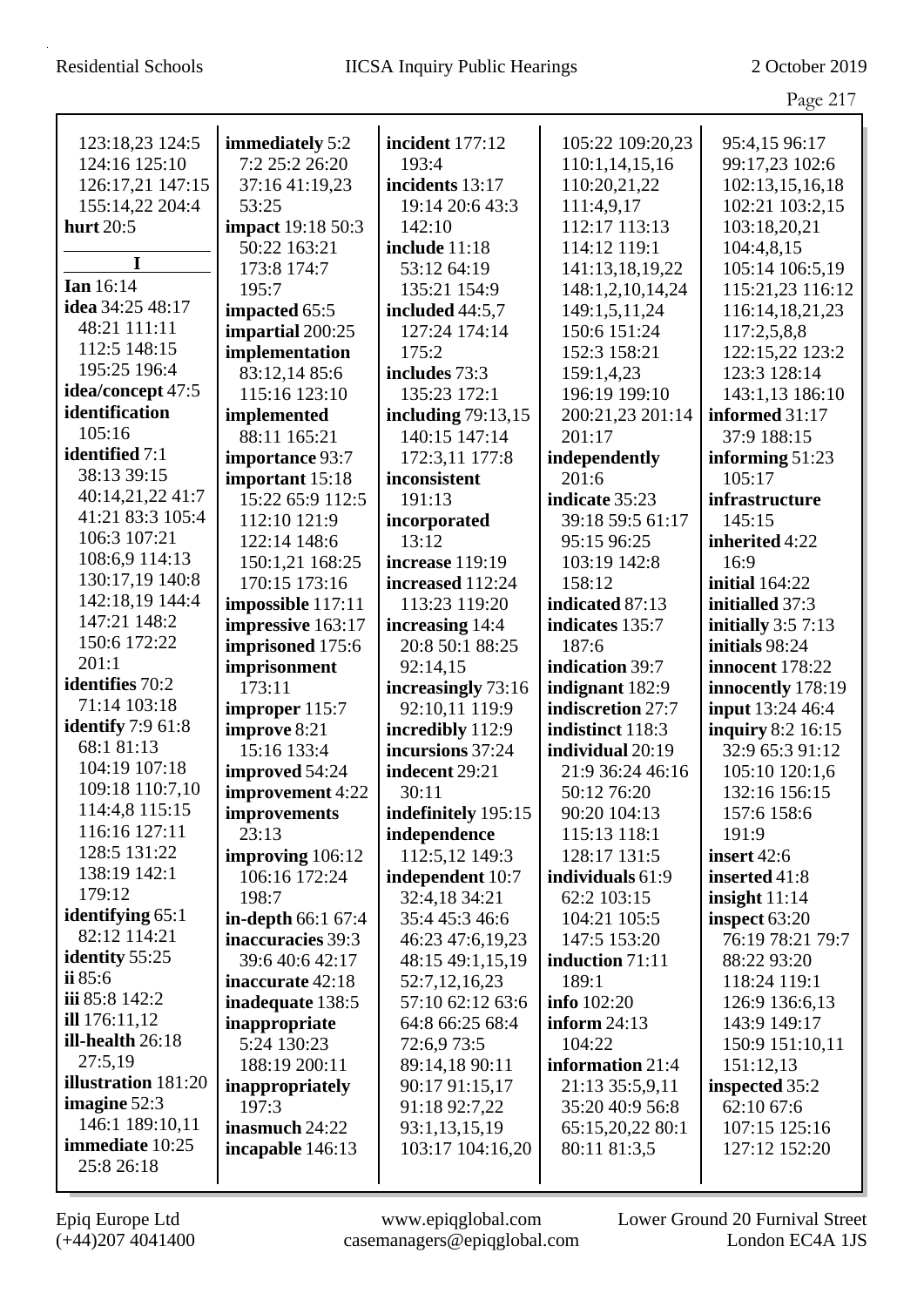|                      |                           |                       |                       | Page 218         |
|----------------------|---------------------------|-----------------------|-----------------------|------------------|
| 196:19 201:13,16     | 202:3                     | institution 104:13    | intimate 169:14       | 60:5,10 62:2,10  |
| 202:5                | inspections 37:24         | 112:7 121:20          | introduced 7:4        | 62:21 68:1,13    |
| inspecting 39:4      | 41:22 43:8,10,17          | institutions 17:14    | 111:11 177:23         | 69:23 76:19 80:5 |
| 59:22,24 60:6        | 43:23 51:2 60:16          | 28:10,14,17           | 181:4                 | 81:15,23 83:15   |
| 63:4 65:8 71:6       | 63:5 64:15 67:5           | 113:4 188:23          | intuitive 192:24      | 86:16 93:20      |
| 79:5 125:25          | 68:17 71:1                | instruction 69:13     | investigate 115:13    | 94:11 97:5,9     |
| 126:25 136:1         | 102:23 111:1,3            | 69:17                 | 116:2,8               | 108:14 109:22    |
| 152:9 154:11         | 114:18 115:14             | instrumental 6:19     | investigated          | 131:18 138:17    |
| inspection $7:18,20$ | 132:6,10,11               | 11:21,23 44:9         | 197:19                | 139:9,13 140:5,6 |
| 7:22 32:13 34:19     | 133:3 148:13              | 53:23 54:1,20         | investigating         | 142:10 143:6,8   |
| 34:20,25 35:3,14     | 196:20 202:2,9            | 160:21                | 17:21 33:6            | 147:24 148:9     |
| 36:6,9,11,14 37:3    | inspector 28:25           | instrumentalist       | investigation 19:2    | 151:12 196:20    |
| 40:4,11 42:25        | 61:11 77:5 80:5           | 12:17                 | 21:16 23:15,16        | ISI000729_006    |
| 43:12 44:15          | 80:5 81:25 83:8           | insufficient 39:18    | 24:12 28:6 35:25      | 117:16           |
| 51:18 60:7,14        | 95:25 98:9                | 138:21 154:7          | 37:8 91:12 97:2       | ISI000729_007    |
| 64:17,20 65:1,10     | 101:13 125:6,10           | integral 150:15       | 97:23 105:17          | 109:21           |
| 65:19 66:24 67:3     | 129:20 132:3              | integrated 15:3       | 116:9 126:18          | ISI000729_011    |
| 67:10,12,15,18       | 133:5 135:7               | 64:15,17              | 175:14                | 39:11            |
| 68:2,2,3,6,8,16      | 138:24 197:22             | integration 65:18     | investigations        | ISI001392_012    |
| 69:7, 10, 11, 20, 21 | 201:11,13                 | intended 33:14        | 23:24 31:18           | 36:16,17         |
| 69:22 74:24          | inspectorate 34:21        | 104:7                 | invitations 48:24     | ISI001392_013    |
| 76:16 79:2 80:3      | 35:4 57:10 66:12          | <b>intense</b> 168:15 | invite $47:11$        | 95:8 97:24       |
| 80:3,7 81:3,4,8      | 67:1 68:4 95:2            | intensity 168:16      | <b>invited</b> 106:14 | ISI001487 108:4  |
| 81:12,14,23,23       | 104:20 115:12             | intensive 112:18      | 173:4                 | 146:19           |
| 83:7,10 84:12,14     | 122:13 196:19             | intention 76:6,25     | <b>involve</b> 154:23 | ISI001489 37:12  |
| 95:20,21,22,24       | 201:17                    | 172:14                | involved 11:16        | 100:23           |
| 96:14,16,19,21       | inspectorates             | interacted 45:10      | 12:17 19:3 26:19      | ISI001533 79:9   |
| 97:6,9,11,12,14      | 62:22 66:9                | interactions 8:14     | 45:22 46:21           | ISI00153582:4    |
| 97:16,19,20          | 104:22 115:14             | 90:23 178:1           | 55:17 60:1,6          | ISI001544 108:4  |
| 98:15,19 101:3       | 121:21                    | interested 48:25      | 62:14 68:7,8          | 146:7,9          |
| 103:22,25 104:2      | inspectors 35:1           | 71:8                  | 102:5 116:4           | ISI001555 005    |
| 104:23 108:2,14      | 40:6,9,17 60:11           | interesting 113:5     | 117:7 163:17          | 71:8             |
| 108:23 114:14        | 60:12 69:22               | interestingly 165:4   | 168:10,20 174:22      | ISI001555_008    |
| 115:4, 10, 19, 22    | 81:13,17,20 82:1          | interests 32:14       | 182:17,17 186:12      | 72:12            |
| 115:24,25 116:4      | 83:6 104:7                | interim $67:15$       | 186:15                | ISI001562 35:7   |
| 116:10,12 117:1      | 125:24 126:9              | 107:8 144:6           | involvement 18:5      | ISI001562_011    |
| 117:17 121:3         | 127:13 131:4,13           | internal 35:18        | 25:23                 | 95:10 96:24      |
| 122:1,19,21,23       | 131:22 132:20             | 120:19,23 122:2       | involving 21:6        | ISI001574 60:22  |
| 122:24 123:5,7       | 134:9 139:2               | international 75:1    | 27:14 53:21           | 60:23 94:7       |
| 125:13,15,20         | 144:7 202:10,12           | 113:10,21 119:12      | 179:21                | ISI001574_049    |
| 126:5, 19, 23        | 202:15                    | 120:5,11 151:24       | <b>iPhone</b> 75:12   | 94:8             |
| 128:6 130:11,12      | inspects 120:12           | 152:1,12,22,24        | irrespective          | ISI001574_065    |
| 130:13 132:4         | 143:10                    | 153:17,23 154:2       | 154:16                | 104:19           |
| 133:10 136:7,14      | <b>instance</b> 19:5 54:6 | 155:5 191:4           | <b>ISA 36:8</b>       | ISI001576 59:18  |
| 136:15 138:3         | 70:8 98:22 201:6          | internet 11:16        | <b>ISC</b> 51:4       | 60:22 61:15      |
| 140:9,13 142:13      | instigated 19:1           | interview 84:2        | <b>ISI</b> 34:23 38:9 | ISI001576_012-   |
| 143:14 145:23        | 21:5 197:12               | 139:2                 | 39:10,23 41:6         | 84:17            |
| 146:24,25 150:25     | 199:22                    | interviewed           | 42:6,8,1543:10        | ISI001576_016    |
| 151:15 201:22        | instituted 148:4          | 138:25                | 51:2,16,18,23         | 100:8            |
|                      |                           |                       |                       |                  |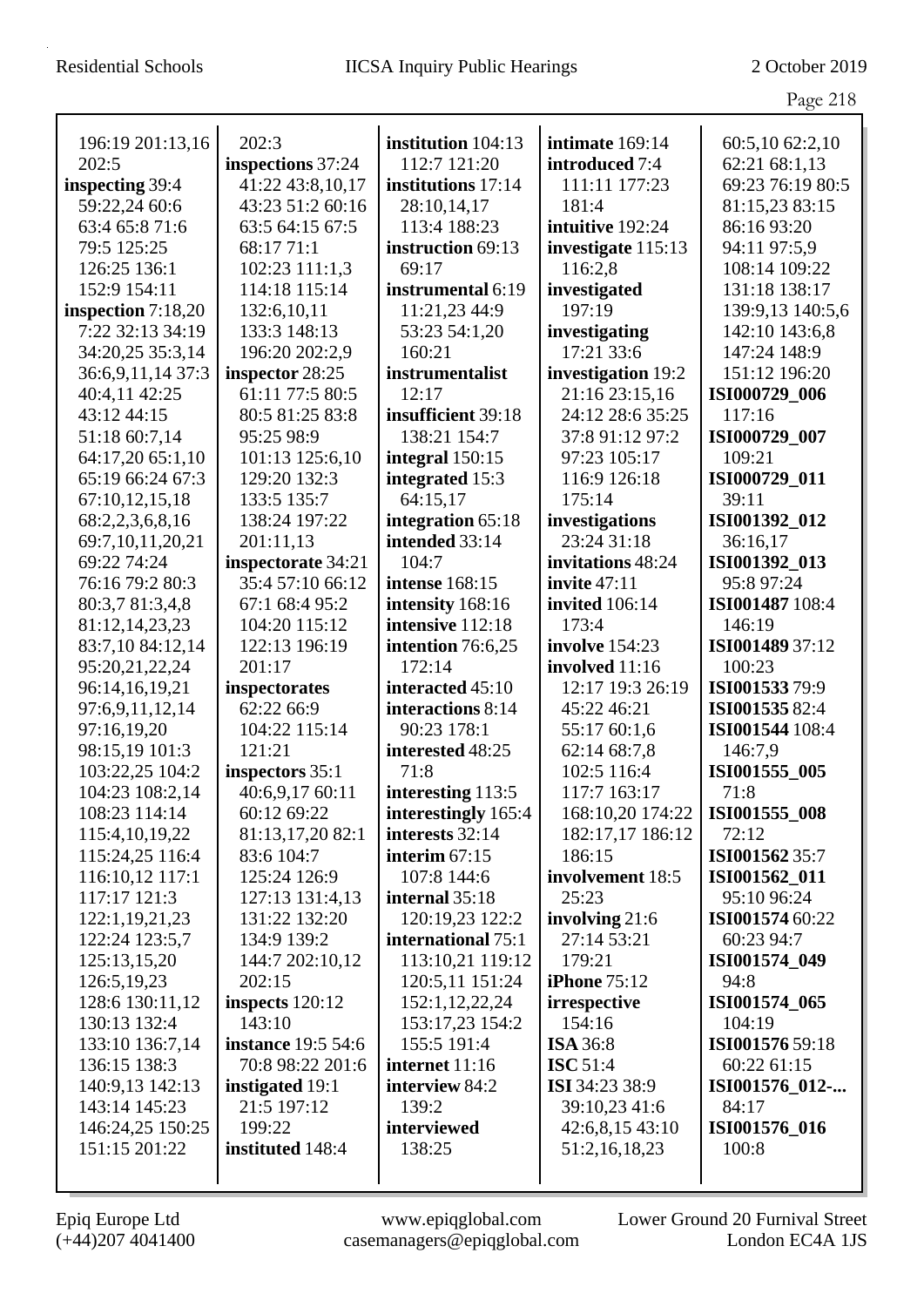|                               |                                    |                                   |                                    | Page 219                             |
|-------------------------------|------------------------------------|-----------------------------------|------------------------------------|--------------------------------------|
| ISI001594 58:23               | 112:16                             | Kingdom $30:10$                   | 59:13 61:3,21,25                   | 18:4,8 19:1,2,8                      |
| ISOI001576_005                | join 151:14,16                     | Kiso 23:16 27:24                  | 66:4 89:22 117:9                   | 19:23 21:6,17                        |
| 70:2                          | joined 125:13                      | 28:6,11,25 29:5                   | 124:23 142:15                      | 22:11 29:24                          |
| <b>ISSR 64:23</b>             | 127:10 174:4                       | 30:21 32:2                        | 143:22 156:23                      | 197:1,3                              |
| <b>issue</b> 12:4 22:16       | joint 34:20 35:14                  | kiss 178:10                       | 157:12                             | Layfield's $22:25$                   |
| 23:1 37:7,21                  | <b>Jones</b> 52:18                 | kissing $178:7$                   | <b>known</b> 16:22                 | layperson 64:16                      |
| 38:6 48:23 54:17              | judge 47:17 72:24                  | knew 21:16 100:2                  | 17:13 24:5 102:7                   | lead 6:4 60:11                       |
| 74:23 84:10 90:8              | judged 110:6                       | 101:17 102:4                      | 116:17 131:7                       | 79:18 80:5 81:24                     |
| 93:24 116:25                  | judgment 122:24                    | 137:3 142:23                      | 148:11                             | 87:5 145:10                          |
| 119:17 131:25                 | 130:14 135:5                       | 153:21 173:25                     | knows 175:25                       | 157:3 161:21                         |
| 133:11 139:24                 | 136:4 138:5,14                     | 174:25 175:3                      |                                    | 162:12 164:2                         |
| 145:6 149:7                   | 151:1,4                            | 179:8 186:23                      | L                                  | 169:23 170:5,6,7                     |
| 154:1 166:14                  | judgments 39:25                    | know 1:23 7:15,17                 | lab 192:7                          | 170:13 172:18,21                     |
| 170:14 184:25                 | 42:20 104:23                       | 10:10 11:3 20:17                  | lack 44:22 145:13                  | 176:8 201:13                         |
| 187:19                        | 114:22 127:13                      | 25:17 35:12                       | LADO 37:9,9                        | leadership 49:3                      |
| <b>issued</b> 36:24 63:24     | 138:8 151:15                       | 51:25 58:3 59:19                  | 79:15,23 80:2,6                    | 50:21 74:1 89:5                      |
| 98:2                          | judiciary 47:9                     | 60:15,25 66:12                    | 80:15,19,24 81:1                   | 164:20 165:2,7,9                     |
| <b>issues</b> $7:118:19$      | 48:22                              | 71:18 72:20,20                    | 84:6 95:5 102:18                   | 165:10,14,16,25                      |
| 10:2 16:10 17:17              | <b>Julien</b> 175:8                | 75:9 78:4,8                       | 105:17,23 106:8                    | 166:3,10 169:21                      |
| 20:9 21:10 22:9               | 177:15                             | 80:15 86:8 89:9                   | 106:13 142:23,25                   | 177:1 182:17                         |
| 28:7 32:5 33:3                | June 156:16 157:7                  | 89:10,12 90:16                    | 143:2,3,3,7,11                     | leading 93:4,6                       |
| 39:18 42:5 48:7               | <b>junior</b> 161:15               | 90:23 99:15                       | 186:20 189:14,16                   | <b>leads</b> 104:10                  |
| 49:5,22 51:19                 | 170:6 199:18                       | 102:11 106:14                     | 189:20,24 190:3                    | 169:25 170:3                         |
| 62:9 65:2 69:8                | $\mathbf K$                        | 107:3,6,7 108:18                  | 190:3,15,16                        | 172:13                               |
| 79:11 80:10                   |                                    | 111:9,9,13,15,18                  | <b>LADO's 80:7</b>                 | leave 3:7 26:17                      |
| 82:13 83:10 84:3              | Kate 57:9,11 59:6                  | 111:19,20 112:10                  | 143:11,12                          | 27:19                                |
| 99:16 103:12                  | 154:8 203:21<br><b>KCSIE</b> 188:9 | 113:7 114:7                       | <b>LADOs 80:22</b><br>105:23 106:4 | leaving $27:22$                      |
| 105:21 107:7                  | keen 22:7 185:19                   | 117:11,12 121:8                   | lady 20:23 52:13                   | 98:11                                |
| 108:1,7,8 120:5               | keep 25:9 95:23                    | 122:10 124:10                     | 52:15,19                           | led 7:18 14:25                       |
| 120:13 121:12                 | 131:20 144:12,12                   | 125:5 130:12,15                   | landlords 40:15                    | 60:14 127:18                         |
| 138:13 140:10                 | 174:19,23 175:1                    | 131:7,21,24,24                    | language 153:2                     | 136:2 174:2                          |
| 142:3,24 143:5                | <b>keeping 8:5 73:4</b>            | 132:2,4,9,19                      | lap 132:12                         | Leese $10:9$                         |
| 145:11 146:23<br>147:24 154:4 | 74:12 165:6                        | 134:11 136:20<br>137:2,9,25 138:6 | large 42:11 58:22                  | left 17:24 26:20<br>56:3 137:3 162:2 |
| 164:12 167:9                  | 169:10 180:22                      | 138:24 139:1,15                   | 59:6 113:10                        | legal 31:24 43:13                    |
| 170:16 172:3,10               | <b>kept</b> 24:19 27:1             | 140:5,22 141:2                    | 127:9                              | 51:7 94:24                           |
| 172:16 186:6,7                | 48:11 86:13                        | 142:15 145:9                      | largely $4:10\,54:20$              | legally 22:7                         |
| 187:11 193:20                 | 124:2 131:18                       | 146:7 147:2,3                     | 59:15 92:2                         | legislation 8:1                      |
| item $171:21,22$              | 134:4 181:10                       | 148:18 150:9                      | 124:14                             | 20:8 118:8                           |
| iteration 74:12               | 188:14 195:11,14                   | 151:25 153:24                     | larking $183:23$                   | legislative 8:6                      |
| iterations 63:17              | 195:15,16,20                       | 154:20,21 155:2                   | late 16:18 30:12                   | leisure $135:18$                     |
| ix 96:11,14                   | key 127:11,13,20                   | 155:14 165:17                     | 124:3 182:22                       | length 59:1 67:4,7                   |
|                               | 128:3,23 130:16                    | 171:3 175:2                       | 192:7                              | 124:17 195:21                        |
| J                             | 136:5                              | 182:10,11 186:25                  | <b>latest</b> 157:22               | <b>lesson</b> 53:24 65:20            |
| <b>Jamie 28:15</b>            | kind 43:19 49:20                   | 188:16,20 189:6                   | launched 30:8                      | lessons $54:22$                      |
| January 23:19                 | 88:21 90:1                         | 190:3,8 191:7                     | law $86:12$                        | 184:23 185:7                         |
| 25:12                         | 130:21 181:13                      | 192:11 193:6                      | lay $24:7$                         | let's 79:9 82:14                     |
| <b>Jewish 149:18</b>          | 188:10 190:4                       | 202:19,25                         | layer $50:24$                      | 108:5                                |
| 151:17                        | 193:10 202:21                      | knowledge 2:19                    | layers 94:9,15                     | <b>letter</b> 20:4 21:1              |
| job $3:777:983:15$            | kinds $54:3$                       |                                   | Layfield 17:23                     |                                      |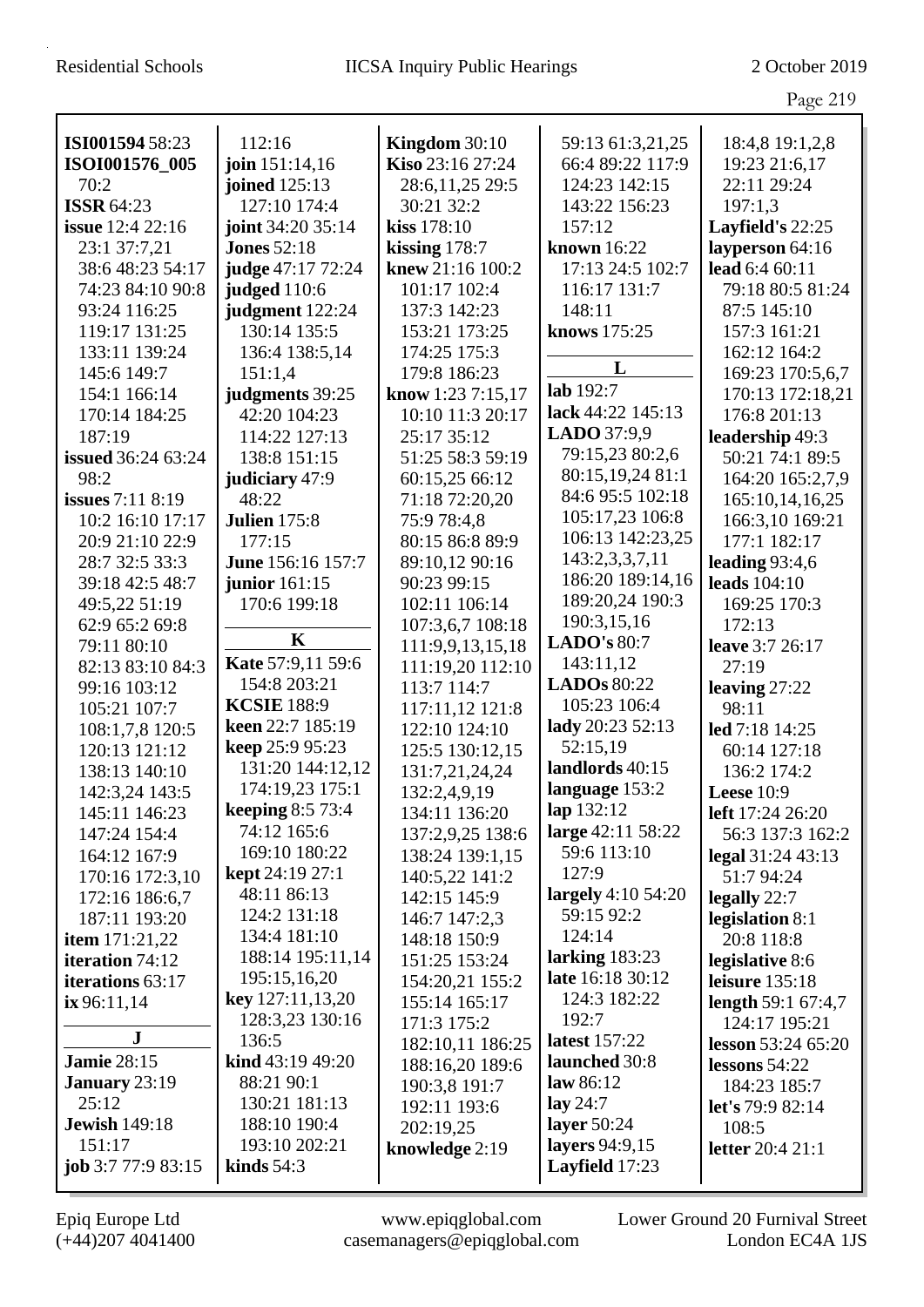|                               |                           |                   |                                | Page 220                        |
|-------------------------------|---------------------------|-------------------|--------------------------------|---------------------------------|
| 33:4 42:8,14                  | <b>Listener</b> 46:6 52:7 | long 21:8 61:17   | loopholes 78:18                | 180:20 182:13                   |
| <b>letters</b> 18:6 19:24     | 52:12,16 72:6,10          | 67:10 78:5 92:3   | lose 174:7                     | 185:22 198:11                   |
| 19:25 21:13,18                | 109:20,23 110:15          | 107:13 125:10     | lost 56:12                     | <b>Malcolm</b> 18:4,8           |
| 22:13,20 23:8                 | 110:16,20 111:4           | 137:8 153:7,21    | lot 6:12 7:19 54:10            | 19:1,2,8,23 21:17               |
| 182:16 184:25                 | 111:9,17,25               | 195:14,18         | 86:15 90:5,5                   | 22:11 29:24                     |
| <b>level</b> 8:5 78:10        | 113:13 114:12             | longer 7:5 183:13 | 99:18 102:22                   | 197:1                           |
| 89:2 92:4 93:19               | 141:13,18,20,22           | look 28:13 32:21  | 133:1 135:9                    | male 125:7 185:4                |
| 149:3 159:15,17               | 148:1,3,11,14,24          | 45:7,20 46:16     | 149:13 152:11                  | <b>Mallick</b> 52:13,15         |
| 160:22 170:1,2                | 149:2,5,11,24             | 64:17 67:3 68:10  | 174:15 178:3                   | man 173:14                      |
| 179:20 180:20                 | 150:6 151:25              | 69:18 70:12,15    | 179:25 182:4                   | manage 24:23                    |
| levels $77:24$                | 152:3                     | 70:17,22,23 71:5  | 202:11,16,19                   | 145:12 146:2                    |
| 129:10 147:13                 | Listeners 110:23          | 72:16 73:22,25    | lots 130:21 141:20             | managed 33:12                   |
| leverage 143:8                | literally 132:11          | 82:9 83:20 84:23  | 149:7 182:5,5                  | 52:5 110:9                      |
| <b>liaised</b> 18:24 23:24    | <b>little</b> 6:20 14:19  | 84:24 87:10,23    | <b>loves</b> 134:10            | 128:13 137:7                    |
| liaising $24:13$              | 18:4 45:5 47:1            | 88:1 95:4 96:10   | low $106:10$                   | 162:25                          |
| 105:23,23                     | 62:5 75:4 97:24           | 101:24 108:15     | <b>low-level</b> 176:17        | management 6:24                 |
| liaison 9:19 10:20            | 98:11 106:7,7             | 115:5 127:15,16   | 181:12,15,17,18                | 11:2,8 12:7                     |
| 185:21 186:2,18               | 112:23 126:12             | 127:17 128:3      | 181:21 189:12                  | 35:15 39:21                     |
| <b>licence</b> 118:20         | 135:3 143:8               | 134:15 136:5      | 191:1,10 192:2                 | 50:19,21,23 74:1                |
| Liddiard 197:15               | 149:10 151:18             | 140:5,12,14       | 193:23                         | 94:19 121:14                    |
| lies $116:6,10$               | 159:22 169:16             | 146:8 147:8,13    | lower $4:6$                    | 165:2,13,16,18                  |
| life 171:7                    | 176:10,13                 | 147:17 150:22,25  | Lucy 163:13,14,16              | 165:21,22,24                    |
| <b>lifts</b> 183:23           | live $74:17,20$           | 151:22,22 179:13  | 173:1,18                       | 166:1,2,7,9                     |
| light 31:2 32:13              | 136:18 152:2              | 191:8 197:23      | lunch 57:25 109:6              | 170:12 184:1,3                  |
| 45:15 52:25                   | 153:12 185:4              | 200:9 202:11      | 136:25 140:18                  | 202:1                           |
| 80:11 190:20                  | lived 183:16              | looked 63:2 86:25 | 175:2                          | manager 146:22                  |
| 192:9 197:10                  | lives 12:16               | 87:3 97:13        | lunchtime 68:25                | managing 12:19                  |
| <b>liked</b> 139:7            | living 152:2 153:1        | 107:25 131:22     |                                | 65:3                            |
| likewise 10:17                | 153:8                     | 139:25 140:2      | $\mathbf{M}$                   | <b>Manchester 5:9</b>           |
| <b>limited</b> 16:3 17:14     | Liz 62:18 80:16           | 142:7 146:8       | Maddison 47:13                 | 10:6,15 17:6,8                  |
| 145:12 169:9                  | local 9:17,20,25          | 147:7 197:16      | main 33:17 116:20              | 18:15,23 23:21                  |
| limits 114:14                 | 10:17 11:12 84:5          | 202:8             | 168:12 170:12                  | 28:5,16 33:11,24                |
| line $7:25\,34:7$             | 86:11 88:12               | looking 2:10 28:6 | 199:17                         | 34:21,23 38:5,9                 |
| 84:21,22 101:25               | 91:24 116:8,19            | 56:11,21 58:16    | mainstream 77:13               | 42:9,14 44:6                    |
| 124:18,18 132:15              | 118:21 125:15             | 62:14,24 64:5,19  | maintain $94:11$               | 47:15,17 68:5,14                |
| 170:12 195:16                 | 126:3 143:10,14           | 66:1,14 68:23     | maintained 74:4                | 71:21 79:18,24                  |
| lines $100:22$ 118:2          | 143:16 164:6,14           | 69:2,8 72:3 84:1  | 89:2,19                        | 81:16 91:9 96:4                 |
| 130:2                         | 168:2,21 174:16           | 84:11 91:22       | Majella 9:18                   | 99:22,23 101:8                  |
| <b>Ling</b> $30:9,15$ $34:12$ | 181:23 187:3              | 110:13 113:8      | <b>Majesty's 125:23</b>        | 101:11 102:1,5                  |
| 34:16                         | 190:6 194:23              | 115:3 122:16      | major $115:2$                  | 137:6,20,20,24                  |
| linguistic 152:5              | 199:9                     | 126:1 127:20      | majority 30:11<br>93:21 118:25 | 138:2 141:24                    |
| link $65:11$                  | lodge $5:6$               | 131:4 132:9       |                                | mandatory 104:11                |
| <b>linked</b> 94:15           | log 192:19 193:16         | 146:17 167:18     | makeup $14:5$<br>32:18         | 105:9 191:11,25                 |
| links $47:9 106:13$           | logged 194:3,5,8          | 168:19 176:22     | making 6:25 34:6               | <b>March</b> 7:20 33:2          |
| 112:25                        | 194:12                    | 182:2 201:18      | 50:3 53:21 54:14               | 34:20,23 39:23                  |
| list 39:6 44:4 85:21          | logic 107:9               | 202:15,20         | 78:2 91:19 94:3                | 42:13 43:24                     |
| 94:11 106:22                  | logs 74:8,8 195:12        | looks 66:24 74:25 | 121:19 138:9                   | <b>Marcus</b> 191:8             |
| <b>listed</b> $128:8,10$      | <b>London</b> 12:18       | 87:4 113:14       | 143:12 164:13                  | mark 49:21<br>marvellous 134:14 |
| listened 184:24               | 163:12                    | 132:8 179:12      | 175:3 178:21                   |                                 |
|                               |                           |                   |                                |                                 |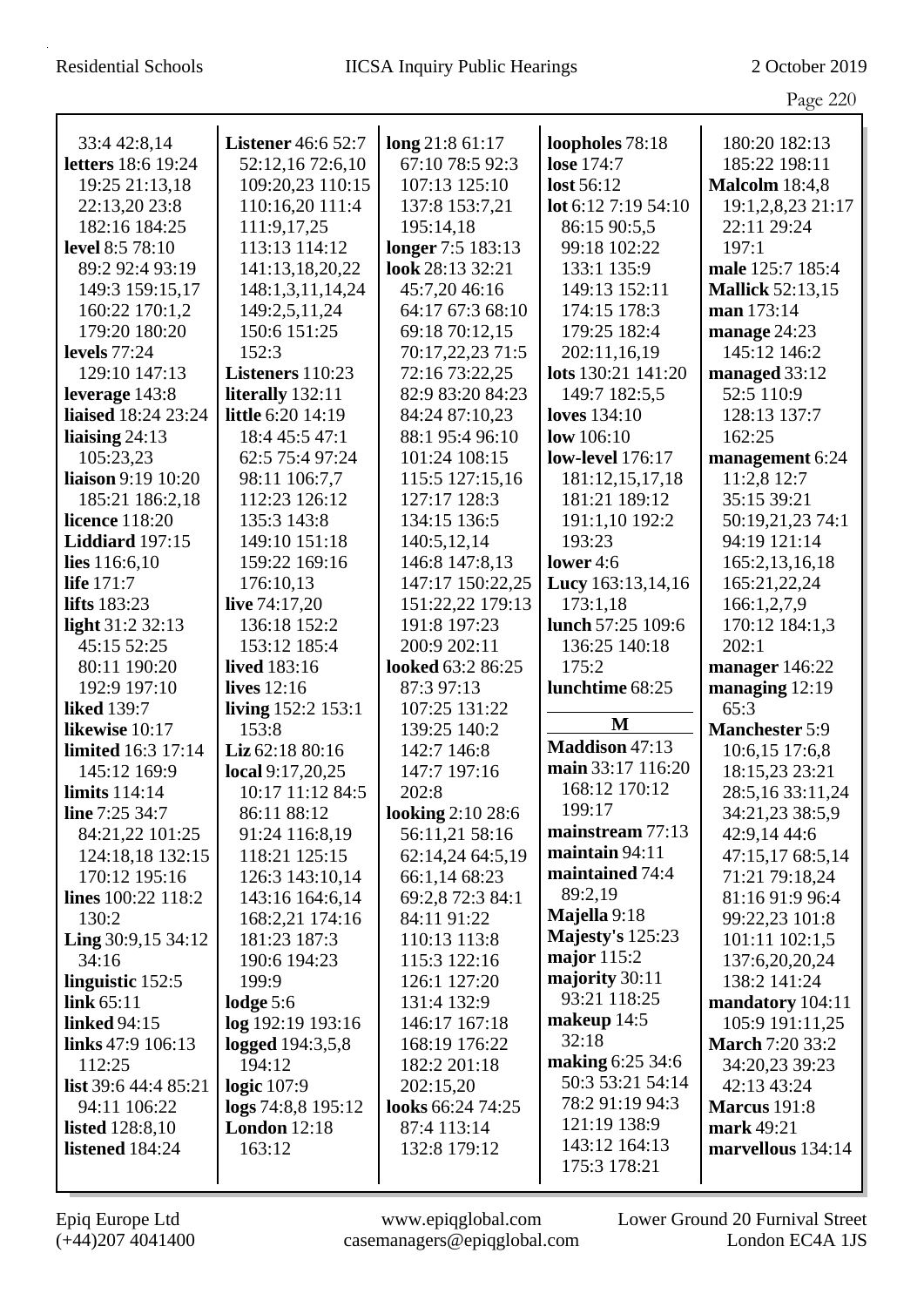|                      |                  |                         |                      | Page 221                 |
|----------------------|------------------|-------------------------|----------------------|--------------------------|
|                      |                  |                         |                      |                          |
| massively 89:22      | 97:9 127:16      | <b>memory</b> 1:18 8:20 | 148:3 150:7          | monitored 74:4           |
| match 83:14 102:1    | 164:4            | 21:15 58:2 124:6        | 155:9 163:23         | 181:17                   |
| material 13:25       | measure 58:22    | 137:16 157:18           | ministers 73:3       | monitoring 74:6,7        |
| 168:2,7,21,25        | mechanism 75:4   | mentality 180:3         | 76:9                 | 74:7 143:23              |
| 173:18               | media 11:16 25:4 | mention 31:4 36:7       | minor $42:10$        | 193:15                   |
| materials 174:4      | 37:24 53:20      | 38:4 40:13 52:3         | 166:18               | month 151:4              |
| maternity 3:6        | 169:12 197:2     | 82:19 116:14            | minute 72:8 82:16    | 193:24                   |
| maths $42:4$         | medieval 54:19   | 141:18,19               | minuted 98:7         | monthly 112:16           |
| <b>matron</b> 171:11 | meet 46:11 77:19 | mentioned 25:22         | minutes $1:24$       | <b>months</b> 189:10     |
| matrons 177:7        | 88:15 101:2      | 31:14 62:18             | 25:11 47:24,25       | <b>Moreland</b> 1:6,7,12 |
| matter 1:20 39:22    | 171:14,20 172:2  | 99:20 101:21            | 48:3,5 51:3,8        | 1:13,152:17              |
| 43:14 46:1 52:2      | 172:14 186:8     | 110:16,17 117:12        | 87:13 146:14,16      | 56:25 85:15 91:4         |
| 92:2 96:18           | 193:19           | 173:1 175:5             | miraculously         | 95:7,13 96:11,23         |
| 106:18 119:9         | meeting $25:12$  | 198:22                  | 145:22 148:18        | 96:24 97:6 110:7         |
| 143:18 144:11        | 69:1 100:25      | mentioning 96:1         | misconduct 27:6      | 203:15                   |
| 158:2 187:18         | 101:4,6,9 171:17 | message 53:24           | misdirected 57:22    | <b>Morgan</b> 126:6      |
| matters 38:4 48:11   | 172:18 178:12    | 179:5 180:3             | misinterpretation    | morning $1:3,5,6$        |
| 58:1 109:9 112:9     | meetings $10:23$ | messages 53:22          | 192:5                | 1:15,16 57:8,14          |
| 139:18 146:3         | 23:1 33:6 48:4   | 149:12                  | misinterpreted       | 95:14 105:1              |
| 150:3 157:18         | 51:9 52:24       | met 38:16 41:12         | 191:15 192:4         | 110:8 124:3              |
| 164:25 199:10        | 171:15,19 172:8  | 76:6,13,14,15,20        | misleading $41:5$    | 146:8,14 147:25          |
| mattresses 128:1     | 172:10           | 76:21 89:6              | missing 44:9 75:15   | 182:23                   |
| <b>MCC</b> 37:7      | meets 128:7      | 103:20 109:19           | 82:23 83:5           | mother 25:23,24          |
| <b>McKimm</b> 146:17 | member 5:5 11:1  | 114:6 115:18            | misunderstanding     | 26:5                     |
| <b>MDS</b> 172:6,14  | 25:22,24 27:15   | 128:22 133:22           | 10:5 40:18           | move 4:19 17:9,14        |
| mean 12:8 24:7       | 29:5 35:24 44:5  | Michael 23:15           | misunderstandi       | 34:18 91:22              |
| 27:21 48:5 64:16     | 53:20 54:7 75:16 | 196:25                  | 40:7,12 42:17        | 141:1 195:8              |
| 66:8 67:10 70:15     | 96:25 117:21,24  | mid 82:9,10             | mitigate 201:2       | moved 79:4               |
| 73:8 83:25 87:18     | 132:13 141:4     | middle $75:20$          | mmm 4:23 7:7         | moves 194:12             |
| 88:16 93:3 97:9      | 164:4,17,18      | 137:6                   | 13:5 18:14 23:22     | multiple 65:14           |
| 97:10,15 102:9       | 165:23 166:7     | <b>Mike 25:14,25</b>    | 30:6,14 36:4,15      | music 2:21 3:17,20       |
| 102:11 108:17        | 169:16 171:2     | 26:6,17 27:4,16         | 38:25 39:9 40:24     | 6:7,9 10:17              |
| 111:23 115:8         | 173:11,15 174:23 | 27:19 33:25             | 44:19,23 55:24       | 12:11 14:8,25            |
| 120:21,23 121:8      | 175:5 181:7,19   | mind 14:10 53:18        | 103:7                | 15:1 17:4,5,7            |
| 121:13 123:1         | 181:22 182:21    | 70:24 72:16             | mob 115:7            | 18:13,16,22 28:2         |
| 127:14 133:24        | 183:2 189:15,23  | 73:21 84:18             | mobile 112:25        | 28:3,9,14,19 31:8        |
| 134:6,7,19           | 192:6, 10, 18    | 104:3 109:21            | 113:7                | 31:15 33:18              |
| 137:24 145:20        | 193:13 194:4,12  | 141:25 146:9            | model 93:23          | 54:12,1791:6,8           |
| 147:9,18 150:5       | 197:6,7 200:12   | 155:16                  | <b>modern</b> 125:19 | 113:9 129:6,7            |
| 164:2 169:1          | members 8:16     | minded $201:6$          | modernisation        | 155:6 158:25             |
| 170:21 193:24        | 25:20 35:15 44:4 | minds 177:16            | 7:14                 | 159:3 160:1,3,5,6        |
| 202:6                | 47:11 48:14 49:2 | mine 61:16 98:5         | modernised 9:14      | 160:9, 10, 13, 22        |
| means 10:12 20:10    | 49:3 50:15 55:3  | mingling $55:9$         | modules 117:7        | 161:1,3 164:9            |
| 54:2 63:4 90:17      | 62:11 90:13      | minimum $63:22$         | 123:1                | 168:5,11 169:8           |
| 108:24 117:13        | 118:5,7 142:4    | 64:6 67:16 70:16        | <b>moment</b> 53:18  | 169:14 170:7             |
| 132:15 160:25        | 153:6 164:19     | 76:2 90:1 110:25        | 78:23 109:6          | 171:2,25 172:2,8         |
| 161:7 171:5          | 169:21 174:4     | 127:1,11,14,22          | 111:24 123:7,8       | 175:3 179:24             |
| meant 32:9 38:22     | 175:18 177:8     | 128:7 135:22            | 173:17 189:7,8       | 180:7 184:22             |
| 89:11 95:17 97:5     | 178:6,9 185:4    | 136:10,12,16            | monitor 181:11       | 185:6 198:11             |
|                      |                  |                         |                      |                          |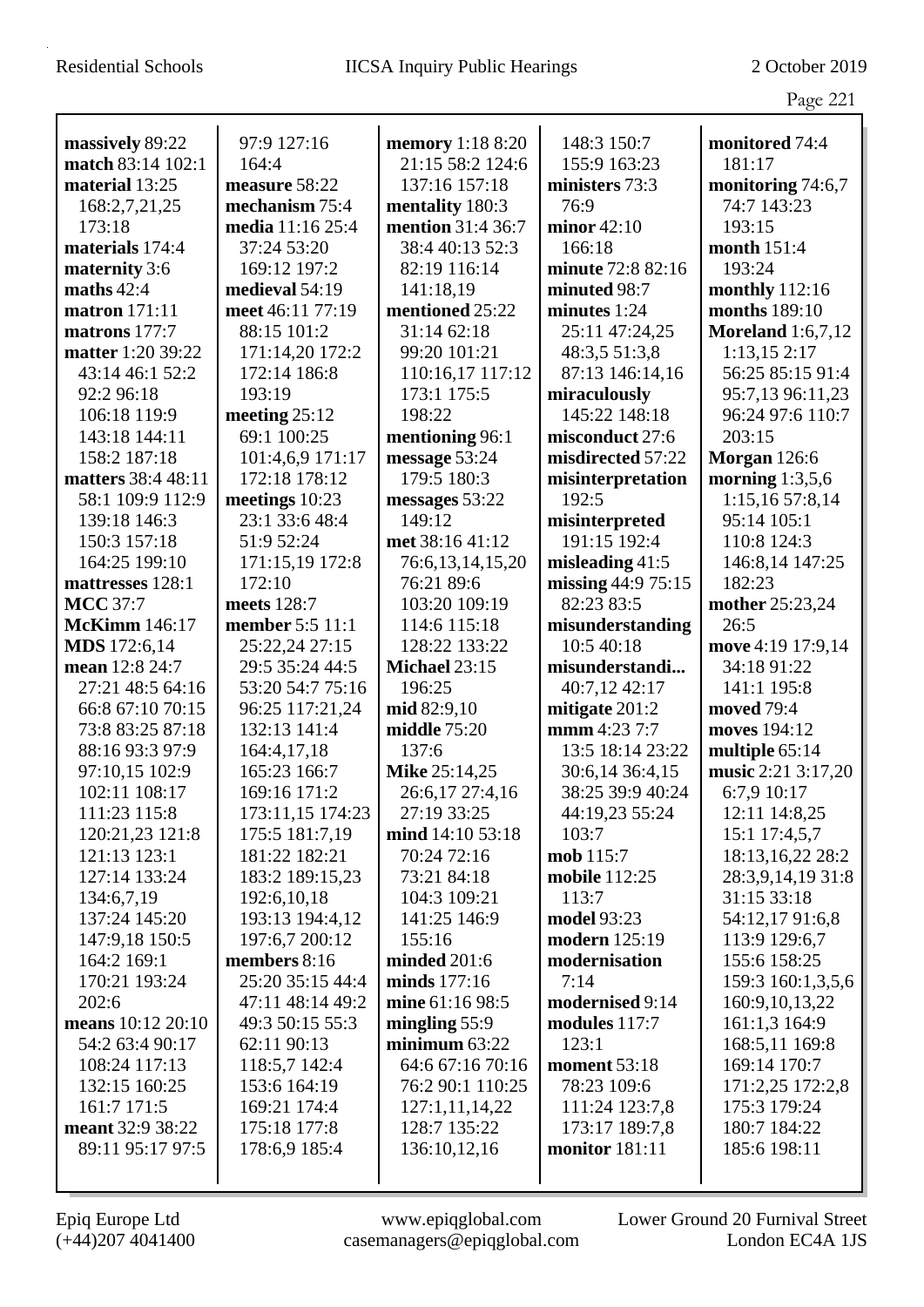|                                 |                              |                                   |                                   | Page 222                             |
|---------------------------------|------------------------------|-----------------------------------|-----------------------------------|--------------------------------------|
| musical 55:10,13                | 101:12 103:16                | 137:19 140:24                     | non-pastoral 25:6                 | 186:16                               |
| musically 15:20                 | 104:5 113:6                  | 146:15 156:1,7                    | non-recent 22:16                  | notifies 193:11                      |
| musician 6:18                   | 114:9 119:12                 | 156:11,12,18,21                   | 32:5 43:2                         | notify 186:13                        |
| musicians 10:9                  | 124:8,9,24                   | 156:25 157:6,10                   | norm 36:12 40:4                   | noting 195:25                        |
| 12:7 13:24 54:19                | 126:21 129:13                | 157:14 158:19,23                  | 41:18 176:6                       | number $17:14$                       |
| 160:16,18,20,24                 | 130:7 134:9,23               | 158:25 159:3,7                    | normal 6:20 40:10                 | 27:25 29:18 30:3                     |
| 161:5,6 168:15                  | 135:19 138:18                | 159:10,19,22                      | 55:1 81:23                        | 38:13 39:14 41:7                     |
| Musicians' 14:12                | 147:17 152:17,25             | 160:1,8,12,16,24                  | 129:25 142:10                     | 41:8,10 46:8                         |
| <b>Muslim</b> 149:17,20         | 153:24 180:15                | 161:8,14,20,24                    | 169:15 177:11                     | 75:778:18                            |
| 151:16                          | 186:25 187:1                 | 162:3,8,11,16,20                  | normally 69:22                    | 101:24 106:8                         |
| mutual 105:24                   | 194:1                        | 162:24 163:3,8                    | 70:20 101:4                       | 113:9 114:6,10                       |
|                                 | needed 4:22 5:3              | 163:14,23 164:1                   | 108:15 110:1                      | 119:22 124:13                        |
| N                               | 6:24 8:4 13:19               | 164:13,17 165:1                   | Northern 17:7                     | 127:12 131:19                        |
| N 203:13                        | 41:15 49:22 83:4             | 165:15 166:7,19                   | 18:13,22 28:9                     | 134:1 135:8                          |
| N/A 36:2,5                      | 84:9 127:12,17               | 167:4,12,16,25                    | 91:6,7                            | 140:19 142:1                         |
| nagging $178:18$                | 127:25 129:3,23              | 168:21 169:19                     | noses 173:16                      | 146:18 151:11                        |
| 191:12                          | 166:12,13                    | 170:19 171:24                     | note 82:20 98:6,7                 | 152:24 154:4,7                       |
| name 175:4 194:3                | needs 89:5 93:3,6            | 172:19 173:8                      | 99:25 100:24                      | 163:3 172:3,22                       |
| 194:5                           | 114:3 119:5                  | 175:5,13,16,21                    | 109:5 110:10,12                   | 176:17,23 180:6                      |
| national 63:21                  | 129:3 131:5                  | 176:7,15 177:18                   | 123:20 154:8                      | 181:14 193:23                        |
| 64:6 67:16 76:2                 | 135:2 152:21,23              | 178:16 179:5,17                   | noted 25:13 38:5                  | 196:22 201:18                        |
| 76:2 80:19                      | 153:1,20 155:12              | 179:19 181:16                     | 51:8,11 82:13                     | 202:12                               |
| 110:25 126:25                   | neither $112:2$              | 182:13,19 183:1                   | 111:21 116:16                     | numbering $35:18$                    |
| 127:11,14,22                    | network 80:19                | 183:12,18 184:8                   | 121:2 183:18                      | nursery $161:14$                     |
| 128:7 135:22                    | 173:21                       | 184:11,13 185:8                   | 188:24                            | nurses 171:12                        |
| 136:10,12,16                    | neutral 181:4                | 186:4,25 188:2                    | notes 1:19 24:3                   |                                      |
| 148:3 155:8                     | 190:25 191:9,21              | 188:24 189:9,12                   | 37:6,13 47:25                     | $\mathbf 0$                          |
| 163:11 187:21                   | 192:10,15 193:1              | 189:22 190:6,25                   | 58:3 72:4 98:3                    | o'clock 101:9,10                     |
| nationally 92:13                | 193:12,16,25                 | 191:7,25 192:18                   | 100:9 124:7,8                     | O'Hagan 9:18                         |
| nature 10:6 31:18               | 194:25,25 195:7              | 192:22 193:11,15                  | 131:14 157:20                     | oath 109:9 155:18                    |
| 54:4,12 78:20                   | 195:23 196:5                 | 194:3,11,22                       | 176:15 182:2.14                   | object 19:20                         |
| 149:8 188:21                    | never 19:22 34:17            | 195:6, 11, 14, 22                 | 182:15,15,16,16                   | objections 42:11                     |
| 192:9 193:4                     | 43:18 52:19                  | 196:16 197:14,24                  | 187:2                             | 42:24                                |
| near $5:9$                      | 113:18 201:11                | 198:6,22 199:2                    | notice 70:22 95:21                | obligated 159:15                     |
| nearly 151:25                   | nevertheless                 | 199:12 200:1,5,8                  | 96:20                             | 188:9                                |
| necessarily 34:11<br>50:8 76:16 | 182:10                       | 200:14,20 201:16                  | noticed 7:2 70:25                 | obligation 80:14<br>observation 4:24 |
| 134:23 139:12,25                | new 12:3,25 13:11            | 202:23 203:5,17                   | 120:13 181:9                      | 5:2 65:19                            |
| 169:5 190:18,19                 | 13:14,15,23                  | 204:12                            | 182:3                             | observed 176:23                      |
| 196:6,15                        | 44:20 45:19 55:4             | niggle 196:11                     | noticing $177:20$                 | 177:2                                |
| necessary 12:14                 | 65:13 104:21                 | night 75:17 99:8                  | notification 181:4                | obvious 25:19                        |
| 77:2 112:20                     | 167:22,22 174:4              | 101:14 182:22                     | 191:1,10,21                       | 108:1,2                              |
| 164:14                          | 194:13 195:8                 | 192:7                             | 192:11,15 193:1                   | obviously 15:20,24                   |
| neck 54:8                       | newest 108:16<br>Newman 44:6 | NMS 60:13 64:22<br>71:4 78:4,7,10 | 193:12,16 194:1<br>194:25 195:1,7 | 17:19,22 20:16                       |
| need 15:16 24:23                | nice 179:15                  | 109:19 154:9                      | 195:23 196:5                      | 26:8 31:2 45:17                      |
| 25:11 50:10                     | Nicholas 29:21               | NMS1172:12 85:1                   | notifications                     | 65:12 74:9 79:23                     |
| 51:10 52:11                     | <b>Nield</b> $1:5,14,15$     | <b>NMSs</b> 79:6                  | 193:18                            | 91:3 99:18 100:2                     |
| 53:23 58:7,17                   | 53:4 57:1,4 95:6             | non-association                   | notified 51:16                    | 102:3 110:23                         |
| 70:17 77:24 91:1                | 95:10 100:10                 | 151:13                            | 175:13 181:9                      | 114:25 115:1                         |
| 92:8 95:9,11                    |                              |                                   |                                   | 118:24 121:11                        |
|                                 |                              |                                   |                                   |                                      |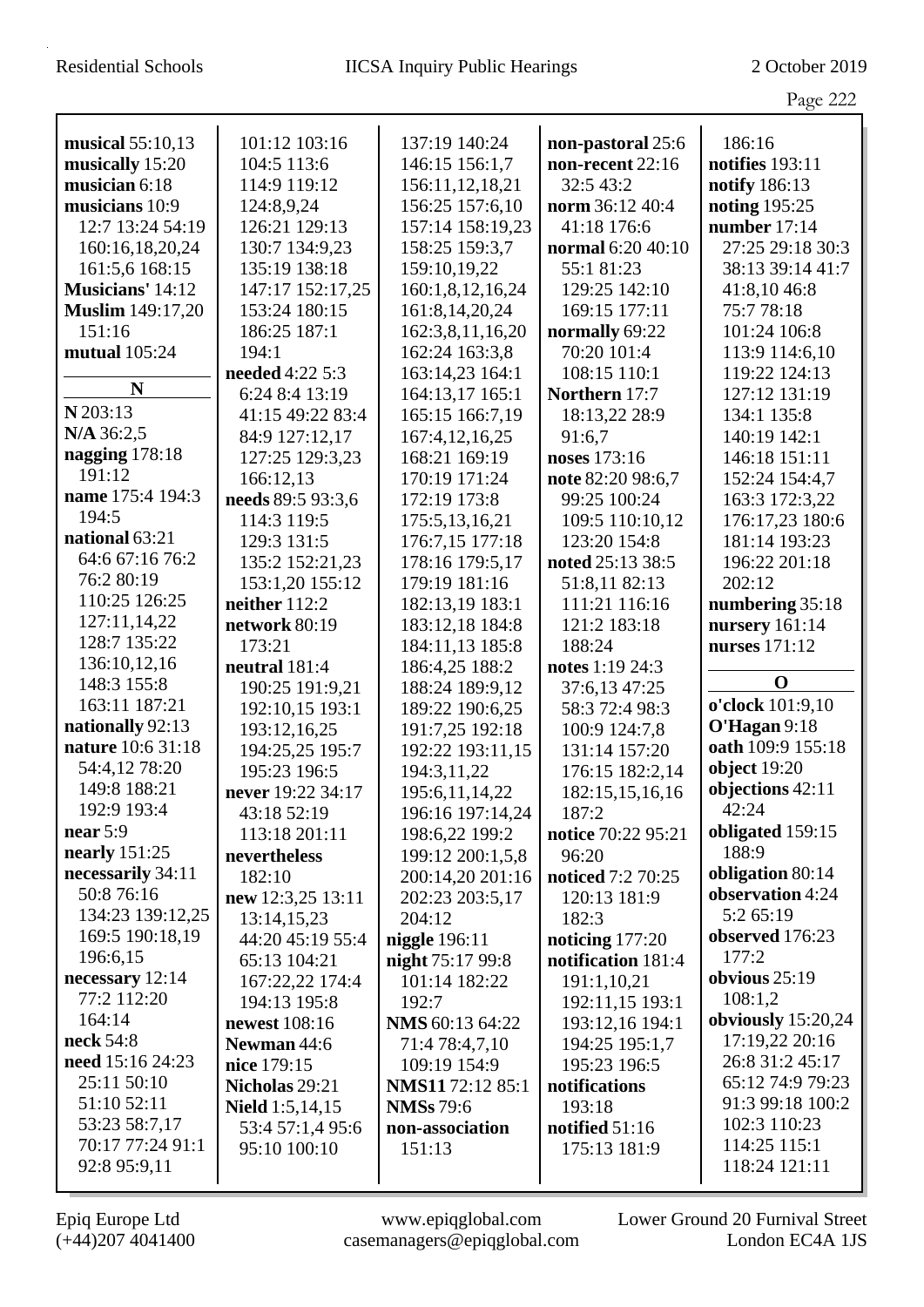|                          |                        |                        |                      | Page 223           |
|--------------------------|------------------------|------------------------|----------------------|--------------------|
| 130:21 133:20            | 143:10 154:5           | <b>Operation 23:16</b> | overseas 29:16       | 156:7 157:1,15     |
| 150:8 151:25             | 197:22 201:11          | 27:24 28:6,11,25       | 113:25 119:19        | 202:25 203:19      |
| 162:5 194:16             | <b>Ofsted's</b> 126:19 | 29:5 30:21 32:2        | 180:8                | 204:2              |
| 196:7 198:2              | oh 3:15 11:20          | opinion 103:6          | oversee 15:21 47:5   | panels 198:12      |
| 201:18                   | 13:16 31:22 46:1       | opportunity 11:7       | overseeing 121:15    | paper 2:5,8 53:15  |
| occasionally 66:9        | 59:2,24 83:25          | 14:22 16:16 59:9       | overseen 47:12       | 131:16,20 158:3    |
| occasions 183:19         | 95:10 100:20           | 75:21 112:25           | oversight 32:24      | paperwork 62:2     |
| occupied 21:16           | 109:3 136:3            | 132:14 133:3           | 38:20,23 39:19       | 115:17 202:21      |
| occur 65:15 186:9        | 163:6                  | 138:20 156:18          | 40:13 44:22          | paradigmatic       |
| occurred 51:14           | okay 72:1,22 74:9      | 157:8 186:4            | 49:17,23 52:4        | 132:5              |
| 107:8 197:10             | 87:4 96:7 193:22       | 191:7 196:12           | 84:25 88:17          | paragraph 36:21    |
| <b>October 1:1 199:2</b> | old 19:12 31:7,9       | opposed 115:9          | 138:21 139:1,6       | 45:8,12,13 70:1,3  |
| 203:10                   | older 16:21            | opposite 137:21        | 153:5 154:15,16      | 84:17 94:7,16      |
| <b>odour</b> 134:22      | omissions 147:22       | opposition 18:15       | 170:10               | 104:19 107:20      |
| offence 30:5 187:8       | 147:23                 | Orchestra 12:18        | overview 32:16,20    | 125:1,6 130:7      |
| offences 28:8            | once 10:23 67:6,13     | orchestras 17:8        | overwhelmed          | 152:18             |
| 175:7,10 191:5           | 111:25 177:18          | order 40:8 92:18       | 121:3                | paragraphs 184:2   |
| offending 74:21          | once-every-six-y       | 104:5 108:24,25        | overwhelming         | parameters 28:17   |
| offer 33:20 113:22       | 67:9                   | 115:25 136:12          | 39:24                | paramount 196:3    |
| offered 64:21            | one's 123:4 145:6      | 149:6,10 173:21        | <b>Owen 6:3 8:25</b> | parcel 90:12       |
| office 26:6,12           | one-day 69:21          | ordinary 8:4 69:7      | 9:16,16 10:23        | pardon 32:12       |
| 68:13 80:5 83:15         | 70:20                  | organisation 63:1      | 11:11 23:1           | parent 71:15 84:8  |
| 94:17                    | one-school 54:15       | 118:18 163:17          | owner/proprietor     | 84:9 94:13         |
| <b>officer</b> 6:2 8:24  | one-to-one 6:13        | 201:14                 | 93:23 94:1           | 117:22 134:12      |
| 9:17,22 10:22            | 13:15,20               | organisations          |                      | 164:6 171:8        |
| 17:21 33:7 44:2          | ones 25:1 31:14        | 62:11                  | ${\bf P}$            | parental 91:23     |
| 45:10 46:6               | 127:20,20,21           | organise 58:8          | pace 8:5 16:14,25    | 153:4,4            |
| 162:13 164:15            | 128:2,3 154:12         | organised 167:6        | 17:3                 | parents 8:23 10:11 |
| 181:24 186:18            | 201:2                  | original 100:24        | paedophile 179:12    | 24:21 25:3 32:15   |
| 190:6 194:23             | ongoing 18:24          | 101:10 110:9           | page 20:22 35:12     | 33:17 46:7 75:1    |
| officers 146:21          | 25:13 48:6             | originally 90:14       | 35:17,17,19          | 113:15,25 133:12   |
| official 166:20          | online 167:17          | other's 16:8           | 36:20,20 45:13       | 134:2,7,13,17      |
| 169:10                   | 181:3 193:10           | ought 190:21           | 60:23 73:23,24       | 152:13,14 169:6    |
| officio 48:14            | onsite 66:22           | Oundle 159:4           | 74:18 75:20          | 173:21 177:4,4,5   |
| offsite 44:9             | onwards $45:8,13$      | outcomes 78:22         | 82:22 84:19 96:5     | 177:12,14 183:20   |
| <b>OFS006551</b>         | 64:14 137:18           | outcry 22:25           | 96:8,11 99:4         | part 12:14 15:24   |
| 126:20                   | open 130:8 133:4,9     | outdated 5:15          | 109:21 143:19        | 22:3 32:17 42:11   |
| OFS011578_001            | 177:16 188:2,22        | outlined 93:25         | 181:6 193:8,9        | 48:2,9,10,10,11    |
| 124:19                   | 195:25 196:2           | outside 14:9 16:4      | pages 42:3 59:1      | 50:12 54:15,22     |
| <b>Ofsted 43:5,11</b>    | opened 55:5            | 19:16 20:13 25:2       | 61:16 78:5 84:18     | 56:3,687:16        |
| 60:7 62:18,20,23         | 175:22                 | 33:24 47:4 70:16       | 123:21 124:17        | 90:12 105:7,21     |
| 68:2 107:15,22           | opening 119:10         | 71:15 75:2 113:4       | paid 166:24 167:7    | 110:11 135:21      |
| 114:4,18 116:20          | openly 174:13          | 178:12 191:15          | 182:24               | 137:11 143:23      |
| 117:4 123:19             | operate 47:20          | outsider's 91:13       | painful 21:2         | 150:1 159:13       |
| 125:11,13 126:8          | 76:19 148:9            | overall 8:5,21 9:10    | panel 1:5 2:14       | 160:2 165:10,13    |
| 127:10 129:18            | operated 49:16         | 50:1 51:25 67:13       | 53:6,8 57:2          | 165:14 166:9       |
| 130:25 131:1             | 114:12                 | 76:21,23               | 58:10 59:16,18       | 169:20 170:3       |
| 133:23 138:9             | operates 80:8          | overarching 94:13      | 71:8 109:14          | 171:9,14 174:21    |
| 140:1 142:7,22           | 152:4 188:6            | overlap 71:25          | 120:15,16,18         | 192:24 194:16,18   |
|                          |                        |                        | 123:20 155:16,19     |                    |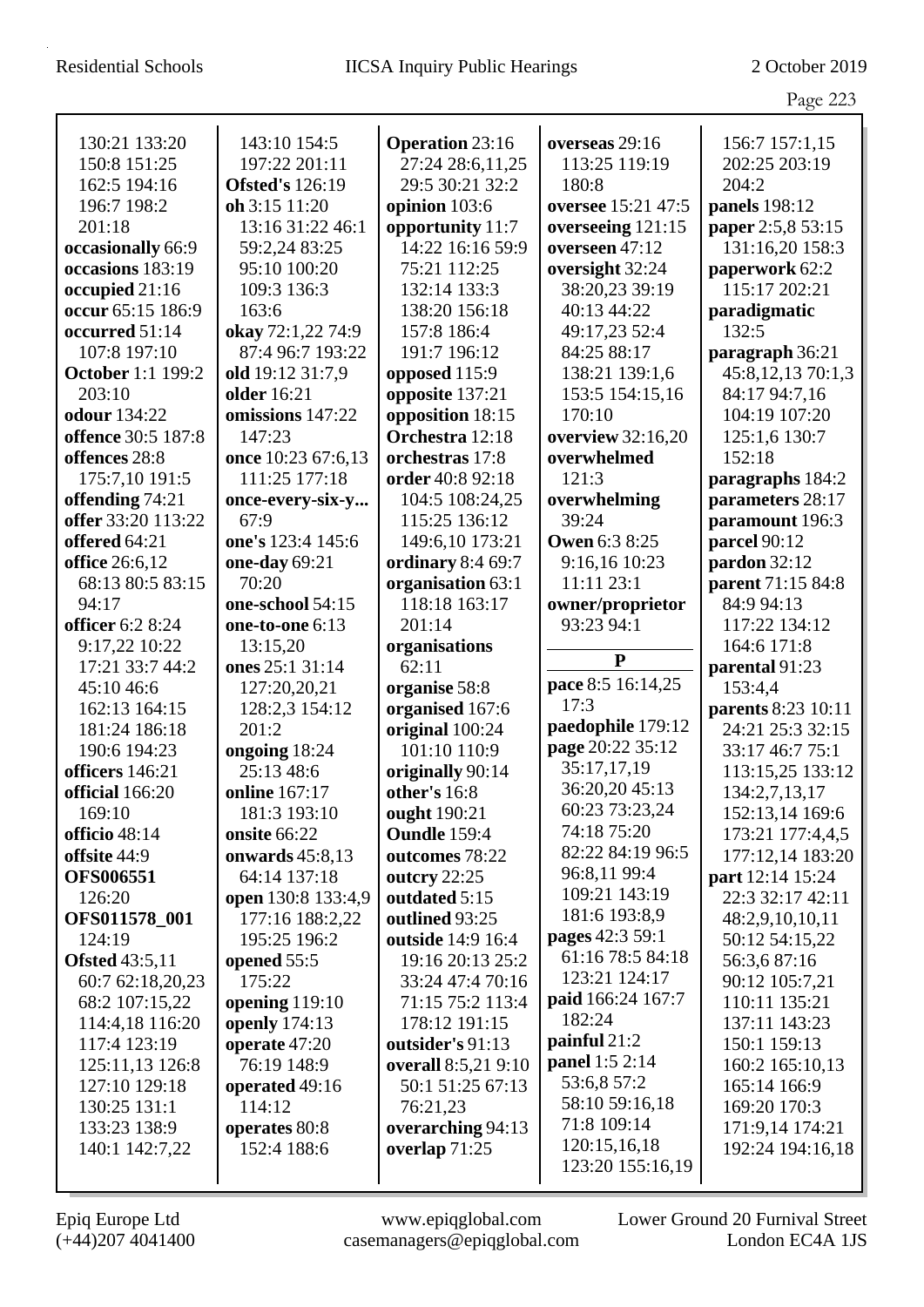|                    |                    |                      |                      | Page 224                 |
|--------------------|--------------------|----------------------|----------------------|--------------------------|
| 194:21 195:1,5     | patchy 102:16      | periods 149:13       | 32:3 158:7           | pleased 185:2            |
| 199:6 202:9        | pattern 130:10     | peripatetic 11:24    | piece 61:10 65:19    | <b>plenty</b> 141:17     |
| part-time 3:6      | Pauline 44:6       | 140:16               | <b>Pike</b> 45:18    | pm 109:7,11,13           |
| participant 51:7   | pay 149:20,21      | permanent 135:10     | pinned 73:5          | 156:2,4,6 203:8          |
| 52:6               | 152:25 167:4       | permeable 5:12       | place 5:23 6:2,13    | point 1:7 3:18 9:11      |
| participants 31:25 | paying 168:14      | perpetrators 29:1    | 7:22 8:4,7,25        | 13:7,19 25:17            |
| particular 1:20    | 200:21             | 29:2                 | 10:12 11:3 13:15     | 31:16 34:15              |
| 5:16 6:14 25:22    | penalised 75:22    | persistently         | 16:12 23:12,16       | 37:14 40:20 41:4         |
| 30:23 32:9 58:24   | people 11:13 17:13 | 184:15               | 31:11 34:19,22       | 41:20 43:17,20           |
| 69:18 70:8,21      | 27:25 33:10        | person 5:6 35:24     | 35:3 44:16 51:2      | 47:23 57:1               |
| 77:19 79:12        | 48:24 50:15,25     | 36:25 52:4 56:7      | 80:3,7 94:4          | 100:13 114:17            |
| 82:13 89:20        | 55:21 66:21 75:8   | 71:14,19 85:20       | 115:17 122:2         | 117:13 120:21            |
| 94:18 98:13,22     | 86:12 90:12,23     | 97:1 109:25          | 141:4 160:16         | 121:1,16 122:22          |
| 102:20 103:5       | 102:19 108:25      | 111:10,12 112:10     | 172:17 174:11        | 123:3 139:25             |
| 106:21 111:20      | 109:1 113:3        | 150:23 153:21,24     | 176:2 185:24         | 144:13 147:8             |
| 114:15 117:15      | 115:8,9 116:1,4,6  | 167:13 170:10,16     | 190:5 199:8,16       | 174:17 177:10,12         |
| 119:25 120:5,13    | 118:21 122:21      | 187:4                | 199:24 200:22        | 183:12 197:18            |
| 128:13 152:23,25   | 123:10 132:22,25   | personal 15:22       | placed 145:14        | pointed 41:24 43:2       |
| 153:10,20 155:2    | 133:2 137:1        | 20:5 50:8 53:22      | 158:12               | 43:3                     |
| 168:14 170:10,16   | 141:17,20 144:15   | 55:11,1771:12        | <b>places</b> 120:12 | pointing 97:16           |
| 170:16 172:18      | 152:7 153:13       | 71:13,16 103:6       | plainly 97:7         | points 55:8 103:13       |
| 176:19 181:19      | 167:21 171:7,13    | 118:11 128:12        | plan 41:13,13,14     | 113:11 172:23            |
| 193:20,24 195:2    | 173:19,21 174:2    | personally 34:17     | 41:25 44:1,4,7,11    | <b>police</b> 11:13 19:4 |
| 197:12             | 174:15,21 175:2    | 37:22 129:17,17      | 44:14,20 79:8        | 21:17,20,22 22:1         |
| particularly 7:10  | 176:5 177:2        | 141:7                | 98:9 129:4,14        | 23:14,15,23              |
| 107:22 133:24      | 179:7,9,18 181:1   | personnel 194:15     | 199:20               | 24:13 28:5 29:2          |
| 146:9 149:17       | 196:8 201:4        | 195:11,16,20         | planning $98:10$     | 31:18 33:12 34:8         |
| 151:9 152:21       | people's 132:17    | perspective 91:13    | 101:7                | 47:10 116:6,19           |
| 153:17 155:5       | 154:23             | 122:7                | plans 128:18 129:1   | 175:13                   |
| 169:2 174:9        | perceived 87:20    | Peter 2:24 15:11     | 129:22               | policies 5:22 7:15       |
| 178:4 180:12       | 178:16,20          | 26:7,17 27:3,18      | platform $181:3$     | 8:11,12 23:11            |
| 193:5 199:19       | percentage 4:12    | phase $120:3$        | play-fight 178:6     | 38:14 43:15 44:8         |
| partnership        | 89:8 102:23        | 126:17               | plays 94:25 150:14   | 46:10,14 48:1            |
| 185:10,25 186:24   | percentages 4:9    | phone 34:7 149:22    | plea 29:20           | 79:14 82:3,13            |
| 188:13,21,25       | perception 14:19   | phones 53:22         | please 1:7,12,18     | 83:16 115:15             |
| <b>parts</b> 94:14 | 190:9,12           | 113:1,1,8 149:14     | 1:20 2:13 19:24      | 123:9 144:2              |
| pass 21:20 64:7    | peremptory 22:14   | 149:15,15,19,20      | 19:25 20:22 35:7     | 158:7 177:21             |
| 103:2              | perfection 134:8   | 149:21 152:11,15     | 35:12,19,23          | 188:8,11 198:25          |
| passed 21:13 26:1  | perfectly 114:21   | <b>phrase</b> 131:25 | 36:17,22 39:10       | 202:21                   |
| 80:11              | performance        | physical $5:47:3,3$  | 53:5 57:22 58:3      | policy 7:21 9:9,23       |
| passing $155:16$   | 134:25 135:9,12    | 7:16 14:5 198:7      | 58:7 70:3 74:18      | 16:12 20:12,15           |
| pastoral $3:11,14$ | performing         | physically 120:12    | 95:14,15 96:25       | 39:15 44:8,13            |
| 5:18 9:7 15:2,21   | 121:22,23 185:16   | 154:23               | 109:10,22 117:18     | 75:15,24 79:19           |
| 15:23 55:11        | period 7:23 10:3   | <b>Piano</b> 49:24   | 120:16 124:7,10      | 82:8,17 83:9,13          |
| 66:14 162:5        | 21:6 24:6,24       | pick 141:5,15        | 125:4 126:22         | 85:3,7 86:25             |
| 169:24 170:21      | 40:5 56:9 62:24    | picked 138:23        | 128:4 143:19         | 87:3,14,23 88:10         |
| 171:6              | 67:15 107:8,10     | 139:18 141:6,9       | 146:12 156:7         | 133:16 170:24            |
| pastorally 15:16   | 114:25 152:15      | 141:14               | 157:19 158:11        | 188:7,12 191:14          |
| 15:21              | 162:25             | picture 30:21 31:5   | 202:24               | 195:17,19                |
|                    |                    |                      |                      |                          |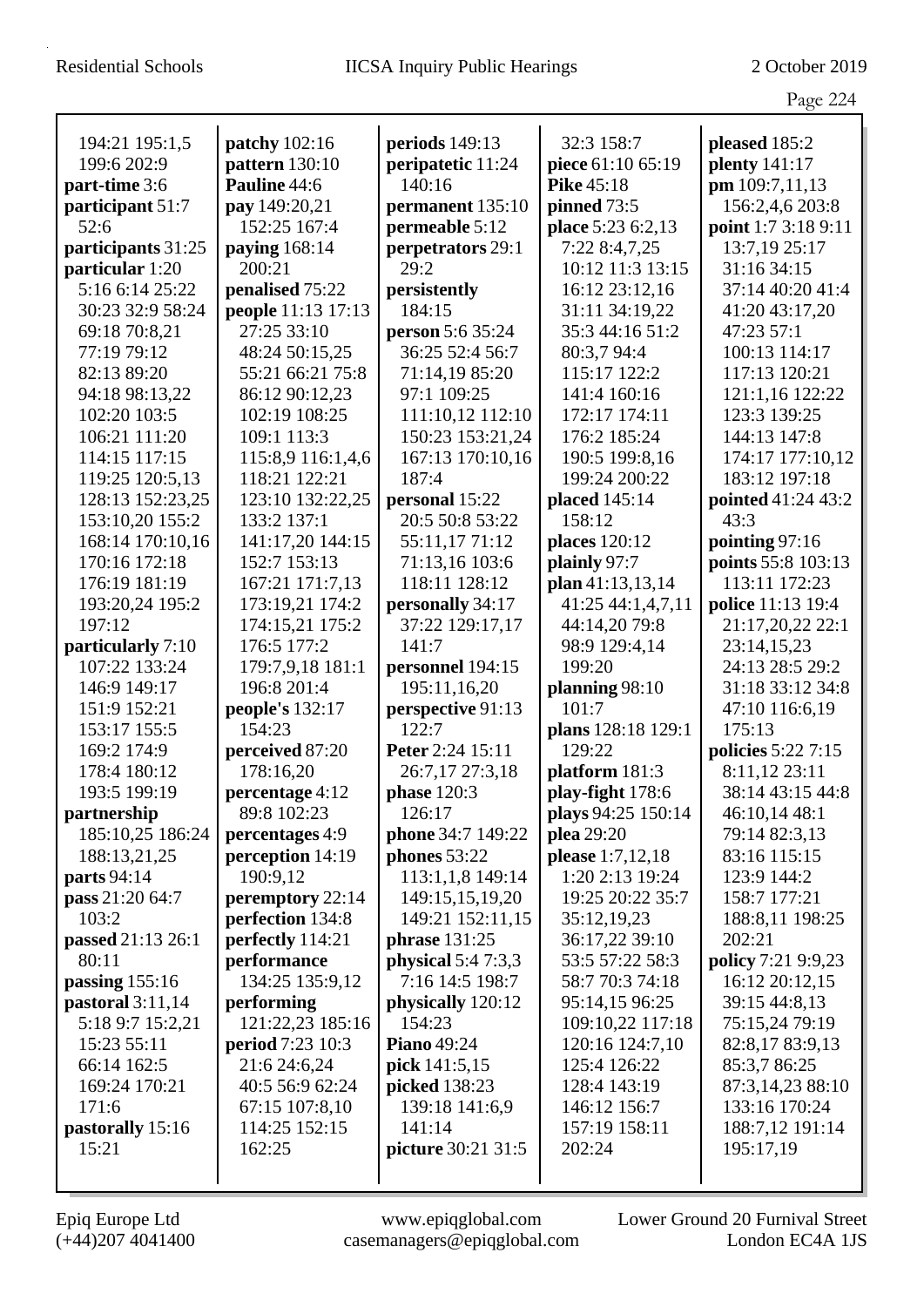|                                   |                                       |                                   |                                    | Page 225                             |
|-----------------------------------|---------------------------------------|-----------------------------------|------------------------------------|--------------------------------------|
|                                   |                                       |                                   |                                    |                                      |
| population 119:14<br>160:13       | precisely 104:25<br>precludes 118:9   | primary 164:1<br>193:17           | proceed 142:14<br>proceedings 30:9 | protected 167:10<br>protecting 192:4 |
| porous 199:15                     | predates 66:3                         | principal 18:21                   | 99:12                              | protection 5:15,19                   |
| portal 181:6                      | predecessor                           | prior 7:20,22 9:23                | process $23:11$                    | 6:2,8 8:19,24 9:8                    |
| portions 59:6                     | 176:11                                | 17:16 18:9 35:3                   | 36:14 115:19                       | 9:23 10:2,22                         |
| pose 187:6                        | predecessors                          | 39:1 97:12                        | 121:3 133:12                       | 11:10,18 44:2,8                      |
| posed 100:14                      | 197:11 199:19                         | 106:24 115:21,24                  | 134:15,21,24                       | 45:10,18 46:5                        |
| posh $10:8$                       | predecessors' 8:9                     | 117:1 125:13                      | 143:14 145:20                      | 61:1 72:17 82:7                      |
| position 67:21                    | prefer 158:3                          | 158:19 159:10                     | 162:12 194:17                      | 84:25 85:7                           |
| 117:15 158:19                     | preliminary 58:1                      | 166:25 176:1                      | processes 115:16                   | 110:20 162:13,17                     |
| 159:11                            | 157:18                                | 201:12                            | 122:21 123:9                       | 162:22 174:20                        |
| positive 43:7 92:24               | preparation 95:20                     | priority 55:14                    | 134:21 163:19                      | 188:8 191:14                         |
| positively 50:18                  | 162:11,20 163:4                       | privacy 149:23                    | 187:14 189:1                       | 195:17,19                            |
| possibility 6:17                  | prepared 24:16                        | private 118:22                    | produced 38:9                      | provide 40:8 57:23                   |
| possible 55:16                    | 98:11                                 | 184:22                            | 157:6                              | 92:4 103:15                          |
| 57:17 158:7                       |                                       | proactive 105:13                  |                                    | 121:22                               |
| 170:14,18                         | preparing 162:24                      | proactively 104:22                | professional 17:8<br>191:16        | provided 16:14                       |
| possibly 20:17                    | preprep $161:15$<br>prescription 70:6 | probably 58:15                    | Professor 18:21                    | 71:20 79:25                          |
| 131:11 144:6                      | 78:10,13,18                           | 60:15 81:25                       | 22:2                               | 104:1 129:16                         |
| 160:21 187:7                      | prescriptive 70:14                    | 95:21 97:15 99:6                  | programme 15:9                     | 159:19,20 163:9                      |
| 201:3,5                           | 78:7 127:7,24                         | 105:25 122:4                      | 15:10 160:5,13                     | 166:24 168:1,21                      |
|                                   | present 47:3                          | 130:19 139:8                      | 160:23,25                          | providers 133:6                      |
| post 5:3 11:5<br>158:14,16        | 108:23                                | 145:9 167:20                      |                                    | provision 64:18                      |
|                                   |                                       | 187:1 188:5                       | progress 189:7<br>promoted 151:2   | 103:20 111:1                         |
| potential 105:11<br>107:14 118:13 | present-day 33:16                     | 202:16                            |                                    | 114:2 126:1                          |
| 200:22                            | presentation 173:6<br>173:9           | Probation 47:10                   | properly 37:17,25<br>88:11 100:21  | 160:6                                |
|                                   |                                       | 48:23                             | 101:22 103:4                       |                                      |
| potentiality 6:15                 | presentations 8:18<br>presented 88:23 |                                   |                                    | proximity 183:8                      |
| potentially 6:11                  |                                       | probe 116:1                       | 116:6 190:11<br>201:22             | <b>public</b> 1:4 5:5<br>33:23 99:19 |
| 105:7,9 107:11<br>181:15          | press 24:16 25:2<br>121:7             | probed 131:11                     |                                    |                                      |
|                                   |                                       | problem 31:20<br>71:13 88:5 105:4 | propietorial<br>138:21             | 122:7,12,15<br>126:11 127:19         |
| power 116:7                       | pressure 37:23                        |                                   |                                    |                                      |
| 144:17,21                         | pressures 129:11                      | 107:2,14 114:15                   | proportion 113:20                  | <b>publication</b> 40:1              |
| powers 144:16,23                  | presumably 18:20                      | 119:16,16 122:11                  | 196:15                             | publicity 196:24                     |
| 144:23,25 145:1                   | pretty 66:15 70:11                    | 133:15,16                         | proposals 42:3                     | published 39:1                       |
| 145:3,3                           | 70:14 118:19                          | problematic                       | proposition 113:5                  | 117:17                               |
| practice 7:21 13:9                | 168:19 193:7                          | 133:19                            | proprietor 39:20                   | pubs 137:22                          |
| 13:13 38:14                       | 202:18                                | problems 71:17                    | 85:2,13,20,23                      | <b>pulled</b> 118:12                 |
| 39:15 74:1 80:1                   | prevalence 30:24                      | 97:22 115:11                      | 86:14 87:17 93:2                   | pulling 99:9                         |
| 83:22 131:13                      | 91:1                                  | 118:14,14 128:12                  | 93:18 103:20                       | pupil 21:3 24:3                      |
| 142:5,6,10                        | previous 14:14                        | 130:18 131:2                      | 120:24 139:12                      | 29:14,21 52:19                       |
| 147:11,12 158:8                   | 33:8 36:10 41:21                      | 142:24 152:20                     | proprietors 38:19                  | 53:21 84:8,10                        |
| 158:9 172:15                      | 43:11 56:2 62:22                      | 164:11                            | 40:14,23 94:23                     | 117:22,23 164:17                     |
| 177:24 180:1                      | 96:22 97:12                           | procedure 7:21                    | 139:10                             | 194:5,10                             |
| 185:20 198:18,25                  | 102:13,15 117:6                       | 134:16,18 142:3                   | prosecution 29:9                   | pupil's 79:19                        |
| practices 144:3                   | 159:7 180:17                          | procedures 8:9                    | 30:8 145:2                         | pupil-to-teacher                     |
| 173:17 177:20,22                  | 198:16                                | 23:12 38:14                       | prosecutions                       | 6:20                                 |
| pre 11:6                          | previously 3:2                        | 43:16 44:8 46:10                  | 29:18 31:17                        | <b>pupils</b> 4:16 5:24              |
| pre-inspection                    | 13:3 161:24                           | 46:14 48:1 79:14                  | 194:20                             | 5:25 7:9 16:21                       |
| 35:4 96:17                        | 165:25 201:13                         | 82:24 158:8                       | protect 169:8                      | 16:22 19:6 29:19                     |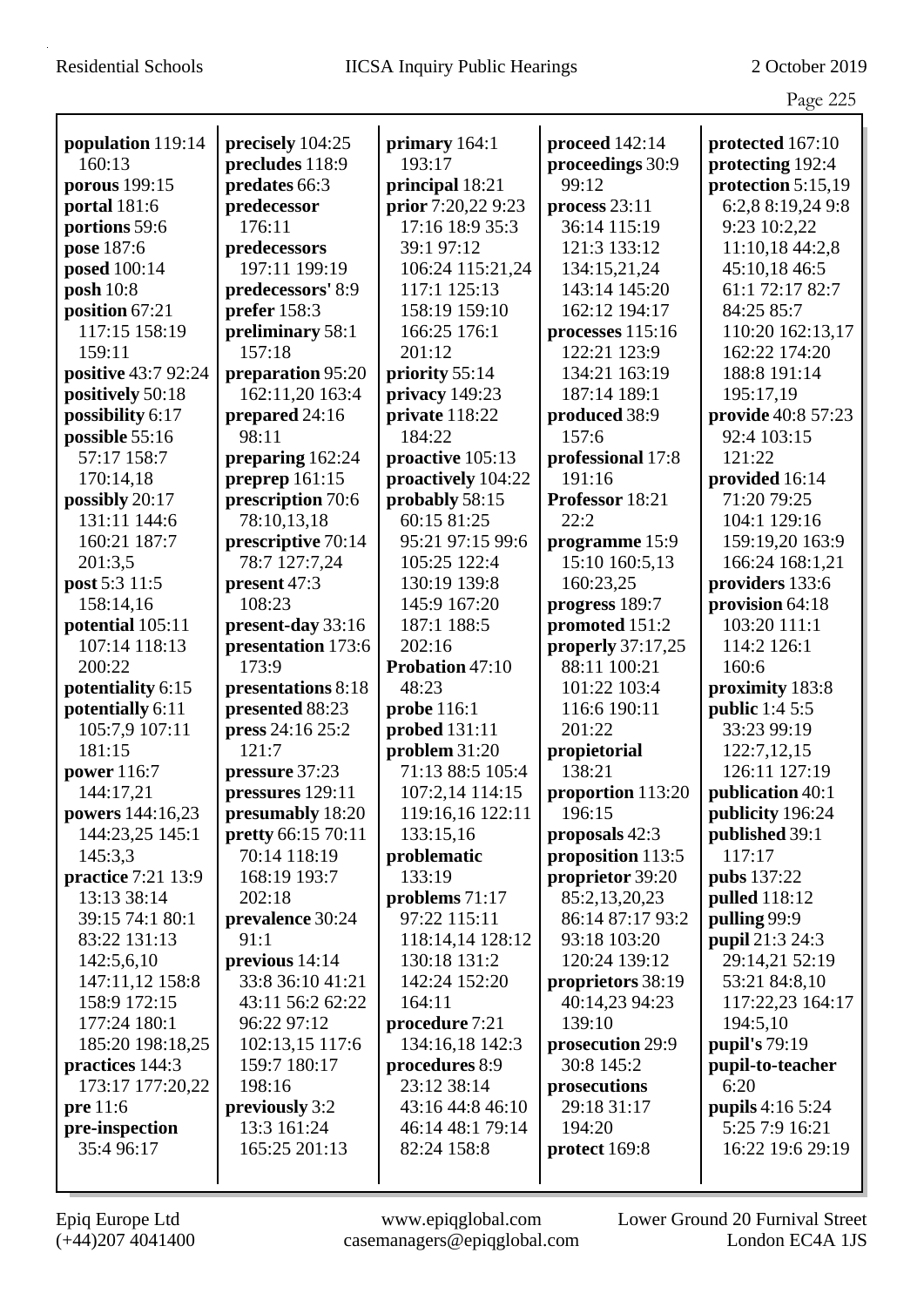|                                |                              |                                  |                       | Page 226                        |
|--------------------------------|------------------------------|----------------------------------|-----------------------|---------------------------------|
| 30:12 39:13                    | 133:19 142:20                | 182:6 188:20                     | 156:18 157:8          | 117:3 192:22                    |
| 46:21 53:2 75:22               | 144:12 146:13                | raised 25:14 69:9                | reading 14:22         | received 21:18                  |
| 82:25 84:7                     | questionable 36:1            | 77:12 90:9 97:13                 | 16:16 186:4           | 22:20 47:24                     |
| 109:24 112:19                  | 97:3                         | 103:12 138:13                    | real 14:3 27:22       | 82:21 101:14                    |
| 113:3 160:5,20                 | questioned 36:20             | 142:20 147:24                    | 31:20 201:2           | 159:7 179:5                     |
| 161:3,9,15,16,18               | questionnaires               | 155:6 176:23                     | realise 180:14        | receiving 179:23                |
| 171:10 180:8                   | 84:8                         | 196:7                            | realised 12:13        | recognise 16:24                 |
| Purcell 125:7                  | questions 1:17               | raises 187:15                    | realistic 134:6       | 173:23 180:9                    |
| 138:12,14                      | 25:14 31:23                  | raising 75:22                    | realistically 34:9    | 191:17                          |
| purposes 58:11                 | 36:18 50:18 53:4             | 105:12 132:1                     | reallocating 52:25    | recognised 171:6                |
| 62:25 63:5                     | 53:6,8 56:24                 | 172:20 179:21                    | really 17:19,20       | recognising 120:2               |
| 103:25 126:11,11               | 57:17,20 62:7,8              | <b>Ralph 2:2 20:1</b>            | 21:9 31:11 38:21      | recommenced                     |
| pursue 132:15                  | 72:10 76:1 79:1              | 70:2 72:16 73:20                 | 44:21 54:22           | 30:8                            |
| 144:11                         | 80:21 94:5 116:1             | 73:23 74:18 75:5                 | 62:24 75:6 83:19      | recommendation                  |
| put 8:4,7 23:12                | 120:4,15,17,18               | 75:19 79:8 82:3                  | 85:16 86:20           | 136:13 191:2                    |
| 41:14,22 83:13                 | 123:14 126:16                | 82:21 84:17 94:6                 | 87:24 90:8 92:2       | recommendations                 |
| 94:4 96:11 99:10               | 148:17 155:20                | 95:11,14 96:22                   | 101:12 103:13         | 14:11 198:6                     |
| 109:3 114:6                    | 157:17 158:11                | 104:18 108:4                     | 105:6 112:16          | 199:12,13,15,17                 |
| 128:2 129:11,18                | 172:19 194:19                | 109:20 117:15,18                 | 113:12 115:11         | 199:21,24                       |
| 131:14 155:9                   | 202:23 203:1,2               | 126:20,22 128:4                  | 125:19 127:19         | recommended                     |
| 177:15 185:25                  | 203:19 204:2                 | 130:8 141:25                     | 132:20 137:20         | 82:23 199:25                    |
| 191:23 192:3                   | quick 167:23                 | 143:19 146:9,12                  | 141:21 145:25         | record 21:4 37:9                |
| 199:24                         | quickly 71:5 84:4            | ran 20:19                        | 147:9 150:6,15        | 108:6 131:15                    |
| <b>puts</b> 16:20              | 95:25                        | range 150:2,3                    | 153:13,13 155:8       | 181:10,25 182:13                |
| putting 199:20                 | quite 4:1 5:12               | 154:21 172:9,10                  | 166:12 167:1          | recorded 181:18                 |
| O                              | 10:10 15:9 17:5              | rape 29:7,25                     | 170:15 174:18         | recorder 47:14                  |
| qualifications 75:8            | 54:10 68:6 69:25             | rare 73:10                       | 176:3                 | recording $191:10$              |
| qualified 66:4                 | 70:25 72:24                  | <b>rarely</b> 102:24             | rear 61:14            | records 61:10 74:3              |
| 116:7 125:23                   | 75:11 101:6<br>102:17 105:19 | rate 106:10<br><b>rated</b> 43:5 | reasked 37:14<br>38:3 | 74:5,6,16 104:8<br>108:3 131:16 |
| 135:25 146:23                  | 113:10,18 114:25             | rating 128:5                     | reason $27:22$        | 176:16 194:14                   |
| 201:5                          | 119:13 127:23                | rationale 42:24                  | 73:10,11,19           | recruited 4:25                  |
| qualify 66:7                   | 131:18 136:23                | re-ask 102:7                     | 118:12 158:5          | recruitment 38:17               |
| 160:25                         | 137:8,25 140:7               | re-read $41:13$                  | 199:21                | 39:17 51:13,13                  |
| quality 76:3 77:17             | 149:23 163:16                | 86:22                            | reasonable 66:12      | 51:19 74:7,9,15                 |
| 115:20 120:20                  | 164:21 167:7,22              | Re-reading $22:13$               | 134:20                | 79:12 84:1 85:8                 |
| 121:1,5,8,15                   | 169:12 173:24                | reach 17:16 33:4                 | reasonably 103:21     | 107:23 108:18                   |
| 202:3,5                        | 178:3,14,18                  | 33:14 34:15 42:1                 | 134:12 202:7          | 140:2,7 147:18                  |
| quarter $160:4,12$             | 183:4 192:16                 | 103:5                            | reasons 26:18 61:1    | 147:21 194:17,18                |
| quasi 112:17                   |                              | reached 26:22                    | 104:25 105:2          | rectified $40:12,19$            |
| question 35:22                 | $\bf R$                      | 84:13 114:23                     | 114:22                | 41:3,19,22                      |
| 36:13 37:20                    | radically 63:14              | 135:5 144:2                      | reassure 20:7         | <b>reduce</b> 127:11            |
| 49:21 51:6,24                  | 75:12                        | 195:2                            | reassured 177:4,6     | reduced 78:5,6                  |
| 52:3 79:4 80:23                | Railway 5:10                 | reaches 144:13                   | reassuring $177:10$   | refer 1:18 2:3 21:7             |
| 87:19 88:20                    | raise 50:16 58:7             | reaching 193:24                  | rebalancing 15:11     | 36:10 58:4 124:7                |
| 98:13,13,14,21                 | 77:21 83:10                  | reacted 22:18                    | recall $5:226:1,1$    | 125:6 157:19,23                 |
| 100:14 102:7                   | 84:10 109:17                 | reaction 12:11                   | 7:20 52:2             | 177:23                          |
| 104:3 106:1                    | 120:1 133:12                 | read 21:2 26:7                   | receipt 48:3          | reference 71:4                  |
| 110:6 111:5,13<br>122:4 128:21 | 142:20 143:17                | 41:8 59:9 98:20                  | receive 45:25         | 81:10 141:11                    |
|                                | 144:10 176:25                |                                  |                       |                                 |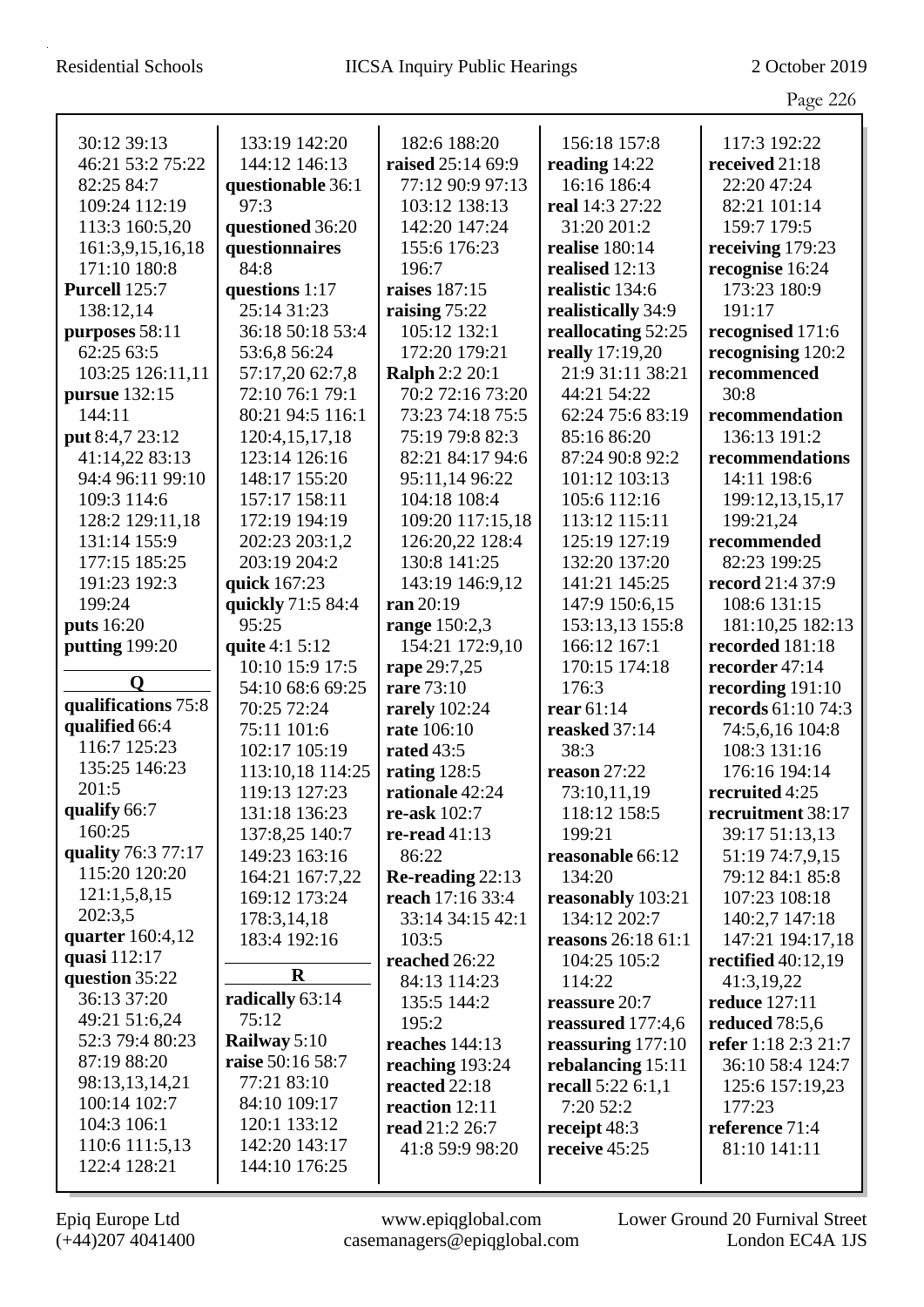|                              |                                               |                            |                                 | Page 227                       |
|------------------------------|-----------------------------------------------|----------------------------|---------------------------------|--------------------------------|
| 158:2 194:21                 | regrets $22:5,6$                              | relatively 103:14          | 189:18,19,24                    | 104:4 105:9                    |
| 195:1,5                      | regs 103:23                                   | 175:24 202:11              | 191:8,8,25 192:2                | requiring $105:11$             |
| references 58:17             | regular 7:25 8:15                             | relatives 152:2            | 195:24 197:15,21                | research 92:24                 |
| 65:14 73:2                   | 8:17 10:23 33:13                              | released 155:17            | reported 26:25                  | 202:19                         |
| 147:22 182:5                 | 45:11 50:12                                   | relevant 2:6 38:15         | 46:3 137:7                      | residence 183:8                |
| 194:17                       | 106:15 134:25                                 | 42:1 44:17 71:4            | 141:16 142:9                    | resident 75:2                  |
| <b>referral</b> 36:8 96:1    | 151:20 171:14                                 | 71:7 74:10 81:9            | 164:19 176:18                   | 146:22                         |
| 97:8 102:4                   | 189:5                                         | 110:24 128:14              | 191:19 192:10                   | residential 3:16               |
| 106:23,24 107:5              | regularly 105:18                              | 140:19                     | reporting 36:12                 | 6:6,9 67:16                    |
| 107:10 187:2,16              | 135:9,13 172:2                                | reliance 145:8             | 80:4 83:1,8                     | 113:24 126:9                   |
| 189:13,16 190:17             | 190:10                                        | reliant 132:16,22          | 95:25 104:12                    | 131:6 151:6                    |
| 194:23                       | regulate 145:4                                | relied 43:7                | 105:9 178:17                    | 168:22 179:24                  |
| referrals 79:15,23           | regulation 76:20                              | reluctance 184:14          | 190:4 191:11                    | 180:8,13 202:14                |
| 95:5 97:22 106:9             | 103:16 112:15                                 | rely 43:19 59:16           | reports $27:10$                 | residing 113:4                 |
| 142:18 164:13                | 118:21 119:4,6,8                              | 102:12                     | 32:13 38:10,12                  | resigned 35:25                 |
| 190:11                       | 150:25                                        | relying $121:21$           | 39:1,5 40:1,4                   | 97:2                           |
| <b>referred</b> 28:21,24     | regulations 64:24                             | remained 49:7,13           | 42:7,18 43:23                   | resistant 137:10               |
| 49:22 96:12                  | 73:6 76:12 86:13                              | 67:14                      | 76:19,19 77:8                   | resisted 12:15                 |
| 143:2 176:25                 | 103:18                                        | remains 119:24             | 79:16 122:13                    | resolving 146:13               |
| referring 181:23             | regulator 77:6                                | remedied 39:22             | 197:2,2 200:17                  | resource 191:22                |
| refined 80:18,19             | 116:22                                        | 122:18                     | representation                  | resources 145:16               |
| reflect 174:11               | regulatory 8:6                                | remember 1:20              | 91:25                           | 193:9,10                       |
| reflected 14:5               | 38:20 39:20                                   | 5:17 11:5 20:18            | representative                  | respect 5:16 63:18             |
| reflection 170:23            | 51:12 52:11                                   | 23:7,10 38:7               | 138:8                           | 74:20 86:21                    |
| 175:16                       | 76:22,24                                      | 45:23 48:8 49:24           | representatives                 | 87:21 93:4 94:18               |
| reflects 113:14              | reinforcing 196:3                             | 50:11 52:10 56:2           | 31:24 51:7                      | 94:20 95:7                     |
| Reg 150:12,14,23             | rejig $11:7$                                  | 56:14,22 72:5              | represents 118:18               | 107:23 109:20                  |
| regard 15:6 16:25            | related 201:9                                 | 86:23 101:6,7              | repurposed 13:6                 | 118:16 120:5                   |
| 33:17 40:2 73:7              | relating 5:23                                 | 140:19 148:15              | reputation 18:16                | 141:2 153:17                   |
| regarding 17:22              | <b>relation</b> 5:24 7:10<br>10:1 11:21 28:19 | 195:17 198:15              | reputational 24:23<br>42:20     | respectful 174:3               |
| 22:9 145:10<br>184:13 199:18 | 33:3 38:15,16                                 | remembered<br>25:21 178:13 |                                 | respond 80:14,24               |
| regime 4:19 154:6            | 39:15 42:7,25                                 |                            | request $49:2$<br>requested 1:9 | 81:1 138:20                    |
| 200:15                       | 43:1 47:3 51:22                               | remembering<br>81:22       | 31:24 40:8                      | responded 22:6<br>37:16 133:13 |
| region 106:6,17,17           | 75:15 128:25                                  | reminded 182:8             | 103:21                          | responding 184:3               |
| 143:15 199:9                 | 140:10 144:24                                 | 189:17                     | requests 39:4                   | response $13:17,21$            |
| register 51:13 52:5          | 175:6 184:16                                  | remit 48:2                 | required 12:12                  | 20:3,23 32:6,7                 |
| 65:13 81:7 84:2              | 200:5                                         | <b>report</b> 39:8,10,12   | 48:12 53:16 85:8                | 44:21 101:15                   |
| 104:1 108:1,9,13             | relationship 6:17                             | 39:13 40:23 41:6           | 85:16 89:24                     | 106:10 129:21                  |
| 108:15,24 118:21             | 6:21 9:25 10:18                               | 41:10 43:4,4               | 103:24 118:25                   | 191:2 196:24                   |
| 139:14,24 140:21             | 15:1,4 47:21,22                               | 49:4 50:6 52:24            | 122:11 150:25                   | 198:16                         |
| 146:20 147:16                | 112:2 143:16                                  | 53:25 67:1 76:20           | 151:1                           | responses $106:4,5$            |
| registered 85:13             | 169:14 177:10                                 | 84:14 107:19,22            | requirement 14:7                | responsibilities               |
| 85:20,23 86:14               | 183:2 190:2,7                                 | 109:18,22 117:17           | 14:10 80:24                     | 3:11,14 10:21                  |
| 154:24 155:1                 | relationships                                 | 121:11,25 122:6            | 87:16 89:17                     | 11:8 35:16 41:1                |
| registers 167:19             | 16:21 18:17 30:3                              | 122:6 134:1                | 93:13 103:14                    | 92:16,21,23                    |
| registration                 | 53:11 54:3,3                                  | 138:8 141:11,16            | requirements                    | 162:5 164:1                    |
| 118:20                       | 65:23 130:23                                  | 141:25 145:5               | 38:21 39:20                     | 167:5 200:19                   |
| regret 21:24 22:19           | 168:15                                        | 178:25 181:8               | 76:22,24 90:1                   | responsibility 9:10            |
|                              |                                               |                            |                                 |                                |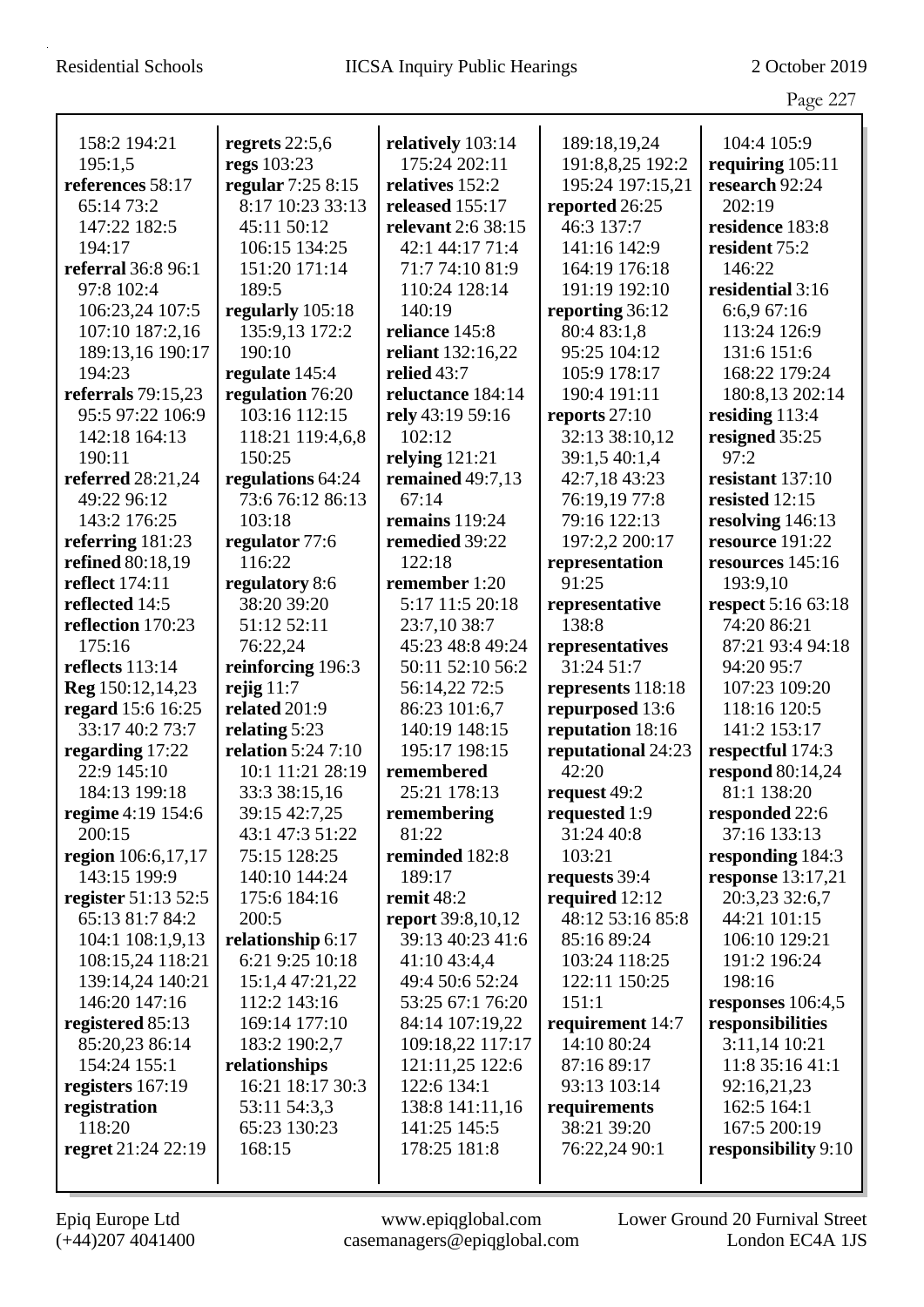|                                     |                                    |                               |                            | Page 228                             |
|-------------------------------------|------------------------------------|-------------------------------|----------------------------|--------------------------------------|
| 35:19 45:18 46:5                    | 193:15                             | riches 58:13                  | <b>road</b> 133:8          | 182:4                                |
| 46:13 71:23                         | reviews 196:17,22                  | right $3:1,3,24$ 4:2          | <b>Robert 91:9</b>         | rules 176:21 182:8                   |
| 85:25 88:8 92:20                    | 197:12,14 198:5                    | 4:5,75:10,119:1               | robust 89:15 94:5          | 182:9 183:22                         |
| 94:25 118:2                         | 200:8,21 201:4                     | 9:7 13:8,10                   | 139:6 188:25               | 184:15 185:2                         |
| 145:15 154:14                       | revise 173:17                      | 17:15,24 18:19                | 198:19 200:25              | rumours $17:16$                      |
| 170:11,25 185:15                    | revised 63:14,25                   | 19:9, 12, 13, 17              | <b>rock</b> 93:8           | 18:2 26:21,22                        |
| 185:18 189:18                       | 63:25                              | 22:7 23:20 24:3               | <b>Roger</b> 126:6         | 27:13                                |
| 193:17 196:4                        | revising 44:7                      | 24:14 26:23 28:9              | role 3:4 5:18 6:5          | run 64:15 153:11                     |
| responsible 9:8                     | revisions 64:3                     | 28:20,23 29:8,11              | 7:13 52:25 72:7            | running $3:793:8$                    |
| 11:9 62:19 71:22                    | reword 39:4                        | 29:16,17 30:5,13              | 87:6 92:1 112:18           | 124:3                                |
| 86:12 87:17                         | <b>Rhind</b> 1:10 9:2,4,4          | 31:3 35:5 36:11               | 115:12,14 116:2            |                                      |
| 164:13 193:15                       | 25:23,24 26:14                     | 37:19 38:24 39:8              | 116:5,6 135:2              | S                                    |
| rest 177:16                         | 27:14                              | 40:3 41:23 42:22              | 150:15,15 153:16           | safe 39:14 66:18                     |
| restarted 32:19                     | RI 80:11 83:16                     | 44:2,3 47:16,18               | 154:15 162:3,5             | 73:4 74:13 76:7                      |
| restricted 28:10                    | 96:18                              | 49:1 56:1,13                  | 162:11,20 163:4            | 76:10 84:8 151:3                     |
| restructure 15:1                    | rich 10:8                          | 59:7 61:12 62:12              | 163:24 164:3               | 165:6 185:23                         |
| result 32:2 69:13                   | Richard 10:9                       | 63:11,22 64:9                 | 165:1,4 166:11             | safeguard 155:3                      |
| 107:8 165:20                        | <b>Richards</b> 57:9,11            | 68:25 70:25                   | 167:5,8 182:23             | safeguarding 4:19                    |
| 177:22 181:14                       | 58:21 59:10,17                     | 71:24 73:22 75:7              | 182:24 183:14              | 4:21 5:20 6:3,25                     |
| 191:23                              | 60:20 61:2,5,6,13                  | 75:8 77:10 79:20              | roles 15:15 88:7           | 7:11,14,22 8:1                       |
| resulted 42:18                      | 61:19,22 62:4,6,7                  | 83:13,23 85:25                | 92:16                      | 10:2,18 12:9,12                      |
| 199:19                              | 62:13,16,18,22                     | 100:10 102:25                 | romantic 53:12             | 22:21 23:4 31:20                     |
| retire 27:4                         | 63:3,7,9,12,16,23                  | 108:10 113:18                 | room 68:24 146:17          | 32:5,19 35:2                         |
| <b>retired</b> 11:6 47:14           | 64:2,10,13,17                      | 115:25 116:1                  | rooms 13:9,13,15           | 38:11,15 39:16                       |
| 49:8 161:22                         | 65:8 66:3 67:8                     | 123:21 125:3                  | 14:6,8 16:11               | 43:6,9,13 44:17                      |
| retirement 162:24                   | 67:13,20,22,24                     | 128:24 132:8                  | 55:7 198:11                | 44:24 45:3,7,24                      |
| retrained 60:12                     | 70:4 72:20,25                      | 134:11 137:3,22               | roots 28:16                | 45:25 46:4,6,11                      |
| retrospective                       | 73:1,9,16 75:3                     | 139:5,17 140:4                | Rosemary 45:18             | 46:16,23 47:19                       |
| 198:1                               | 76:5,18,25 77:7                    | 141:8,23 143:7                | rough 111:23               | 47:20,24 48:7,12<br>48:15,18 49:1,14 |
| return 29:13 57:3                   | 77:11,21 78:9,14                   | 147:2 156:13,17               | roughly 67:6               | 49:15,19 50:7,19                     |
| 109:7 120:3                         | 80:16 81:2 84:16                   | 157:4 158:23,24               | 119:11                     | 50:23 51:3,9                         |
| 144:19 156:2                        | 87:22 88:18,20                     | 160:14 161:1,19               | rounded 55:16              | 52:23 55:22 56:6                     |
| returning 120:3                     | 88:25 89:21 90:4                   | 161:23 162:6                  | route 143:13 190:5         | 65:7,8,12 70:13                      |
| 126:13                              | 90:7,20 92:5,10                    | 163:5 168:5,13                | <b>routine</b> 67:4 69:10  | 74:6,14 79:19                        |
| reunions 31:7                       | 92:13 93:6,24                      | 176:7 178:18                  | 115:4                      | 82:3,8 83:9                          |
| revealed 100:3<br>review 22:20 23:4 | 94:6,22 103:12<br>104:7,24 105:2,7 | 179:1,2 182:24<br>197:5 198:8 | routinely 139:25<br>142:22 | 84:10 86:21 87:5                     |
| 32:4 85:3 86:19                     | 105:20 106:1,3                     | 199:1 200:6,12                | row 118:23                 | 88:8 89:17,20                        |
| 86:24 87:13 96:4                    | 107:1,6,18                         | rightly $97:15$               | <b>Royal</b> 17:7 18:13    | 92:14,25 93:4                        |
| 108:3 133:11                        | 108:21 109:8,16                    | ring 148:24 149:1             | 18:22 28:9 91:6            | 94:21 96:4                           |
| 134:25 136:20                       | 112:4,21 113:23                    | risk 24:24 118:8              | 91:7                       | 111:16 115:11                        |
| 191:3 194:6                         | 114:17,24 115:12                   | 181:13 187:7,25               | RS-A202 176:19             | 120:21,23 142:9                      |
| 197:12,21 198:1                     | 116:22 118:6,11                    | risk-taking 130:22            | <b>RS-A5</b> 1:9           | 142:9,12 143:21                      |
| 198:3, 13, 14, 16                   | 119:6,18 120:2,8                   | risks 5:23 7:8,9              | <b>RS-F15</b> 29:8,15      | 144:8,10 145:7                       |
| 198:22 199:11,12                    | 121:25 122:17,19                   | 168:4, 10, 14, 19             | <b>RS-F23</b> 181:20       | 145:10,10,14,24                      |
| 199:22,23,25                        | 123:15 127:1                       | 169:2,3,18                    | <b>Rugby</b> 3:2,8,10      | 145:25 146:3                         |
| 200:9,21,23,25                      | 132:1,17 142:21                    | 180:10,11 201:1               | 5:18                       | 148:7 153:25                         |
| 201:12                              | 203:21                             | <b>RNCM</b> 19:21             | rule 41:18 92:12           | 157:3 158:7                          |
| reviewing 23:11                     | Richards' 59:6                     | 21:14 22:24 28:2              | 111:24 178:5               | 159:8, 10, 21                        |
|                                     |                                    |                               |                            | 161:20 162:12                        |
|                                     |                                    |                               |                            |                                      |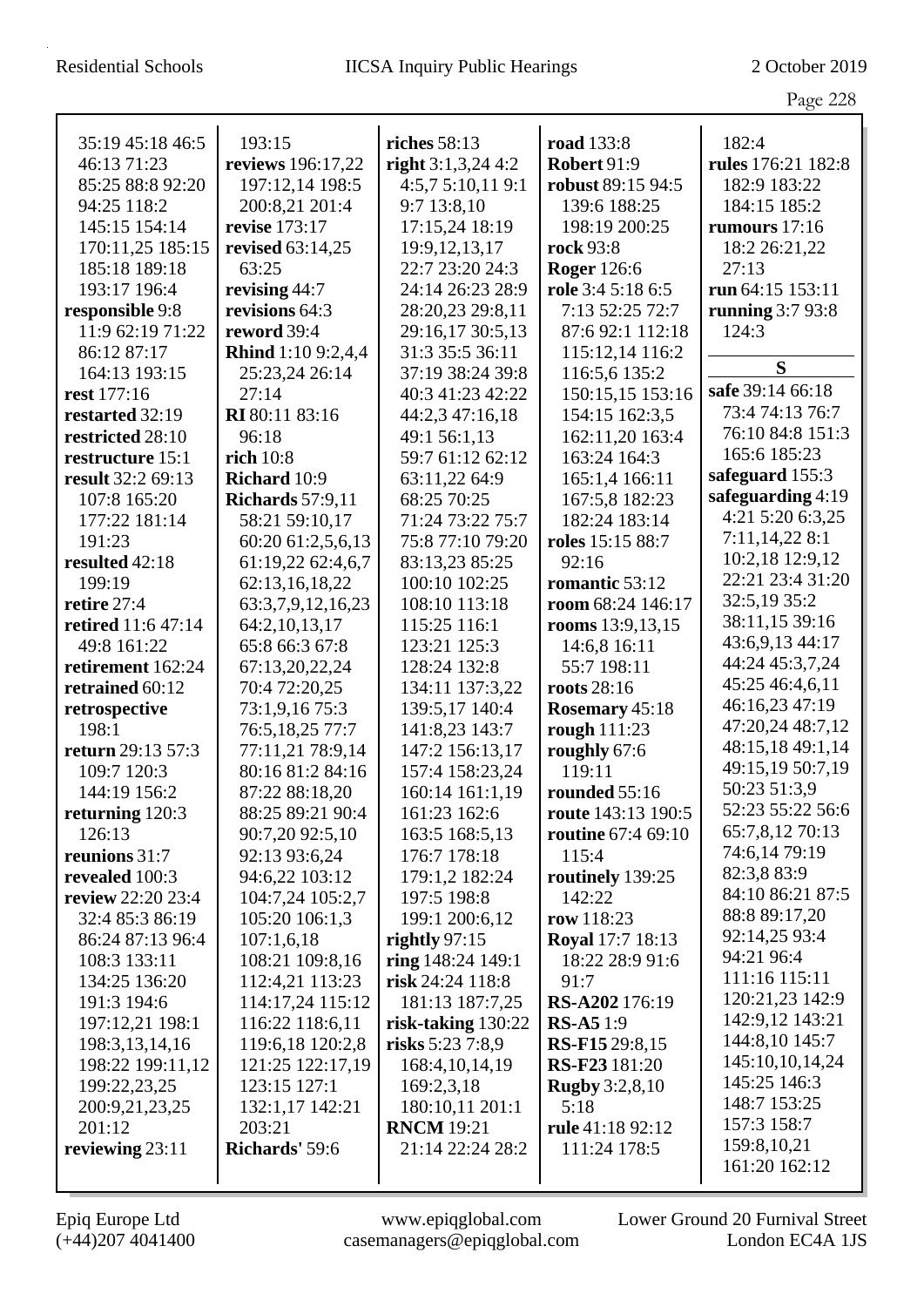|                                  |                                      |                                |                                        | Page 229                           |
|----------------------------------|--------------------------------------|--------------------------------|----------------------------------------|------------------------------------|
|                                  |                                      |                                |                                        |                                    |
| 163:12 164:2                     | says 16:22 36:7                      | 66:17 68:10 69:5               | 175:23 176:21                          | 105:20,22 106:7                    |
| 169:22,23,25                     | 37:2,6 52:19                         | 71:14,17,18 72:7               | 177:21 178:10                          | 106:12 108:23                      |
| 170:3,5,5,6,11,13                | 96:24 97:8 118:4                     | 72:14 74:4,17                  | 179:9,21,22,24                         | 111:8,18,19                        |
| 170:14,21,25                     | 128:6 132:13                         | 77:19 80:8,9,21                | 180:1,7,7,8,13,14                      | 113:10,20 115:15                   |
| 171:15,17,17,21                  | 134:1 143:20                         | 81:24 82:1,2                   | 180:17 181:4,6                         | 116:22,23 118:25                   |
| 172:4,5,11,12,13                 | 148:21 190:10                        | 83:10,19 85:5                  | 182:21 183:7,13                        | 122:14 126:9,10                    |
| 172:15,17,20,21                  | scheme 160:3                         | 86:4,7,13 87:24                | 183:15,16 185:9                        | 126:14 131:5,6                     |
| 172:24,25 174:20                 | 161:1,4 171:25                       | 90:11,14 91:15                 | 185:14,14,22                           | 134:13 135:19                      |
| 176:8 178:24                     | schemes 163:20                       | 91:18 92:7 93:1                | 186:3,11,12,12                         | 148:7,9,12 149:8                   |
| 180:15 184:9                     | scholarship                          | 93:9,13 97:1                   | 186:15,17,22                           | 149:13,16,16,17                    |
| 185:8,22 186:2,3                 | 161:11                               | 98:1 102:20                    | 187:15 188:24                          | 149:18 150:2,21                    |
| 186:13,18 187:3                  | scholarships 161:9                   | 104:6,16 105:16                | 190:7,9,9 191:4                        | 151:5,6,9,10,11                    |
| 187:9,11,15,18                   | school 1:11 2:21                     | 106:15 107:16                  | 191:18,24 192:16                       | 151:12,13,14,17                    |
| 187:25 188:4,7                   | 3:2,8,10,20,23                       | 108:18 109:23,25               | 193:9 194:13                           | 151:17,18,20                       |
| 188:16,18,25                     | $4:1,6,24$ 5:3,6,8                   | 110:9 111:15,21                | 195:9,19 196:18                        | 152:20,25 153:13                   |
| 189:15 191:3,22                  | 5:18,21 6:6 7:1,5                    | 112:19 115:17                  | 196:18,21 197:4                        | 155:10 159:7                       |
| 192:25 193:19,22                 | 7:10,14,168:11                       | 116:17 118:1,8                 | 197:11,18,23                           | 160:1,9 171:25                     |
| 194:11,19 195:12                 | 9:3,11,15,20 10:1                    | 121:8,14 125:7                 | 198:8 199:14,14                        | 172:1,2,8,14                       |
| 195:15 196:3,16                  | 10:7,8,8,11,12                       | 126:5 128:7                    | 199:18 200:4,10                        | 178:17 188:9                       |
| 196:23 197:22                    | 11:24 12:2,25                        | 129:1,2,12,21                  | 200:12,15,18,20                        | 194:18 196:19                      |
| 198:8,16,24                      | 13:1,23 14:8,20                      | 130:2 131:17                   | 200:24 201:9,12                        | 201:17 202:10                      |
| 199:7,10 200:5                   | 14:24 15:5,7,24                      | 133:7 134:2,3,4                | 201:15,22 202:1                        | science 192:7                      |
| 200:10,14,18                     | 16:7,24 17:1,6,9                     | 134:19,21 136:18               | 202:12,13,14,14                        | <b>SCOLDING 57:8</b>               |
| 201:7,16,19,20                   | 18:9 19:6,15                         | 137:1,3,6,8,10,12              | 202:20                                 | 57:13,14 59:1,3,5                  |
| 201:21 202:6                     | 20:12,13,20 22:8                     | 138:6 139:1                    | school's 9:8 12:6                      | 59:9,12,15 60:17                   |
| safeguarding-rel                 | 22:21 23:23 24:5                     | 140:9,15 143:2                 | 24:19 38:14                            | 60:19 61:3,6,14                    |
| 41:11                            | 24:9,16,24 25:3,5                    | 144:24 145:3                   | 64:18 82:3 83:1                        | 61:20,23 62:5,14                   |
| safeguards 154:7                 | 25:8,18 27:21                        | 148:12,13 149:8                | 86:8 90:2 103:25                       | 62:17,20,24 63:4                   |
| safer 74:15 78:1,3               | 28:2,8 29:3,10                       | 149:20 152:9                   | 142:3 145:20                           | 63:8, 10, 13, 18, 24               |
| 177:24 194:18                    | 30:22,24 31:6,7,8                    | 154:12,13 155:6                | 184:1 185:15                           | 64:4,11,14,25                      |
| safety 66:14                     | 31:10,15,21 32:1                     | 156:13 157:4                   | 187:17 188:3,18                        | 65:25 66:6,20,24                   |
| sample $106:10$<br>140:14 147:13 | 32:3,16,16,22                        | 158:8, 15, 20, 21              | 191:13                                 | 67:9,18,21,23                      |
|                                  | 33:1,2,16,20 34:1                    | 158:23 159:1,4,5               | school-specific<br>80:18               | 68:1,18,20 69:10                   |
| sanction 184:14,19               | 34:3,19 35:10,10<br>35:25 36:23 37:8 | 159:18,23,24<br>160:7,10,12,17 |                                        | 69:13,16,25                        |
| 185:1<br>sanctions 51:20         |                                      | 160:20 161:10,14               | schools 3:16 19:15<br>20:10,14,19 23:9 | 70:15 71:4 72:1<br>72:8,22 73:7,13 |
| 187:20                           | 38:12 39:14<br>40:15,16,21 41:2      | 161:16,21,25                   | 28:3,19 34:21                          | 73:20 74:9,16                      |
| <b>Sandra</b> 48:20,21           | 42:1,21 43:2,3,5                     | 162:9 163:22                   | 35:4 52:12 57:10                       | 75:4 76:11,23                      |
| sat 87:4                         | 43:7,25 44:16,24                     | 164:7 165:3,18                 | 59:23,24 60:6                          | 77:5,8,12 78:4,25                  |
| satisfactory 134:3               | 45:11,12 46:9,23                     | 166:1,10,22,25                 | 62:10,12 63:6                          | 79:8,18,22 80:13                   |
| 138:15                           | 47:4 48:18,20                        | 167:11,12,13,23                | 64:8 66:25 67:15                       | 80:25 81:6,13,17                   |
| satisfied 117:3                  | 49:3,3,7,10,13,24                    | 168:5, 11, 11, 12              | 67:17 68:4 73:6                        | 81:20 82:2,12,19                   |
| 134:7,17                         | 50:2,4,13,20,21                      | 168:12,22 169:20               | 73:14,17 77:14                         | 83:19,24 84:13                     |
| saw $5:2$                        | 50:23 51:2,11                        | 170:4,6,8,9,12,25              | 79:6 89:14 90:5                        | 85:23 86:2,4,6,18                  |
| saying 5:17 37:16                | 52:14,17,21                          | 171:6,11,12,12                 | 90:6,18 91:17                          | 87:3,9,18 88:1,4                   |
| 38:13 50:11                      | 54:13,21,22,25                       | 171:13 172:7,20                | 93:16,21 94:9,14                       | 88:15,19 89:9,25                   |
| 102:2 134:10                     | 55:4,13 56:8                         | 172:23 173:5,21                | 94:15 95:19                            | 90:8 91:3 92:2,7                   |
| 140:23 141:20                    | 60:1 64:21,23                        | 174:12,12,21,24                | 97:14 103:17                           | 92:11,19 93:11                     |
| 144:9,9 146:1                    | 65:2,3,6,16,17,24                    | 175:6,7,11,18,23               | 104:20,21 105:12                       | 94:6 95:3 96:6,8                   |
|                                  |                                      |                                |                                        |                                    |
|                                  |                                      |                                |                                        |                                    |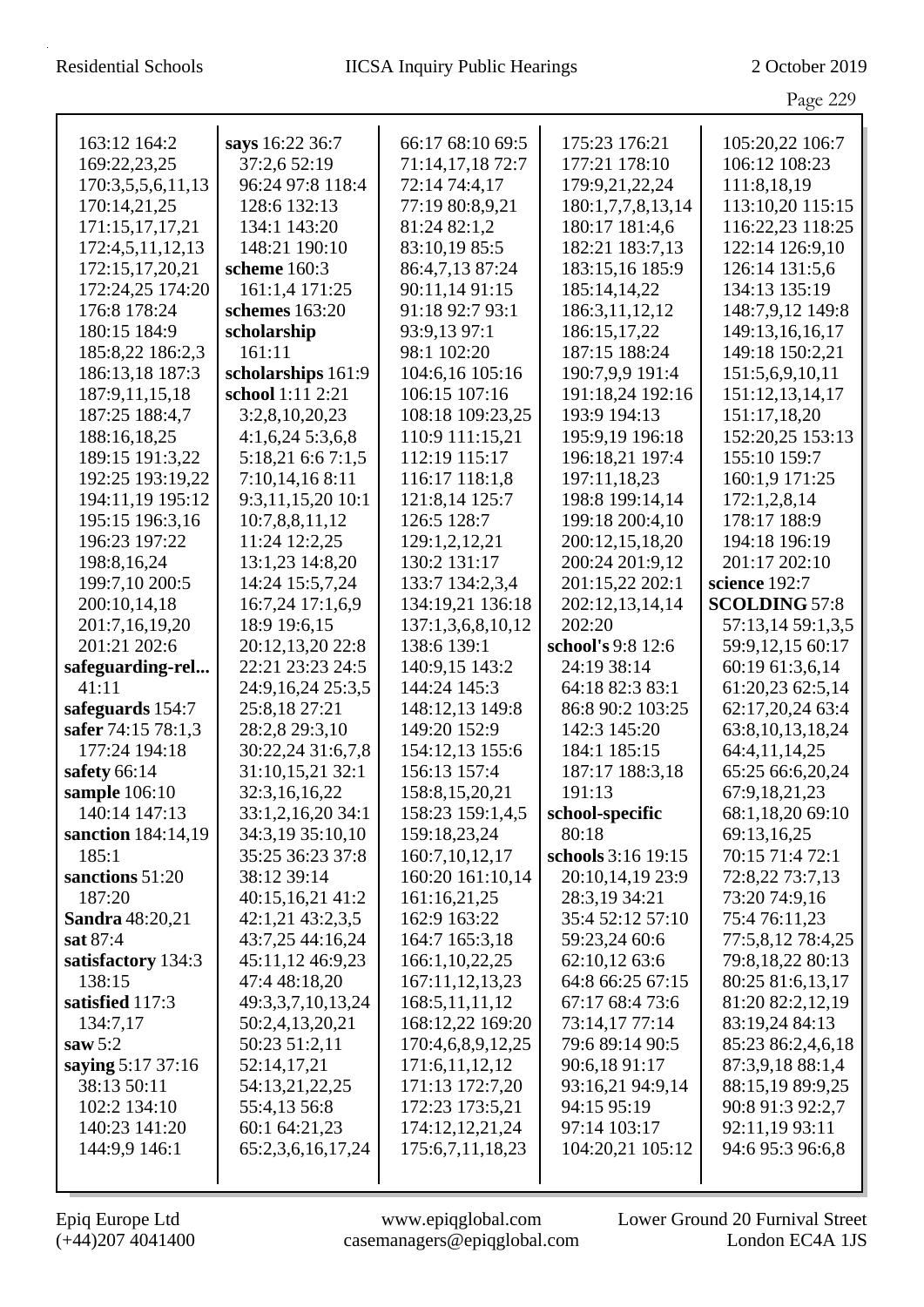|                                       |                                  |                              |                              | Page 230                         |
|---------------------------------------|----------------------------------|------------------------------|------------------------------|----------------------------------|
| 96:22 97:20 98:6                      | sector 77:14,14                  | 166:2,7 169:20               | set 28:25 33:9               | showed 140:20                    |
| 98:25 99:4,15,21                      | 88:22 89:2,2,18                  | 184:1,3 201:25               | 41:10 44:20                  | shutdown 130:3                   |
| 100:5,23 101:22                       | 89:19 90:11                      | sense 4:1 86:11              | 46:23 62:5 90:21             | side 7:3 15:8,21                 |
| 102:3,14,25                           | 92:22                            | 165:14 170:23                | 136:16 159:22                | 54:18 60:2,7,13                  |
| 103:3,10,12                           | sectors 92:17                    | 174:15 175:25                | 178:1 189:14                 | 63:2 66:2 67:2                   |
| 104:17,25 105:3                       | secure 39:14 83:12               | 178:17                       | sets 186:5                   | 128:3                            |
| 105:15,22 106:18                      | 83:18                            | sensitive 112:9              | settings 66:2                | sides $55:13$                    |
| 107:2,15 108:3                        | securing 79:19                   | sent 35:3 39:1               | 112:15 113:24                | sign $53:1660:25$                |
| 108:12 109:5,8                        | security $5:67:4$                | 95:17 96:18                  | seven 81:17 82:1             | 98:13,16,21                      |
| 109:14 110:6,22                       | 146:21 198:8                     | 98:16 143:2                  | 115:8 169:25                 | 124:21 185:5                     |
| 111:3,23 112:14                       | see 2:4 23:5 36:19               | 182:17 184:25                | 183:19                       | signage 199:14,16                |
| 113:7 114:4,20                        | 36:21 37:13                      | sentence 36:10               | severity 188:19              | 199:18                           |
| 114:25 116:14                         | 47:25 48:5,8,12                  | 97:7,9                       | sex 173:20 178:13            | signature 60:25                  |
| 117:13 118:10,16                      | 55:19 65:9 72:24                 | separate 38:10               | sexual 5:25 16:20            | signed 2:18 61:17                |
| 119:9,25 120:10                       | 73:11 83:4,21                    | 112:6 188:7                  | 18:17 19:11                  | 97:11 98:24                      |
| 120:15 123:15,18                      | 96:15 97:7 98:12                 | 195:11 198:4                 | 22:17 28:7,8                 | 124:20 156:16                    |
| 124:1,2 155:14                        | 104:16,21 105:10                 | separation 54:11             | 29:19 30:3,25                | 157:7                            |
| 155:22,24 156:3                       | 108:17 109:2,3                   | September 44:16              | 33:21 34:2 43:1              | significant 107:13               |
| 203:25 204:6                          | 110:13 116:15                    | 51:14,14 58:20               | 53:12 91:10                  | 113:20 119:24                    |
| Scorer 90:8                           | 118:12 123:13                    | 58:20,21 124:19              | 130:23 163:19                | 128:12,18 130:18                 |
| scrawled 100:9                        | 124:6,15 133:3                   | 158:16                       | 175:7                        | 133:21,24,24                     |
| screen 2:1,3,8,11                     | 134:16,20 139:24                 | series 21:7 193:8            | sexualised 16:19             | 145:13                           |
| 20:2 58:16                            | 146:16,17,21                     | 198:9                        | shadowed 162:13              | significantly 39:25              |
| 124:11,12,15                          | 147:4 152:17                     | serious 42:17,20             | shape $15:19$                | 113:2                            |
| 157:23,25 158:4                       | 153:16 158:9                     | 188:3 191:2,5                | 115:24 116:12                | signpost 133:7                   |
| screens 2:4                           | 177:17 179:11                    | seriously $15:10,15$         | 172:4                        | similar $138:13$                 |
| scrubbed 100:24                       | 185:2                            | 39:8 47:2 150:17             | share 104:14                 | 139:24                           |
| scrutinise 87:24<br>scrutinising 43:8 | seeing $56:14$<br>seek 190:17,21 | 171:1 185:3<br>196:13 200:19 | 117:4 128:14<br>shared 68:24 | similarly 162:25<br>simple 167:7 |
| 48:18 86:20                           | seeking 145:6                    | serves 21:15                 | 123:4 145:14                 | 169:12                           |
| scrutiny 44:22                        | seen 8:8 26:5 41:1               | service 30:8 47:10           | shares 116:25                | simply $8:5$ 12:16               |
| 46:13 49:17 89:3                      | 100:15 105:1                     | 48:23 65:1 72:10             | sharing 116:14,18            | 20:4 62:14                       |
| 89:15 93:19                           | 108:3 123:1                      | 106:20 113:14                | 172:16,16 186:10             | 134:12 136:25                    |
| 143:24                                | 183:23 190:8                     | 114:2,12 152:4               | sharpened 177:20             | 193:25                           |
| search 144:21                         | sees 66:25                       | 153:19                       | Sharpling $54:9,10$          | simultaneously                   |
| 194:9                                 | seize 145:1                      | services 10:18               | 55:19 122:3,4                | 197:20                           |
| searching 144:16                      | selection 79:13                  | 34:22,24 38:9                | 123:13                       | sincerely 21:11                  |
| 144:17                                | 140:3,8                          | 42:9,14 44:6                 | shocked 173:13               | 22:19                            |
| second 95:11                          | self-report 181:8                | 68:5,9,15 71:22              | <b>Shorney 24:4</b>          | single 52:5 65:13                |
| 139:4 148:19                          | selling 113:11                   | 79:18,24 101:8               | short 57:6 73:9              | 65:18 84:2                       |
| 199:23 200:2                          | send 21:18 80:17                 | 102:1,6 125:16               | 88:18 104:9                  | 107:25 108:14,23                 |
| second-hand 26:2                      | 95:24                            | 125:20 133:4                 | 109:12 113:25                | 147:16 178:15                    |
| secondly 55:3 58:6                    | senior $11:1,8$                  | 141:24 143:10,16             | 156:5 187:10                 | Sir $10:9,1047:13$               |
| 119:4 124:9                           | 35:15 47:11,17                   | 145:4 198:23                 | shortcomings                 | site 5:12 12:25                  |
| 145:7                                 | 50:20 74:2 89:4                  | 199:3                        | 38:13                        | 79:24 81:14                      |
| secretary 56:10                       | 121:14 143:15                    | session 174:9                | shortly 23:17                | 199:14                           |
| section 63:20                         | 161:17 164:19                    | sessions 10:25               | 176:8                        | sits $94:25$                     |
| 103:22 126:2                          | 165:1,2,15,16,22                 | 163:11 174:2                 | shoulders 54:8               | sitting $27:15$                  |
| 144:23                                | 165:23,25 166:1                  | 179:6                        | show 139:22 143:1            | 154:19                           |
|                                       |                                  |                              |                              |                                  |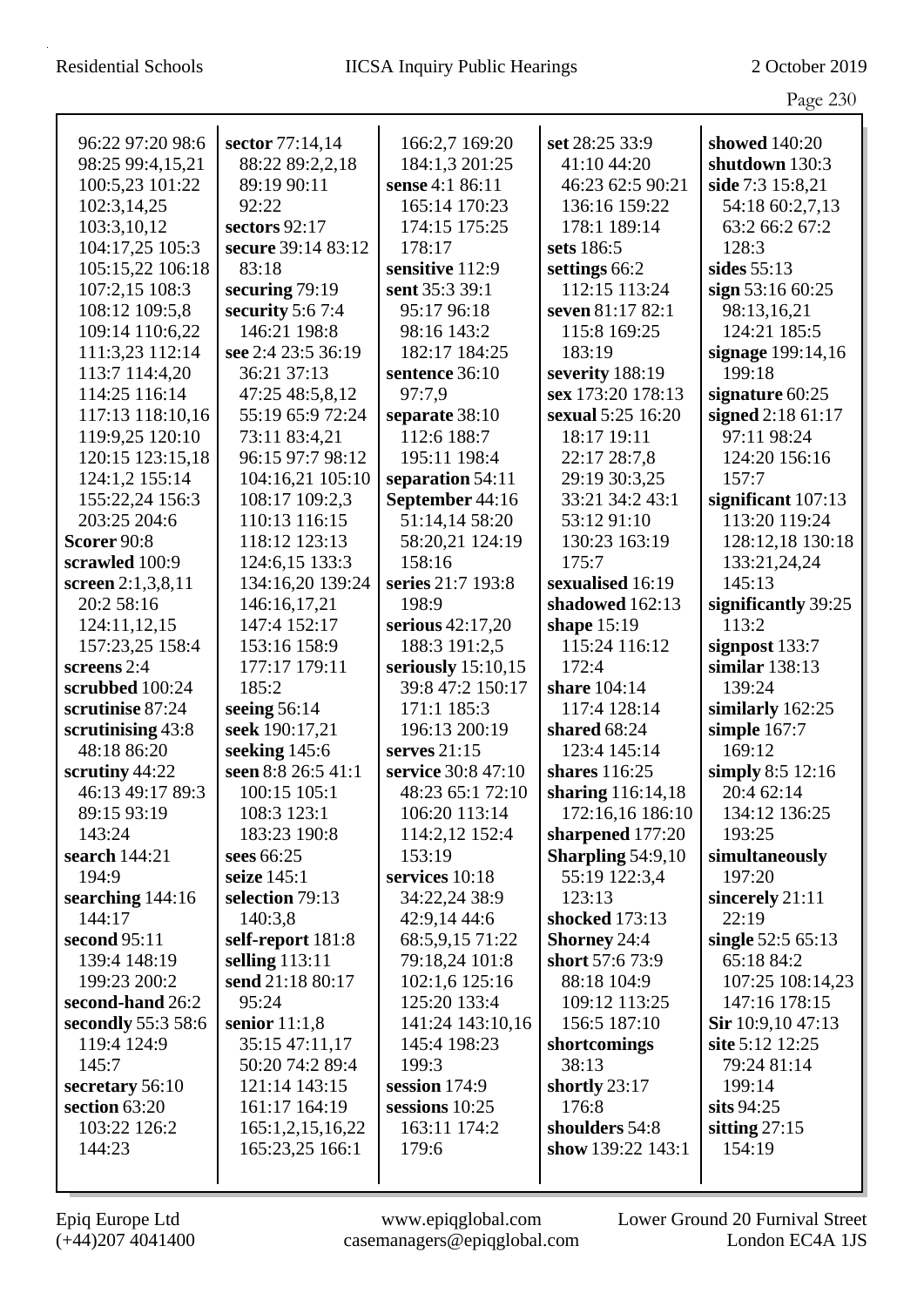|                             |                               |                              |                                   | Page 231                            |
|-----------------------------|-------------------------------|------------------------------|-----------------------------------|-------------------------------------|
| situated 5:8                | solicitor 22:8                | 91:14 135:18                 | 25:21,22,24                       | staff/student 178:1                 |
| situation 22:22             | solution 105:8                | 173:25 181:2                 | 26:19 27:14,15                    | staffing $15:1775:6$                |
| 23:5 32:21 69:23            | 122:11 123:6                  | 184:17 190:14                | 29:6 35:24 36:18                  | 75:7                                |
| 72:22 76:11                 | solve 105:3                   | speaking $14:1$              | 36:25 37:15 38:3                  | stage 22:15 27:13                   |
| 105:25 130:1                | somebody 67:18                | 175:24 178:20                | 38:17 39:16                       | 99:12 100:5                         |
| 155:19 174:24               | 74:25 91:10                   | special $45:16$              | 41:17 46:21 49:2                  | 120:1,7,8 142:19                    |
| 192:3                       | 112:12 119:23                 | 77:14 126:10                 | 50:3,6,15 53:20                   | 177:3 183:5                         |
| situations 168:20           | 120:11 132:12                 | 131:6 151:6                  | 54:7 55:3,9,11                    | 186:23                              |
| 194:24                      | 134:10 148:7,11               | specialist 6:7,9             | 65:13 71:12,15                    | stages $120:9$                      |
| $\sin 67:3,6,14$ 151:7      | 150:22 151:7,20               | 17:9,10 31:8,15              | 74:2,9 75:8,16                    | 188:15                              |
| 169:25 183:19               | somebody's                    | 54:13 129:6,7                | 79:13 81:7 84:7                   | standard $71:10,23$                 |
| 189:10 196:21               | 154:21,22                     | 160:1,5,6,9,10,13            | 85:9 89:16 96:25                  | 72:2,17,19,25                       |
| 202:5                       | <b>Somerset</b> 159:20        | 160:16,18,22,24              | 107:23 108:16                     | 76:3,5 77:15,17                     |
| sixth 4:3 7:6 16:5          | 163:10 168:6                  | 160:25 161:5,6               | 114:10 117:21,24                  | 78:1 88:15                          |
| 101:25 137:14               | 174:17 190:16                 | 168:5,11 172:2               | 118:4,7 121:15                    | 103:19 110:24                       |
| 161:18                      | 198:17,23 199:3               | 179:24 180:7                 | 132:13 134:17,25                  | 126:4,7 128:22                      |
| size 81:24 82:1             | 199:24 201:10                 | specialists 9:18             | 135:1,8,10,10,12                  | 128:23 130:16                       |
| 127:9,25 202:13             | son 3:5 177:6                 | 11:12 161:12                 | 135:14,15,16,16                   | 133:22 136:12                       |
| skills 89:23 91:25          | soon 29:10 175:10             | specific 6:8 13:17           | 135:21,22,22,23                   | 155:9                               |
| 149:3                       | sorry 14:3 21:2               | 13:21 25:11 26:9             | 136:20 140:3,5,6                  | standards 38:15                     |
| Slater 90:9                 | 26:9 32:9 41:3                | 35:15,16 49:5,23             | 140:8,10,11,15                    | 41:11 42:2 44:18                    |
| sleeps $75:16$              | 45:12 49:10                   | 54:6 65:10 80:20             | 140:17,17,22,22                   | 62:15,21 63:6,21                    |
| slightly 4:11 38:10         | 59:20 79:3 82:15              | 82:19 116:2,9                | 141:4 142:4                       | 63:22 64:7,8                        |
| 70:9 75:14 103:7            | 86:2 88:5 100:9               | 129:3,3 155:12               | 144:9 145:23                      | 67:16 71:6 73:6                     |
| 110:4 124:3                 | 108:5 121:18                  | 159:12 168:4                 | 146:6 147:6,13                    | 73:21 76:1,2,3,6                    |
| 137:24 165:18               | 124:2 147:1                   | 170:4,10 179:23              | 159:15 164:5,5,9                  | 76:14,15 77:4,15                    |
| 166:3,4,5 180:24            | sort 4:9 11:14                | 190:2 197:9                  | 164:10,17,18                      | 85:1 89:6 103:17                    |
| 192:9                       | 12:18 17:17                   | specifically 4:25            | 167:19,22 169:1                   | 104:16 109:19                       |
| slimmed 79:6                | 20:14 22:22 24:1              | 28:7 38:7 51:19              | 169:1,16,21                       | 110:25 114:6                        |
| small 17:5 40:20            | 27:7 41:19 67:23              | 73:2 92:9 118:4              | 171:2,3 173:4,8                   | 115:18 116:10                       |
| 41:3,8,8 42:6               | 81:17 93:11                   | 122:16 163:18                | 173:11,12,15                      | 118:20 126:1                        |
| 114:25 134:1                | 113:21 114:20                 | 171:5 172:15                 | 174:4 175:3,6,22                  | 127:1,4,7,11,12                     |
| 135:8 151:11                | 122:17 125:19                 | 202:15                       | 176:23 177:8                      | 127:14,22 128:8                     |
| 175:23 191:11               | 130:1 134:7                   | specifics $53:17$            | 178:6,9,18,24                     | 135:22 136:5,10                     |
| 202:11                      | 137:18 147:4                  | 95:4                         | 179:5, 13, 17, 22                 | 136:16,16 148:3                     |
| smallest 196:11             | 148:15 163:8                  | specified 74:3               | 179:22 180:4,12                   | 150:7                               |
| smart 113:1                 | 175:25 176:4,12               | spend 46:9 166:13            | 180:19 181:7,19                   | start 1:17 44:3                     |
| <b>Smith 29:21</b>          | 176:13 177:9                  | spending $135:17$            | 181:22 182:21,24                  | 108:16 124:5                        |
| <b>So-and-So</b> 148:22     | 178:5,7 186:7                 | spent 49:25                  | 183:2,19 187:11                   | 144:16,17                           |
| 148:23                      | 191:19 192:13                 | spoke 19:18 97:20            | 187:17 189:1,4                    | started 146:24,25                   |
| social 11:16 25:4           | sorts 8:19 35:11              | 100:7 117:19                 | 189:15,17,19,23                   | 168:19                              |
| 43:12 53:20                 | 74:8 83:25                    | 183:20                       | 191:24 192:1,6                    | startled 192:9,12                   |
| 125:12,22,23<br>126:8 136:6 | 104:25 130:23<br>169:13       | spoken 84:5<br>129:20 167:12 | 192:10,14,18,22<br>192:25 193:1,6 | starts $92:25$<br>state 41:6 151:12 |
| 143:9 150:8                 |                               | 182:8 196:8                  | 193:13 194:3,10                   | statement $1:192:7$                 |
| 169:12                      | sought $23:25$<br>source 94:3 | spotty 102:15,16             | 194:12 195:6,11                   | 2:18 4:21 8:15                      |
| socially 10:13              | <b>South 191:3,23</b>         | staff $5:24,257:10$          | 195:23,25 197:6                   | 13:12 14:22                         |
| 178:12                      | space 202:11                  | 8:11,15,16 16:21             | 197:7 200:12                      | 16:14 22:4 26:7                     |
| solely 6:11                 | speak 89:10 90:16             | 24:21 25:5,6,7,19            | staff's $175:3$                   | 27:2 28:16,24                       |
|                             |                               |                              |                                   |                                     |
|                             |                               |                              |                                   |                                     |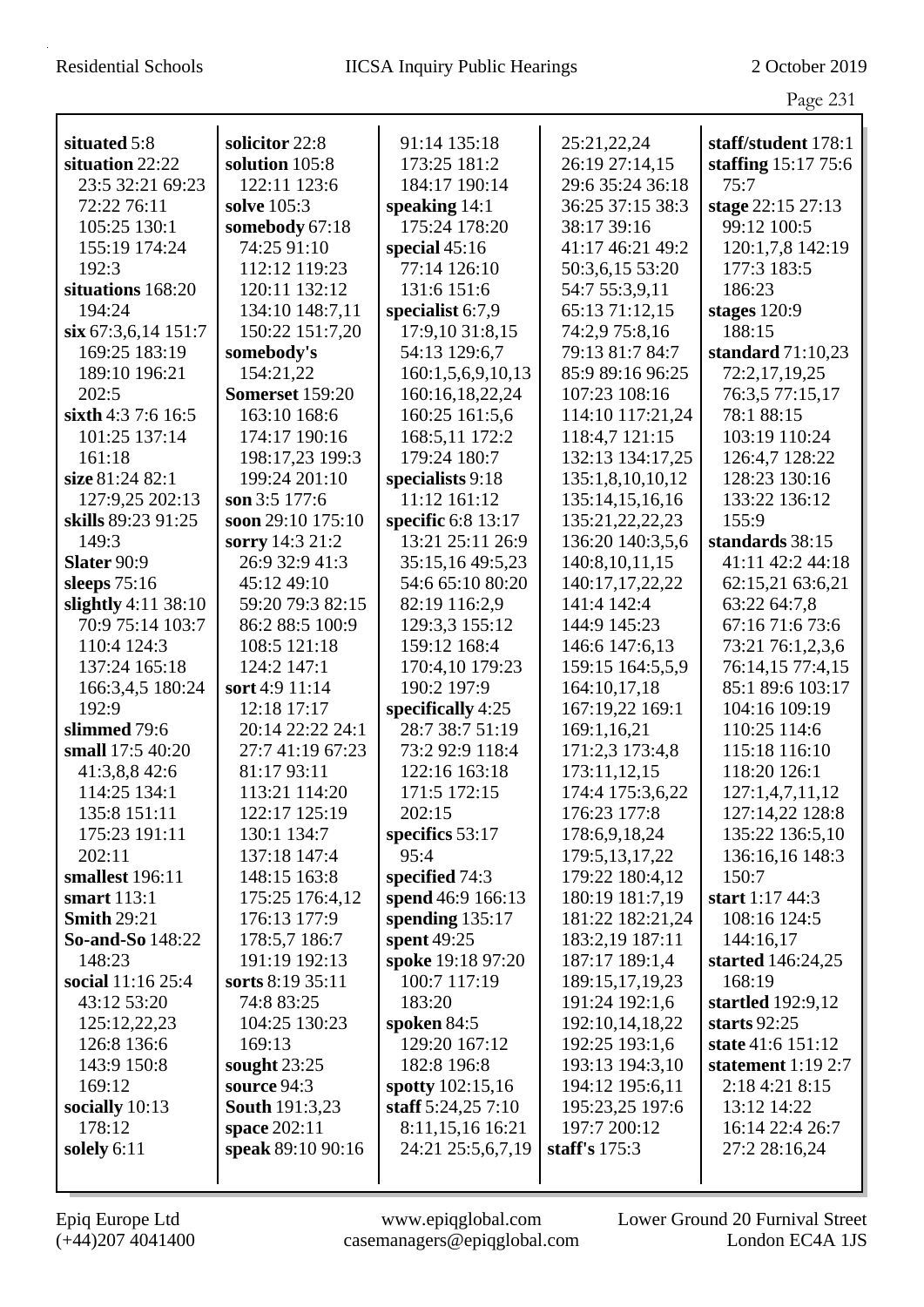| l,<br>۰л |  |
|----------|--|
|          |  |

|                     |                    |                           |                    | O                                |
|---------------------|--------------------|---------------------------|--------------------|----------------------------------|
| 31:5 33:24 45:8     | striving 196:2     | suddenly 132:5            | 166:5 167:1        | <b>Symphony</b> 12:18            |
| 52:18 54:6 56:15    | strong 42:4 200:17 | sufficient 38:20          | supposedly 200:23  | system 52:8 77:25                |
| 58:4,24 59:2,3,5    | strongly 82:23     | 104:10 107:9              | supposition 139:8  | 119:4 121:6                      |
| 59:6,10,10,17       | 192:16             | 143:17 146:2              | sure 6:22 54:14    | 125:20 147:10                    |
| 61:9,18,25 70:1,4   | structure 35:11    | 188:19                    | 55:16 62:6 66:3    | 148:10 152:10                    |
| 84:15,16,21 94:8    | structures 94:19   | suggest $21:25$           | 77:25 78:2 83:11   | 180:25 181:25                    |
| 104:18 107:18,20    | student 16:23      | 58:15 155:24              | 83:20 85:16 88:9   | 191:10,17,21                     |
| 114:8 118:12        | 26:12 29:16,25     | suggested 101:13          | 89:8 91:2,19       | 192:11,15,19,23                  |
| 124:16,20 130:6     | 75:1,1 120:11      | 166:17                    | 98:18 102:9        | 193:2,2,11 196:5                 |
| 138:17 139:4        | 129:1 153:23       | suggestion 130:4          | 112:21 123:6       | systems $94:3,4$                 |
| 152:19 154:8        | 169:15,16 173:12   | 154:9 191:20              | 169:17 170:1,8     | 120:20,23 121:13                 |
| 156:15,21,21,22     | 178:11 197:4       | suggestions 198:10        | 175:3 180:10,12    | 122:2 123:8                      |
| 157:6,10,11,19      | student's 177:5    | suicide 30:15             | 180:20 185:23      |                                  |
| 167:25 170:19       | students 7:9 8:14  | 34:12                     | 186:17,19,23       | T                                |
| 171:24 172:22       | 17:9 18:17 19:11   | suit $42:4$               | 188:21 194:7       | tab 2:8,14,15,17                 |
| 175:21 177:23       | 20:9,20 29:7       |                           | 198:11             | 20:1,2 35:8                      |
|                     |                    | suitability 37:1<br>74:21 |                    | 36:16 37:12                      |
| 178:23 183:18       | 30:4 50:14 53:11   |                           | surfaced 43:1      | 39:11 58:17                      |
| 184:3 186:5         | 55:12,18 113:11    | suitably 57:18            | 118:15 131:9       | 59:18 60:24                      |
| 189:17 190:8        | 113:21 120:5       | suited 114:2              | surprised 26:20    | 61:15,16 71:9                    |
| statements 2:6      | 135:17 151:24      | summarise 38:12           | 43:22 98:23        | 123:20 124:13                    |
| 33:13,17 58:14      | 152:1,5,12,22,24   | 182:19                    | 100:3              | 126:20 156:25                    |
| 58:19 60:20 61:7    | 153:18 154:2       | summarised 42:15          | surrounding 20:9   | 157:14                           |
| states 187:9        | 155:5 168:16       | 84:15                     | 25:25              | table 84:18                      |
| <b>Station 5:10</b> | 184:16             | summary 128:4             | survivors 31:25    | tablets 152:11                   |
| stats 119:18        | study 16:8         | 131:14                    | 33:8,15,19,21      | tabs 58:11,11                    |
| status 82:19        | studying 160:21    | summer $19:15$            | 34:2,16 90:10      | tailored 153:20                  |
| statutory 63:5,19   | stuff $99:8$       | 20:14,19 23:9             | suspect 58:1 75:11 | 168:3,22 169:7                   |
| 73:2,15 159:8,13    | subcommittee       | 49:24 184:1               | 150:9              | 179:23                           |
| stay 179:7          | 44:24 45:7,16,20   | supervised 135:9          | suspects 131:1     | take 1:22,23 39:8                |
| steps 188:16        | 45:22,24 46:3,4    | 135:13 166:23             | suspended 29:10    | 58:18 71:23                      |
| 190:20 197:17       | 46:11 47:20,24     | supervision 74:21         | 175:11             | 77:10 82:14                      |
| stick $93:8$        | 49:15 51:4,9       | 79:13 145:16              | suspension 36:24   | 84:21 90:25                      |
| stipulated 14:8     | 55:22 56:6         | 166:20 167:1              | 37:15 98:2 99:16   | 93:11 96:3,9                     |
| Stoller 13:1        | subdivided 68:22   | supervisor 166:24         | suspensions 99:11  |                                  |
| stop 5:5 70:23      | subject 35:25 55:1 | supplying $105:14$        | suspicion $26:19$  | 97:15,25 107:3<br>126:19 131:14  |
| 163:17 173:2,4      | 97:1,22            | support 89:3              | 29:7               |                                  |
| stopped $177:9$     | submeeting         | 154:10 159:18             | suspicions 20:11   | 138:11 140:14,18<br>143:19 153:7 |
| stories $31:10$     | 172:13             | 164:5 166:14,19           | 54:3               | 157:20 170:25                    |
| 174:17              | submission 186:19  | 166:20 171:3              | suspicious 177:8   |                                  |
| story 145:23        | 186:21 193:12      | 198:23 199:3              | swipe 7:4 137:4    | 187:25 188:2                     |
| 147:17 177:19       | subsequent 198:13  | supported 145:15          | sworn 57:12        | 190:5 194:1                      |
| straight 16:9       | subsequently 9:6   | supporting $121:14$       | 123:23 156:9,10    | 200:21                           |
| 21:15 53:10         | 29:9 40:18 51:3    | suppose 7:24 8:18         | 203:23 204:4,8     | taken 15:10 36:23                |
| stranger $153:23$   | 159:16 185:2       | 10:14 22:7,15             | 204:10             | 37:8,10 39:7                     |
| strategies 10:16    | 198:5              | 26:21 41:20               | sympathetic        | 67:13 77:3 97:10                 |
| strategy 163:23     | substantiated      | 48:19 50:8,17             | 184:24             | 98:1 126:7                       |
| striking 132:7      | 195:4              | 87:18 103:7               | sympathetically    | 143:23 155:11                    |
| strings $18:12$     | successful 15:6    | 104:3,9 128:21            | 184:5              | 172:17 174:11                    |
| 20:18               | successor $163:1$  | 133:19 161:4              | sympathy 20:5      | 176:2 180:15                     |
|                     |                    |                           |                    | 194:17 196:13                    |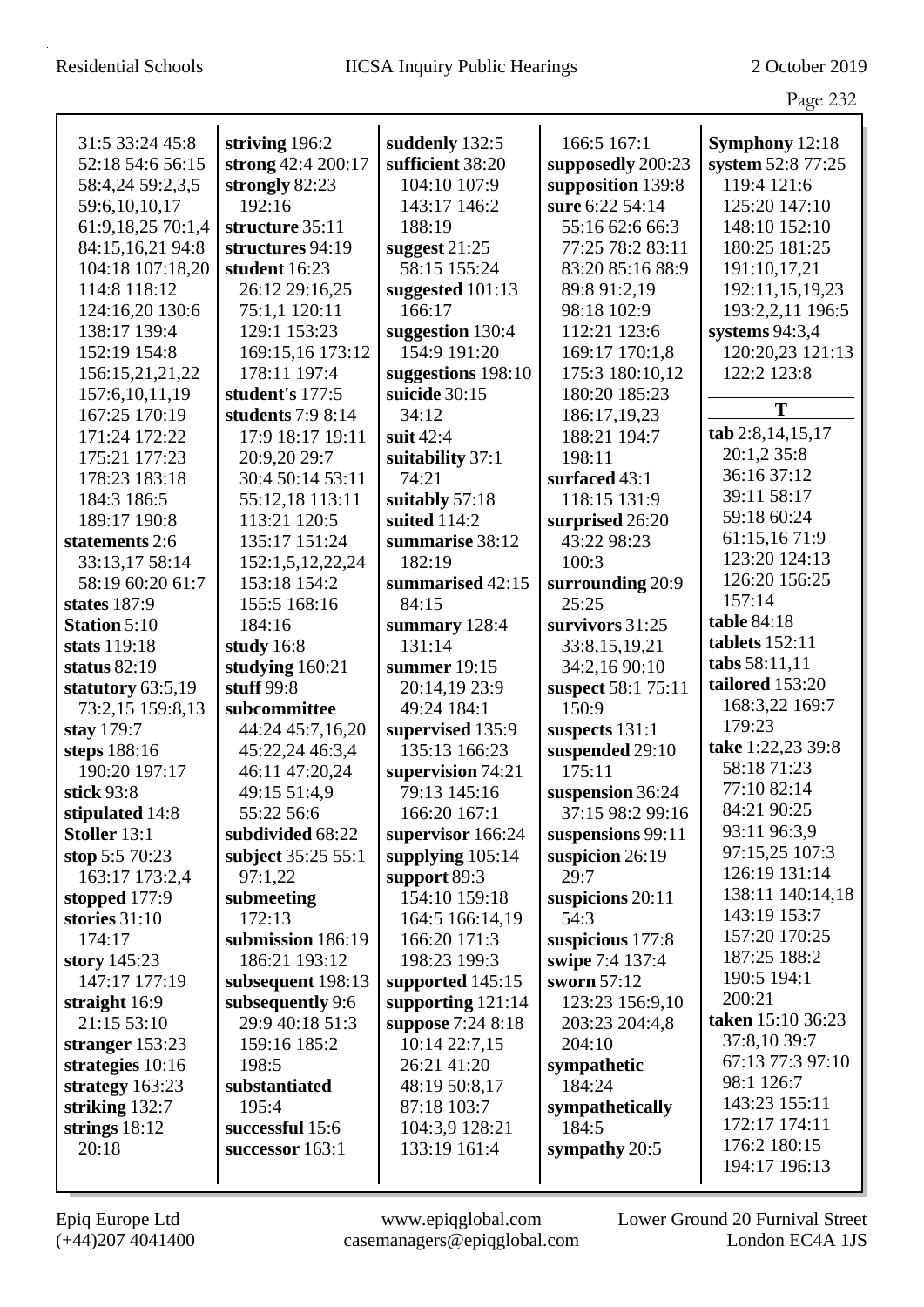|                     |                          |                     |                      | Page 233          |
|---------------------|--------------------------|---------------------|----------------------|-------------------|
|                     |                          |                     |                      |                   |
| 197:18              | 41:14 49:3 50:21         | terms 4:8,16 6:25   | 20:14 22:7 24:1      | 77:21,24 78:1,17  |
| takes 80:7 94:1     | 52:1 68:24 69:23         | 7:3,21 8:11,13      | 37:22 41:19 99:3     | 78:19,24 80:25    |
| 132:14 149:5        | 83:15 89:4,5             | 9:22 10:15 12:5     | 115:10 122:17        | 81:2 82:4,4,9,10  |
| 194:13              | 99:23 101:11             | 12:6 14:2,3,4       | 136:6 141:21         | 83:4 85:18,18     |
| talk 72:9 75:4 84:7 | 121:14 164:20            | 15:23 16:25 24:1    | 151:8 176:1,4        | 86:5,7 87:6,25    |
| 94:13 106:12,12     | 165:2,2,7,9,10,14        | 24:16 30:24         | 178:7,14 179:15      | 88:1,3,5,25 89:9  |
| 112:8 133:8         | 165:16,16,22,24          | 33:19 36:12         | 192:14 202:22        | 89:21,25 90:5,5,8 |
| 138:25 141:17,20    | 165:25 166:1,2,8         | 41:10 42:16 43:8    | things $1:17\,23:12$ | 90:16,20 91:3,16  |
| 148:13 150:4,24     | 166:9,10 169:21          | 44:1 46:21 47:9     | 41:5,24 49:20        | 91:17,22 92:7,13  |
| 151:21 152:19       | 169:22,24 170:14         | 48:5 49:16 50:4     | 50:11 54:24          | 92:14 93:5,6,9,24 |
| 164:23,24 168:25    | 170:17,20 171:14         | 50:6,19 51:23       | 58:16 61:10,24       | 94:16 95:8 96:19  |
| 169:5 179:7,9,16    | 174:21 177:1             | 55:2 78:7,15,21     | 63:2 64:5,6 66:2     | 97:14,25 99:19    |
| 184:6               | 182:18 186:2,3           | 80:2 89:22 90:22    | 73:25 74:6,8         | 100:8 101:9,11    |
| talked 16:23 66:20  | 186:14 187:18,25         | 92:17 94:20,24      | 105:5 106:11         | 103:3,16 104:5,7  |
| 78:23 94:16         | 188:4, 16, 18            | 104:4 106:4         | 109:3,17 124:5       | 104:9,10 105:3,7  |
| 117:14 173:19       | 193:19,22 199:7          | 113:2 121:7         | 127:24 128:1         | 105:8,15,22,25    |
| 174:13              | 201:7                    | 131:8 139:9         | 130:22 132:5,11      | 106:6,11 108:4    |
| talking 50:20 88:6  | teams 68:23 81:4         | 164:3 166:10.20     | 136:3 138:1          | 109:3 110:6,7,23  |
| 99:22 110:14        | 171:16                   | 167:4 168:21        | 140:21 150:2         | 111:23,25 112:4   |
| 135:7 149:4         | teenagers 130:24         | 169:9 172:4,24      | 151:1 152:7          | 112:5, 11, 18, 20 |
| 163:18              | telephone 113:17         | 176:20,20 177:20    | 153:6 154:22         | 112:21,23 113:5   |
| talks 193:1         | telephoned 21:15         | 178:1 185:8,22      | 166:16,18 169:6      | 113:6,6,13,19,23  |
| tap 113:16          | tell 21:21 26:3          | 188:13 193:5        | 169:12,13 175:4      | 113:25 114:1,9    |
| tasks 151:21        | 45:6 47:1 51:24          | 194:5,11 195:7      | 177:2 178:4,17       | 114:14,18 115:10  |
| taught 3:5 18:9     | 56:20 59:21 68:7         | 195:23,24 196:3     | 180:21 189:6         | 116:3,4,14 119:3  |
| teach 17:12 29:13   | 70:18 105:6              | 198:7 201:21        | 197:25 198:9         | 119:5,10,11       |
| 162:2,3             | 106:23 107:24            | 202:20              | think 2:25 3:21 4:4  | 120:8 121:25      |
| teacher $2:21,24$   | 115:1 121:21             | territory 186:12    | 4:10 9:6 10:5        | 123:2,7,21        |
| 6:5,19 10:21        | 124:13 132:17,18         | 186:15              | 12:13,24 13:6        | 124:17 129:7,22   |
| 11:19 17:24         | 132:20,25 135:3          | test 1:18 58:2      | 14:21 15:6 16:15     | 130:6,7,24        |
| 19:10 37:7 53:23    | 143:7 152:7              | 124:6 157:18        | 18:12 19:10          | 131:10 134:13,22  |
| 55:14 59:25         | 192:14                   | tested $10:12$      | 23:18,23,25          | 137:16,17 138:5   |
| 143:21 148:21       | telling 50:13 61:24      | 160:25              | 25:11 26:4,25        | 138:18,24 139:8   |
| 161:24 165:5        | 102:12 105:5             | text 53:22,24       | 28:13,15,22 29:5     | 139:10,22 140:18  |
| 169:14              | 132:22                   | 149:12              | 29:8,11,24 30:7      | 140:21 141:3      |
| teachers 8:13       | tells 92:24 114:14       | thank 1:11 2:12     | 33:1 34:8,23         | 144:3,18,21       |
| 11:21,23 12:11      | 132:14 147:16            | 21:1,11 54:9,10     | 36:7,12 38:8,12      | 145:21 146:10     |
| 15:14 17:11,12      | ten $182:3$              | 55:19 56:23,24      | 40:21 42:7 44:3      | 147:2,4,20 150:1  |
| 20:9,13,18 28:14    | tend 4:16 17:9,12        | 57:4,14 78:25       | 44:13 45:13          | 150:5,17 151:23   |
| 29:19 53:11         | 90:14 151:18             | 109:7 122:3         | 47:14 49:8,18        | 152:3, 17, 21, 23 |
| 54:20 169:8         | tension $112:4,12$       | 123:13,14,15,16     | 50:5 51:9,10,25      | 152:25 154:13,25  |
| teaching $20:13$    | 129:10 178:16,20         | 123:21 124:4        | 52:8,13 55:25        | 155:8 158:12,14   |
| 25:7 29:6 55:5      | <b>tenure</b> 8:9 190:14 | 125:8 147:15        | 57:1 60:14,15,24     | 158:19 159:24     |
| 71:15 78:11         | term 19:16 20:13         | 155:14,19,20,21     | 61:15 62:8 63:25     | 161:8,14,22       |
| 140:17 161:25       | 75:2 111:25              | 155:22 156:3        | 64:25 65:8,25        | 162:4,8,12,20     |
| 169:16 183:19       | 171:21,23                | 203:2,7             | 66:10,15 67:11       | 163:3 165:12,15   |
| 189:1 198:11        | terminology 76:15        | they'd 84:3,4 87:3  | 68:21 69:25 70:8     | 167:19,25 168:12  |
| team 11:2,8 34:25   | termly $46:12$           | 137:3 144:9         | 70:8 71:1,1 72:8     | 170:23 171:25     |
| 35:15 37:7 39:21    | 171:16 172:7             | thing $11:14$ 12:19 | 73:13,16 74:11       | 173:4 174:1,24    |
|                     |                          |                     |                      |                   |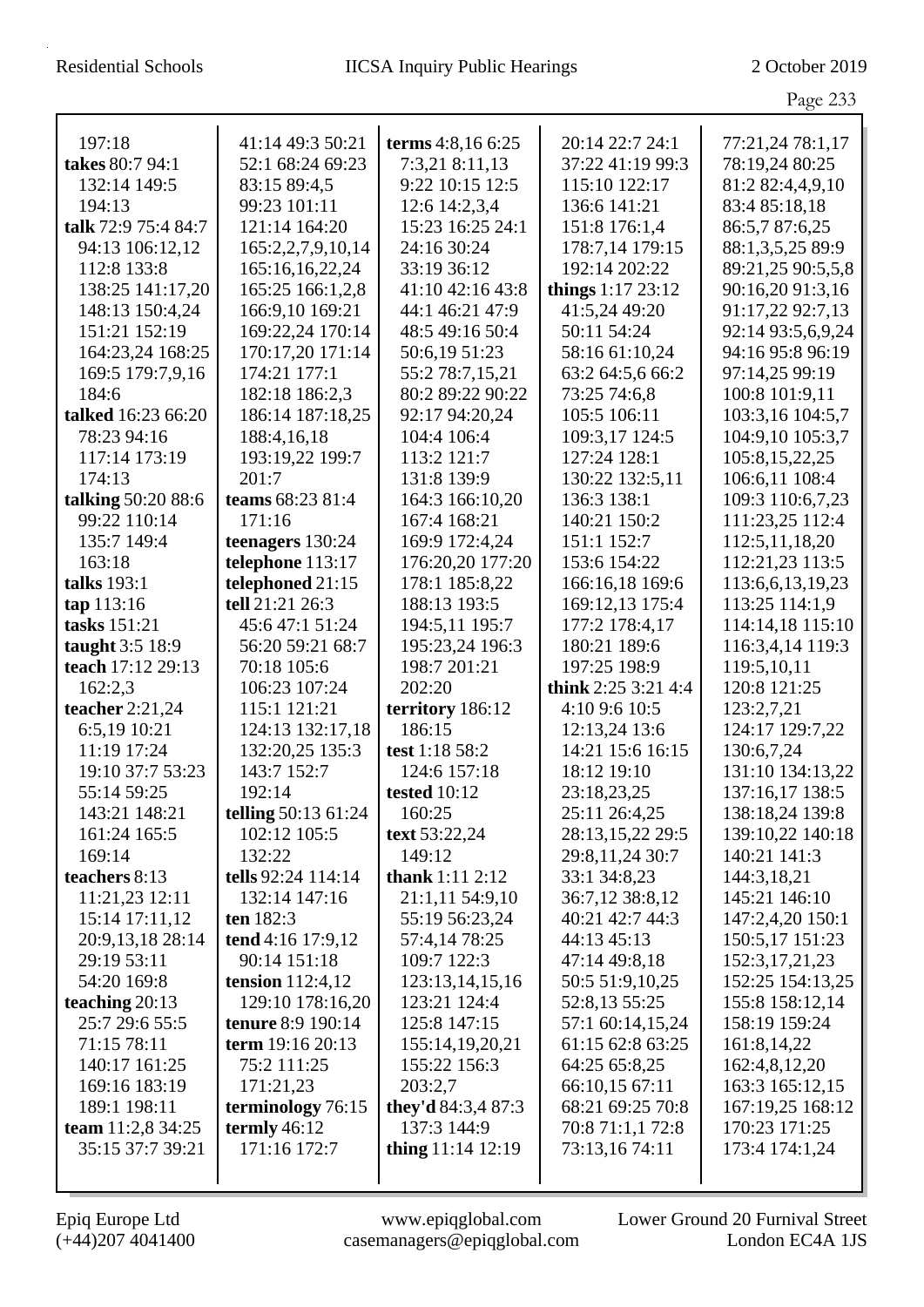|                       |                                  |                                          |                                    | Page 234                     |
|-----------------------|----------------------------------|------------------------------------------|------------------------------------|------------------------------|
| 175:8,9,24 176:3      | tiering 166:5                    | 114:23,25 121:4                          | 93:4,7 97:25                       | transparency 14:4            |
| 176:3,7,13            | <b>Tighe</b> 156:1,8,10          | 122:20,24 123:7                          | 109:21 117:17                      | 50:5 51:22 52:1              |
| 177:21 180:21         | 156:12,17,20,24                  | 126:16 128:10,25                         | 195:18                             | transparent 14:2             |
| 181:5 183:12          | 158:14,18,22,24                  | 129:2,20 131:9                           | top-heavy $4:1$                    | 50:10                        |
| 185:8,19 186:4        | 159:2,6,9,12,20                  | 131:13,16,19                             | topic 34:18                        | traumatised                  |
| 187:1 188:6,13        | 159:25 160:4,11                  | 135:17,21 138:9                          | total 81:14,18                     | 174:13                       |
| 191:1,22 192:16       | 160:15,18 161:2                  | 138:10,10,15,24                          | 119:22 161:6                       | treated 40:17                |
| 192:18 193:11         | 161:10,19 165:17                 | 139:25 142:22                            | totally $42:19$                    | trial 23:18 24:12            |
| 194:8 196:1,1,4,6     | 165:18 169:19,23                 | 145:12 146:2                             | touch 106:15                       | 25:13,20 26:23               |
| 196:20,23 197:2       | 170:23 172:6                     | 147:11 149:10,13                         | 146:4 169:9                        | 26:25 27:10,16               |
| 197:16,22 198:4       | 179:19,25 185:8                  | 152:13,14,16                             | 174:23 175:1                       | 30:2,10 196:25               |
| 198:6,9,12,14,22      | 185:11 186:9                     | 153:7 157:20,21                          | touched 54:7                       | triangulate 81:4             |
| 199:2,17 200:3,8      | 187:21 188:5                     | 163:7 165:10,19                          | 148:1                              | 115:23                       |
| 201:1,2,20            | 189:7, 10, 21, 23                | 165:20 166:13,25                         | touchy-feely 178:5                 | tricky 12:19 121:6           |
| 202:16                | 190:14 191:6,20                  | 167:5,8,9,10                             | 178:10                             | tried 15:1 29:25             |
| thinking $7:19$       | 192:1,21,24                      | 172:6,7 173:12                           | tough $31:12$                      | 43:14 50:9 166:6             |
| 32:18 82:16 94:5      | 193:14,17 194:7                  | 176:14,16,24                             | tour 12:18 155:15                  | 169:17 174:6,19              |
| 107:3 112:14          | 194:16,24 195:10                 | 178:15 180:25                            | 197:4,8,11                         | 174:23 175:1                 |
| 115:24 154:20         | 195:13,15,22                     | 182:7,7 190:15                           | <b>town</b> 16:4                   | 197:17                       |
| 170:16                | 196:1 197:7,15                   | 190:24 195:21                            | <b>TRA</b> 107:12                  | trip 167:22 200:12           |
| third 119:13          | 197:25 198:9                     | 197:2,13,18                              | traditional 15:7,13                | trips 60:3 169:11            |
| 148:19                | 199:1,5,13 200:3                 | 198:2 199:5                              | trails 115:24 123:5                | 200:10,15                    |
| <b>Thirdly</b> 124:11 | 200:7,13,16                      | 201:20,25 202:8                          | train 88:7 137:8                   | trouble 56:17                |
| thorough 200:25       | 201:1,24 202:23                  | 202:11                                   | trained 116:7                      | true 2:19 32:25              |
| thought 17:19         | 204:10                           | timeframe 67:8                           | 164:4,8,8 167:24                   | 59:12 61:3,20                |
| 32:9,10,12 43:19      | <b>Tighe's 181:25</b>            | 189:9                                    | 170:1 174:25                       | 67:25 70:20                  |
| 45:19 72:2 84:22      | tight $70:11$                    | times 75:10 111:17                       | training $6:248:16$                | 124:22 156:22                |
| 96:12 101:18          | tightened 185:3                  | 136:21 138:7                             | 11:10,18 12:9,12                   | 157:11 174:1                 |
| 129:6, 12, 23         | time 1:19,23 3:21                | 151:8 166:16                             | 45:25 55:2 79:19                   | trust 90:13 112:2            |
| 165:9 198:19,20       | 5:4 6:22 7:19                    | timetable 101:10                         | 82:21 89:16,20                     | 137:13                       |
| thoughts 68:25        | 15:13 16:20                      | 167:8                                    | 89:23 90:2,22,25                   | trusted $112:13$             |
| three 15:3,4 49:7     | 17:18 18:9 19:16                 | timetabled 149:9                         | 125:25 126:5,7,8                   | trustees $85:11,24$          |
| 49:13 67:11,14        | 20:12,14 21:3,6,8                | today $62:25$                            | 131:3 135:1                        | 86:5,692:21                  |
| 67:19 81:25           | 22:8,17 24:4,6                   | 126:12 157:22                            | 159:8, 10, 12, 13                  | truth 102:12                 |
| 91:17 96:16,19        | 26:8,21 30:4                     | 203:5                                    | 159:15,16,17                       | 132:22,25 156:22             |
| 100:1 101:25          | 31:12 33:23 34:9                 | <b>toilets</b> 127:25<br>told 8:24 19:14 | 162:21 163:3,6,8                   | 157:10                       |
| 102:4 107:4,11        | 35:14 40:7,8<br>41:24 43:14 46:9 |                                          | 163:11,13,20,21                    | try 25:9 55:15 56:8          |
| 160:8 174:5           | 49:25 53:24                      | 21:17,21 26:10<br>26:14 27:16 33:1       | 163:24 164:7,21<br>167:10,12,13,16 | 57:16,20 87:24<br>88:5 149:2 |
| 181:5 198:4<br>202:4  | 57:25 58:15                      | 37:9 55:25 56:10                         | 167:18,19 168:1                    | 153:18 170:1,2               |
| three-sided 15:19     | 60:16 63:17                      | 56:11 142:16                             | 168:8 169:7                        | 180:10 196:10                |
| threshold 181:23      | 66:22 67:5,5,7                   | 144:7,7 153:12                           | 170:2 173:3,4                      | trying 8:20 23:12            |
| 187:2,10,16           | 69:7 70:19 71:3                  | 179:20 189:23                            | 174:2,5,15                         | 41:20 113:17                 |
| 189:13 193:25         | 74:11 75:2 80:1                  | 190:25                                   | 176:12 178:8,24                    | 180:18                       |
| 195:2                 | 83:8 87:7,21                     | tone 22:13                               | 179:6,23 180:2                     | tuition $13:15,20$           |
| thresholds 187:21     | 99:23 100:13                     | tool 196:9                               | 180:11 190:2                       | 14:5 44:9 160:21             |
| 187:22,23 188:10      | 106:12,16 109:2                  | top 36:19,21,21                          | 192:22,25                          | turn $24:19\,58:23$          |
| thumb $111:24$        | 109:5 112:7                      | 37:14 73:23                              | transferred                        | 60:23 61:14                  |
| Thursday 203:10       | 113:16,16,19                     | 74:18 92:25,25                           | 125:12 131:18                      | 93:11 100:5                  |
|                       |                                  |                                          |                                    |                              |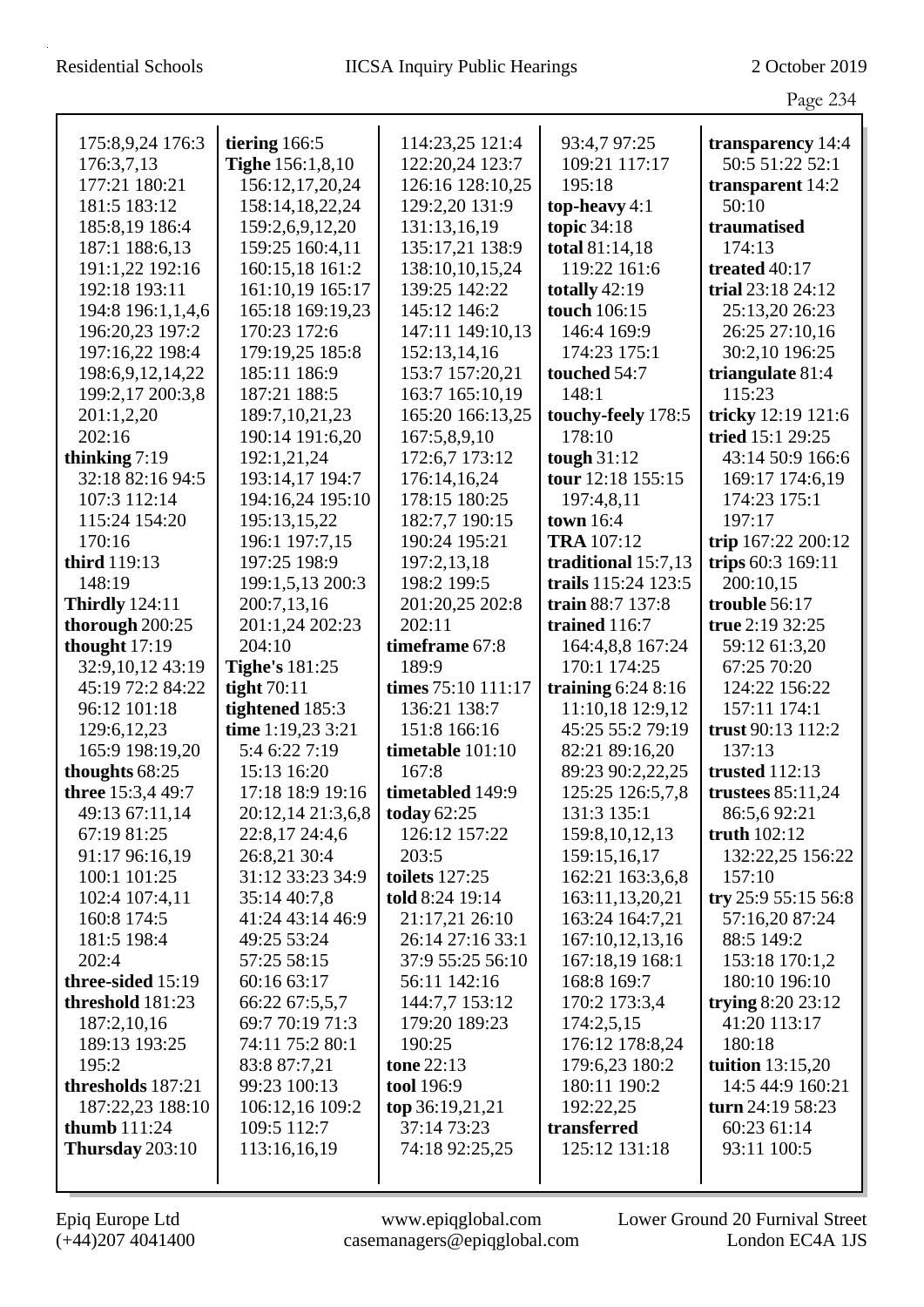|                                   |                     |                          |                      | Page 235                          |
|-----------------------------------|---------------------|--------------------------|----------------------|-----------------------------------|
| turned 152:16                     | understand 27:21    | unjustified 42:19        | 151:23               | 196:10                            |
| turning $60:19$                   | 55:23 61:6 63:4     | unknown 119:23           | value 80:25 81:3     | violin $17:23$                    |
| 75:25 79:2 95:3                   | 64:4 67:11 71:21    | unpleasant 134:22        | 122:13               | visibility 13:20                  |
| 172:23                            | 73:7 79:11,22       | unregulated              | valued 49:21         | visible 13:13 14:9                |
| turnover 167:23                   | 81:7 85:11,14       | 118:19                   | varied $12:13$       | 179:9 193:7                       |
| turns 103:24                      | 89:12,23 91:1,13    | unseen 175:22            | varies 106:17        | vision 198:11                     |
| tutor 6:19 171:9,9                | 92:8 93:5 100:7     | unsure 64:2              | variety 55:7         | visit 16:1 17:20                  |
| tutors 15:22 55:11                | 104:17 106:19       | unusual $26:11$          | various 25:20        | 79:8 83:19                        |
| tweaks 8:18                       | 111:23 112:23       | 67:7 68:6 70:6           | 27:25 33:6 49:21     | 112:16 201:23                     |
| twice 172:14                      | 116:5 122:8         | 88:23 103:7,11           | 61:9 69:2 138:19     | visiting $164:9$                  |
| two 7:24 17:8 19:6                | 125:1 137:18        | 105:19 129:6,7           | 147:5,22 196:8       | 175:2 183:21                      |
| 19:23 20:8,17                     | 181:13 193:5        | 129:12 174:24            | 196:23               | <b>Visitor</b> 112:16             |
| 22:6 28:10,17                     | 197:20              | update $43:15$           | vary 89:22 174:6     | 150:12,14,23                      |
| 31:4,6,13 38:9,12                 | understanding       | updated 27:1             | 202:13               | visitors 74:21                    |
| 43:23 44:20 45:6                  | 27:6,9 65:24        | 33:13                    | varying 31:10        | visits 70:10,11,21                |
| 46:7 47:21 50:22                  | 68:12 73:13,14      | <b>updates</b> 7:25 8:17 | vast 93:20 118:24    | 200:10                            |
| 53:7 54:24 58:18                  | 80:6 92:13,15       | 50:12                    | verbal $40:10$       | vital $93:10$                     |
| 59:1 60:20 64:4                   | 118:17 123:9        | updating $33:16$         | verbatim 98:6        | voices $65:21$                    |
| 69:22,23,24                       | 142:17 172:25       | upholds $134:19$         | verification         | volunteer 36:25                   |
| 79:11,14 81:15                    | 191:6               | <b>upper</b> 161:18      | 198:20               | 164:5,6 167:21                    |
| 81:18 96:15,18                    | understands 91:6    | upset 177:14             | versa 186:14         | 182:23                            |
| 107:11 112:4                      | understood 22:2     | urgency 39:22            | version 78:4 158:3   | volunteering                      |
| 115:8,9,9 130:16                  | 36:9,10 37:17,19    | use 2:8 13:25            | 180:24               | 183:5,6                           |
| 144:1,5,6 167:20                  | 37:25 100:20        | 65:18 76:15              | <b>Vicars'</b> 185:4 | volunteers 147:14                 |
| 167:24 179:7                      | 101:22 103:4        | 103:8,10 111:6           | vice 186:14          | vulnerability                     |
| 188:11,22 192:7                   | 136:24              | 136:9 143:22             | vicinity 25:8        | 113:24                            |
| 192:12 197:12,14                  | undertake 65:11     | 149:19 153:24            | victim 175:19        |                                   |
| 197:25 200:8                      | 135:1 163:8         | 158:3,3 161:11           | victims 31:25 33:5   | W                                 |
| two-man $70:20$                   | 200:20 201:4        | 163:21 173:3             | 33:8,19,21 34:2      | Waddington 91:9                   |
| type 95:23 115:10                 | undertaken 83:15    | 184:22 187:14            | 34:15 90:10          | wait 12:3 53:4                    |
| 193:3,4 194:9                     | 85:4 143:24         | 190:23 192:22            | victims/survivors    | 120:16 202:24                     |
| typical 138:15,16                 | 196:17              | 193:6 195:24             | 51:8 52:6            | waiting 124:4                     |
|                                   | undertook 21:19     | useful 50:25 69:25       | Victoria 5:10        | walked 192:12                     |
| U                                 | 68:4 159:14,17      | 72:2 104:18              | Victorian 13:6       | walking 192:6                     |
| <b>UK</b> 30:19 75:2              | 163:3,23 198:24     | 111:4,5 148:5            | view 8:4 9:12        | walls 14:15 110:18                |
| 152:2 153:8                       | 200:1               | 163:20                   | 43:17 54:24          | want 56:18 58:7                   |
| 172:1                             | unfair 114:19       | usual 70:7 80:1          | 66:13,16 80:8        | 70:14 96:8 98:10                  |
| ultimate 85:25                    | unfolded 30:22      | 87:18 101:1              | 97:15 103:3          | 102:17 108:17                     |
| 92:20 135:5                       | unfolding $27:1$    | 102:17 129:5             | 118:11 120:21        | 116:24 121:24                     |
| unacceptable 8:13                 | unfortunate 21:7    | usually $81:20$          | 121:1 122:16         | 130:3 133:3,8                     |
| unannounced                       | unhelpful 78:11     | 92:20 93:1               | 136:17 154:5         | 134:20 138:19                     |
| 37:23 70:11                       | uniform $15:13$     | 172:17 201:18            | 155:2 188:3          | 173:19 174:6,7                    |
| uncommon 89:7                     | <b>Union 14:12</b>  | utilised 53:1            | 195:23               | 180:4 190:20<br>wanted 12:15 25:9 |
| uncompliant<br>105:20             | unions $78:12$      | $\mathbf{V}$             | views 21:11 49:14    | 41:7 70:12 99:1                   |
| uncovered 132:21                  | unique $68:11$      | v 143:19                 | 75:22 77:19          | 101:15 141:1                      |
|                                   | 81:23 113:11        | vague 26:4 176:14        | 79:20                | 168:25 174:21,22                  |
| <b>undergo</b> 89:19,24<br>159:16 | unit 125:15         | vaguely 148:15           | vigilance 180:22     | 178:4 195:8,8                     |
| undergone 159:10                  | <b>United 30:10</b> | valid 122:20             | vigilant $135:15$    | 198:20                            |
| underneath 37:6                   | university 94:15    | valuable 6:12            | 182:11 183:10        |                                   |
|                                   |                     |                          |                      | wanting 152:7                     |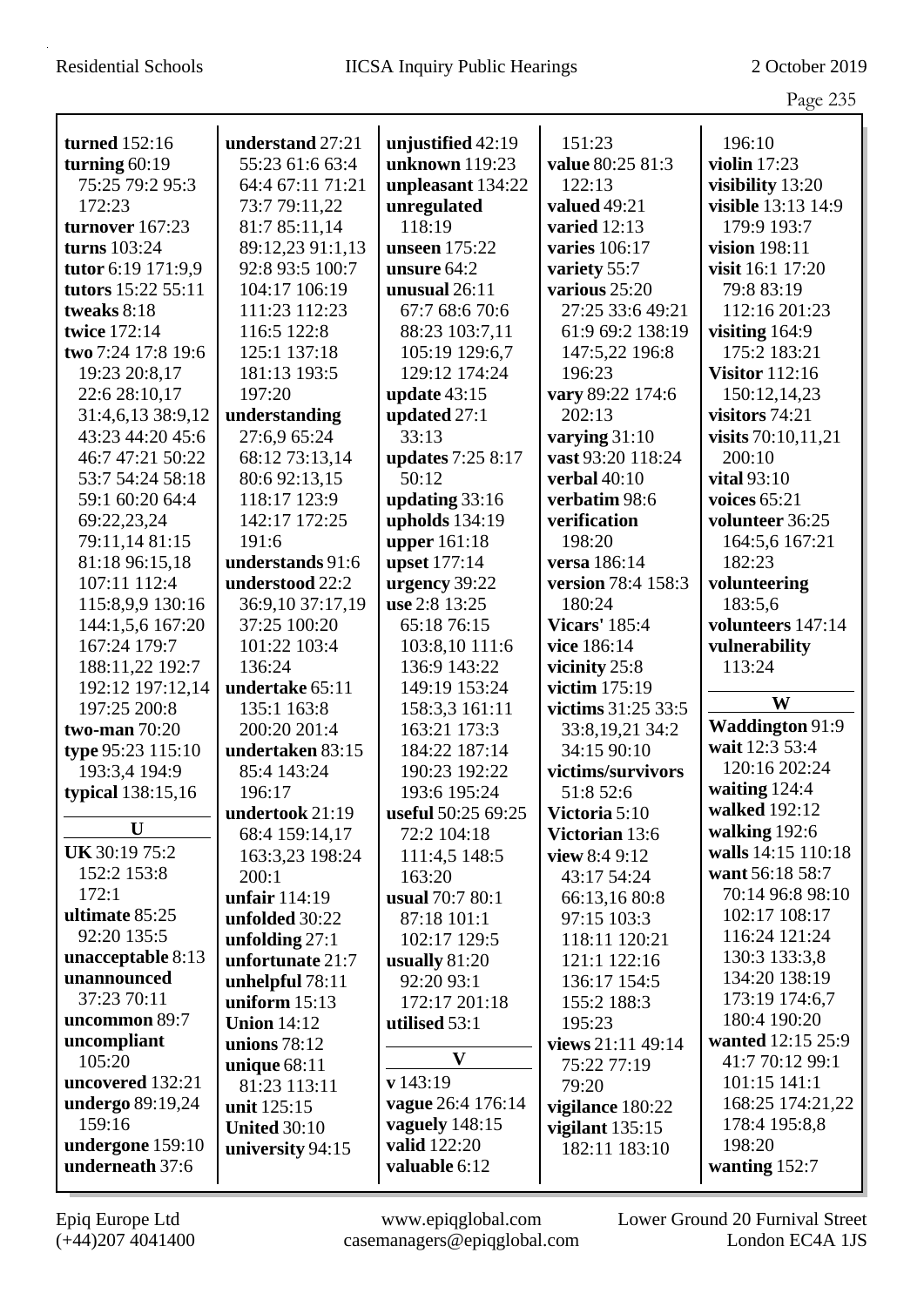|                    |                        |                      |                     | Page 236                        |
|--------------------|------------------------|----------------------|---------------------|---------------------------------|
|                    |                        |                      |                     |                                 |
| wants 152:17       | 39:14 41:7,9,21        | whatsoever 50:17     | witnesses 17:3      | 190:23 195:1                    |
| 176:3,5            | wearing $93:18$        | whereabouts 75:9     | 123:17 203:4,5      | write 194:21                    |
| warning 184:19,19  | weather 153:3          | 75:10 136:21         | <b>Wolfe</b> 140:23 | writes $28:15$                  |
| warrant 30:18      | website 33:10,14       | 138:6                | 146:17              | writing 19:20 20:3              |
| wasn't 8:3,3 13:21 | 33:17                  | whilst $1:103:5$     | women 19:24 22:6    | 20:7 39:5 82:18                 |
| 14:7 18:2 34:8     | <b>Wednesday 1:1</b>   | 21:3 25:13 52:21     | wonder 54:13        | 98:5                            |
| 34:10 41:16,18     | week 10:23 54:21       | 65:10 86:24          | 181:16              | written 33:2 41:16              |
| 43:20 51:18        | 122:5 126:14           | 116:10 118:1         | wonderful 31:11     | 41:18 42:8,13                   |
| 52:15,16,22        | 139:23 144:19          | 130:20 141:1         | wondering 121:4     | 44:1 74:19 78:20                |
| 69:10 110:8,16     | 155:18 193:23          | 163:4 172:21         | word 41:8 42:6      | 98:19 99:7                      |
| 128:23 129:23      | weekends 60:4          | 184:24               | 68:25 86:8 98:20    | 110:12,19 128:17                |
| 130:15 133:9       | 137:1                  | whistlestop 155:15   | 98:20 103:8,8,10    | 185:10                          |
| 139:25 141:10      | weekly 171:15          | widely $26:25$       | 116:24              | wrong 16:9 82:5                 |
| 146:1 152:14       | 193:20                 | wider 11:1 120:22    | word's 148:19       | 132:3,7 179:2                   |
| 165:8,10 168:24    | weeks 96:16 100:1      | WiFi 152:16          | wording $42:10$     | wrongdoing                      |
| 176:24,25 181:24   | 101:25 102:4           | willingness 50:6     | words 142:6         | 178:22                          |
| 184:5 197:7        | 167:20,24              | win 160:16           | work 37:1 46:3      | wrote 19:7,23 39:3              |
| watch 179:13,14    | welcome 1:3            | window $14:13$       | 68:18,20,21,22      | 39:23 41:25                     |
| way 10:3 13:22     | 189:24                 | <b>Wiola</b> 197:21  | 108:16 150:8        | 85:18 156:15                    |
| 15:25 18:6,8       | welcomed 43:18         | wish 1:7,23 2:9      | 153:18 154:6        |                                 |
| 20:6 22:5,19       | 49:23                  | 21:25 45:7 52:6      | 167:4 182:1         | X                               |
| 23:13 26:8 29:4    | welfare 34:1 62:17     | 57:19 77:21 88:1     | 194:5               | x 145:17 203:13                 |
| 31:17 55:16 61:8   | 62:19,20 64:7          | 111:10 157:21        | worked 3:2 47:6     | $\mathbf Y$                     |
| 66:9 68:16 70:22   | 66:14 78:21 80:3       | 189:23 203:6         | 49:18 60:8,8        | <b>yard</b> 54:19               |
| 76:18,19 78:20     | 107:16 121:20          | withdrew 123:17      | 66:10 69:4          |                                 |
| 80:8 84:22 87:15   | 126:23 128:17          | 155:23 203:4         | 125:14 126:3        | yeah 176:14                     |
| 88:24 98:20        | 129:1,3,4,13,22        | witness $1:5,19$ 2:6 | 202:10              | year 8:17 49:10                 |
| 100:19 105:11      | 151:2,22               | 2:7,13 4:21          | worker 125:22,23    | 50:13 137:17                    |
| 108:19 113:3       | <b>Wells</b> 126:13    | 13:11 14:22          | workers 140:23      | 151:8 152:9                     |
| 114:7,7,11 115:7   | 138:12 156:13          | 16:14 22:4 27:2      | working 66:11,20    | 158:17 161:3,17                 |
| 119:5 135:14       | 157:4 158:8,15         | 45:8 52:18 54:5      | 68:12 73:4          | 162:14,16 163:12                |
| 137:8 149:25       | 159:14,22 161:21       | 56:14 58:4,14,19     | 140:15 147:7        | 165:22 172:7,15<br>176:12 185:6 |
| 155:7 166:14,19    | 161:24 166:21          | 58:24 59:16          | 167:13 177:24       |                                 |
| 175:17 181:17      | 169:20 170:20          | 60:20 61:7,8,18      | 186:24              | years 3:9 19:12                 |
| 186:1 187:5,6      | 175:23 191:17          | 61:24 70:1,3         | works 105:8         | 31:3 49:7,13                    |
| 190:21 191:13      | 196:18 197:4           | 84:15,16,21 94:7     | 112:24 152:4        | 53:9 64:20,22                   |
| 192:8 194:10       | went 3:23 21:2         | 104:17 107:17,20     | 154:6 189:7         | 67:3,7,11,14,14<br>67:19 75:13  |
| 196:5,7 201:2,9    | 54:21 60:5 82:2        | 114:8 123:18         | world 11:15 17:4,4  |                                 |
| ways 10:4 63:13    | 97:20 98:12            | 124:16,20 130:6      | 33:18 113:12        | 107:4,11 113:2                  |
| 83:25 144:14,15    | 100:6 115:6,7          | 138:17 139:4         | worried $25:3,7$    | 119:16,17 131:19                |
| we'll 51:24        | 126:4 147:20           | 152:18 154:8         | worse 121:9         | 144:1,6,6 158:10                |
| we're 65:8 71:6    | 163:11 165:6           | 155:23 156:15        | worth 112:22        | 159:1,5 161:16                  |
| 113:8 148:20       | 201:7                  | 157:6,19 167:25      | 114:1               | 161:17 165:5                    |
| we've 146:23       | weren't 24:3,5         | 170:19 171:24        | wouldn't 12:20      | 166:25 174:3,5                  |
| 165:20             | 36:14 40:23            | 172:22 175:21        | 20:24 26:11         | 181:5 182:3,6                   |
| weak 103:14        | 86:20 127:7            | 177:23 178:23        | 73:20 76:16         | 196:21 202:5,6                  |
| weakness 136:10    | 135:8,12 139:6         | 183:18 184:2         | 102:22 127:15,18    | yesterday 1:8                   |
| 136:11             | 142:16 147:7           | 186:5 189:17         | 131:20 137:1        | 37:18 100:19                    |
| weaknesses 7:2     | <b>WhatsApp 149:12</b> | 190:8                | 140:13 143:3        | 101:23 103:4                    |
|                    |                        |                      |                     | 130:17                          |